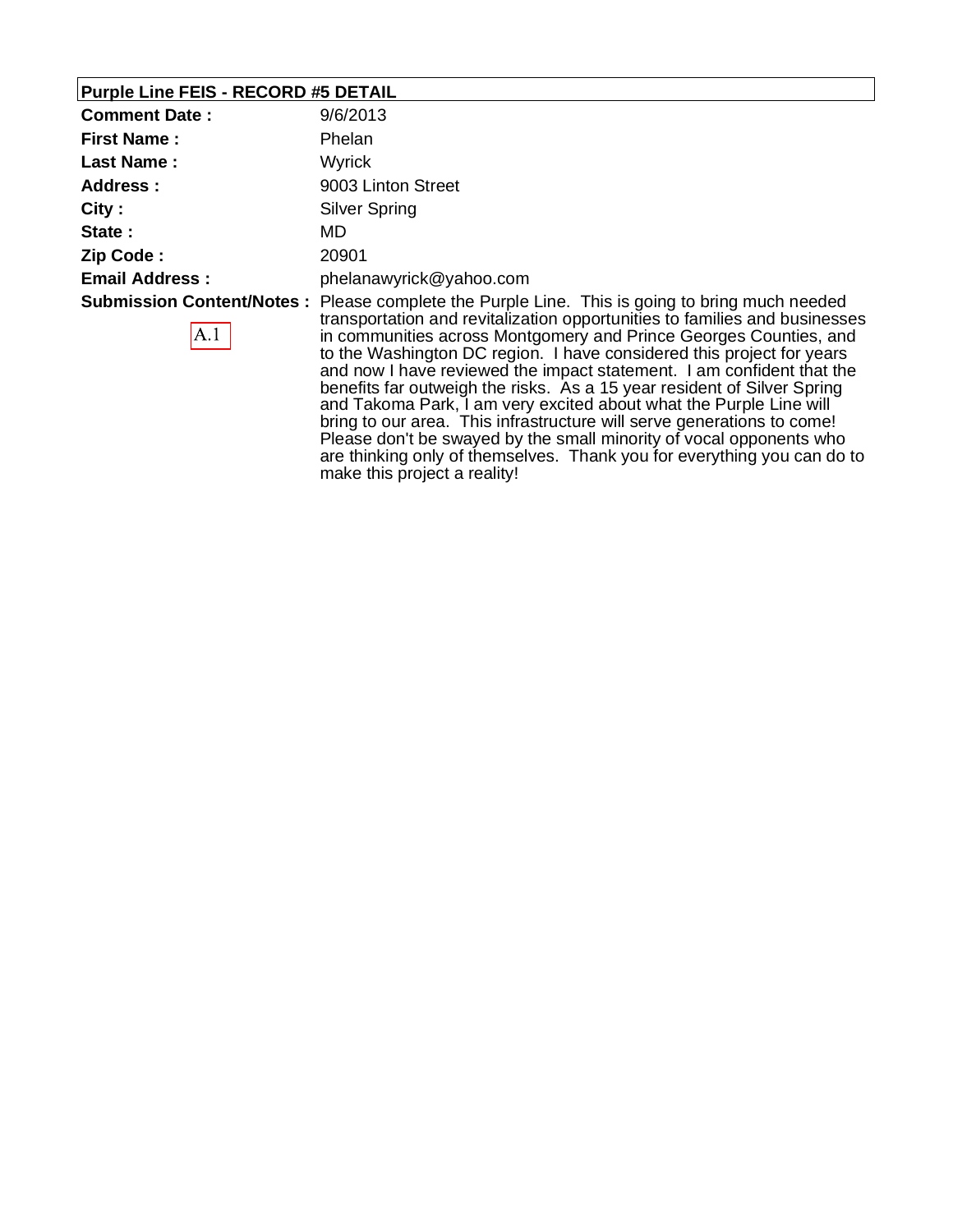# **Purple Line FEIS - RECORD #6 DETAIL**

| <b>Comment Date:</b>                      | 9/6/2013                                                                                                                                                                                                                                                                                                                                                                                                                                                                                                                                                                                                                                                                                             |
|-------------------------------------------|------------------------------------------------------------------------------------------------------------------------------------------------------------------------------------------------------------------------------------------------------------------------------------------------------------------------------------------------------------------------------------------------------------------------------------------------------------------------------------------------------------------------------------------------------------------------------------------------------------------------------------------------------------------------------------------------------|
| <b>First Name:</b>                        | Judith                                                                                                                                                                                                                                                                                                                                                                                                                                                                                                                                                                                                                                                                                               |
| <b>Last Name:</b>                         | Marshak                                                                                                                                                                                                                                                                                                                                                                                                                                                                                                                                                                                                                                                                                              |
| State:                                    | MD.                                                                                                                                                                                                                                                                                                                                                                                                                                                                                                                                                                                                                                                                                                  |
| <b>Email Address:</b>                     | jmmarshak@hotmail.com                                                                                                                                                                                                                                                                                                                                                                                                                                                                                                                                                                                                                                                                                |
| E.11<br> K.3 <br>E.3<br>J.3<br>J.4<br>A.2 | <b>Submission Content/Notes</b> : I am totally against the building of the Purple Line. MD has far more<br>important projects they should be looking at -- i.e., road & bridge<br>improvement. I am against the fact that 50% of the gas tax is going to<br>building this line -- where is the money coming from? AND I cannot<br>believe that almost all of the trees along the trail will be taken down,<br>particularly in view of the fact that Montgomery Cy has passed a bill<br>about the tree canopy. How much money will have to be paid out to<br>people/businesses who are having to relocate and buildings torn down.<br>THIS IS NOT a good project and I just wish it could be stopped. |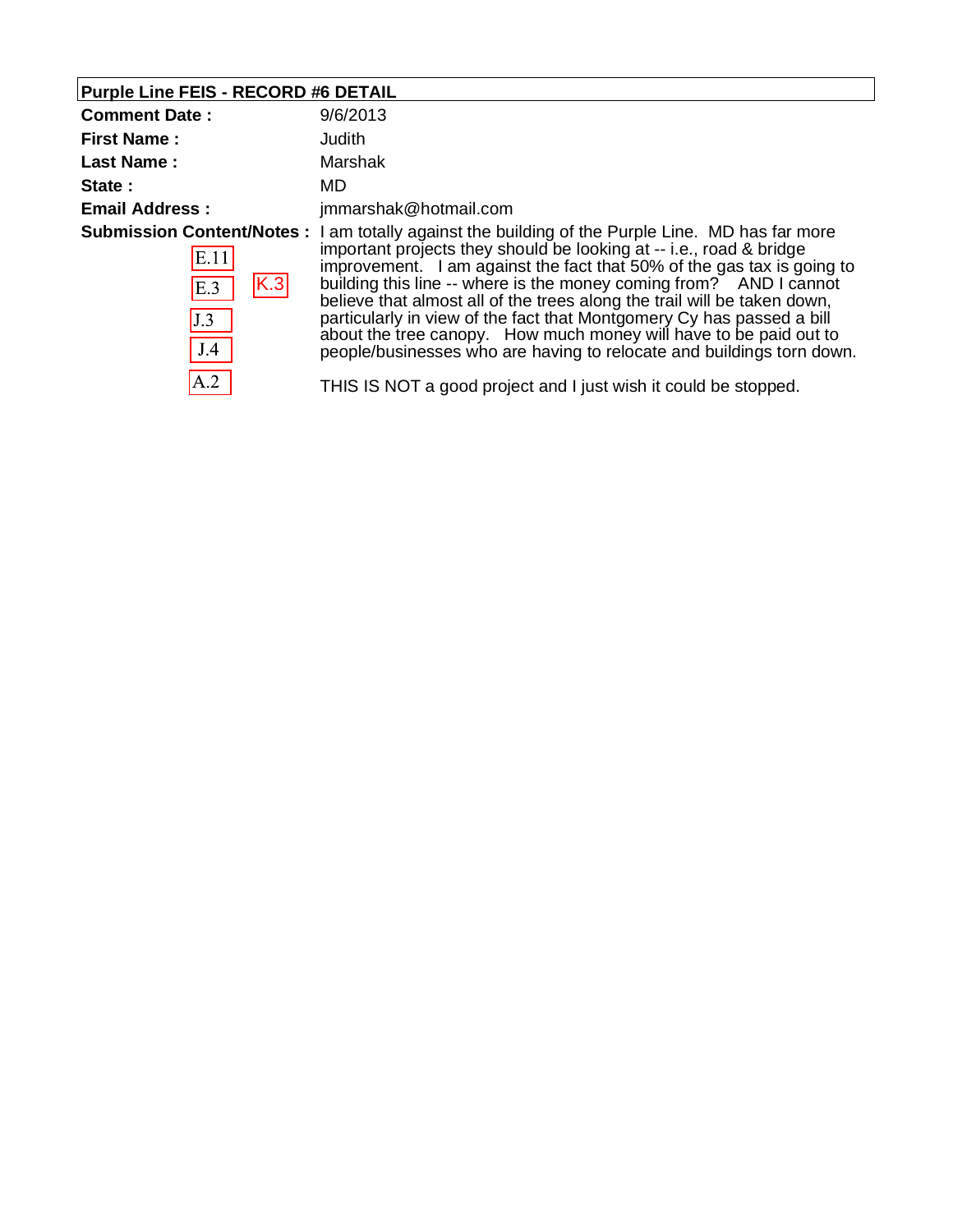| <b>Comment Date:</b>  | 9/6/2013                                                                                                       |
|-----------------------|----------------------------------------------------------------------------------------------------------------|
| <b>First Name:</b>    | lan                                                                                                            |
| <b>Last Name:</b>     | Kelly                                                                                                          |
| State:                | MD                                                                                                             |
| <b>Email Address:</b> | ikelly731@aol.com                                                                                              |
|                       | <b>Submission Content/Notes</b> : I'm appalled at the cost of this, not only in money, but also in the loss of |
| E.11                  | the hundreds of trees. Shameful!                                                                               |
| K.2                   |                                                                                                                |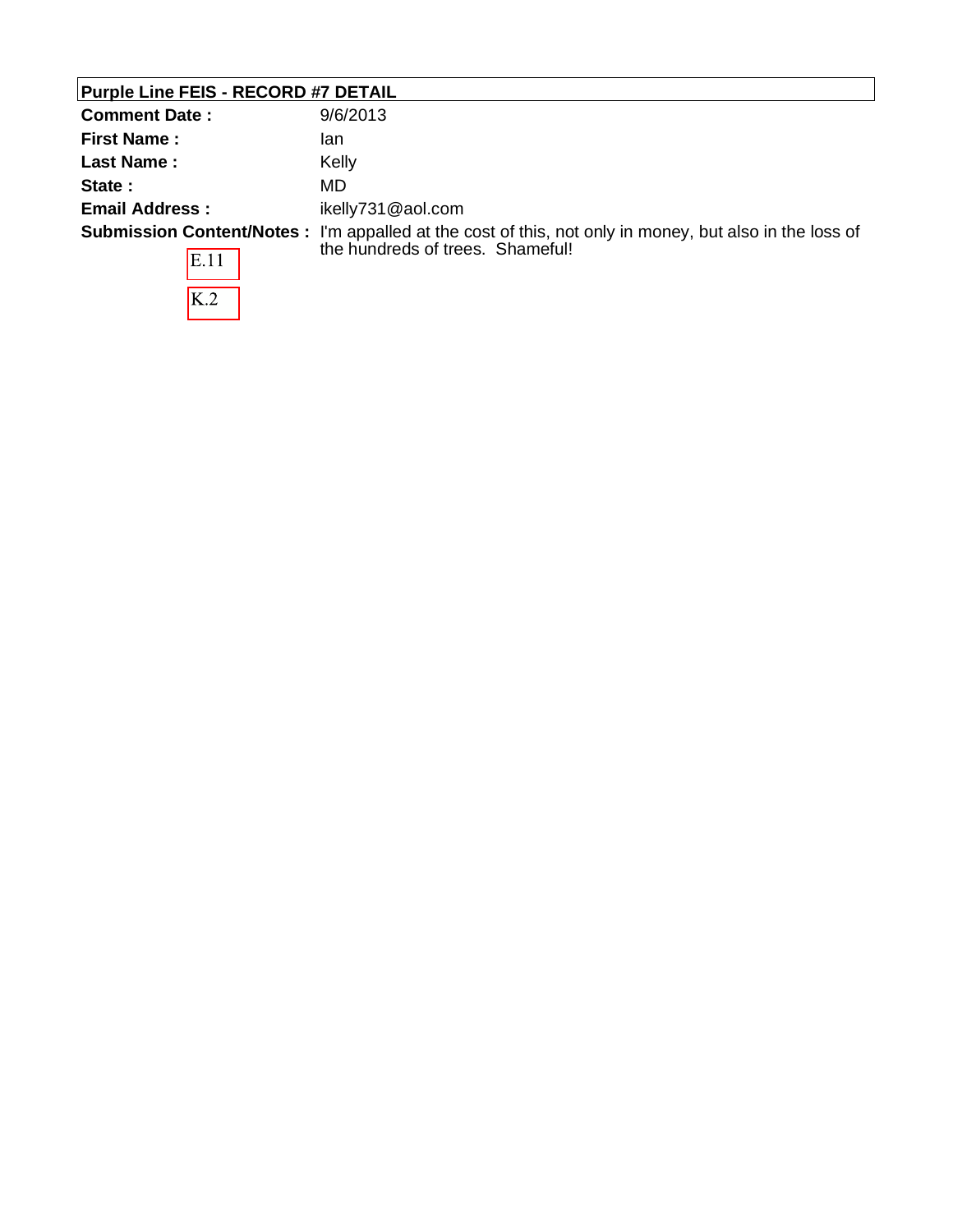| <b>Purple Line FEIS - RECORD #8 DETAIL</b> |                                                                                                                                                                                                                                                                                                           |
|--------------------------------------------|-----------------------------------------------------------------------------------------------------------------------------------------------------------------------------------------------------------------------------------------------------------------------------------------------------------|
| <b>Comment Date:</b>                       | 9/6/2013                                                                                                                                                                                                                                                                                                  |
| <b>First Name:</b>                         | Ted                                                                                                                                                                                                                                                                                                       |
| <b>Last Name:</b>                          | Jacobson                                                                                                                                                                                                                                                                                                  |
| State:                                     | <b>MD</b>                                                                                                                                                                                                                                                                                                 |
| C.1                                        | Submission Content/Notes: I scanned through it and didn't find anything<br>about two issues that I think are super important:                                                                                                                                                                             |
|                                            | 1. dedicated bus lanes<br>2. hybrid line/battery power for the Purple line                                                                                                                                                                                                                                |
|                                            | The document compares one "No build alternative" to one Purple Line<br>alternative.<br>I think this is too narrow, because neither of these take into account the                                                                                                                                         |
|                                            | possibility of                                                                                                                                                                                                                                                                                            |
|                                            | dedicated bus lanes and hybrid power on the Purple line, which could                                                                                                                                                                                                                                      |
|                                            | significantly<br>change the picture on both sides. Without considering these, it seems to<br>me the                                                                                                                                                                                                       |
|                                            | impact study and comparison is woefully incomplete.                                                                                                                                                                                                                                                       |
|                                            | What I mean by these issues:                                                                                                                                                                                                                                                                              |
|                                            | 1. Dedicated bus lanes could allow buses to operate independent of<br>traffic congestion,<br>quite comparably to light rail. They would also be more flexible regarding<br>the vehicle<br>type, and would probably be much less expensive than the Purple line.<br>The buses<br>could be hybrid vehicles. |
|                                            | 2. Hybrid power is in place on light rail systems in several locations<br>around the world.                                                                                                                                                                                                               |
|                                            | I lobbied the MTA about this several times in the past and got nowhere.                                                                                                                                                                                                                                   |
|                                            | There are several potential benefits of a hybrid system:                                                                                                                                                                                                                                                  |
|                                            | a. Less fuel energy is used: instead of wasting kinetic energy as heat in<br>friction brakes,                                                                                                                                                                                                             |
|                                            | electromagnetic brakes use the kinetic energy to charge batteries (like in<br>a hybrid car).                                                                                                                                                                                                              |
|                                            | This reduces the power requirements, which                                                                                                                                                                                                                                                                |
|                                            | - reduces operating expenses<br>- reduces pollution and greenhouse gas emissions                                                                                                                                                                                                                          |
|                                            | Off-setting that is the costs and consequences of producing the<br>batteries. A detailed<br>comparison is needed.                                                                                                                                                                                         |
|                                            | b. The vehicle can run some distance without external power. This<br>makes it possible<br>to avoid construction of overhead power line towers for some stretches<br>of track, which<br>could be useful for logistical and/or aesthetic purposes, and which would<br>save on<br>construction costs.        |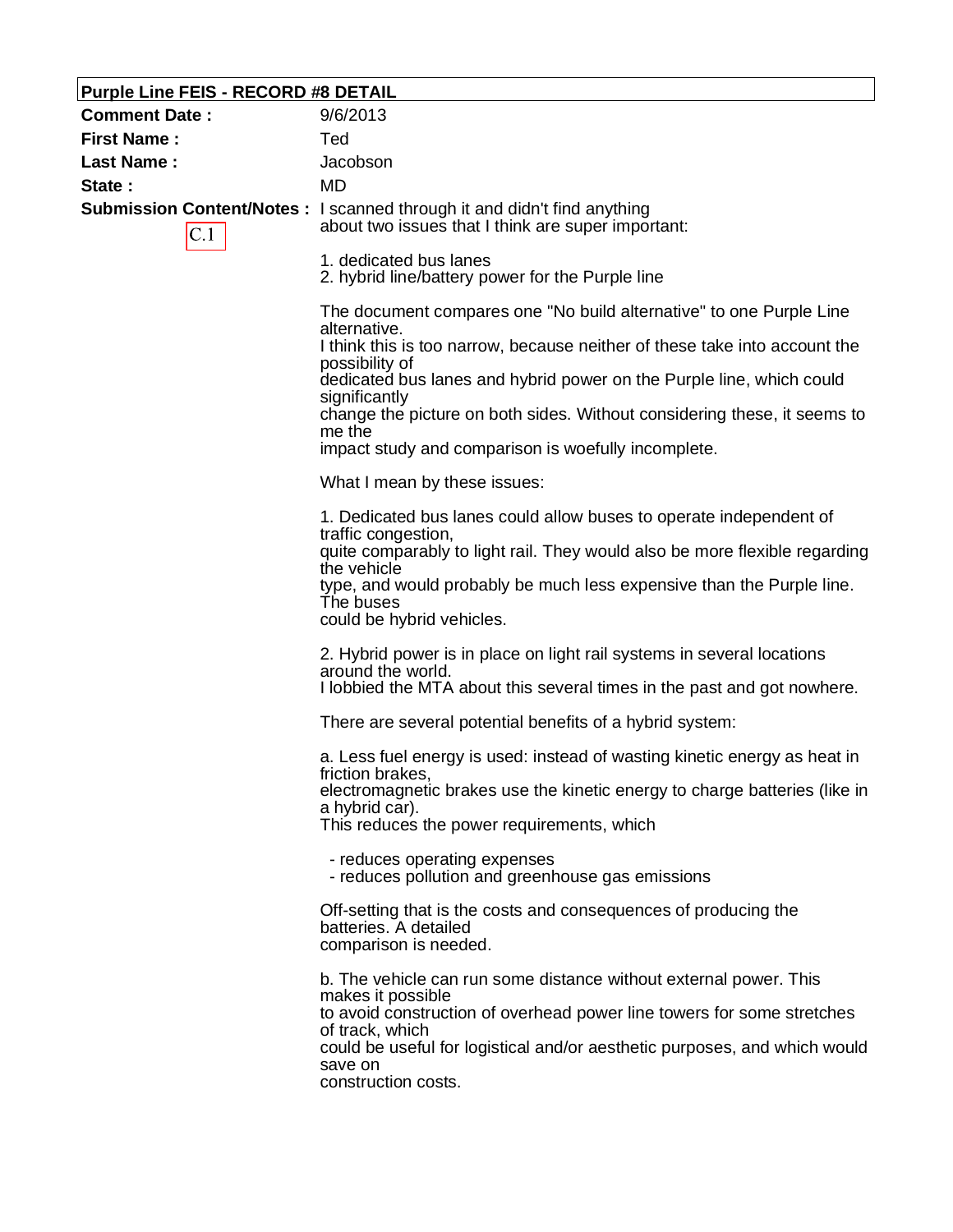| <b>Purple Line FEIS - RECORD #10 DETAIL</b> |                                                                                                                                                                                       |
|---------------------------------------------|---------------------------------------------------------------------------------------------------------------------------------------------------------------------------------------|
| <b>Comment Date:</b>                        | 9/6/2013                                                                                                                                                                              |
| <b>First Name:</b>                          | Justin                                                                                                                                                                                |
| Last Name:                                  | Fidler                                                                                                                                                                                |
| City:                                       | <b>Bethesda</b>                                                                                                                                                                       |
| State:                                      | MD.                                                                                                                                                                                   |
| Zip Code:                                   | 20817                                                                                                                                                                                 |
| A.1                                         | <b>Submission Content/Notes:</b> Please build this. More public transportation is what the community<br>needs, both now and in the future. The environmental impact seems<br>minimal. |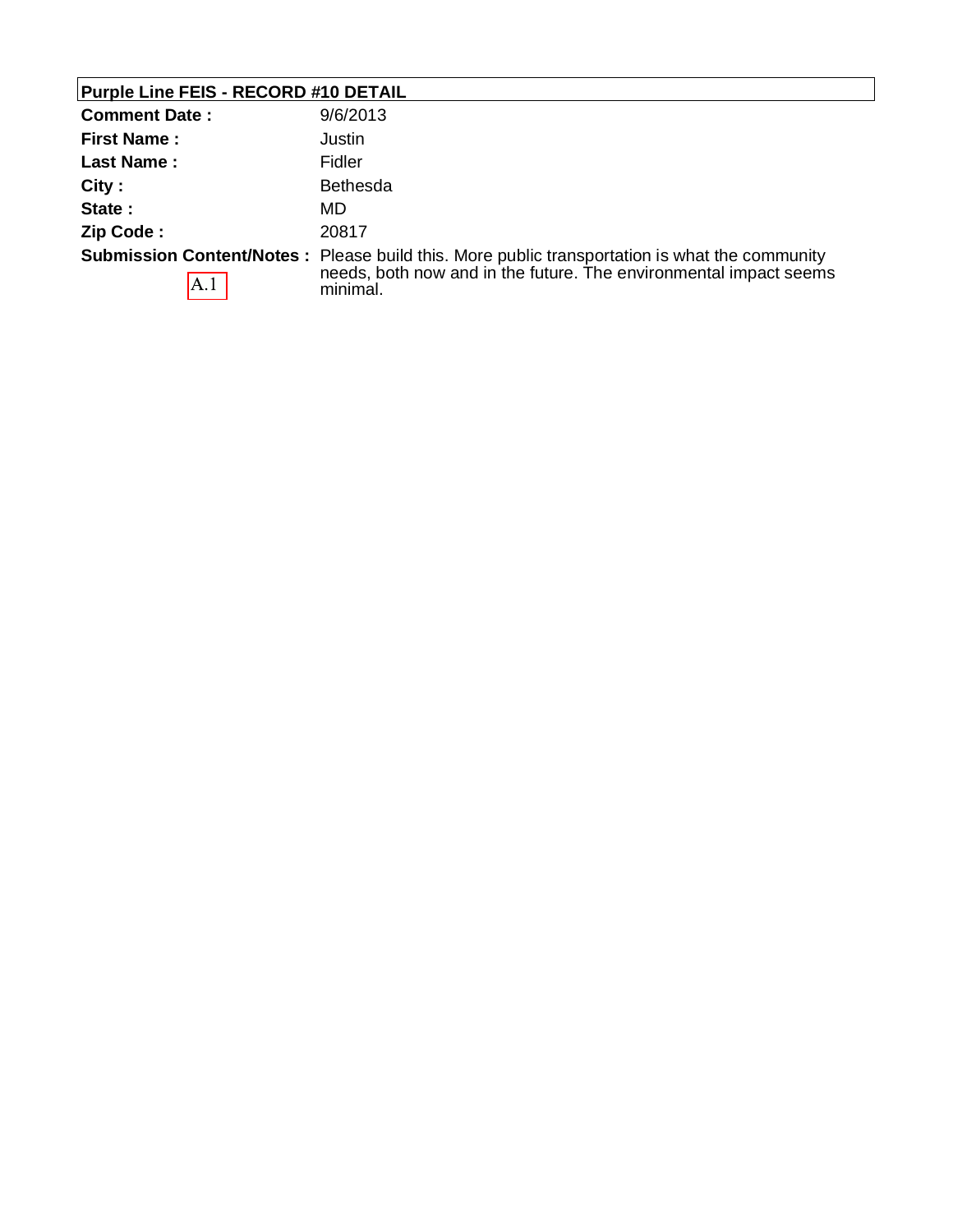# **Purple Line FEIS - RECORD #15 DETAIL**

| <b>Comment Date:</b>  | 9/6/2013                                                      |
|-----------------------|---------------------------------------------------------------|
| <b>First Name:</b>    | Elaine                                                        |
| <b>Last Name:</b>     | Raue                                                          |
| State:                | MD                                                            |
| <b>Email Address:</b> | elaineraue@me.com                                             |
|                       | <b>Submission Content/Notes: Totally against Purple Line.</b> |
|                       |                                                               |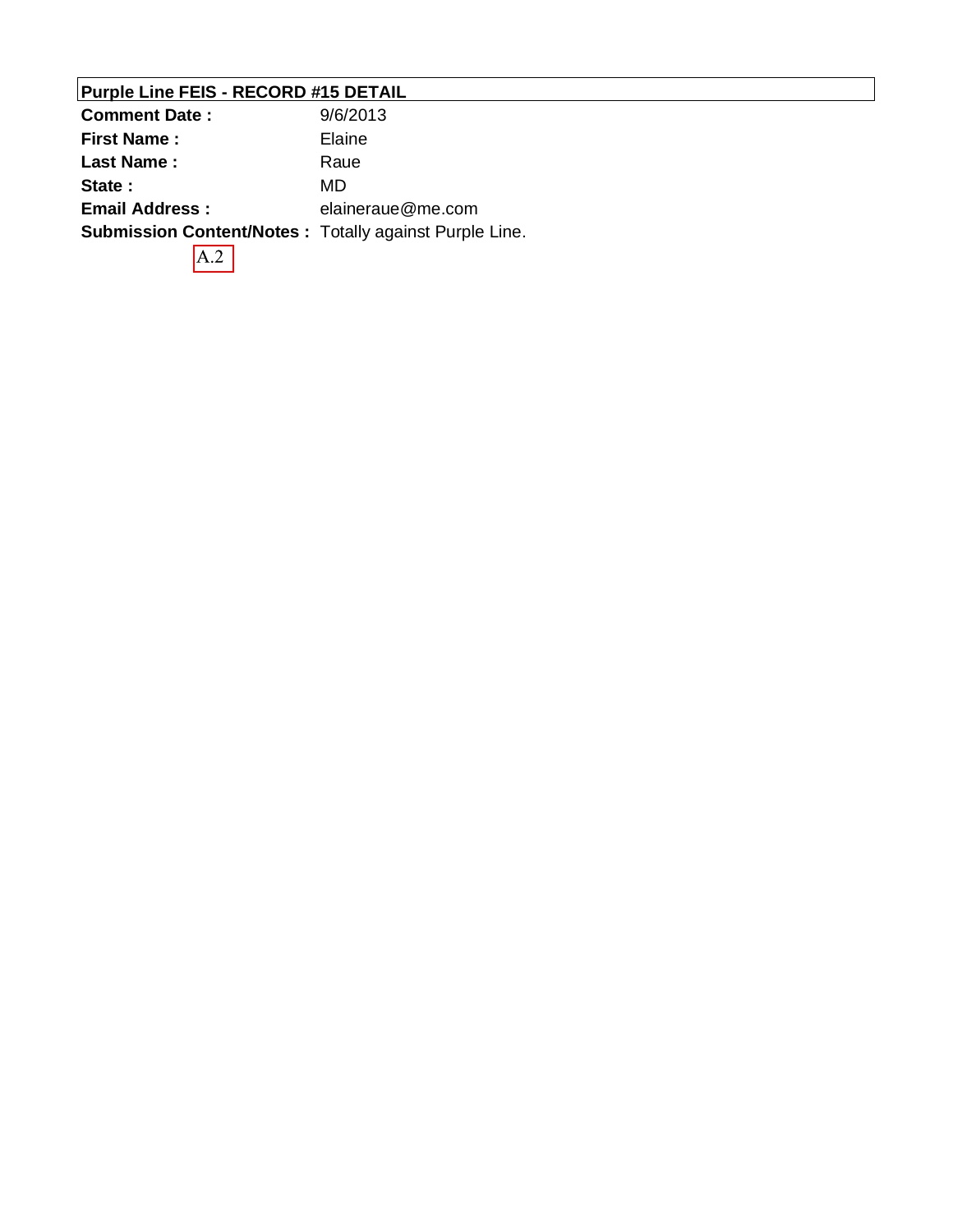# **Purple Line FEIS - RECORD #16 DETAIL**

 $\overline{C.2}$ 

 $\overline{C.3}$ 

| <b>Comment Date:</b>  | 9/7/2013                                                                                                                |
|-----------------------|-------------------------------------------------------------------------------------------------------------------------|
| <b>First Name:</b>    | Eleanor                                                                                                                 |
| <b>Last Name:</b>     | <b>Balaban</b>                                                                                                          |
| Address:              | 4650 east west highway                                                                                                  |
| City:                 | <b>Bethesda</b>                                                                                                         |
| State:                | MD                                                                                                                      |
| Zip Code:             | 20814                                                                                                                   |
| <b>Email Address:</b> | Eleanor.balaban@Inf.com                                                                                                 |
|                       | <b>Submission Content/Notes</b> : Absolutely stupid to ruin the lives all along this residential line of homes.         |
| C.1                   | The path is so environmentally friendly. Let the commuters have a bus<br>on East West hwy. that's what streets are for. |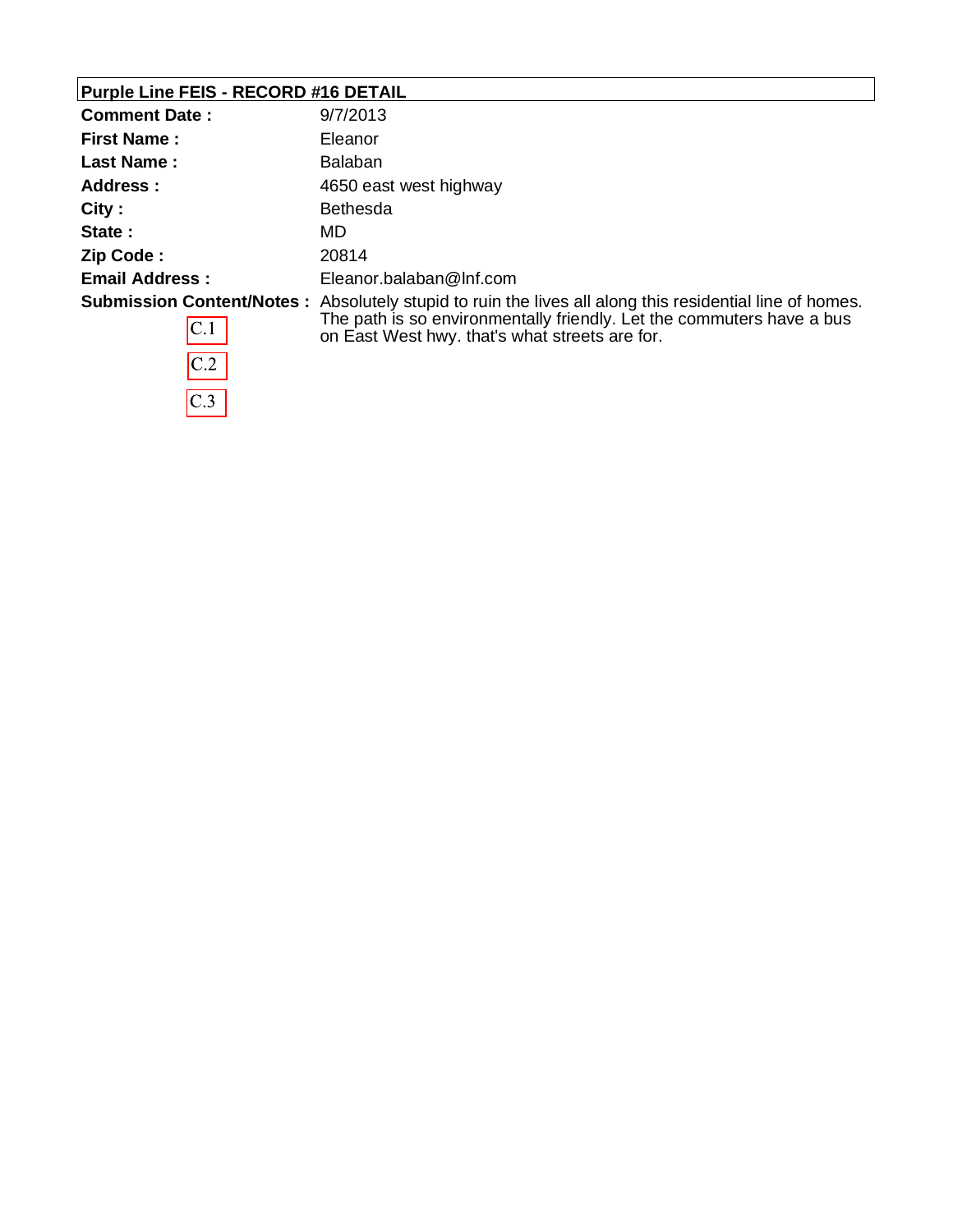## **Purple Line FEIS - RECORD #17 DETAIL**

| <b>Comment Date:</b>            | 9/7/2013                                                                                                                                                                                                                                                                                                                                                                                                                                                                                                                                                                                                                                                                                                                                                                                                                                                                                                                                                                                                                                                                                                                                                                                                                                                                                              |
|---------------------------------|-------------------------------------------------------------------------------------------------------------------------------------------------------------------------------------------------------------------------------------------------------------------------------------------------------------------------------------------------------------------------------------------------------------------------------------------------------------------------------------------------------------------------------------------------------------------------------------------------------------------------------------------------------------------------------------------------------------------------------------------------------------------------------------------------------------------------------------------------------------------------------------------------------------------------------------------------------------------------------------------------------------------------------------------------------------------------------------------------------------------------------------------------------------------------------------------------------------------------------------------------------------------------------------------------------|
| <b>First Name:</b>              | Terry                                                                                                                                                                                                                                                                                                                                                                                                                                                                                                                                                                                                                                                                                                                                                                                                                                                                                                                                                                                                                                                                                                                                                                                                                                                                                                 |
| <b>Last Name:</b>               | <b>Bateman</b>                                                                                                                                                                                                                                                                                                                                                                                                                                                                                                                                                                                                                                                                                                                                                                                                                                                                                                                                                                                                                                                                                                                                                                                                                                                                                        |
| <b>Address:</b>                 | 4116 Leland Street                                                                                                                                                                                                                                                                                                                                                                                                                                                                                                                                                                                                                                                                                                                                                                                                                                                                                                                                                                                                                                                                                                                                                                                                                                                                                    |
| City:                           | Chevy Chase                                                                                                                                                                                                                                                                                                                                                                                                                                                                                                                                                                                                                                                                                                                                                                                                                                                                                                                                                                                                                                                                                                                                                                                                                                                                                           |
| State:                          | MD                                                                                                                                                                                                                                                                                                                                                                                                                                                                                                                                                                                                                                                                                                                                                                                                                                                                                                                                                                                                                                                                                                                                                                                                                                                                                                    |
| Zip Code:                       | 20815                                                                                                                                                                                                                                                                                                                                                                                                                                                                                                                                                                                                                                                                                                                                                                                                                                                                                                                                                                                                                                                                                                                                                                                                                                                                                                 |
| <b>Email Address:</b>           | terrybateman1@gmail.com                                                                                                                                                                                                                                                                                                                                                                                                                                                                                                                                                                                                                                                                                                                                                                                                                                                                                                                                                                                                                                                                                                                                                                                                                                                                               |
| A.2<br>B.1<br>C.3<br>E.2<br>K.2 | <b>Submission Content/Notes:</b> This entire project, and the way the information is being manipulated is<br>really insane. There is no way this project can be cost justified. The<br>costs have doubled since the concept was first submitted for review and<br>it will most likely double again before completion--if not more. That is in<br>addition to the quality of life impact it will have on the people most<br>affected--those who live on or near the trail. In a mass urban area the<br>trail is a beautifully preserved and quiet part of nature that will be forever<br>lost. This is clearly a political move by the governor, pushed by the<br>Chevy Chase Land Company to allow denser zoning for their<br>development efforts. And finally it is simply the MTA doing what they do-<br>-wanting to build more--whether it makes sense or not. I don't suppose<br>logic will ever play into this decision because if it did, this project would<br>have been shelved long ago. I have heard and read many extremely<br>intelligent and articulate arguments for why this should be killed, and<br>really have heard no good arguments for its justification--yet it just keeps<br>on going--clearly the sign of government agencies doing what they do--<br>spend senseless money. |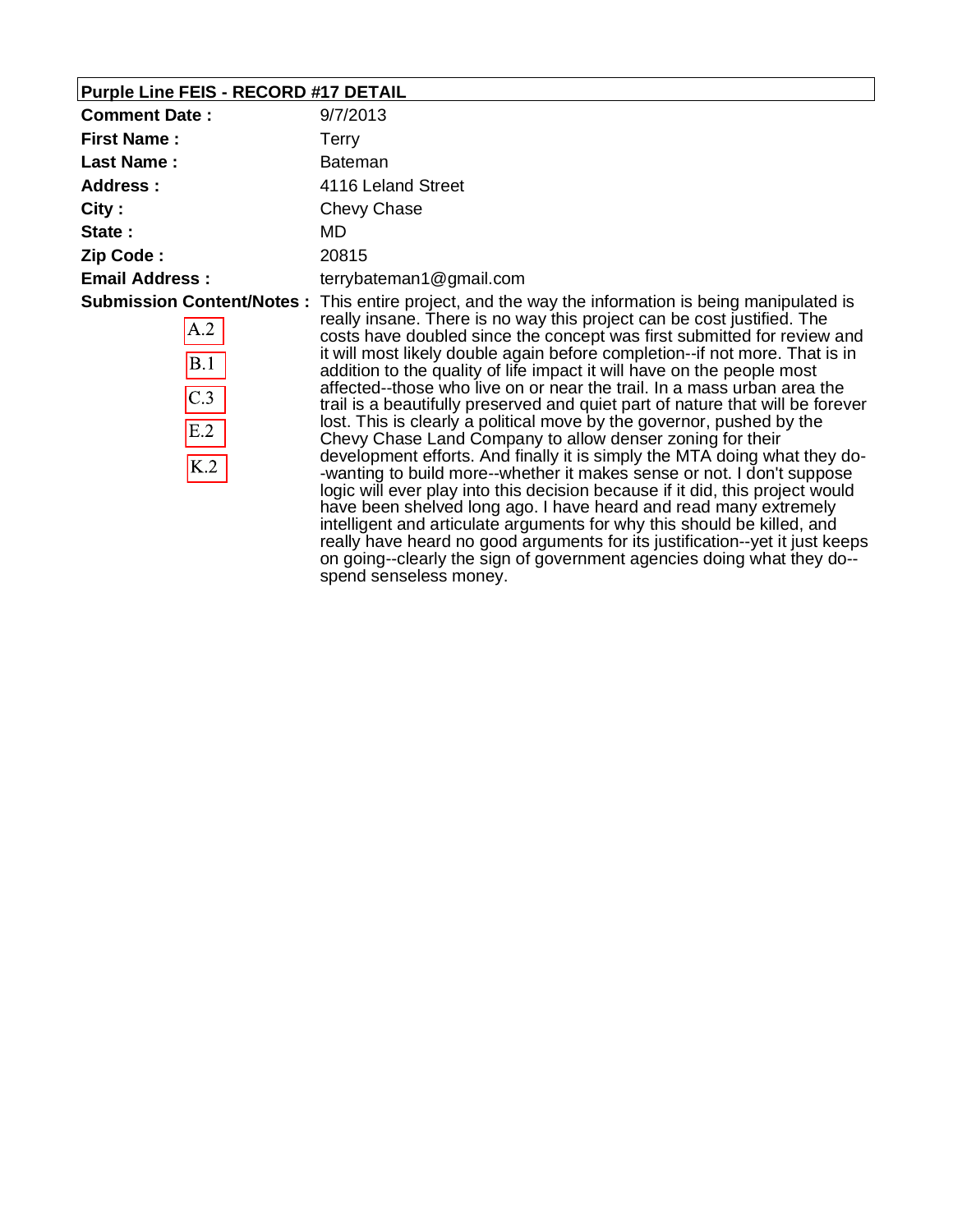### **Purple Line FEIS - RECORD #18 DETAIL**

| <b>Comment Date:</b>                                              | 9/7/2013                                                                                                                                                                                                                                                                                                                                                                                                                                                                                                                                                                                                                                                                                                                                                                                                                                                                                                                                                                                                                                                                                                                                                                                                                                                                                                                                                                                                                                                                                                                                                                                                                                                                                                                                                                                                                                                                                                                                                                          |
|-------------------------------------------------------------------|-----------------------------------------------------------------------------------------------------------------------------------------------------------------------------------------------------------------------------------------------------------------------------------------------------------------------------------------------------------------------------------------------------------------------------------------------------------------------------------------------------------------------------------------------------------------------------------------------------------------------------------------------------------------------------------------------------------------------------------------------------------------------------------------------------------------------------------------------------------------------------------------------------------------------------------------------------------------------------------------------------------------------------------------------------------------------------------------------------------------------------------------------------------------------------------------------------------------------------------------------------------------------------------------------------------------------------------------------------------------------------------------------------------------------------------------------------------------------------------------------------------------------------------------------------------------------------------------------------------------------------------------------------------------------------------------------------------------------------------------------------------------------------------------------------------------------------------------------------------------------------------------------------------------------------------------------------------------------------------|
| <b>First Name:</b>                                                | Darren                                                                                                                                                                                                                                                                                                                                                                                                                                                                                                                                                                                                                                                                                                                                                                                                                                                                                                                                                                                                                                                                                                                                                                                                                                                                                                                                                                                                                                                                                                                                                                                                                                                                                                                                                                                                                                                                                                                                                                            |
| <b>Last Name:</b>                                                 | Mays                                                                                                                                                                                                                                                                                                                                                                                                                                                                                                                                                                                                                                                                                                                                                                                                                                                                                                                                                                                                                                                                                                                                                                                                                                                                                                                                                                                                                                                                                                                                                                                                                                                                                                                                                                                                                                                                                                                                                                              |
| State:                                                            | MD.                                                                                                                                                                                                                                                                                                                                                                                                                                                                                                                                                                                                                                                                                                                                                                                                                                                                                                                                                                                                                                                                                                                                                                                                                                                                                                                                                                                                                                                                                                                                                                                                                                                                                                                                                                                                                                                                                                                                                                               |
| Zip Code:                                                         | 20815                                                                                                                                                                                                                                                                                                                                                                                                                                                                                                                                                                                                                                                                                                                                                                                                                                                                                                                                                                                                                                                                                                                                                                                                                                                                                                                                                                                                                                                                                                                                                                                                                                                                                                                                                                                                                                                                                                                                                                             |
| <b>Email Address:</b>                                             | darren.mays@gmail.com                                                                                                                                                                                                                                                                                                                                                                                                                                                                                                                                                                                                                                                                                                                                                                                                                                                                                                                                                                                                                                                                                                                                                                                                                                                                                                                                                                                                                                                                                                                                                                                                                                                                                                                                                                                                                                                                                                                                                             |
| <b>Submission Content/Notes:</b>                                  | The Purple Line is a terrible idea!! This is a pet project of politicians in                                                                                                                                                                                                                                                                                                                                                                                                                                                                                                                                                                                                                                                                                                                                                                                                                                                                                                                                                                                                                                                                                                                                                                                                                                                                                                                                                                                                                                                                                                                                                                                                                                                                                                                                                                                                                                                                                                      |
| A.2<br>$\overline{C.3}$<br>D.2<br>D.5<br>E.2<br>E.4<br>J.3<br>J.4 | Annapolis who don't listen to the constituents who it affects and who will<br>ultimately foot a big chunk of the bill through local taxes. A few, of many<br>reasons, why this is an awful, awful idea: (1) There's no evidence the<br>project will reduce traffic or stimulate commerce (e.g., the NHTSA<br>August 2013 report concluding such public transit projects don't reduce<br>congestion). Even the planners behind the project admit that the vast<br>majority of Purple Line riders will come from other public transit, thus not<br>reducing congestion and perhaps even making it worse in the<br>Montgomery County/NW DC areas; (2) It will devastate a cherished local<br>green space, the northern portion of the Georgetown Branch<br>Trail/Capital Crescent Trail between Bethesda and Silver spring. This<br>park will be clear cut and virtually destroyed. (3) There is no regard for<br>public safety. This will be an above ground line traveling at high speed<br>through residential areas, near schools, and by busy pedestrian areas.<br>(4) The potential benefit is certainly not worth the bill! The state does not<br>have enough money to pay for the project, the federal government has<br>not made a sure commitment to support it, and now much of the burden<br>will fall on local taxpayers. Few of the constituents in Montgomery<br>County who will pay much of the bill for this even want it; any lawmaker<br>who argues this is not true is completely incorrect. We see this now<br>when fares for public transit fall short of expenditures.<br>Unfortunately, the complaints and issues raised by the people who<br>actually live in the neighborhoods where the Purple Line will be built fall<br>on deaf ears. That is because this project is largely a political maneuver<br>by Martin O'Malley and his colleagues in the state capitol. In difficult<br>economic times there are much wiser investments than new construction |

on a light rail that will ultimately have a negative impact on the community and cost taxpayers millions (e.g., rejuvenating and repairing the dilapidated Metro system that already exists). There is no evidence in this FEIS that suggests this project should go forward. Please do your job and listen to the constituents who voted you into office -- no one wants or needs this project, it will have a negative impact on the community, and there are far better ways to invest this money for the state of Maryland.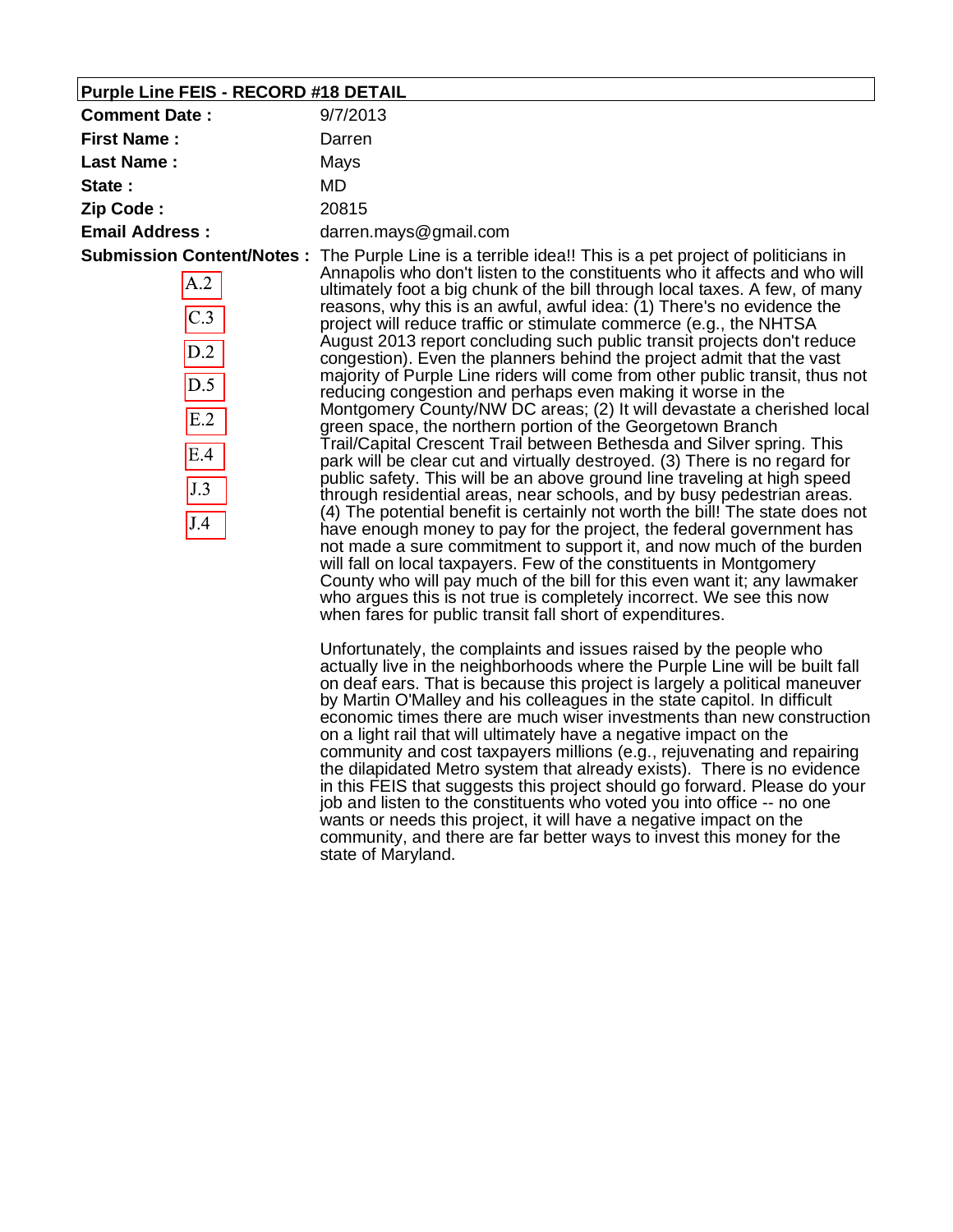### **Purple Line FEIS - RECORD #19 DETAIL**

| <b>Comment Date:</b>  | 9/7/2013                                                                                           |
|-----------------------|----------------------------------------------------------------------------------------------------|
| <b>First Name:</b>    | Vivian                                                                                             |
| Last Name:            | Ehrlich                                                                                            |
| Address :             | 507 Bonifant Street                                                                                |
| City:                 | Silver Spring                                                                                      |
| State:                | MD.                                                                                                |
| Zip Code:             | 20910                                                                                              |
| <b>Email Address:</b> | ehrlichvivian@aol.com                                                                              |
|                       | <b>Submission Content/Notes:</b> My mom has lived at 507 Bonifant Street for 50 years. I have been |
| $\sqrt{2}$            | living with her for the past 3 years. In my bedroom on the first floor                             |

| A.2       |
|-----------|
| C.4       |
| E.9       |
| E.10      |
| $\rm G.2$ |

living with her for the past 3 years. In my bedroom on the first floor, which looks out on the backyard, it is peaceful. I do not hear traffic or loud noises from either Wayne Avenue or Dale Drive.. I know that I, as well as my neighbors would like to keep things that way.

 We do not want to hear significant construction noise, particularly during the 30 months when a tunnel is being blasted between Wayne Avenue and Arliss Street. Also, we do not want to hear the "hum" of electrical substations nor the sound of warning horns or bells as trains approach intersections. We also do not want to feel vibrations from passing trains.

 All this would destroy the peacefulness of the Silver Spring community. And yes, the neighborhood subdivisions, are right now, l a haven from noise and peaceful.

 We do not want to the area to become LOUD, not only because noise causes stress but it can also cause hearing loss and tinnitus.

 Bottom line - the Purple line is a BAD idea. The no build alternative would be the best way to go.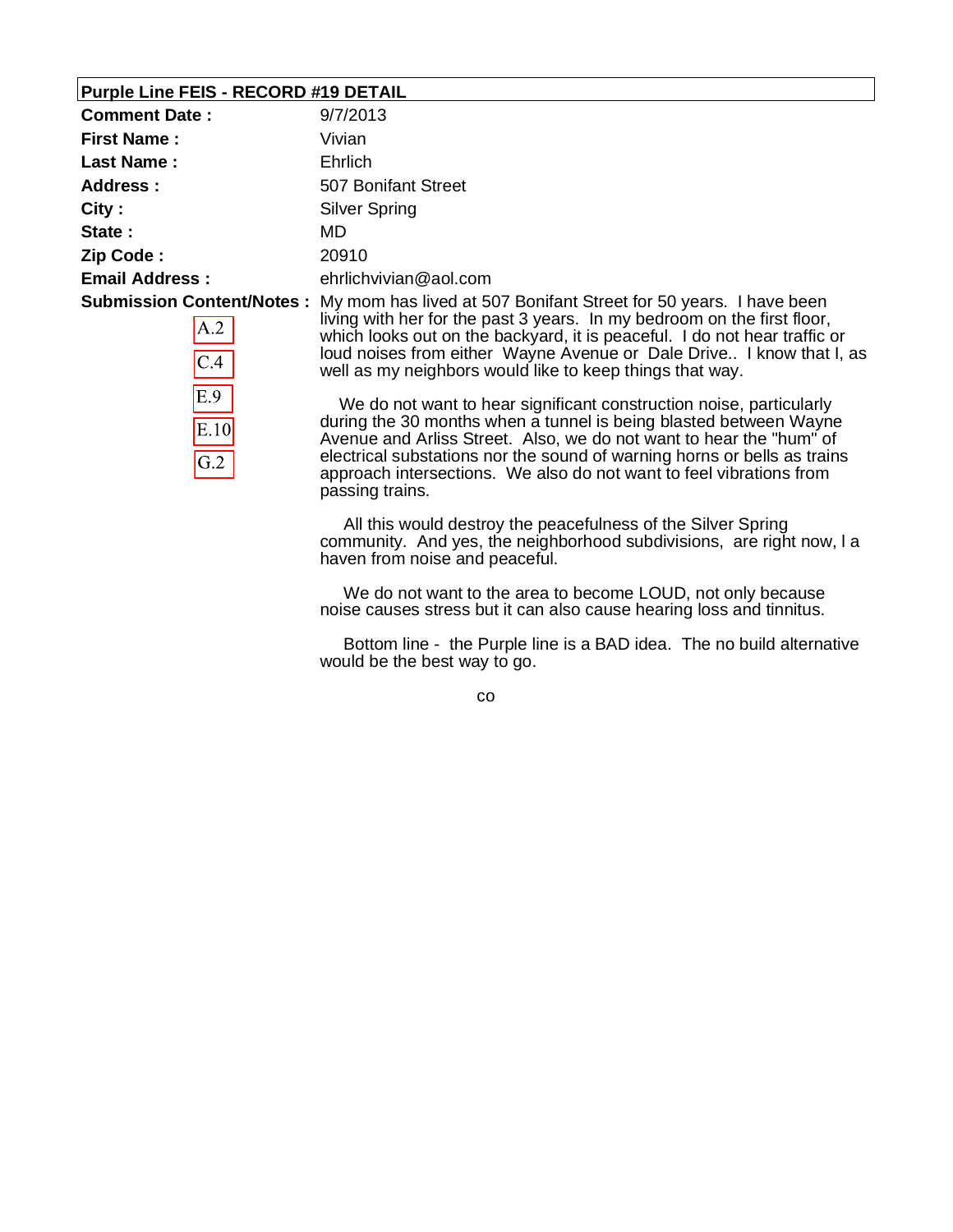### **Purple Line FEIS - RECORD #20 DETAIL**

| <b>Comment Date:</b>  | 9/7/2013                                                                                                                                                                                                                                                                                                                                                                                                                                                                |
|-----------------------|-------------------------------------------------------------------------------------------------------------------------------------------------------------------------------------------------------------------------------------------------------------------------------------------------------------------------------------------------------------------------------------------------------------------------------------------------------------------------|
| <b>First Name:</b>    | <b>Patrick</b>                                                                                                                                                                                                                                                                                                                                                                                                                                                          |
| <b>Last Name:</b>     | Ruff                                                                                                                                                                                                                                                                                                                                                                                                                                                                    |
| Address:              | 4012 Adams Drive                                                                                                                                                                                                                                                                                                                                                                                                                                                        |
| City:                 | Silver Spring                                                                                                                                                                                                                                                                                                                                                                                                                                                           |
| State:                | MD                                                                                                                                                                                                                                                                                                                                                                                                                                                                      |
| Zip Code:             | 20902                                                                                                                                                                                                                                                                                                                                                                                                                                                                   |
| <b>Email Address:</b> | pondo stein@yahoo.com                                                                                                                                                                                                                                                                                                                                                                                                                                                   |
| A.1 <br>D.2           | <b>Submission Content/Notes</b> : I'm in favor of the purple line but there is one glaring issue with the<br>operation of it - it appears that the train will run right over Connecticut<br>Avenue without a bridge or overpass (see article below). The rush hour<br>traffic right now on Conn Avenue is bad enough, I cant see how this<br>purple line is going to help volume on that street since it is going east<br>west and the road goes basically north south. |

How do you guys plan to alleviate the traffic being stopped so often for the trains? The montrose road crossing over the CSX railroad tracks in rockville has had a safety issue with a number of trains hitting cars (about once a year or more), so how is this Conn Ave crossing going to be any different?

Here is the article about Conn Ave: http://articles.washingtonpost.com/2012-03- 01/local/35449774\_1\_purple-line-light-rail-construction-costs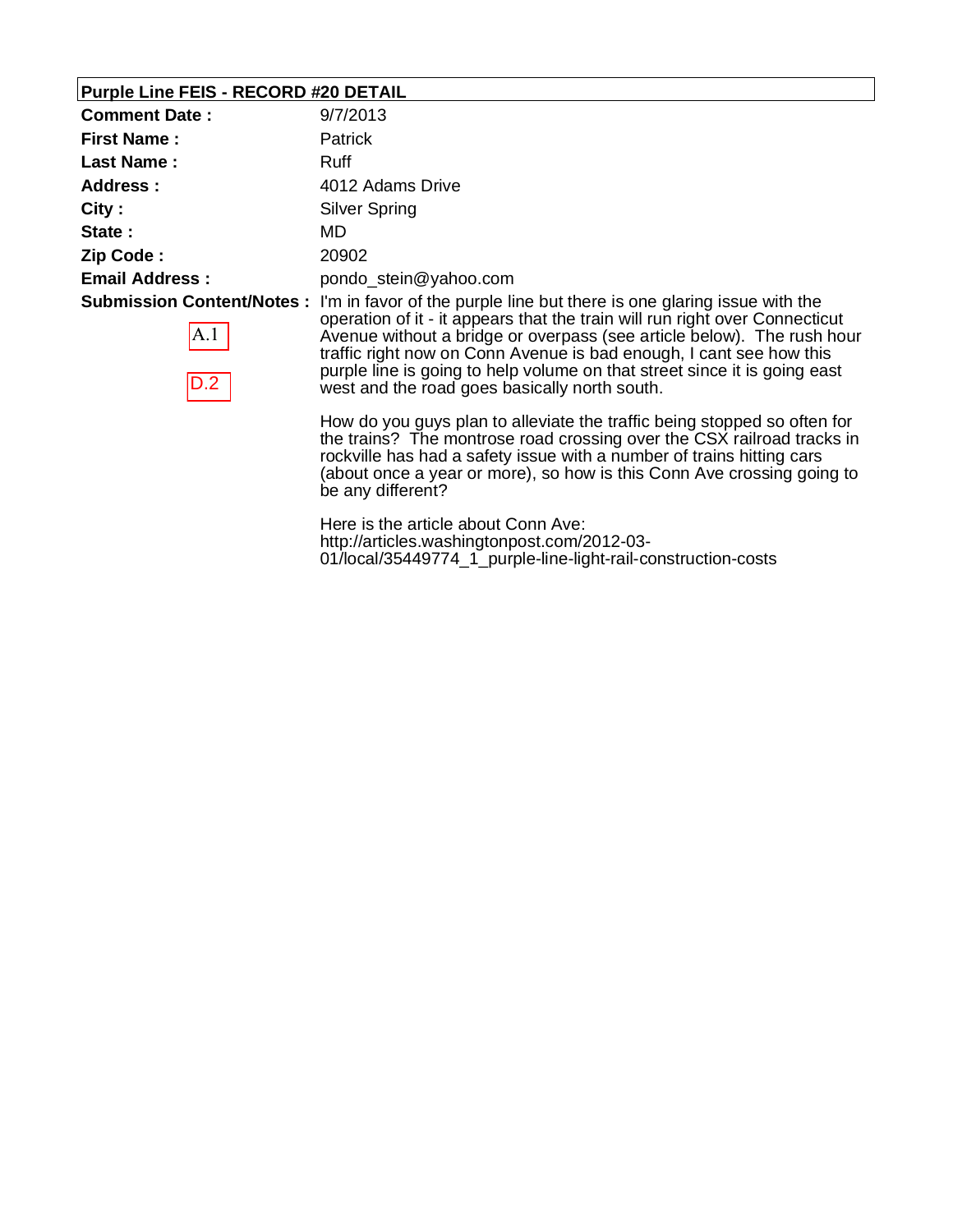## **Purple Line FEIS - RECORD #21 DETAIL**

| <b>Comment Date:</b>                              | 9/7/2013           |
|---------------------------------------------------|--------------------|
| <b>First Name:</b>                                | Joan               |
| Last Name:                                        | Mancuso            |
| Address:                                          | 8808 Altimont Lane |
| City:                                             | Chevy Chase        |
| State:                                            | MD                 |
| Zip Code:                                         | 20815              |
| <b>Email Address:</b>                             | mouse48@gmail.com  |
| <b>Submission Content/Notes: To the Governor-</b> |                    |

In spite of your excitement with the advancement of the The Purple Line, it is an environmental disaster. You will ruin a much loved walking, hiking and biking trail covered in woods. It should be routed along the existing transportation corridor of the Beltway from New Carrollton to Bethesda or Grosvenor station where it won't destroy the character of our community. We are NOT an urban community. It is probably too late for that and it is so sad for future generations.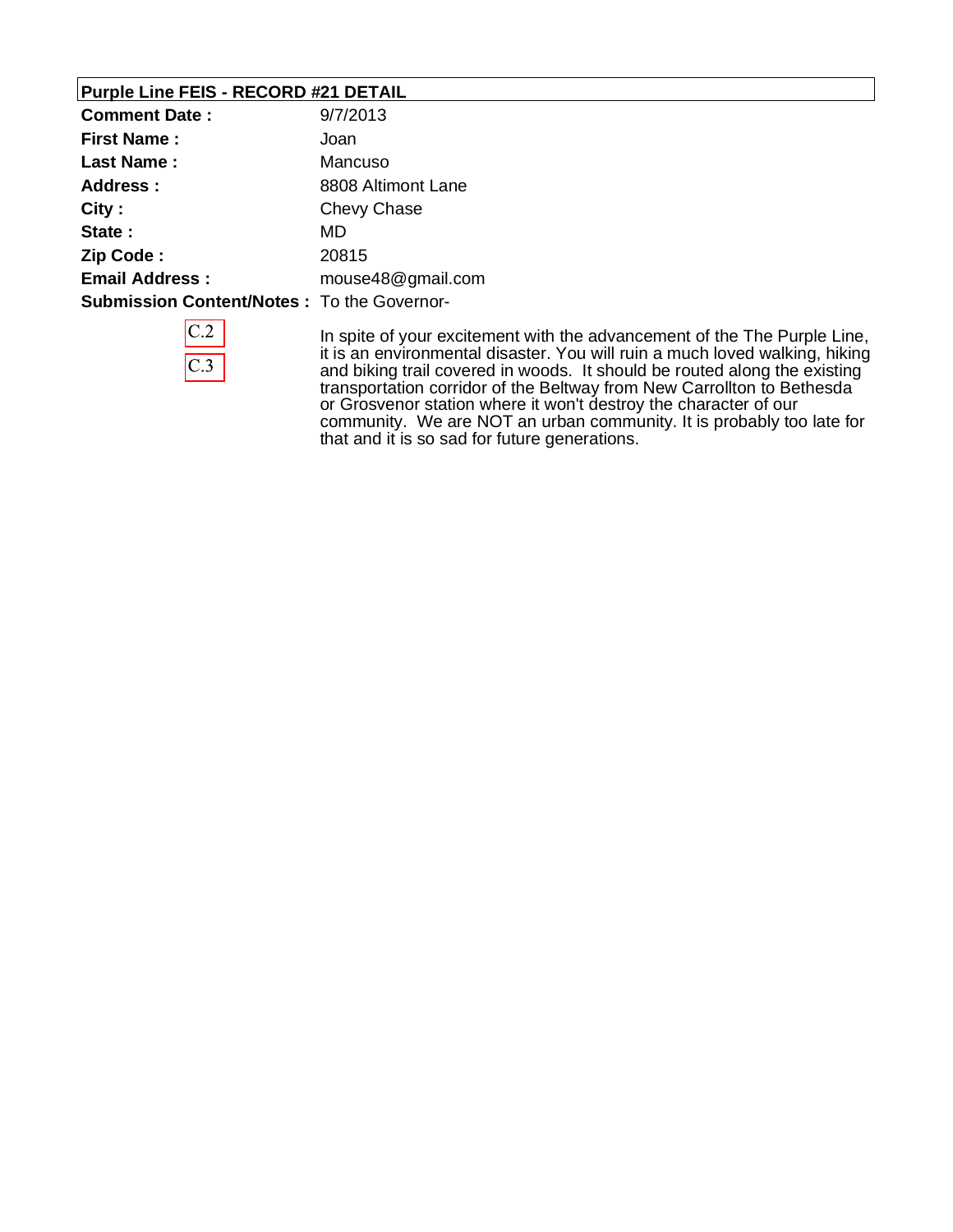### **Purple Line FEIS - RECORD #22 DETAIL**

| <b>Comment Date:</b>  | 9/7/2013                                                                       |
|-----------------------|--------------------------------------------------------------------------------|
| <b>First Name:</b>    | Vivian                                                                         |
| <b>Last Name:</b>     | <b>Ehrlich</b>                                                                 |
| Address :             | 507 Bonifant Street                                                            |
| City:                 | <b>Silver Spring</b>                                                           |
| State:                | MD.                                                                            |
| Zip Code:             | 20910                                                                          |
| <b>Email Address:</b> | ehrlichvivian@aol.com                                                          |
|                       | <b>Submission Content/Notes:</b> Please, please do not build the Purple Line!! |
| $\wedge$ 2            |                                                                                |

 I have been looking on and off for a home in Montgomery County for quite some time. . The main criteria of the home is that I do not want to hear train or traffic noise. I have had to eliminate downtown Rockville and parts of Gaithersburg, because of the train noise, the entire route 29 corrider because of the traffic noise and many neighborhoods which border the ICC. (ie. Longmead), again because of the highway noise.

 In my opinion, the county does NOT need any transportation projects which will add noise into currently peaceful neighborhoods.

 Being able to buy a home in a peaceful neighborhood and enjoy the peacefulness is much more important than any commuting benefit the Purple Line would provide.

Bottom Line - The Purple Line will destroy the peacefulness of downcounty. And that is just not fair to the people who live downcounty.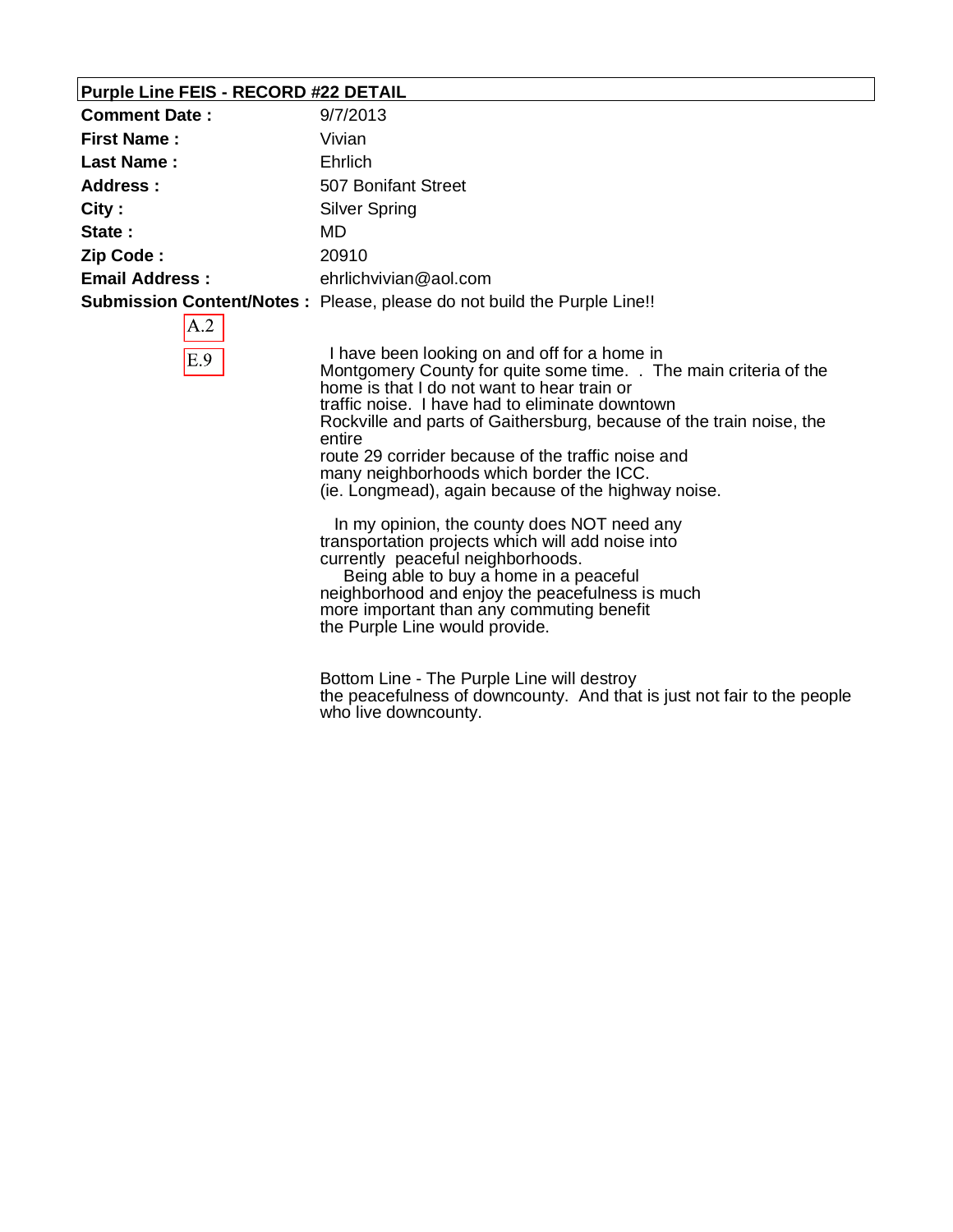## **Purple Line FEIS - RECORD #23 DETAIL**

| <b>Comment Date:</b>       | 9/8/2013                                                                                                                                                                                                                                                                                                                                                                                                                                                                       |
|----------------------------|--------------------------------------------------------------------------------------------------------------------------------------------------------------------------------------------------------------------------------------------------------------------------------------------------------------------------------------------------------------------------------------------------------------------------------------------------------------------------------|
| <b>First Name:</b>         | Assya                                                                                                                                                                                                                                                                                                                                                                                                                                                                          |
| <b>Last Name:</b>          | Pascalev                                                                                                                                                                                                                                                                                                                                                                                                                                                                       |
| Address:                   | 4511 Sleaford Rd.                                                                                                                                                                                                                                                                                                                                                                                                                                                              |
| City:                      | <b>Bethesda</b>                                                                                                                                                                                                                                                                                                                                                                                                                                                                |
| State:                     | MD.                                                                                                                                                                                                                                                                                                                                                                                                                                                                            |
| Zip Code:                  | 20814                                                                                                                                                                                                                                                                                                                                                                                                                                                                          |
| <b>Email Address:</b>      | apascal2003@gmail.com                                                                                                                                                                                                                                                                                                                                                                                                                                                          |
| C.3 <br>B.1<br>E.11<br>B.2 | <b>Submission Content/Notes</b> : "No" to the destruction of the tree canopy, the citizens' well-being and<br>the community life for the Purple Line! The FEIS provides ample<br>evidence for the tremendous negative impact of the Purple Line. The<br>human cost in terms of disrupted lives and communities far outweighs<br>the benefits, which could be achieved by other means such as buses.<br>The destruction of the tree canopy will be a huge loss for Maryland and |

for the future generations – this must not be allowed! The funds are needed and should be used to repair and maintain in good order the existing Red Line, which is filled with water and in need of repairs. The Capital Crescent Trail is unique and invaluable and must be preserved for all, including the future generations.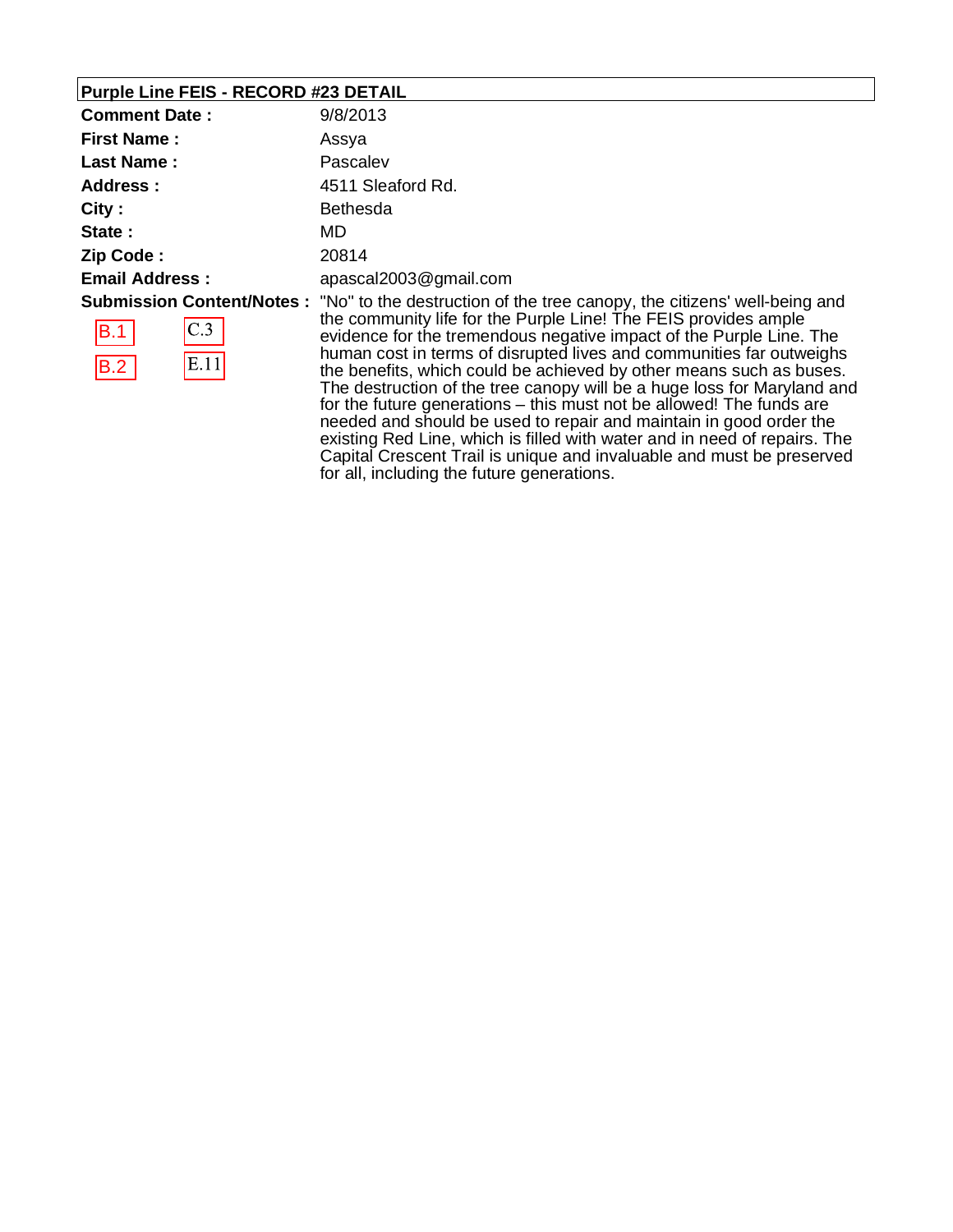### **Purple Line FEIS - RECORD #24 DETAIL**

| <b>Comment Date:</b>  | 9/9/2013                                                                                                                   |
|-----------------------|----------------------------------------------------------------------------------------------------------------------------|
| <b>First Name:</b>    | Laura                                                                                                                      |
| Last Name:            | Lederman                                                                                                                   |
| <b>Address:</b>       | 3916 Underwood St                                                                                                          |
| City:                 | Chevy Chase                                                                                                                |
| State:                | MD.                                                                                                                        |
| Zip Code:             | 20815                                                                                                                      |
| <b>Email Address:</b> | laura.lederman@gmail.com                                                                                                   |
| ı A                   | <b>Submission Content/Notes</b> : I am writing to oppose the proposed light rail line along the Capital<br>Crescent Trail. |

| ∕         |  |
|-----------|--|
| C.1       |  |
| ( '<br>.2 |  |
| C. 3      |  |
| D.2       |  |
| E.8       |  |

What will happen if the Montgomery County succeeds in placing light rail along the trail?

1. It will render the Georgetown Branch of the Capital Crescent Trail (CCT) unsafe and unpleasant. Most of the CCT between Connecticut Avenue and Bethesda measures 66 wide or less, compared to a 100 foot-wide right of way elsewhere on the proposed route. The right of way narrows to just 32 feet at the entrance to the Bethesda tunnel under Wisconsin Avenue. If the proposed light rail is built, this section will be only 8 feet wide, unsafe for both runners and cyclists in an already crowded part of the trail.

2. If will provide an undeserved windfall to developers at the expense of our green space. The Chevy Chase Land Company advocates this project because it hopes to increase development density along Connecticut Avenue. This will further decrease public green space and increase traffic in an already heavily congested area.

3. It will miss an opportunity to mitigate the traffic nightmare along Wisconsin and Jones Bridge Road (JBR) becuase of the National Medical Center project under BRAC. For my family alone the destruction of the trail will mean my husband and son will have to commute by car, rather than by bicycle or foot. That is TWO additional cars on the road. MTA itself acknowledges that this \$2 billion project will not relieve traffic congestion.

4. It will destroy tree cover and green space and add more emissions than a Bus Rapid Transit (BRT) option. The state's Environmental Impact Statement confirms that the light rail option will result in the clear cutting of surrounding trees. In addition, the DEIS also states that the light rail option will produce higher CO2 emissions as compared to the BRT option. Finally, trains awaiting maintenance in the Woodmont east area will occupy the only grassy patch in downtown Bethesda!

There are precious few open green or public spaces in the Bethesda Chevy Chase area. Please preserve the Capital Crescent Trail as it is a unique and irreplaceable resource. Again, I oppose the light rail option for the Purple Line.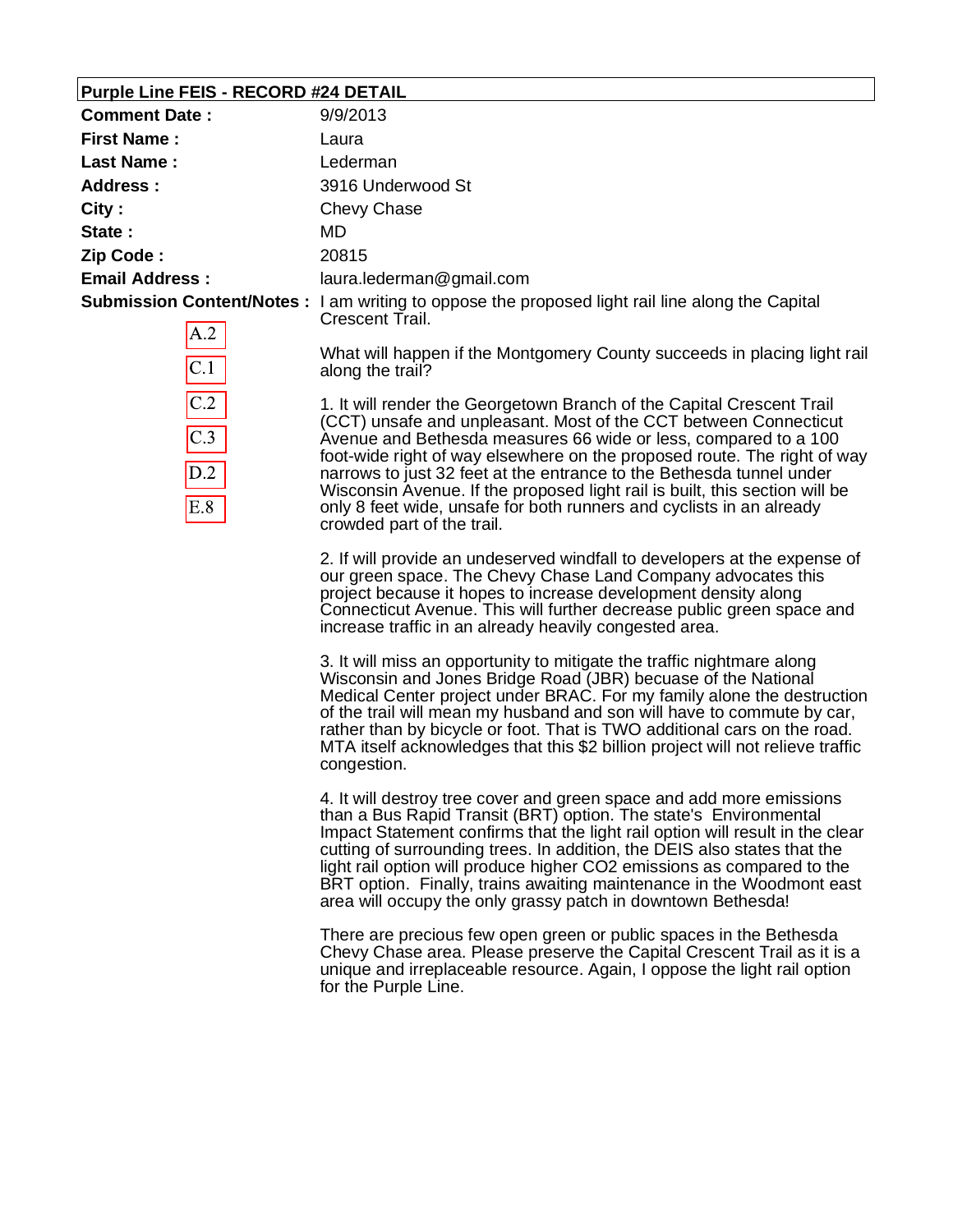# **Purple Line FEIS - RECORD #25 DETAIL**

| <b>Comment Date:</b>  | 9/9/2013                                                                                                                                                                                                                                                                                                                                                                                                                                                                                                                                                                                                                                                                                                                                                                                                                                                                                                                                                                          |
|-----------------------|-----------------------------------------------------------------------------------------------------------------------------------------------------------------------------------------------------------------------------------------------------------------------------------------------------------------------------------------------------------------------------------------------------------------------------------------------------------------------------------------------------------------------------------------------------------------------------------------------------------------------------------------------------------------------------------------------------------------------------------------------------------------------------------------------------------------------------------------------------------------------------------------------------------------------------------------------------------------------------------|
| <b>First Name:</b>    | Carter                                                                                                                                                                                                                                                                                                                                                                                                                                                                                                                                                                                                                                                                                                                                                                                                                                                                                                                                                                            |
| <b>Last Name:</b>     | Davis                                                                                                                                                                                                                                                                                                                                                                                                                                                                                                                                                                                                                                                                                                                                                                                                                                                                                                                                                                             |
| <b>Address:</b>       | 3322 Jones Bridge Court                                                                                                                                                                                                                                                                                                                                                                                                                                                                                                                                                                                                                                                                                                                                                                                                                                                                                                                                                           |
| City:                 | Chevy Chase                                                                                                                                                                                                                                                                                                                                                                                                                                                                                                                                                                                                                                                                                                                                                                                                                                                                                                                                                                       |
| State:                | MD.                                                                                                                                                                                                                                                                                                                                                                                                                                                                                                                                                                                                                                                                                                                                                                                                                                                                                                                                                                               |
| Zip Code:             | 20815                                                                                                                                                                                                                                                                                                                                                                                                                                                                                                                                                                                                                                                                                                                                                                                                                                                                                                                                                                             |
| <b>Email Address:</b> | seedabee@yahoo.com                                                                                                                                                                                                                                                                                                                                                                                                                                                                                                                                                                                                                                                                                                                                                                                                                                                                                                                                                                |
| C.3<br>E.11           | <b>Submission Content/Notes</b> : I am the owner of a house directly adjacent to the proposed line between<br>Jones Mill and Connecticut Ave. While I have a lot of concerns that are<br>selfish (noise, vibrations, access to trail), I will not address those here.<br>What I would like to address is the total loss of the existing mature tree<br>canopy along the trail. The existing trees create a very park-like feel all<br>along the trail, which is a rarity in an area so close to a major city. Many,<br>many people enjoy this amenity, not just the ones backed up to it. To<br>remove the canopy that has taken decades, if not centuries, to establish<br>itself, is a real travesty, and loss to everyone. The even sadder part is<br>that there is no plan to re-establish this tree canopy for future<br>generations, so it will be a permanent loss. I think this fact should be<br>looked at long and hard when deciding whether to ultimately approve the |

purple line.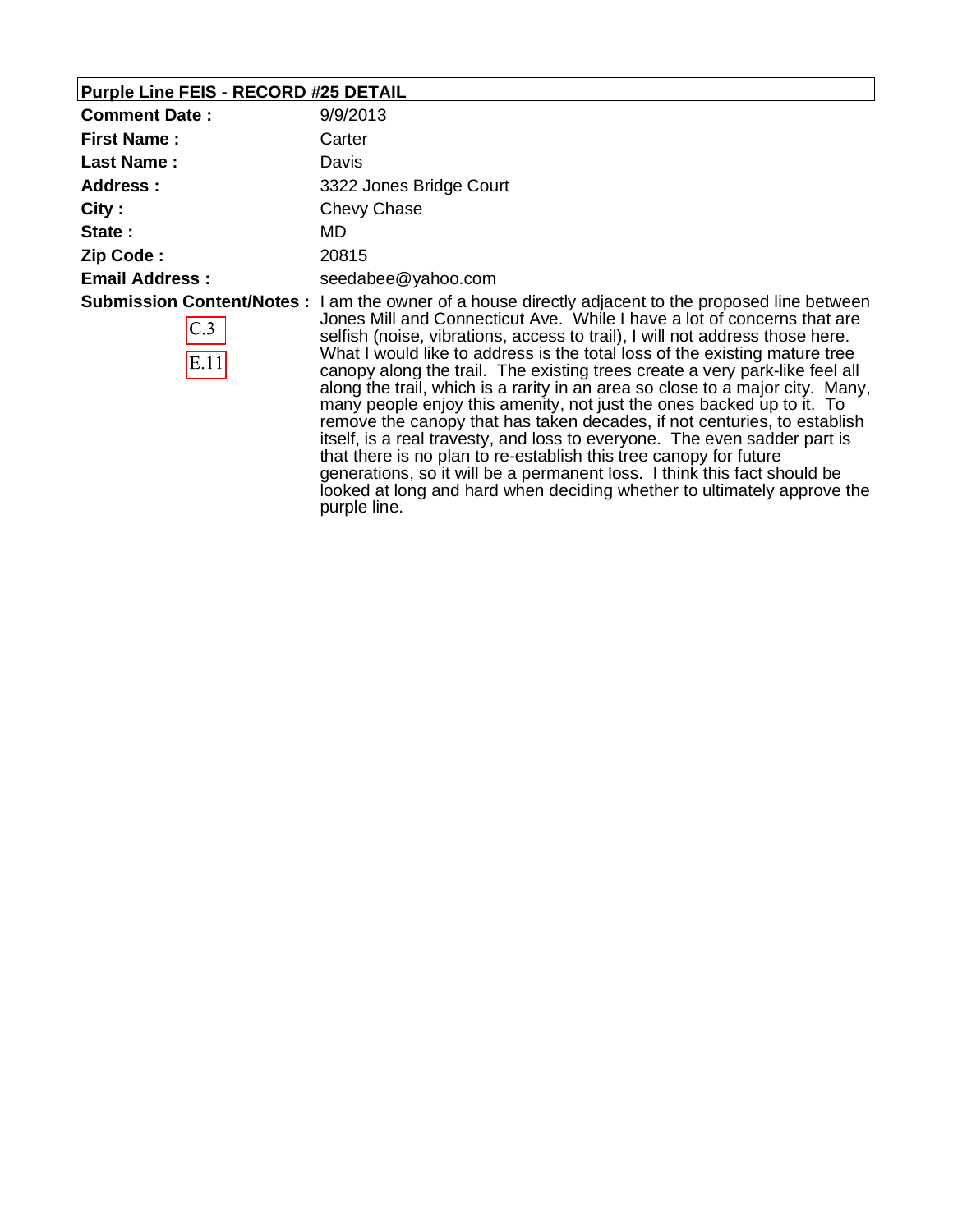# **Purple Line FEIS - RECORD #26 DETAIL**

| <b>Comment Date:</b>                             | 9/9/2013                                                                                                                                                                                                                                                                                                                                                                                                                                          |
|--------------------------------------------------|---------------------------------------------------------------------------------------------------------------------------------------------------------------------------------------------------------------------------------------------------------------------------------------------------------------------------------------------------------------------------------------------------------------------------------------------------|
| <b>First Name:</b>                               | <b>Barbara</b>                                                                                                                                                                                                                                                                                                                                                                                                                                    |
| <b>Last Name:</b>                                | <b>Ditzler</b>                                                                                                                                                                                                                                                                                                                                                                                                                                    |
| Address :                                        | 1225 Noyes Dr                                                                                                                                                                                                                                                                                                                                                                                                                                     |
| City:                                            | Silver Spring                                                                                                                                                                                                                                                                                                                                                                                                                                     |
| State:                                           | MD.                                                                                                                                                                                                                                                                                                                                                                                                                                               |
| Zip Code:                                        | 20910                                                                                                                                                                                                                                                                                                                                                                                                                                             |
| <b>Email Address:</b>                            | bditzle@yahoo.com                                                                                                                                                                                                                                                                                                                                                                                                                                 |
| <b>Submission Content/Notes:</b><br> A.1 <br>C.3 | I am 100% for Purple Line and I commend MTA for redesigning for a<br>better route. Reading that the Capital Crescent Trail may not continue all<br>the way to downtown Silver Spring because of CSX right-of-way<br>problems is not acceptable. There are other alternatives being proposed<br>that must be considered. A full trail is one of the selling points of the PL<br>for many people and a way must be found to implement a full trail. |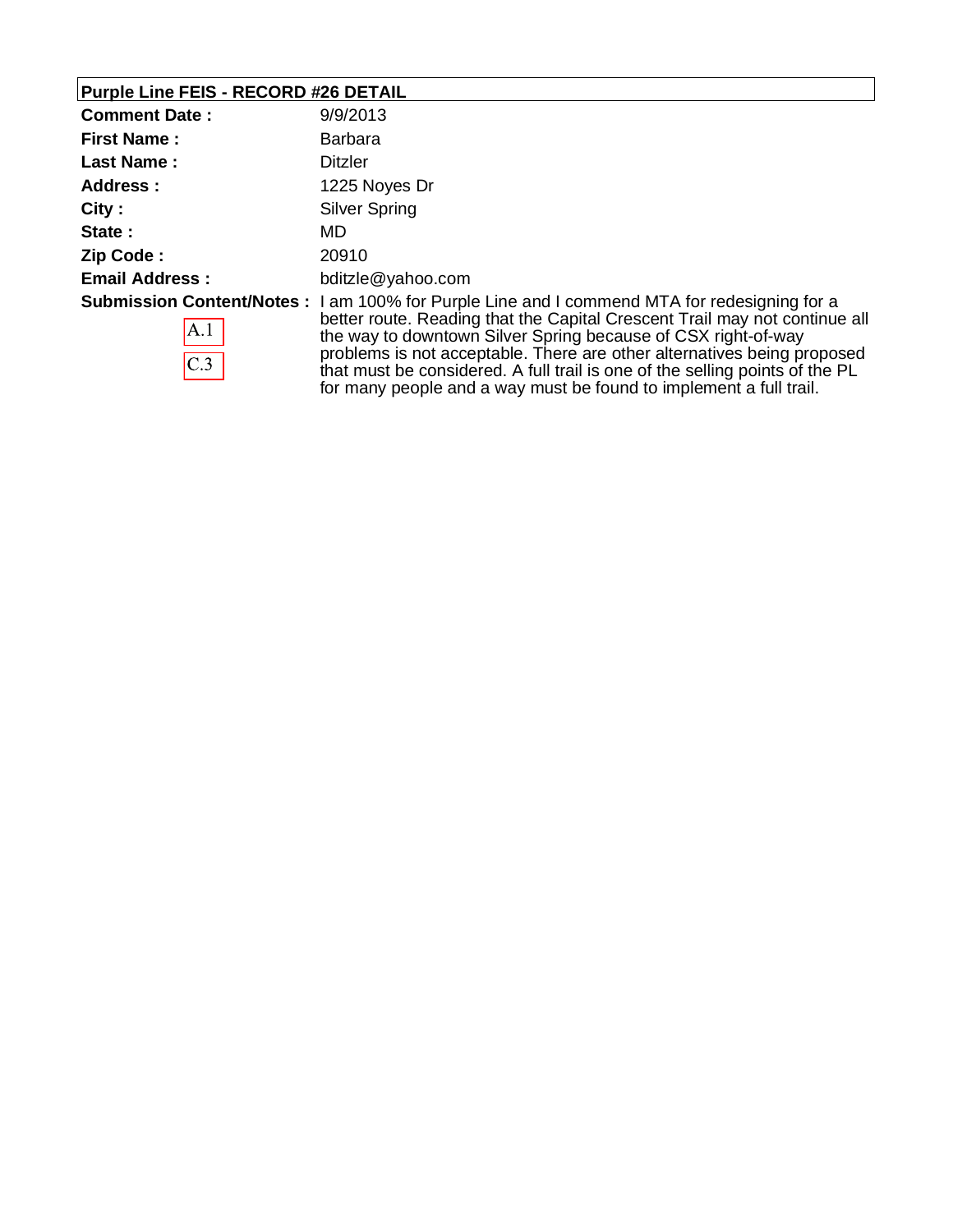# **Purple Line FEIS - RECORD #27 DETAIL**

 $E.9$ 

| <b>Comment Date:</b>  | 9/9/2013                                                                                                                                                                                                                                                                                                                             |
|-----------------------|--------------------------------------------------------------------------------------------------------------------------------------------------------------------------------------------------------------------------------------------------------------------------------------------------------------------------------------|
| <b>First Name:</b>    | Elizabeth                                                                                                                                                                                                                                                                                                                            |
| <b>Last Name:</b>     | Spencer                                                                                                                                                                                                                                                                                                                              |
| Address :             | 8712 Susanna Lane                                                                                                                                                                                                                                                                                                                    |
| City:                 | Chevy Chase                                                                                                                                                                                                                                                                                                                          |
| State:                | MD                                                                                                                                                                                                                                                                                                                                   |
| Zip Code:             | 20815                                                                                                                                                                                                                                                                                                                                |
| <b>Email Address:</b> | edsmsw@aol.com                                                                                                                                                                                                                                                                                                                       |
| A.2                   | <b>Submission Content/Notes</b> : The amount of noise this project could produce is shocking. We<br>neighbors have been told over and over at meetings about the Purple<br>Line that noise will not be a factor, and now to see this huge impact is<br>terrible. This will ruin our neighborhood quality of life, not to mention our |

home values. This project should not move forward.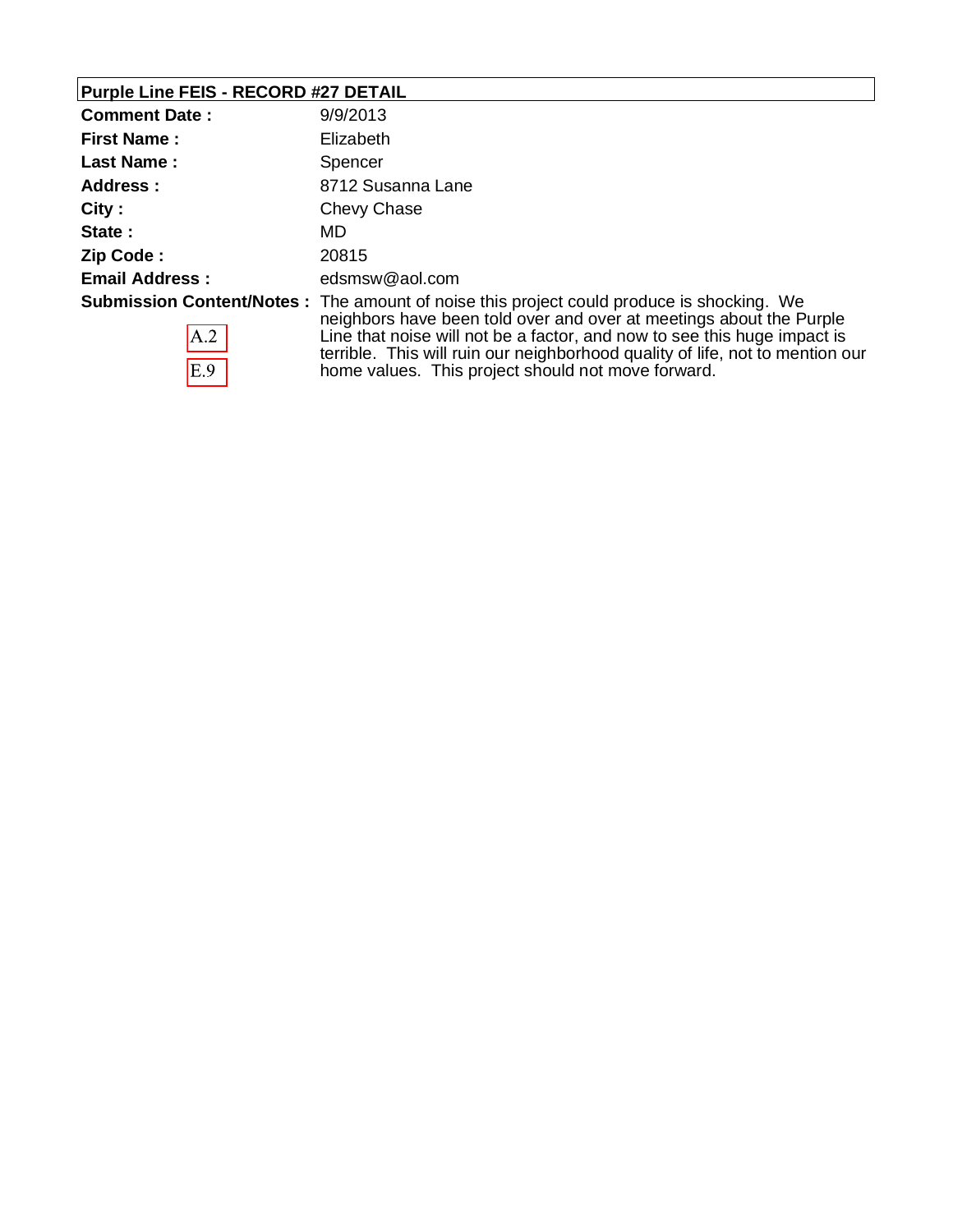# **Purple Line FEIS - RECORD #28 DETAIL**

 $\overline{J.2}$ 

| <b>Comment Date:</b>                                                           | 9/9/2013                                                                                                                                                                                                                                                                                                                                                                                                                                                                                                                                                                                                   |
|--------------------------------------------------------------------------------|------------------------------------------------------------------------------------------------------------------------------------------------------------------------------------------------------------------------------------------------------------------------------------------------------------------------------------------------------------------------------------------------------------------------------------------------------------------------------------------------------------------------------------------------------------------------------------------------------------|
| <b>First Name:</b>                                                             | Kim                                                                                                                                                                                                                                                                                                                                                                                                                                                                                                                                                                                                        |
| <b>Last Name:</b>                                                              | Marsh                                                                                                                                                                                                                                                                                                                                                                                                                                                                                                                                                                                                      |
| Address:                                                                       | 3904 Manor Road                                                                                                                                                                                                                                                                                                                                                                                                                                                                                                                                                                                            |
| City:                                                                          | Chevy Chase                                                                                                                                                                                                                                                                                                                                                                                                                                                                                                                                                                                                |
| State:                                                                         | MD.                                                                                                                                                                                                                                                                                                                                                                                                                                                                                                                                                                                                        |
| Zip Code:                                                                      | 20815                                                                                                                                                                                                                                                                                                                                                                                                                                                                                                                                                                                                      |
| <b>Email Address:</b>                                                          | Kimmarsh1018@gmail.com                                                                                                                                                                                                                                                                                                                                                                                                                                                                                                                                                                                     |
| <b>Submission Content/Notes:</b><br>A.2<br>C.3<br>E.2<br>$\mathsf{G}.1$<br>G.2 | It is a great disappointment to read this FEIS document. Aside from<br>ruining the quality and character of our little neighborhood, Chevy Chase<br>Lake, we are now facing months and possibly years of midnight<br>construction on Connecticut Avenue, more disruptive traffic congestion<br>and an end to one of the most beautiful nature trails we have in<br>Montgomery county. We feel that the years of objection and concern we<br>have expressed around the purple line have fallen again and again on<br>the deaf ears of the politicians and government staff who are paid to<br>represent us. |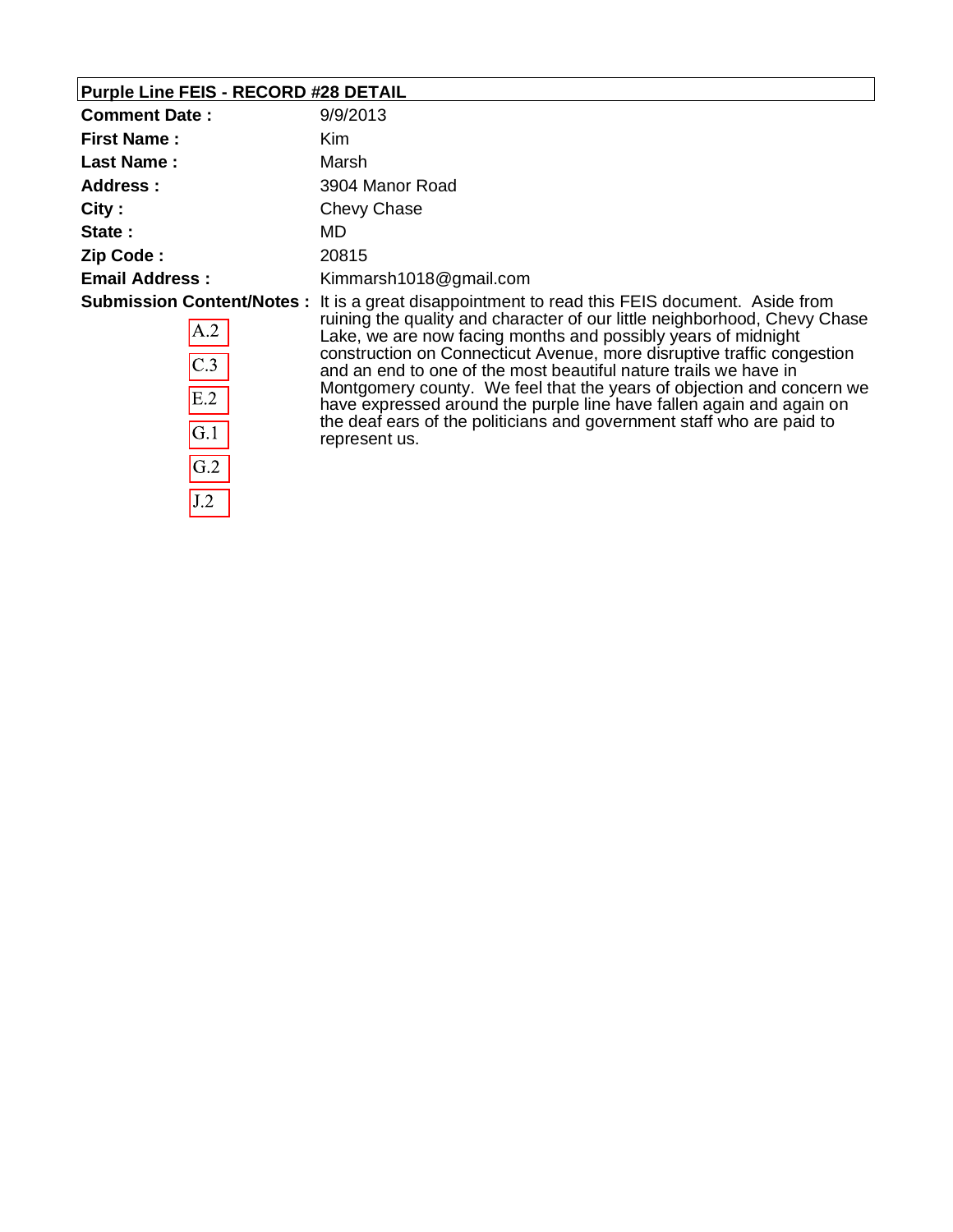## **Purple Line FEIS - RECORD #29 DETAIL**

| <b>Comment Date:</b>  | 9/9/2013                 |
|-----------------------|--------------------------|
| <b>First Name:</b>    | Ashley                   |
| <b>Last Name:</b>     | Davis                    |
| <b>Address:</b>       | 3322 Jones Bridge Court  |
| City:                 | <b>Chevy Chase</b>       |
| State:                | MD                       |
| Zip Code:             | 20815                    |
| <b>Email Address:</b> | ashley_gibbs@hotmail.com |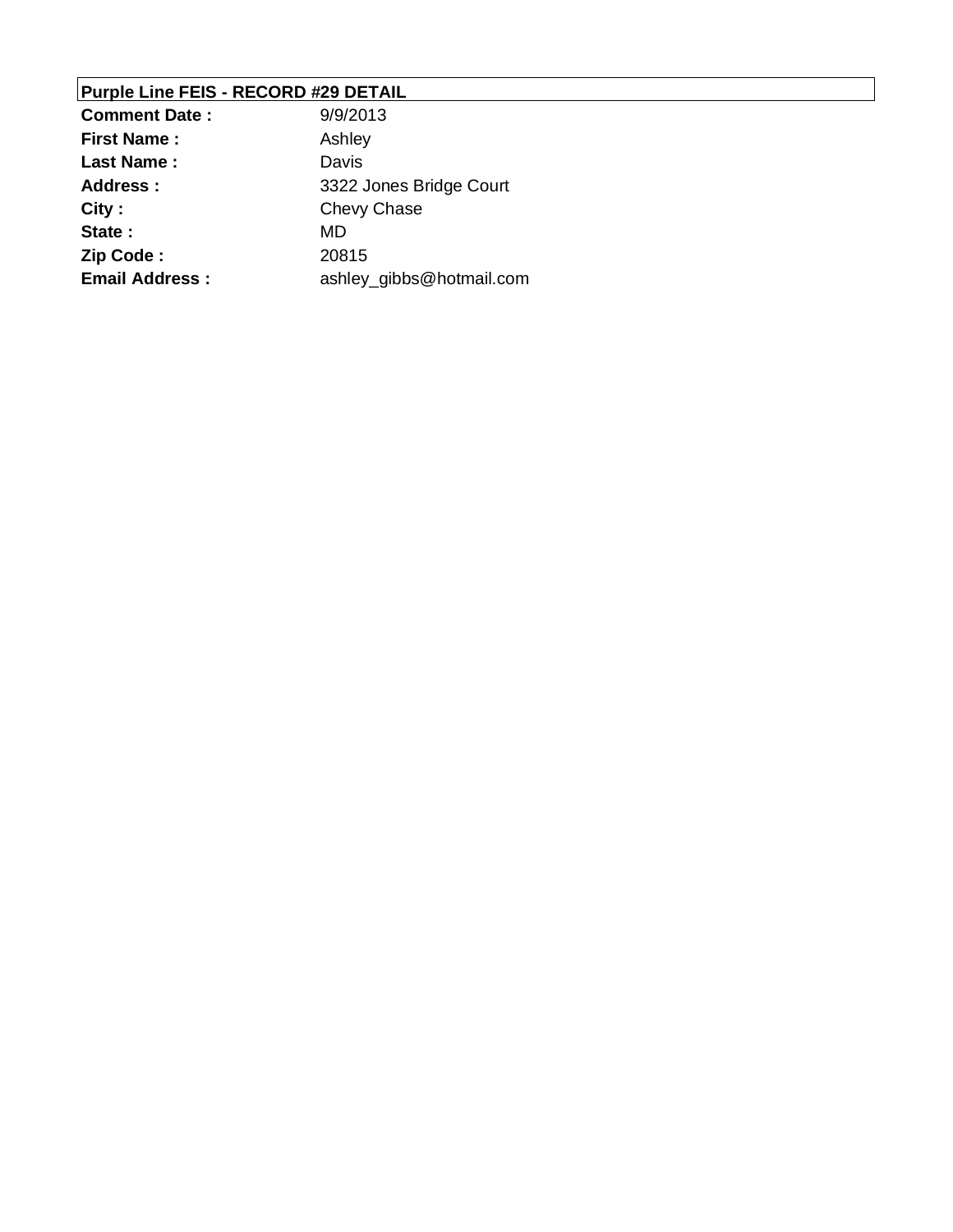$C.3$ 

 $C.4$ 

E.9

**Submission Content/Notes :** The Georgetown Branch / Capital Crescent Trail is a singularly unique feature used by countless residents in the Kensington, Garrett Park, Silver Spring, Lyttonsville, Chevy Chase, Bethesda and surrounding areas.

> There are many aspects to the proposed light rail line that will have a deleterious impact to the surrounding communities. First, the harmful effects of the noise pollution cannot be underestimated. Even where they are below federal thresholds, the sustained exposure to noise can harm adults and children. Sounds generated from the high volume of passing trains, horns and the ongoing sounds generated from the electrical substations will erode the quality of day to day life for the adults and children in the impacted areas.

> There are additional serious health concerns related to the exposure to unwanted sounds or noise. For example, in the July–August 2002 issue of the Archives of Environmental Health, a team of government and university researchers concluded that exposure to sound "acts as a stressor—activating physiological mechanisms that over time can produce adverse health effects.... noise may elevate systolic blood pressure, diastolic blood pressure, and heart rate, thus producing both acute and chronic health effects."

Even more serious is the impact unwanted sound, or noise, can have on the learning ability of children. A ground-breaking study was published in 1975 by AL Bronzaft entitled, "The effect of elevated train noise on reading ability." Environment and Behavior. 1975. The study compared reading scores between classrooms in the same school that were exposed and not exposed to railway noise. Poorer performance was noted on the noisy side with a 3-4 month delay compared to the quieter side.

The World Health Organization considered this and other corroborating studies to study children and noise across developmental categories (Fetus, Infant, Pre-school, Teenager, Youth). Their findings documented adverse effects across each age group. One finding of preschool children identified that "Effects of noise on cognitive development have been documented in preschool ages as well. Higher levels of noise at home are associated with decrements in cognitive development for age." In the September 1981 issue of the Journal of Environmental Psychology, an article looked across over 25 studies examining the effect of noise on children's learning ability and "found the same thing to be true: noise can affect children's learning."

Chronic exposure to unwanted sounds or noise can also interrupt or delay sleep, moving sleep stages from deeper sleep to lighter sleep. Preventing or disturbing sleep over a short and long period of time is known to have negative health effects for adults and children. In children and adolescents, this can further negatively impact their growth and development.

In addition to noise pollution, there is also the environmental view. This trail is used extensively for walking and cycling to work, a truly green commuting option, as well as recreation for the many neighborhoods in the area. The trail makes cycling or walking to work a truly feasible and appealing option for the many working residents of these areas. The addition of the light rail will drastically reduce the number of access points to the trails, especially for those residents who live directly adjacent to the trail and are currently able to access the trail from their yards.



 $E.7$ 

Finally, the loss of the tree canopy has a negative impact both visually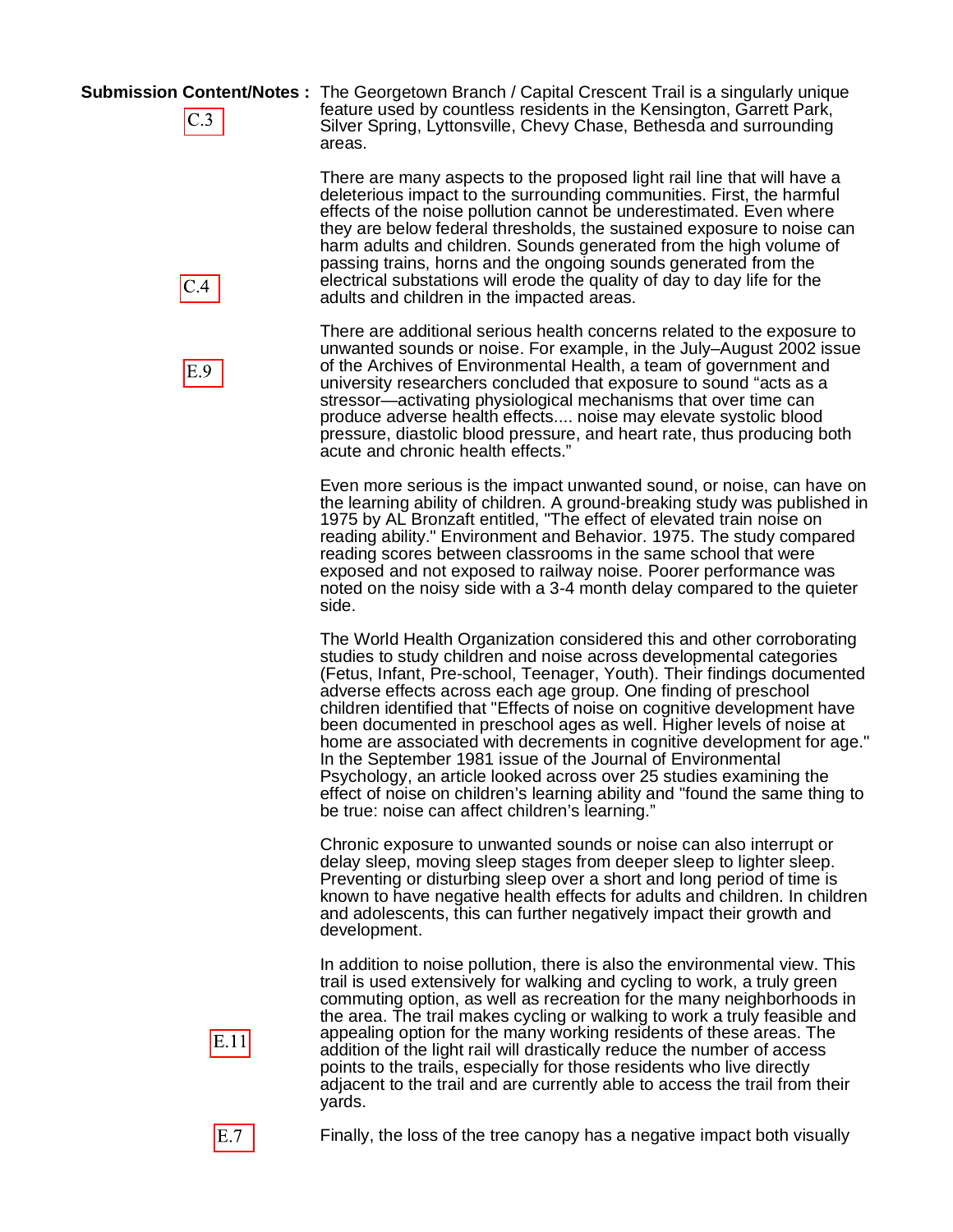

and environmentally. Tree canopies play an important role in improving air and water quality along with the direct and indirect environmental and social benefits. Other cities, such as Baltimore, are moving in the opposite direction to preserve and expand tree canopy. In 2010, Baltimore enacted a sustainability plan to double the tree canopy, recognizing how vital the canopy is for the quality of life throughout the city's areas.

Ultimately, the value of the proposed line is vastly outweighed by the negative and harmful effects it will have on the many families and individuals living in the impacted communities.

Respectfully,

Ashley Davis Resident of Chevy Chase, MD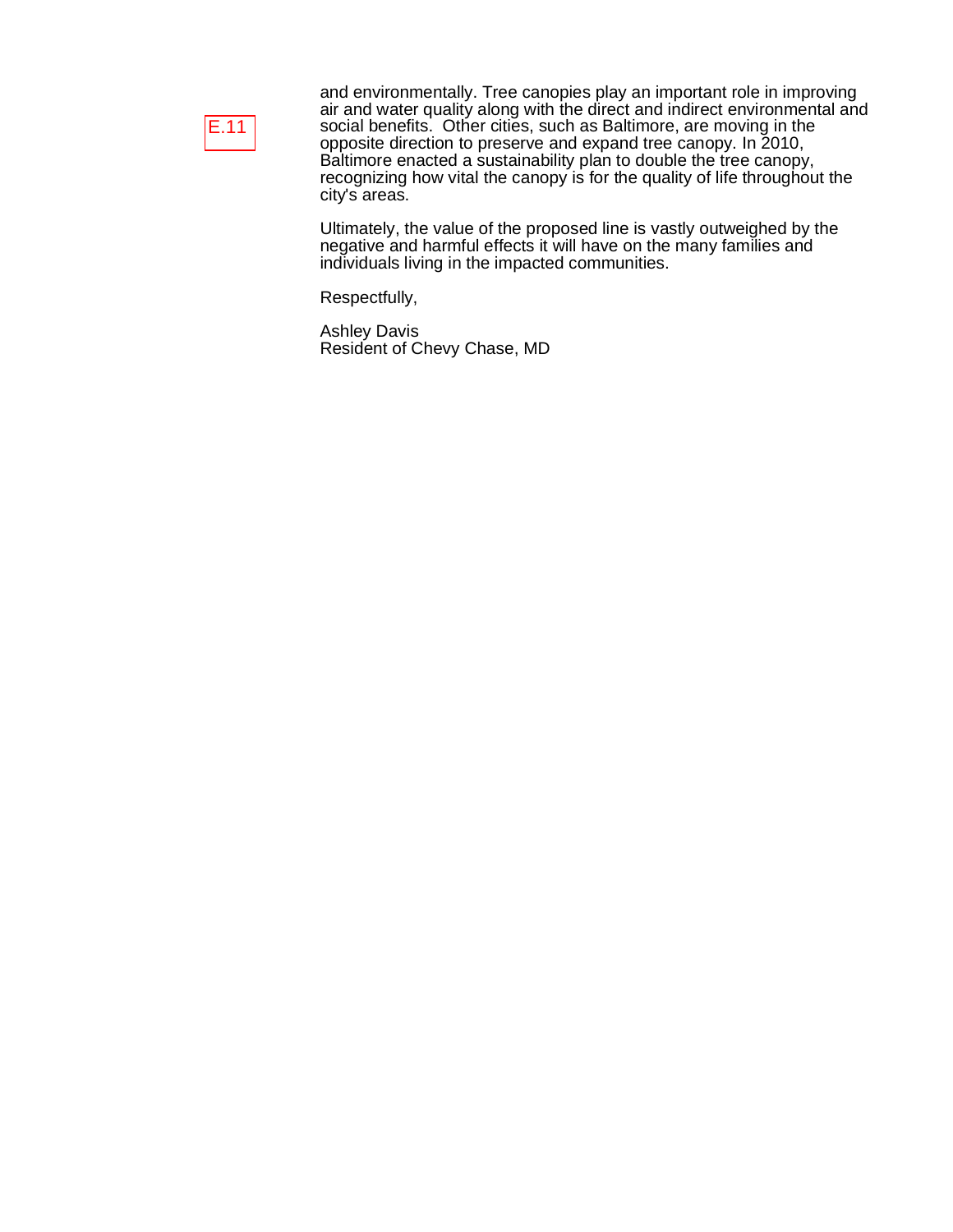## **Purple Line FEIS - RECORD #30 DETAIL**

| <b>Comment Date:</b>  | 9/10/2013                                                                                                                                                                                                                                                                                                                                                        |
|-----------------------|------------------------------------------------------------------------------------------------------------------------------------------------------------------------------------------------------------------------------------------------------------------------------------------------------------------------------------------------------------------|
| <b>First Name:</b>    | Allan                                                                                                                                                                                                                                                                                                                                                            |
| <b>Last Name:</b>     | Sutter                                                                                                                                                                                                                                                                                                                                                           |
| Address:              | 107 E Wayne Ave                                                                                                                                                                                                                                                                                                                                                  |
| City:                 | <b>Silver Spring</b>                                                                                                                                                                                                                                                                                                                                             |
| State:                | MD                                                                                                                                                                                                                                                                                                                                                               |
| Zip Code:             | 20901                                                                                                                                                                                                                                                                                                                                                            |
| <b>Email Address:</b> | jsutter@rcn.com                                                                                                                                                                                                                                                                                                                                                  |
| D.5                   | <b>Submission Content/Notes</b> : There will be entrances to the underground section including the<br>Manchester Ave Station where children and animals can enter the<br>tunnel. What methods are employed to keep children and animals out of<br>that area? What steps will be taken to protect the safety of children and<br>animals that get into the tunnel? |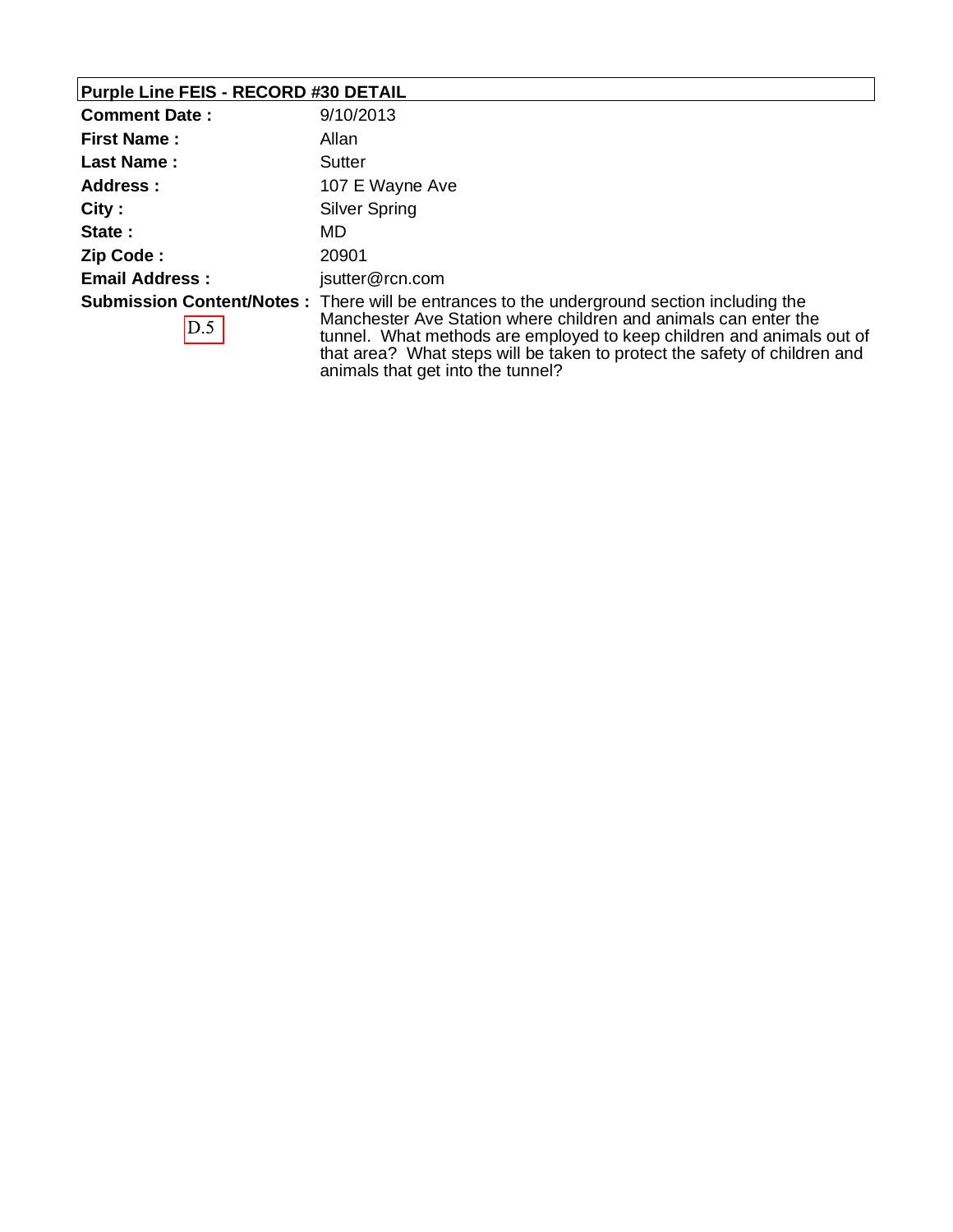## **Purple Line FEIS - RECORD #31 DETAIL**

 $\overline{G}$ 

| <b>Comment Date:</b>  | 9/10/2013                                                                                                                                                                                                                                                                                                                                                                                                                                                                                                                                                                                                            |
|-----------------------|----------------------------------------------------------------------------------------------------------------------------------------------------------------------------------------------------------------------------------------------------------------------------------------------------------------------------------------------------------------------------------------------------------------------------------------------------------------------------------------------------------------------------------------------------------------------------------------------------------------------|
| <b>First Name:</b>    | Glen                                                                                                                                                                                                                                                                                                                                                                                                                                                                                                                                                                                                                 |
| <b>Last Name:</b>     | Hutton                                                                                                                                                                                                                                                                                                                                                                                                                                                                                                                                                                                                               |
| Address:              | 8615 Woodbrook lane                                                                                                                                                                                                                                                                                                                                                                                                                                                                                                                                                                                                  |
| City:                 | Chevy Chase                                                                                                                                                                                                                                                                                                                                                                                                                                                                                                                                                                                                          |
| State:                | MD                                                                                                                                                                                                                                                                                                                                                                                                                                                                                                                                                                                                                   |
| Zip Code:             | 20815                                                                                                                                                                                                                                                                                                                                                                                                                                                                                                                                                                                                                |
| <b>Email Address:</b> | ghutton@faseb.org                                                                                                                                                                                                                                                                                                                                                                                                                                                                                                                                                                                                    |
| D.2<br>E.8<br>E.11    | <b>Submission Content/Notes</b> : I see in your announcement there are no links to the environmental<br>study! I would like to see it to see what the EPA says. I don't really need<br>it to tell me that my environment will change drastically for the worse. I<br>live close to the trail and have lived there since 1963. The trees that will<br>be removed and the added dirt and pollution in my neighborhood and at<br>my house is a horror story. The sad thing is that the purple line will not<br>معرضه والمريضات المستحقق المستحقق والمتحدث والمتحال والبروان المستنقص والمستحق والتكاسي والمسارة والمتحا |

help traffic congestion it will only increase it because its a developers dream come true. The Purple Line is a nightmare for single family homeowners along its path and only the greedy, the uninformed, and misguided are supporters.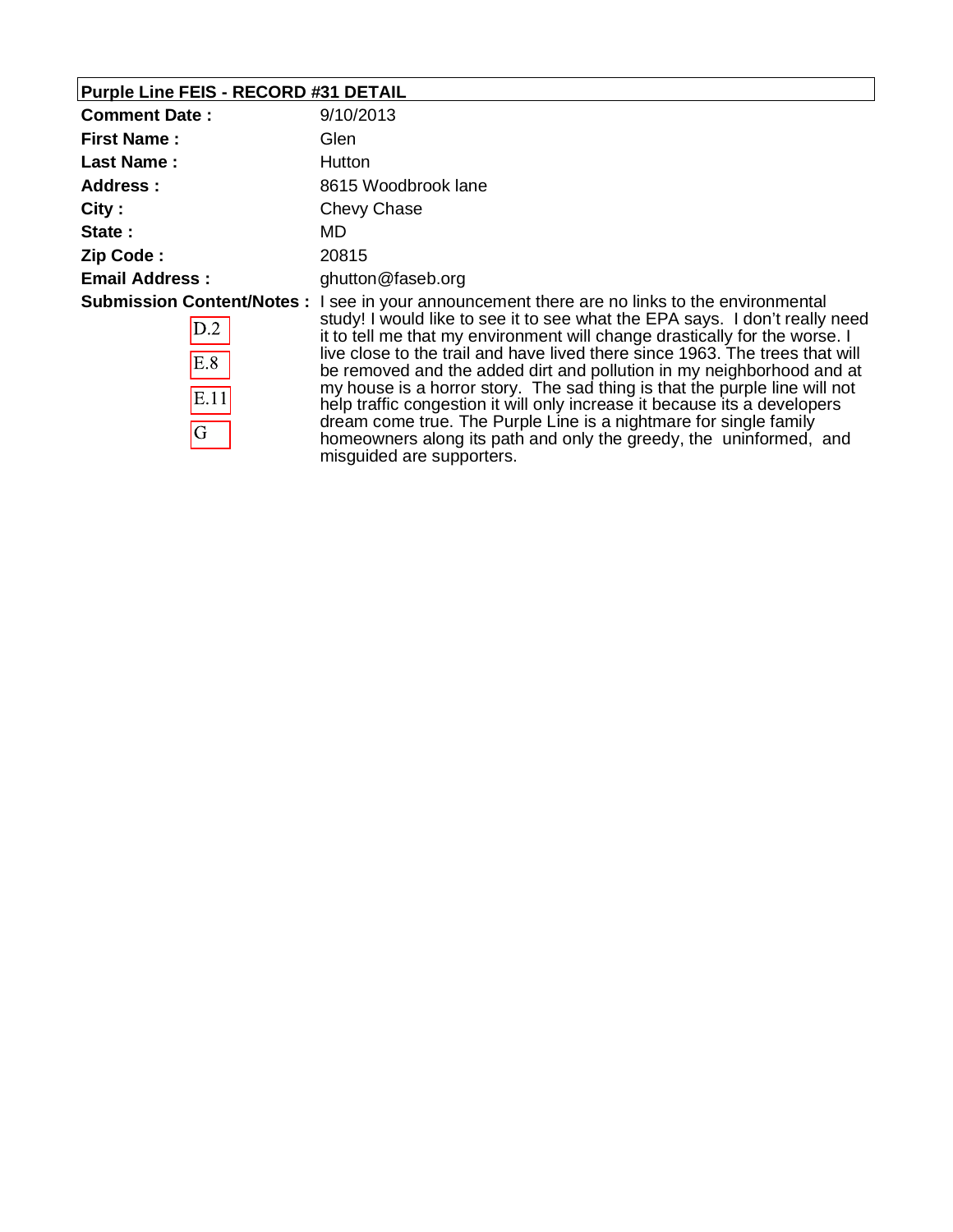# **Purple Line FEIS - RECORD #32 DETAIL**

| <b>Comment Date:</b>  | 9/10/2013                                                                                                                                                                                                                                   |
|-----------------------|---------------------------------------------------------------------------------------------------------------------------------------------------------------------------------------------------------------------------------------------|
| <b>First Name:</b>    | Leon                                                                                                                                                                                                                                        |
| Last Name:            | Calomiris                                                                                                                                                                                                                                   |
| Address :             | 4408 JONES BRIDGE ROAD                                                                                                                                                                                                                      |
| City:                 | <b>BETHESDA</b>                                                                                                                                                                                                                             |
| State:                | MD.                                                                                                                                                                                                                                         |
| Zip Code:             | 20814                                                                                                                                                                                                                                       |
| <b>Email Address:</b> | leospartiate@yahoo.com                                                                                                                                                                                                                      |
| A.2                   | <b>Submission Content/Notes</b> : You should scrap the whole project. Look at the ICC, and Silver Spring.<br>I have lived on Jones Bridge Rd. for 20 years and I have opposed this<br>project from day 1. Just a waste of taxpayer dollars. |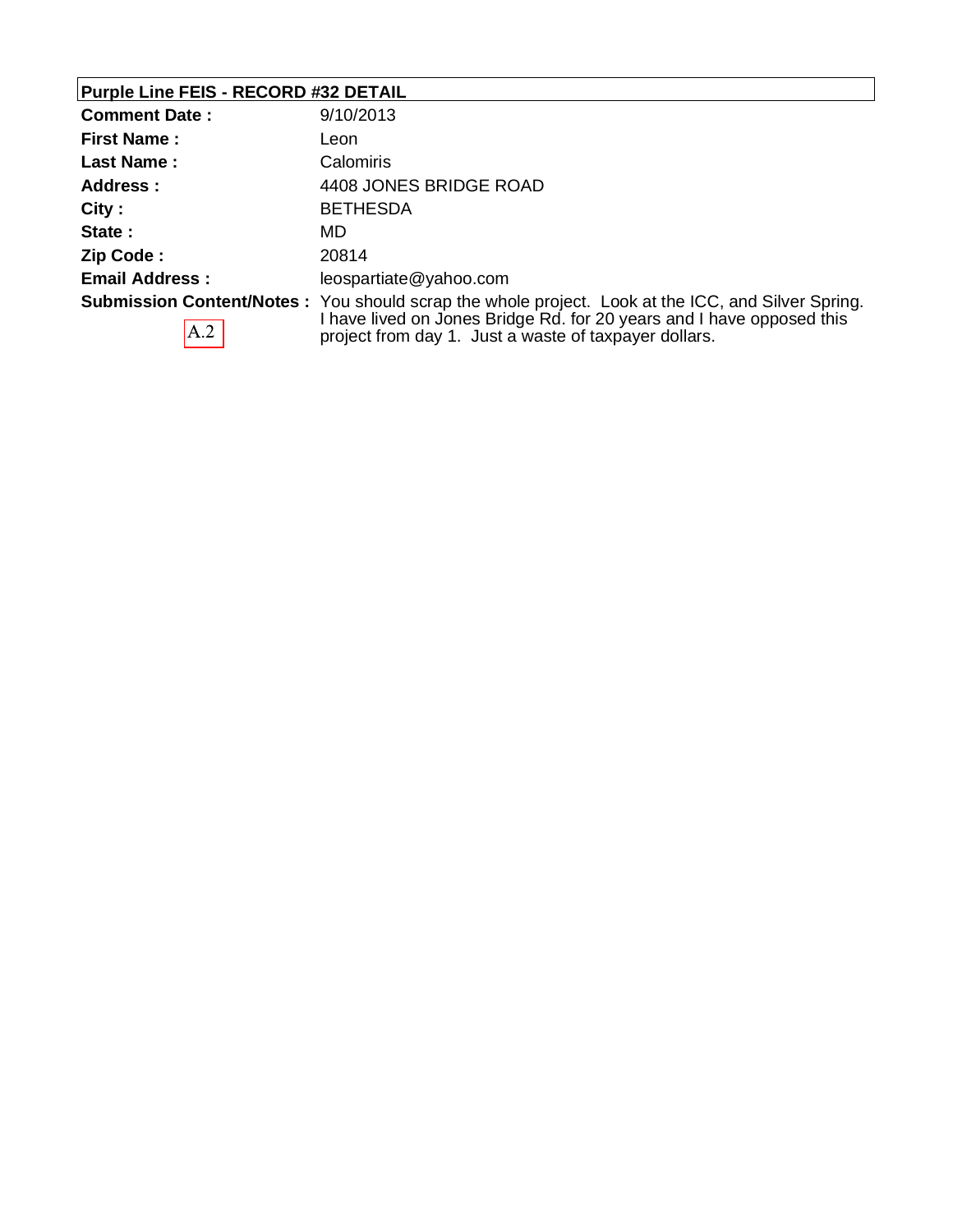## **Purple Line FEIS - RECORD #33 DETAIL**

 $E.9$ 

 $\overline{K.2}$ 

 $K.3$ 

 $K.4$ 

| <b>Comment Date:</b>  | 9/11/2013                                                                                                                                                                                                                                                                                                                                                         |
|-----------------------|-------------------------------------------------------------------------------------------------------------------------------------------------------------------------------------------------------------------------------------------------------------------------------------------------------------------------------------------------------------------|
| <b>First Name:</b>    | Eleanor                                                                                                                                                                                                                                                                                                                                                           |
| <b>Last Name:</b>     | McIntyre                                                                                                                                                                                                                                                                                                                                                          |
| Address:              | 9003 Glenville Rd.                                                                                                                                                                                                                                                                                                                                                |
| City:                 | <b>Silver Spring</b>                                                                                                                                                                                                                                                                                                                                              |
| State:                | MD                                                                                                                                                                                                                                                                                                                                                                |
| Zip Code:             | 20901                                                                                                                                                                                                                                                                                                                                                             |
| <b>Email Address:</b> | betsymacrn@aol.com                                                                                                                                                                                                                                                                                                                                                |
| A.2<br> C.1 <br>E.2   | Submission Content/Notes: The purple line should NOT be built. It is such an expensive endeavor,<br>will disrupt neighbors, and destroy homes/businesses. The noise<br>pollution will be outrageous. It will be a tax burden for all Marylanders<br>FOREVER. For a convenience of a few, all Marylanders would have to<br>pay. STOP right now and do a bus route! |
|                       |                                                                                                                                                                                                                                                                                                                                                                   |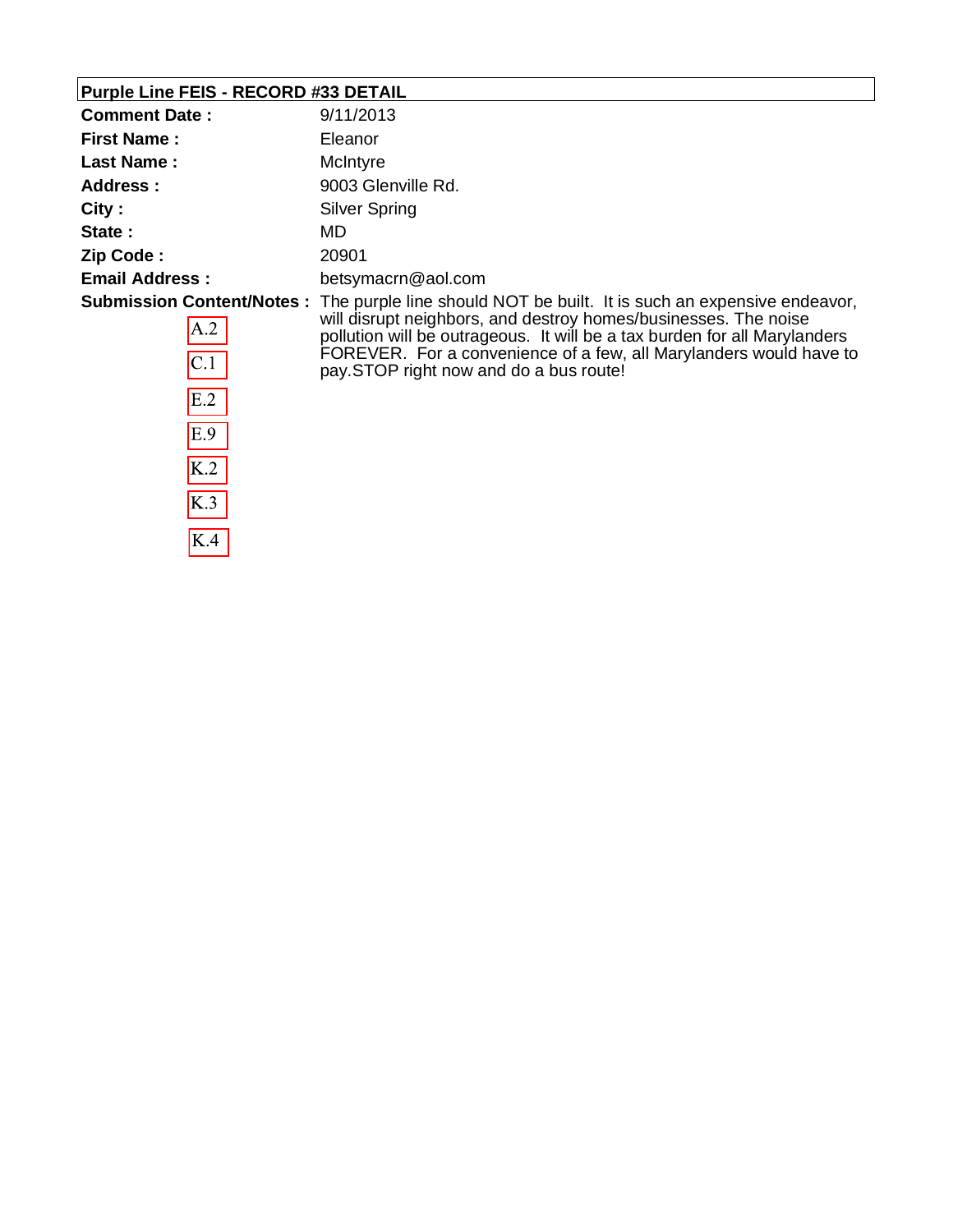### **Purple Line FEIS - RECORD #34 DETAIL**

| <b>Comment Date:</b>  | 9/11/2013                                                                                                                                                                                                                                                                                                                                                                                                                                                                                |
|-----------------------|------------------------------------------------------------------------------------------------------------------------------------------------------------------------------------------------------------------------------------------------------------------------------------------------------------------------------------------------------------------------------------------------------------------------------------------------------------------------------------------|
| <b>First Name:</b>    | Mike                                                                                                                                                                                                                                                                                                                                                                                                                                                                                     |
| <b>Last Name:</b>     | Johnsen                                                                                                                                                                                                                                                                                                                                                                                                                                                                                  |
| Address:              | 7812 Takoma Ave                                                                                                                                                                                                                                                                                                                                                                                                                                                                          |
| City:                 | Takoma Park                                                                                                                                                                                                                                                                                                                                                                                                                                                                              |
| State:                | MD.                                                                                                                                                                                                                                                                                                                                                                                                                                                                                      |
| Zip Code:             | 20912                                                                                                                                                                                                                                                                                                                                                                                                                                                                                    |
| <b>Email Address:</b> | mjohnsen@earthlink.net                                                                                                                                                                                                                                                                                                                                                                                                                                                                   |
| A.1<br>D.5            | <b>Submission Content/Notes</b> : A large part of what happens with transit is provided is that people<br>switch from using private vehicles to using transit. However, in your<br>safety impacts you ignore the impacts to safety from crashes, or, really,<br>crash avoidance: does the preferred alternative save lives by removing<br>passenger cars from the road? DOT's own research shows the crash<br>rates for passenger cars to be much bigher than transit; thus it should be |

rates for passenger cars to be much higher than transit: thus it should be fairly easy to calculate the number of crashes the transit option would prevent. This, by the way, is a huge benefit since the DOT values a life at over \$9 million. There are many questions you could have shed light upon concerning this issue. For example, are people less likely to drive intoxicated due to the transit option (the areas along the line do have a night-life component)? That would be nice to know. Since safety is part of DOT's mission, why is this omitted from analysis?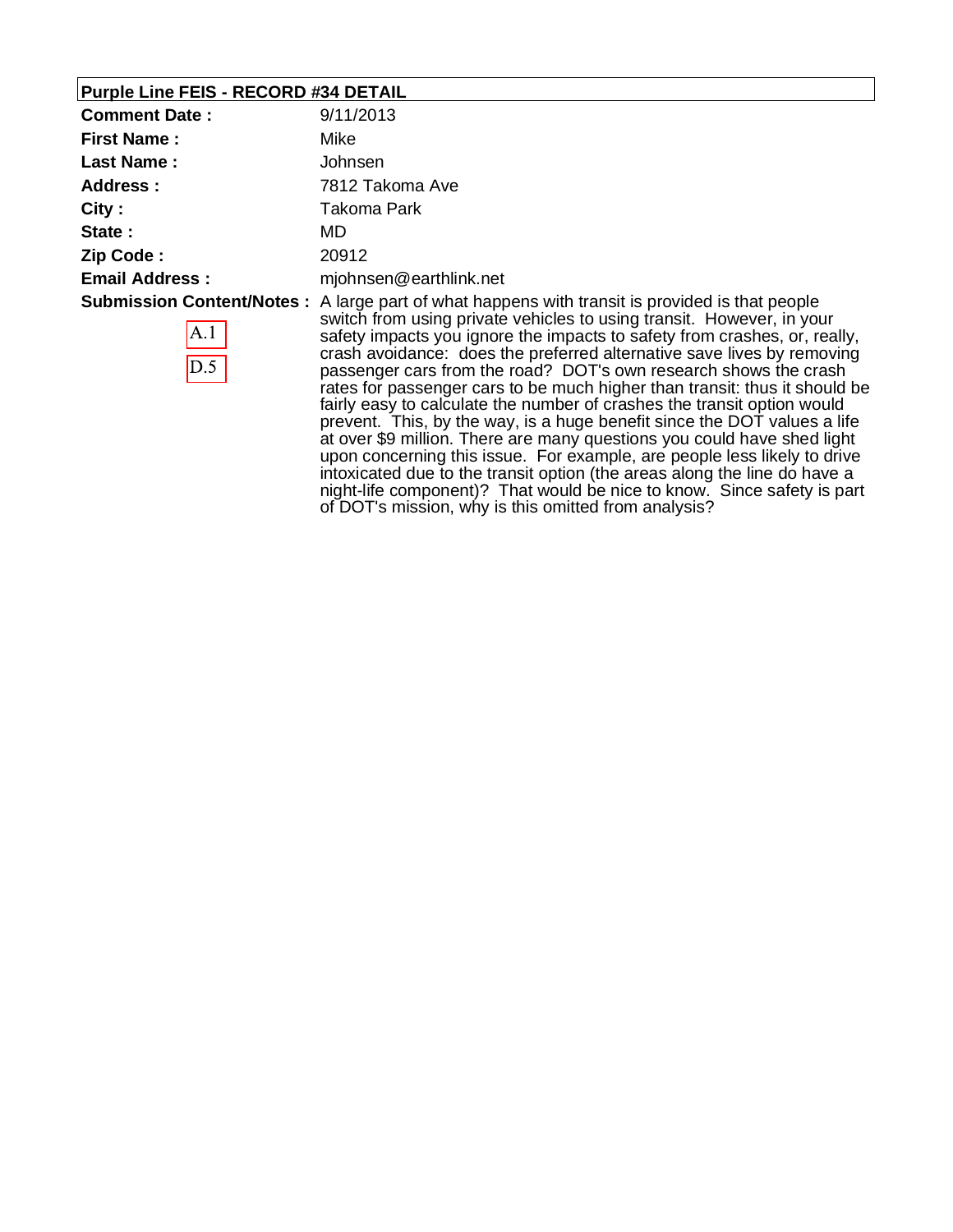# **Purple Line FEIS - RECORD #35 DETAIL**

| <b>Comment Date:</b>  | 9/12/2013                                                                                                   |
|-----------------------|-------------------------------------------------------------------------------------------------------------|
| <b>First Name:</b>    | Joshua                                                                                                      |
| Last Name:            | Dowling                                                                                                     |
| Address:              | 4513 Gregg Rd.                                                                                              |
| City:                 | <b>Brookeville</b>                                                                                          |
| State:                | MD.                                                                                                         |
| Zip Code:             | 20833                                                                                                       |
| <b>Email Address:</b> | jotdowling@gmail.com                                                                                        |
|                       | <b>Submission Content/Notes</b> : The purple line seems to be environmentally sound! I support this project |
| A.1                   | as a way of further protecting the environment by reducing congestion<br>and pollution.                     |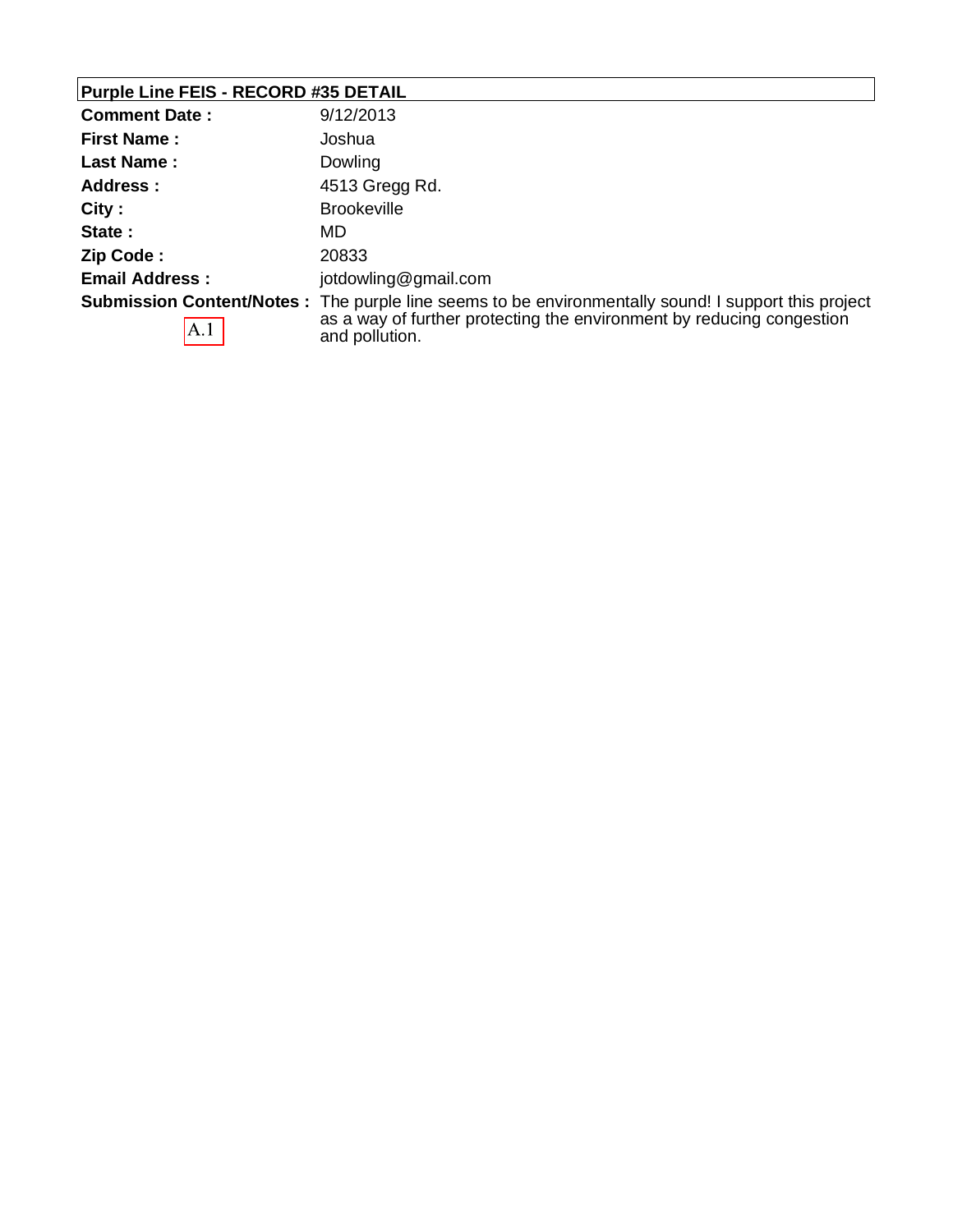## **Purple Line FEIS - RECORD #36 DETAIL**

| <b>Comment Date:</b>                            | 9/12/2013                                                                                                                                                                                                                                                                                                                                                                                                                                                                                                                                                                                                                                                                                                                                                |
|-------------------------------------------------|----------------------------------------------------------------------------------------------------------------------------------------------------------------------------------------------------------------------------------------------------------------------------------------------------------------------------------------------------------------------------------------------------------------------------------------------------------------------------------------------------------------------------------------------------------------------------------------------------------------------------------------------------------------------------------------------------------------------------------------------------------|
| <b>First Name:</b>                              | Carla and Morton                                                                                                                                                                                                                                                                                                                                                                                                                                                                                                                                                                                                                                                                                                                                         |
| <b>Last Name:</b>                               | <b>Klevan</b>                                                                                                                                                                                                                                                                                                                                                                                                                                                                                                                                                                                                                                                                                                                                            |
| Address:                                        | 8711 Brierly Court                                                                                                                                                                                                                                                                                                                                                                                                                                                                                                                                                                                                                                                                                                                                       |
| City:                                           | Chevy Chase                                                                                                                                                                                                                                                                                                                                                                                                                                                                                                                                                                                                                                                                                                                                              |
| State:                                          | MD.                                                                                                                                                                                                                                                                                                                                                                                                                                                                                                                                                                                                                                                                                                                                                      |
| Zip Code:                                       | 20815                                                                                                                                                                                                                                                                                                                                                                                                                                                                                                                                                                                                                                                                                                                                                    |
| <b>Email Address:</b>                           | cklevan@verizon.net                                                                                                                                                                                                                                                                                                                                                                                                                                                                                                                                                                                                                                                                                                                                      |
| <b>Submission Content/Notes:</b><br>E.9<br>E.10 | My husband and I are homeowners for 40 years on Brierly Court, close<br>to the Purple Line tracks, and frequent users of the trail where we walk<br>several times a weeks between Jones Mill Road and downtown<br>Bethesda. We are most concerned about the noise and vibration levels<br>of the Purple Line, and how they will effect our daily lives. We would<br>hope that this project will not be built until there are sufficient funds to<br>incorporate state-of-the-art noise and vibration reduction controls in the<br>design. We also question the need for loudspeaker announcements of<br>trains at the various stations. This is a quiet suburban neighborhood, as<br>you know, and the Purple Line and concomitant development represent |

a major change for those of us living here. We think it is incumbent on the FTA and MTA to take all available measures to insure that the

impact of the rail line will be as positive as possible.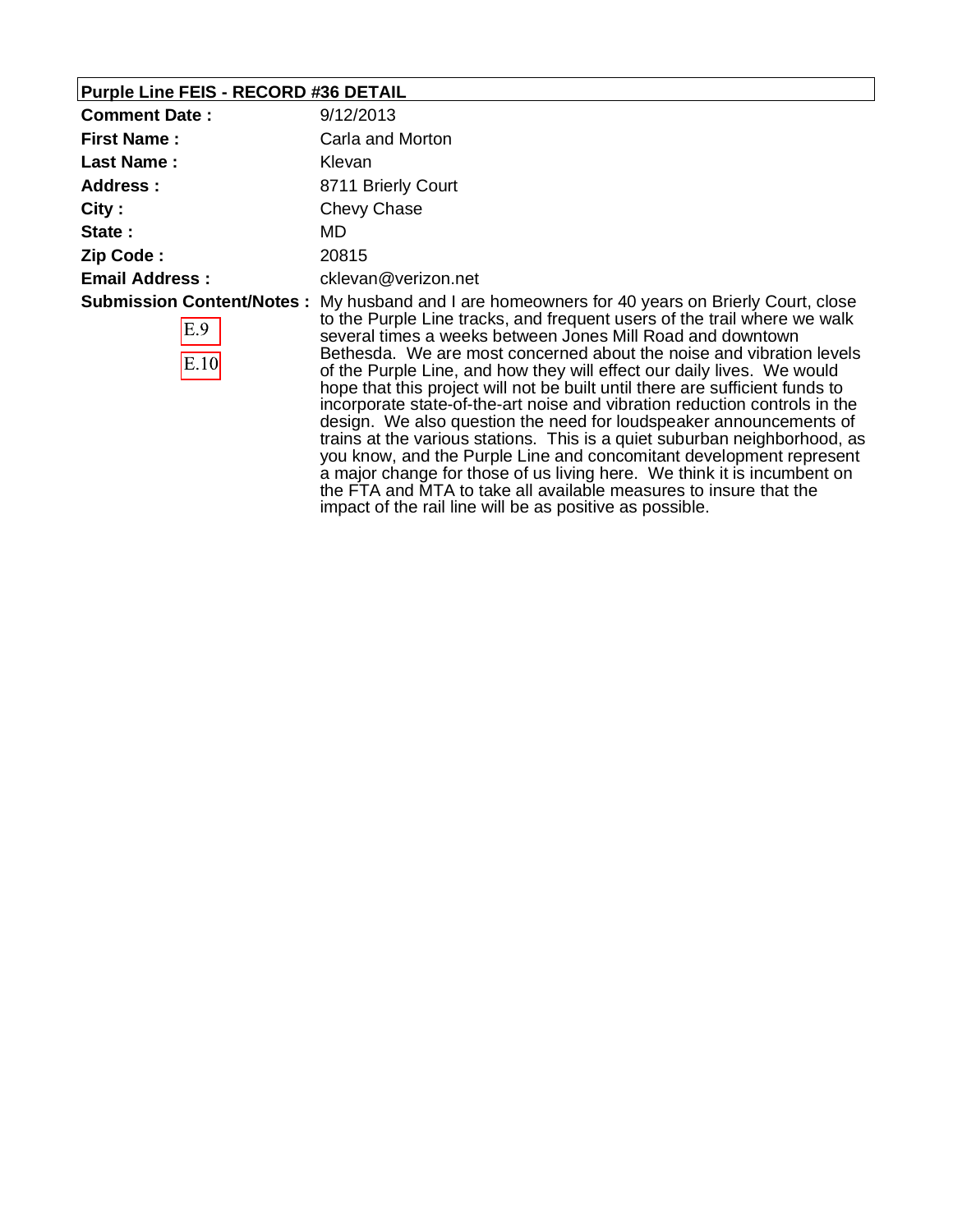## **Purple Line FEIS - RECORD #37 DETAIL**

| <b>Comment Date:</b>  | 9/12/2013                                                                                                                                                                                                                                                                                                                                                                               |
|-----------------------|-----------------------------------------------------------------------------------------------------------------------------------------------------------------------------------------------------------------------------------------------------------------------------------------------------------------------------------------------------------------------------------------|
| <b>First Name:</b>    | Karen                                                                                                                                                                                                                                                                                                                                                                                   |
| <b>Last Name:</b>     | Cooper                                                                                                                                                                                                                                                                                                                                                                                  |
| <b>Address:</b>       | 416 Pershing Drive                                                                                                                                                                                                                                                                                                                                                                      |
| City:                 | Silver Sping                                                                                                                                                                                                                                                                                                                                                                            |
| State:                | MD                                                                                                                                                                                                                                                                                                                                                                                      |
| Zip Code:             | 20910                                                                                                                                                                                                                                                                                                                                                                                   |
| <b>Email Address:</b> | coolcoops@verizon.net                                                                                                                                                                                                                                                                                                                                                                   |
| E.9                   | <b>Submission Content/Notes:</b> Ringing bells and PA announcements in the middle of residential<br>neighborhoods 70 times a day is terrible. Try again to come up with a<br>system that makes sense to those that are stuck living near the<br>line. Electromic Reader boards are one idea. I can not support the<br>FEIS as it stands now and am even considering withdrawing my long |

standing support of the whole line.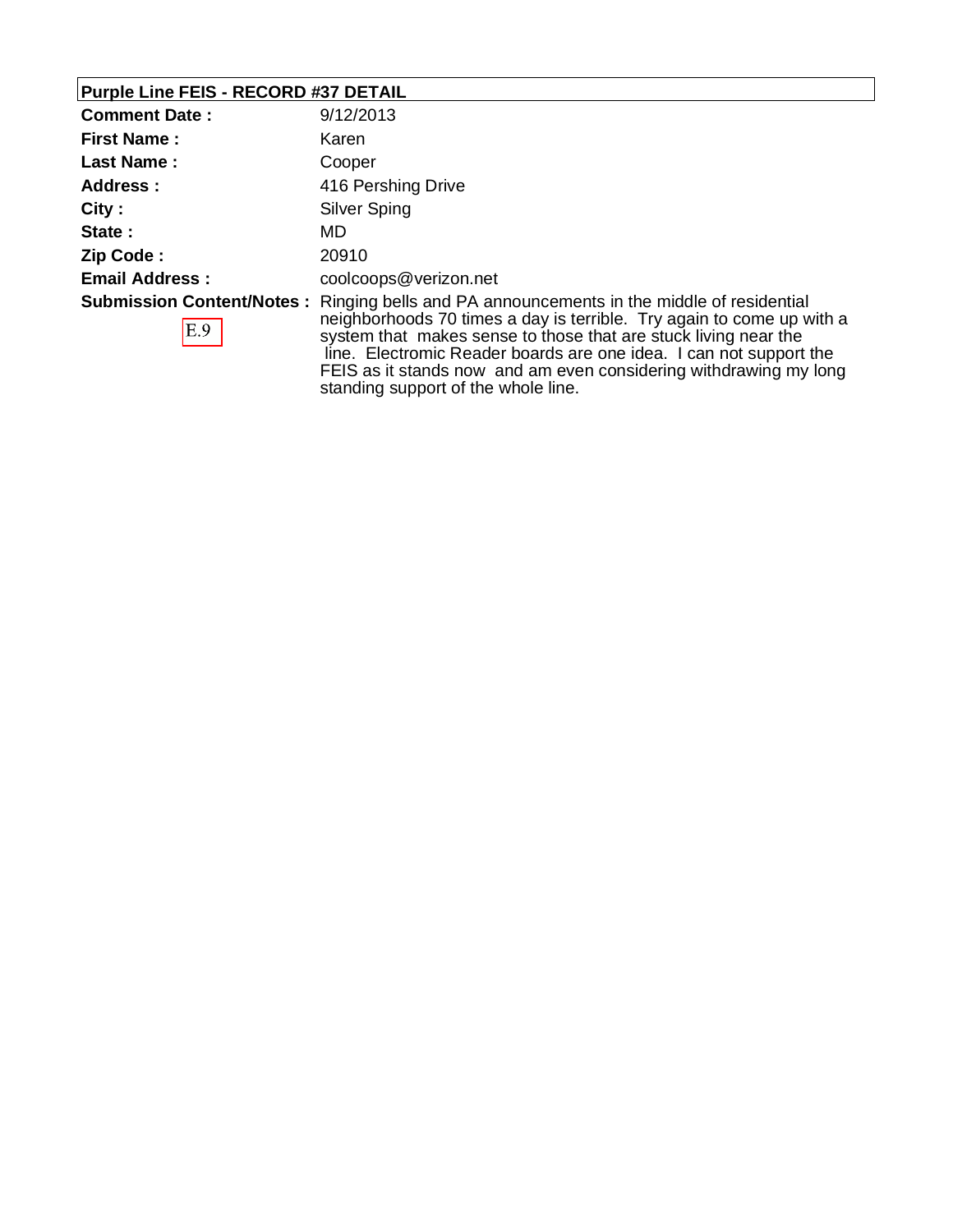## **Purple Line FEIS - RECORD #38 DETAIL**

| <b>Comment Date:</b>  | 9/13/2013                                                                                                                                                                                                                                                                                     |
|-----------------------|-----------------------------------------------------------------------------------------------------------------------------------------------------------------------------------------------------------------------------------------------------------------------------------------------|
| <b>First Name:</b>    | Meg                                                                                                                                                                                                                                                                                           |
| <b>Last Name:</b>     | VanDeWeghe                                                                                                                                                                                                                                                                                    |
| State:                | MD.                                                                                                                                                                                                                                                                                           |
| <b>Email Address:</b> | meg.vandeweghe@gmail.com                                                                                                                                                                                                                                                                      |
| D.2<br>E.9            | <b>Submission Content/Notes</b> : The Purple Line will ruin too many neighborhoods with the destruction of<br>trees, and with noise and vibrations. It also will cause significant traffic<br>problems. If it is built, I will actively campaign against Martin O'Mally in<br>any election!!! |
| E.10                  |                                                                                                                                                                                                                                                                                               |
| E.11                  |                                                                                                                                                                                                                                                                                               |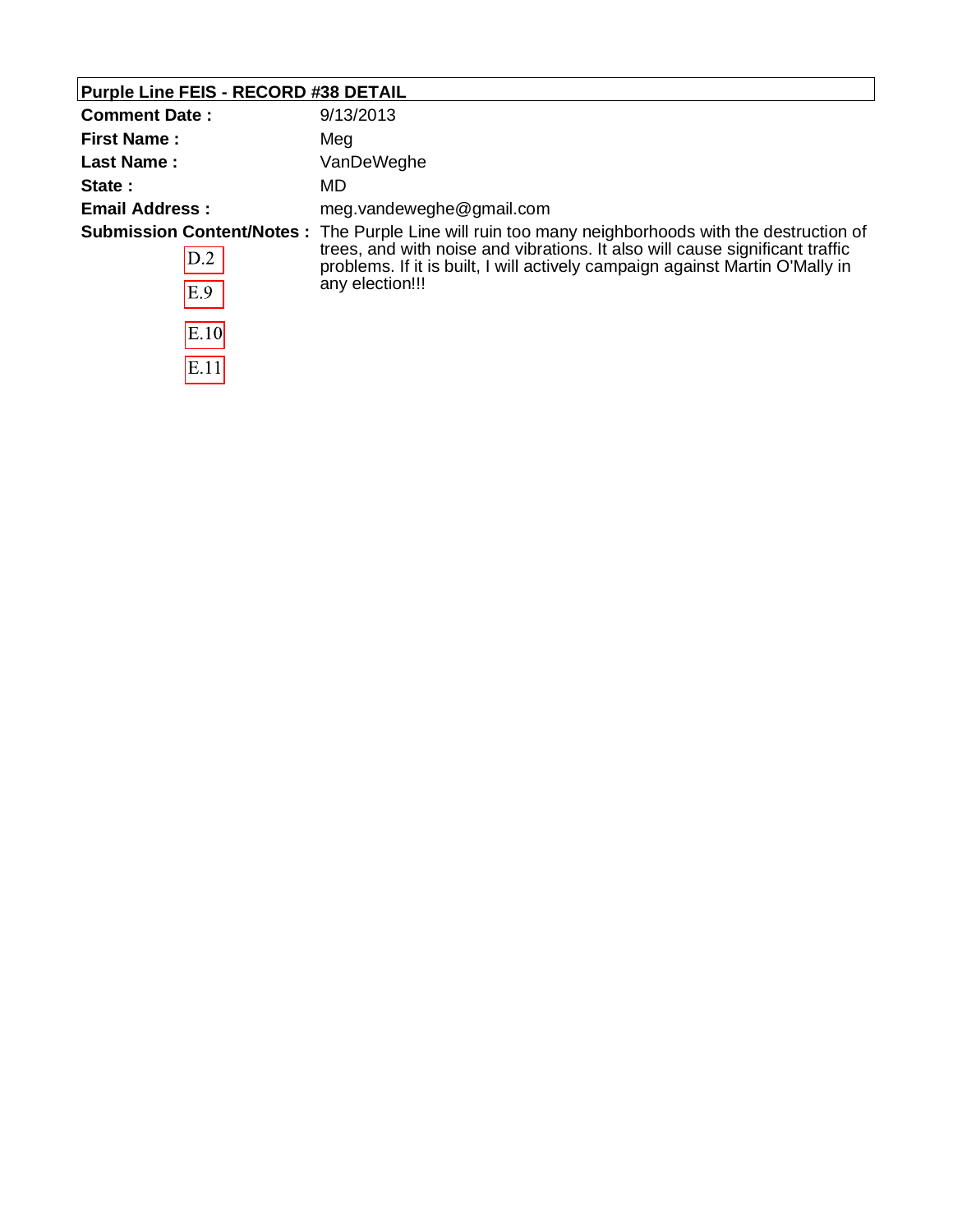## **Purple Line FEIS - RECORD #39 DETAIL**

| <b>Comment Date:</b>  | 9/13/2013                                                                                                                                                                                                                                                                                                                                          |
|-----------------------|----------------------------------------------------------------------------------------------------------------------------------------------------------------------------------------------------------------------------------------------------------------------------------------------------------------------------------------------------|
| <b>First Name:</b>    | <b>Jeff</b>                                                                                                                                                                                                                                                                                                                                        |
| <b>Last Name:</b>     | Rule                                                                                                                                                                                                                                                                                                                                               |
| Address:              | 3906 Laird Place                                                                                                                                                                                                                                                                                                                                   |
| City:                 | Chevy Chase                                                                                                                                                                                                                                                                                                                                        |
| State:                | MD                                                                                                                                                                                                                                                                                                                                                 |
| Zip Code:             | 20815                                                                                                                                                                                                                                                                                                                                              |
| <b>Email Address:</b> | jeffsrule@gmail.com                                                                                                                                                                                                                                                                                                                                |
| E.9                   | <b>Submission Content/Notes:</b> Noise: The Purple Line will be traveling through existing residential<br>neighborhoods. The recent article in the Post sited that the trains, which<br>come every 5 minutes, will be blowing a horn. How is this possibly<br>compatible with residential neighborhoods and a service that runs until<br>midnight? |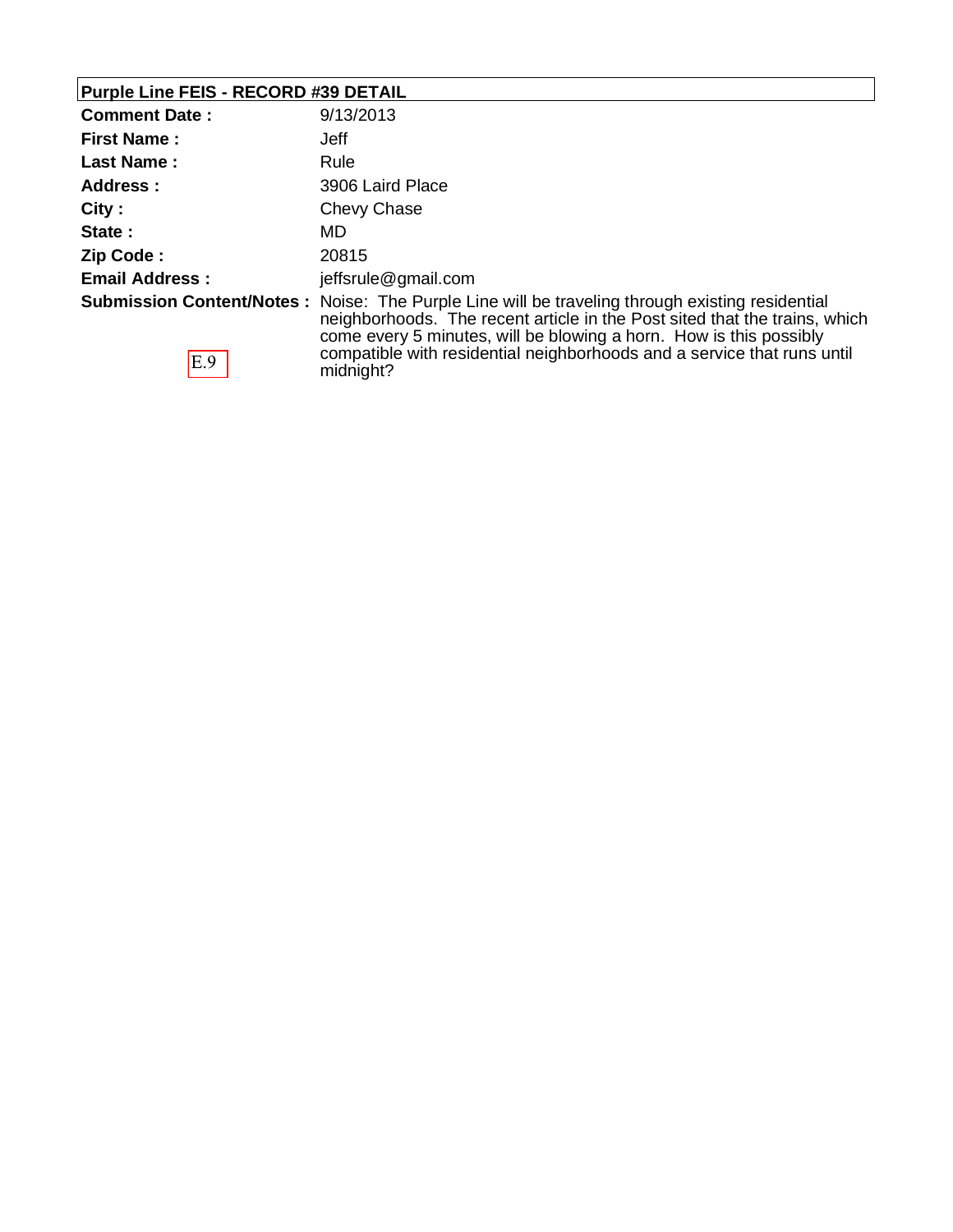## **Purple Line FEIS - RECORD #40 DETAIL**

| <b>Comment Date:</b>  | 9/13/2013                                                                                                                                                                                                                         |
|-----------------------|-----------------------------------------------------------------------------------------------------------------------------------------------------------------------------------------------------------------------------------|
| <b>First Name:</b>    | Jeff                                                                                                                                                                                                                              |
| <b>Last Name:</b>     | Rule                                                                                                                                                                                                                              |
| <b>Address:</b>       | 3906 Laird Place                                                                                                                                                                                                                  |
| City:                 | Chevy Chase                                                                                                                                                                                                                       |
| State:                | MD.                                                                                                                                                                                                                               |
| Zip Code:             | 20815                                                                                                                                                                                                                             |
| <b>Email Address:</b> | jeffsrule@gmail.com                                                                                                                                                                                                               |
| C.4                   | <b>Submission Content/Notes:</b> Electrical Substations: I've been unable to find any information on the<br>18 electrical substations that will need to be built. Will they be near<br>neighborhoods? How loud will the "hum" be? |

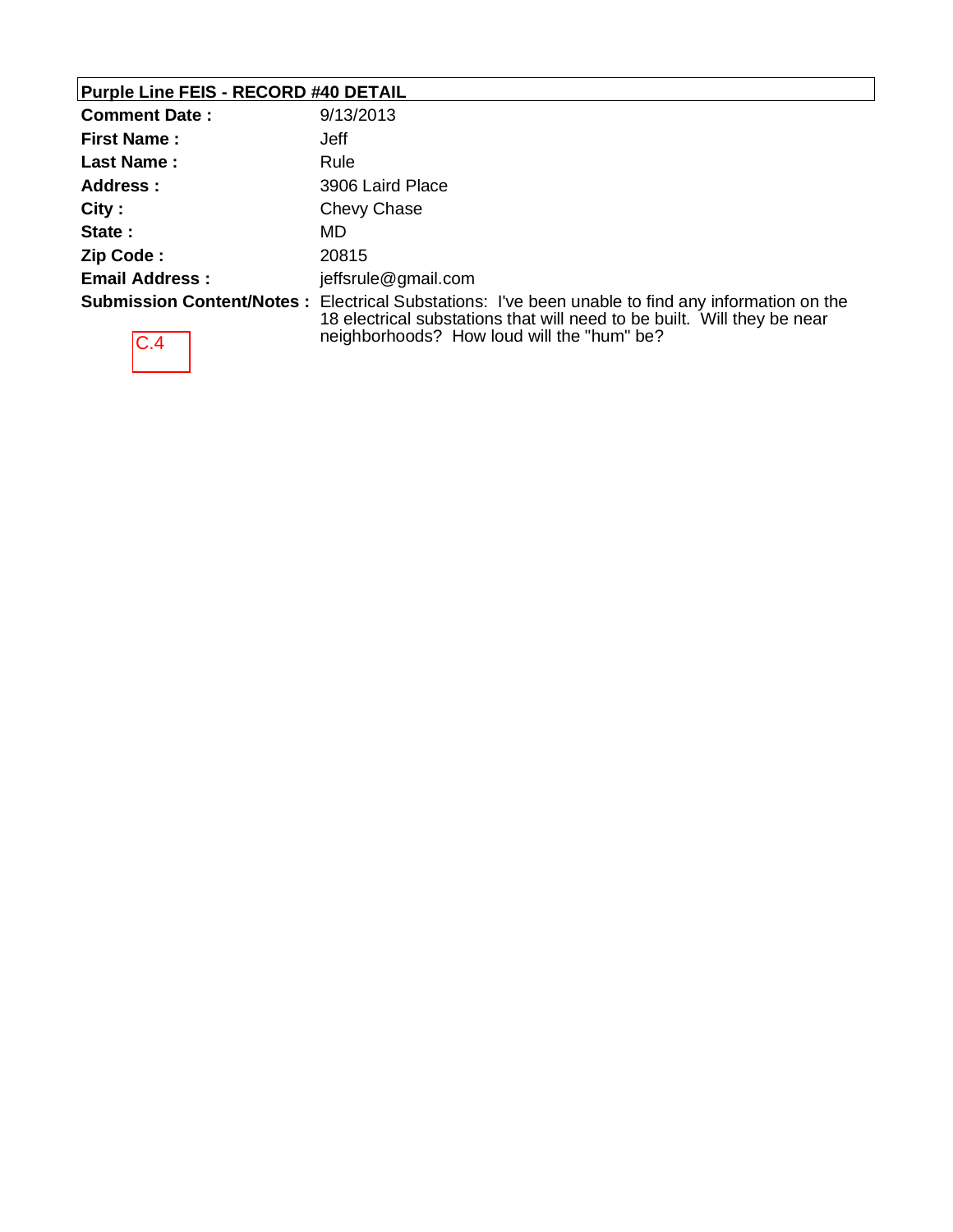# **Purple Line FEIS - RECORD #41 DETAIL**

| <b>Comment Date:</b>  | 9/13/2013                                                                                                                                                                                                                                                                                                                                                                                                    |
|-----------------------|--------------------------------------------------------------------------------------------------------------------------------------------------------------------------------------------------------------------------------------------------------------------------------------------------------------------------------------------------------------------------------------------------------------|
| <b>First Name:</b>    | Kristi                                                                                                                                                                                                                                                                                                                                                                                                       |
| <b>Last Name:</b>     | Miller                                                                                                                                                                                                                                                                                                                                                                                                       |
| <b>Address:</b>       | 8503 Lynwood Place                                                                                                                                                                                                                                                                                                                                                                                           |
| City:                 | Chevy Chase                                                                                                                                                                                                                                                                                                                                                                                                  |
| State:                | MD                                                                                                                                                                                                                                                                                                                                                                                                           |
| Zip Code:             | 20815                                                                                                                                                                                                                                                                                                                                                                                                        |
| <b>Email Address:</b> | kristi.bigos@gmail.com                                                                                                                                                                                                                                                                                                                                                                                       |
| C.3                   | <b>Submission Content/Notes</b> : I'm really sad that the purple line is going to destroy the trail that runs<br>along my neighborhood. I wish you could find a way to go down Jones<br>Bridge Rd. instead of the trail. I can imagine that the environmental<br>impact of this development is far worse than any impact evaluation<br>results suggest. Having a train run past peoples' houses, and along a |

environment.

trail, which runs through a beautiful country club, is not ideal in any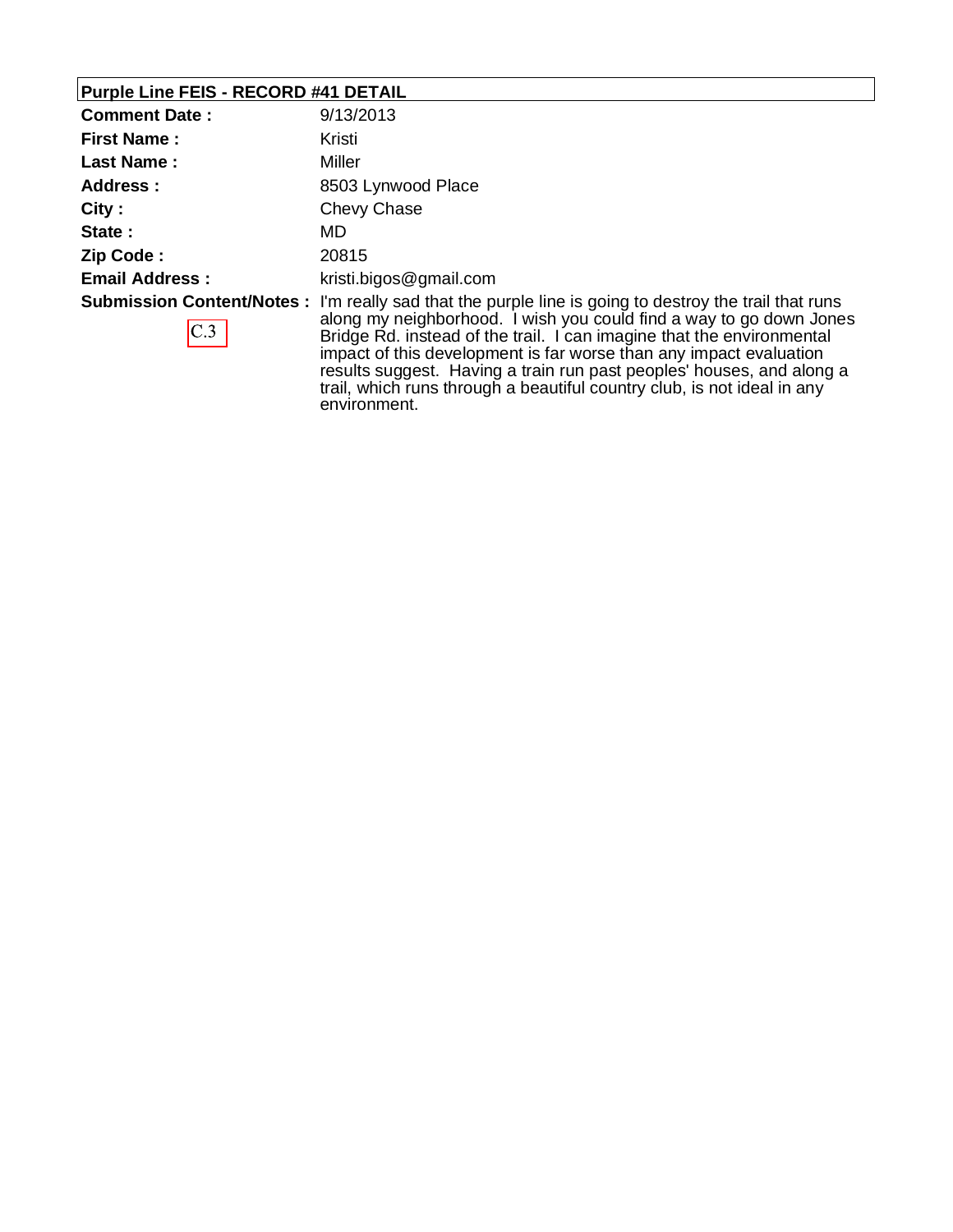# **Purple Line FEIS - RECORD #42 DETAIL**

| <b>Comment Date:</b>                                                                                                         | 9/13/2013                                                                                                                                                                                                                                                                                                                                                                                                                                                                                                                                                                                                                                                                                                                                                                                                                                                                                                                                                                                                                                                                                                                                                                                                                                                                                                                                                                                                                                                                                                                                                                                                    |
|------------------------------------------------------------------------------------------------------------------------------|--------------------------------------------------------------------------------------------------------------------------------------------------------------------------------------------------------------------------------------------------------------------------------------------------------------------------------------------------------------------------------------------------------------------------------------------------------------------------------------------------------------------------------------------------------------------------------------------------------------------------------------------------------------------------------------------------------------------------------------------------------------------------------------------------------------------------------------------------------------------------------------------------------------------------------------------------------------------------------------------------------------------------------------------------------------------------------------------------------------------------------------------------------------------------------------------------------------------------------------------------------------------------------------------------------------------------------------------------------------------------------------------------------------------------------------------------------------------------------------------------------------------------------------------------------------------------------------------------------------|
| <b>First Name:</b>                                                                                                           | Gurujeet                                                                                                                                                                                                                                                                                                                                                                                                                                                                                                                                                                                                                                                                                                                                                                                                                                                                                                                                                                                                                                                                                                                                                                                                                                                                                                                                                                                                                                                                                                                                                                                                     |
| <b>Last Name:</b>                                                                                                            | Khalsa                                                                                                                                                                                                                                                                                                                                                                                                                                                                                                                                                                                                                                                                                                                                                                                                                                                                                                                                                                                                                                                                                                                                                                                                                                                                                                                                                                                                                                                                                                                                                                                                       |
| Address:                                                                                                                     | 2631 Colston Dr                                                                                                                                                                                                                                                                                                                                                                                                                                                                                                                                                                                                                                                                                                                                                                                                                                                                                                                                                                                                                                                                                                                                                                                                                                                                                                                                                                                                                                                                                                                                                                                              |
| City:                                                                                                                        | Chevy Chase                                                                                                                                                                                                                                                                                                                                                                                                                                                                                                                                                                                                                                                                                                                                                                                                                                                                                                                                                                                                                                                                                                                                                                                                                                                                                                                                                                                                                                                                                                                                                                                                  |
| State:                                                                                                                       | MD.                                                                                                                                                                                                                                                                                                                                                                                                                                                                                                                                                                                                                                                                                                                                                                                                                                                                                                                                                                                                                                                                                                                                                                                                                                                                                                                                                                                                                                                                                                                                                                                                          |
| Zip Code:                                                                                                                    | 20815                                                                                                                                                                                                                                                                                                                                                                                                                                                                                                                                                                                                                                                                                                                                                                                                                                                                                                                                                                                                                                                                                                                                                                                                                                                                                                                                                                                                                                                                                                                                                                                                        |
| <b>Email Address:</b>                                                                                                        | gurujeet@live.com                                                                                                                                                                                                                                                                                                                                                                                                                                                                                                                                                                                                                                                                                                                                                                                                                                                                                                                                                                                                                                                                                                                                                                                                                                                                                                                                                                                                                                                                                                                                                                                            |
| <b>Submission Content/Notes:</b><br>B.1<br>$\overline{C.3}$<br>D.2<br>D.3<br>D.5<br>E.2<br>E.3<br>E.4<br>E.9<br>E.10<br>E.11 | I'm a regular user of the Georgetown Branch Trail. I enjoy it in all<br>seasons walking and biking the 3 1/2 miles from my house to the heart<br>of Bethesda. It is a treasure that cannot be replaced. My 'personal'<br>environmental impact once the tree canopy is down is huge. Myself and<br>thousands of others using the trail regularly on our bikes will no longer<br>be able to go through the tunnel and will have to negotiate our bikes in<br>traffic from Woodmont up to and across Wisconsin Avenue. This is an<br>area that already has serious safety issues with pedestrians and<br>automobiles. The Chevy Chase Lake station and the proposed<br>redevelopment plan is going to bring way too much density to a current<br>pleasant and settled residential neighborhood. The traffic along the<br>major commuter corridors of E-W Hwy and Connecticut Ave which is<br>already bad is going to get far worse with a station and redevelopment at<br>Chevy Chase Lake. If this is the economic development being cited as a<br>benefit, that is an idiotic justification. We are already well served in this<br>area with shopping, entertainment, and recreation at Bethesda and<br>Silver Spring and a major development around a station between the<br>two is unneeded. So with a beautiful urban park destroyed, increased<br>congestion, noise, vibration, safety issues, and overdevelopment I would<br>say the environmental impact at the Bethesda end is highly negative. I<br>sincerely hope that our elected representatives get the message and<br>stop this foolish project. |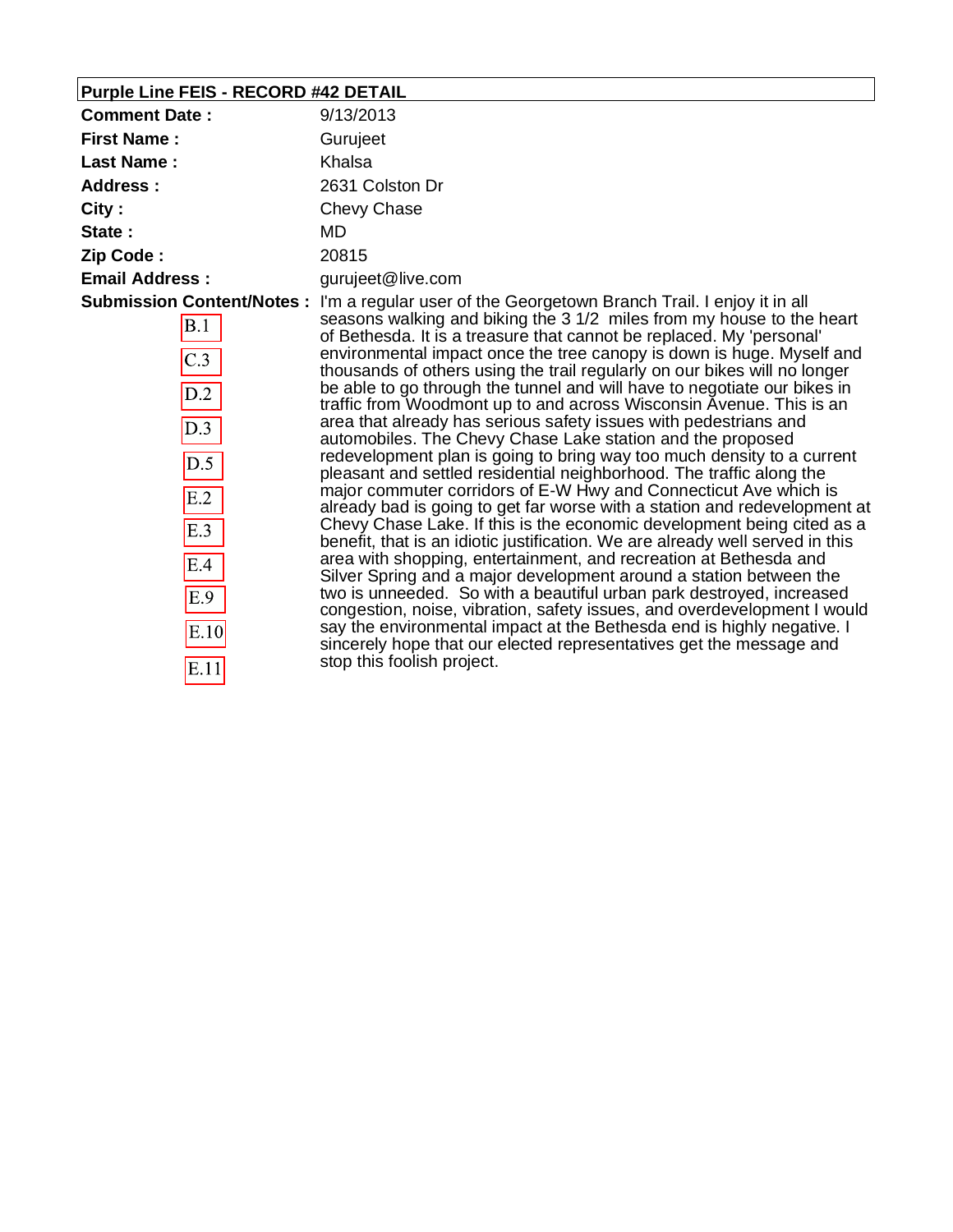# **Purple Line FEIS - RECORD #43 DETAIL**

| <b>Comment Date:</b>  | 9/13/2013                                                                                                                                                                              |
|-----------------------|----------------------------------------------------------------------------------------------------------------------------------------------------------------------------------------|
| <b>First Name:</b>    | Tom                                                                                                                                                                                    |
| Last Name:            | Forhan                                                                                                                                                                                 |
| Address:              | 7001 Westmoreland Ave                                                                                                                                                                  |
| City:                 | Takoma Park                                                                                                                                                                            |
| State:                | MD                                                                                                                                                                                     |
| Zip Code:             | 20912                                                                                                                                                                                  |
| <b>Email Address:</b> | tom.forhan@gmail.com                                                                                                                                                                   |
| A.1                   | Submission Content/Notes: This is a very complex project, but overall believe a very serious and<br>comprehensive analysis has been done, and I have no disagreements<br>with the EIS. |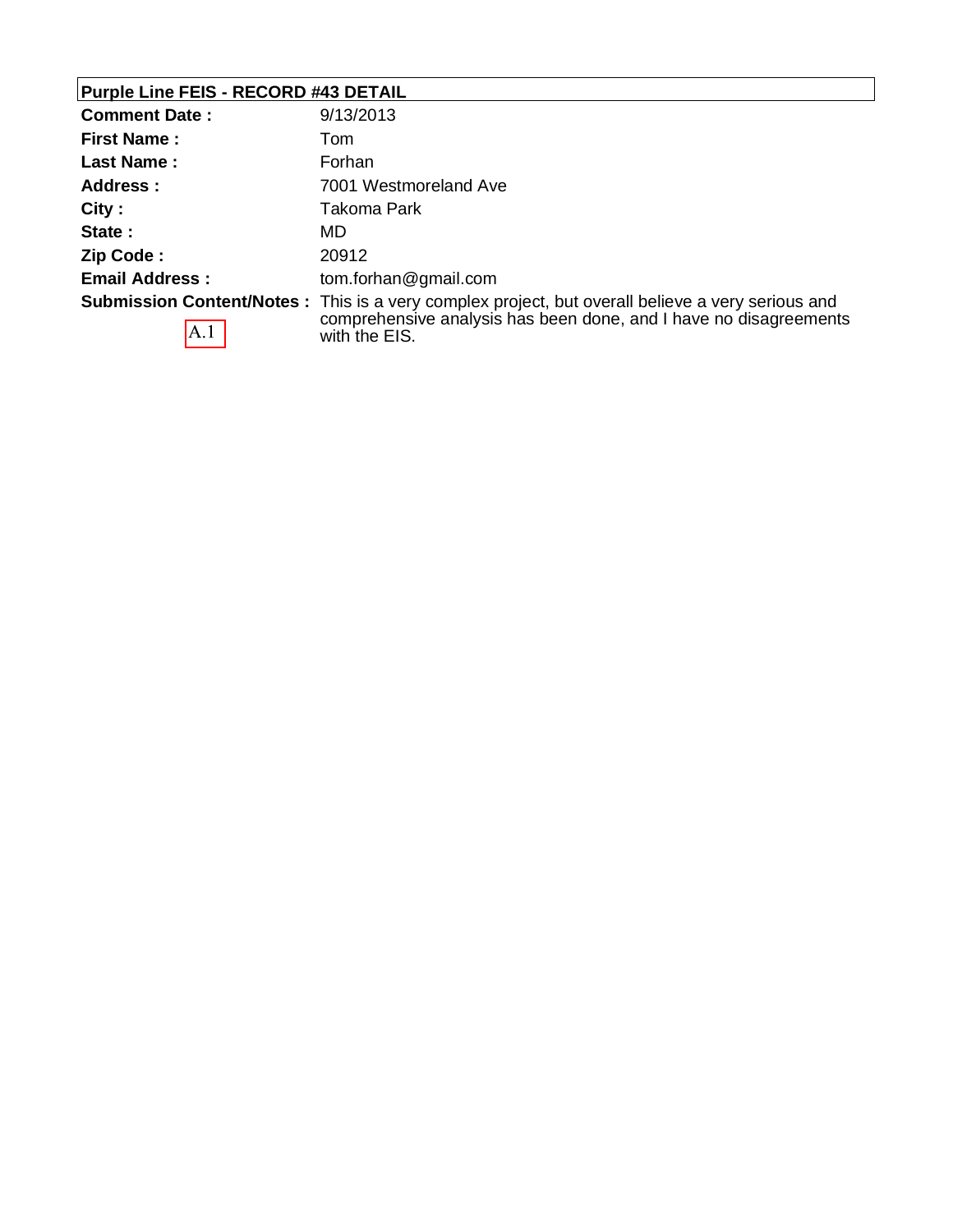# **Purple Line FEIS - RECORD #44 DETAIL**

| <b>Comment Date:</b> | 9/13/2013                                                                                                                                                                                                                  |
|----------------------|----------------------------------------------------------------------------------------------------------------------------------------------------------------------------------------------------------------------------|
| <b>First Name:</b>   | James                                                                                                                                                                                                                      |
| <b>Last Name:</b>    | <b>Barnes</b>                                                                                                                                                                                                              |
| Address :            | 4611 Drexel Road                                                                                                                                                                                                           |
| City:                | College Park                                                                                                                                                                                                               |
| State:               | MD                                                                                                                                                                                                                         |
| Zip Code:            | 20740                                                                                                                                                                                                                      |
| A.1                  | <b>Submission Content/Notes:</b> I strongly support the Purple Line as proposed. I appreciate the efforts<br>of the designers to respond to previous public comments. I look forward<br>to construction actually starting. |
| J.1                  |                                                                                                                                                                                                                            |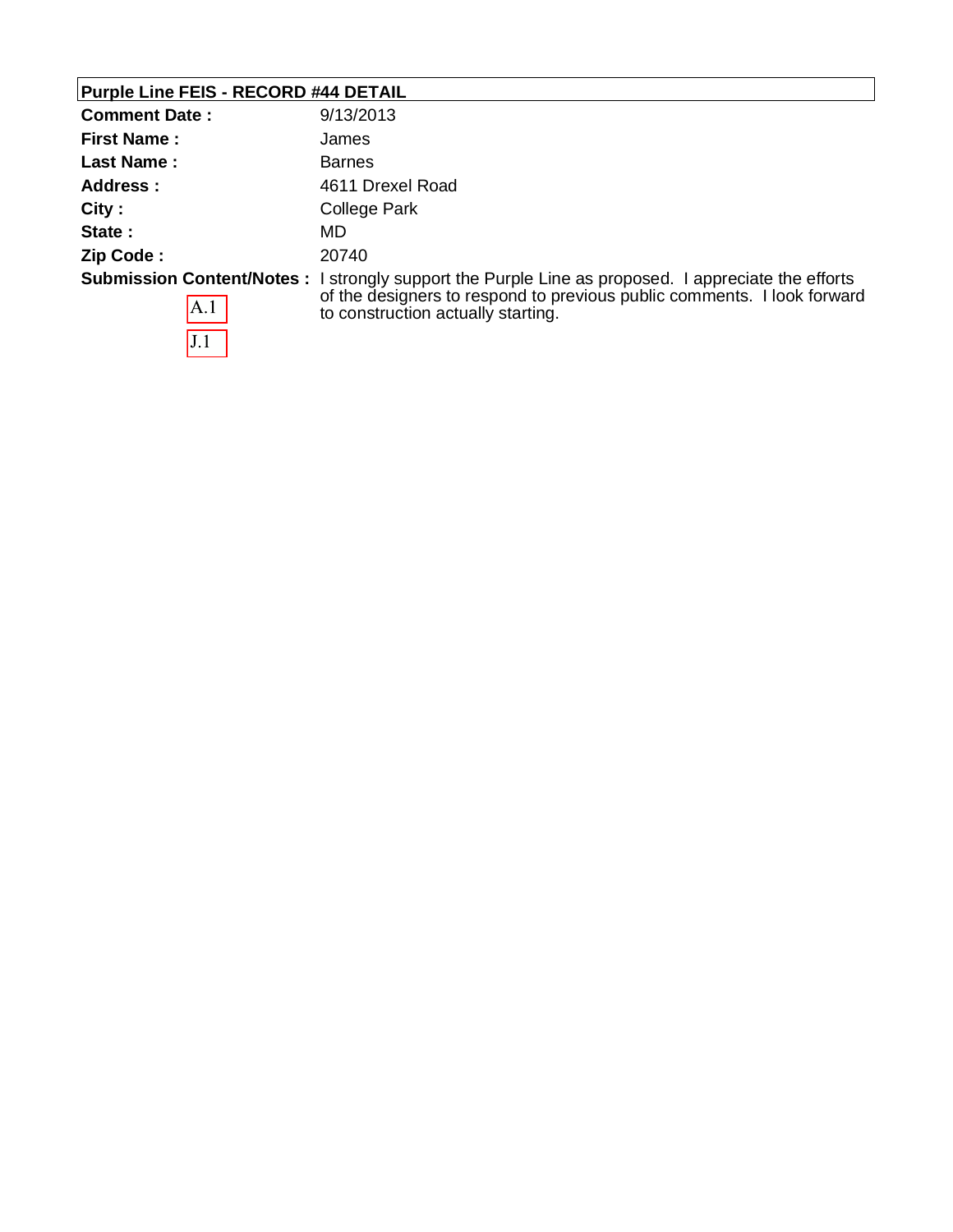# **Purple Line FEIS - RECORD #45 DETAIL**

 $\overline{E.11}$ 

| <b>Comment Date:</b>                                  | 9/13/2013                                                                                                                                                                                                                                                                                                                                                                                                                                  |
|-------------------------------------------------------|--------------------------------------------------------------------------------------------------------------------------------------------------------------------------------------------------------------------------------------------------------------------------------------------------------------------------------------------------------------------------------------------------------------------------------------------|
| <b>First Name:</b>                                    | Janis                                                                                                                                                                                                                                                                                                                                                                                                                                      |
| <b>Last Name:</b>                                     | Alcorn                                                                                                                                                                                                                                                                                                                                                                                                                                     |
| Address:                                              | 3508 Woodbine St                                                                                                                                                                                                                                                                                                                                                                                                                           |
| City:                                                 | Chevy Chase                                                                                                                                                                                                                                                                                                                                                                                                                                |
| State:                                                | MD                                                                                                                                                                                                                                                                                                                                                                                                                                         |
| Zip Code:                                             | 20815                                                                                                                                                                                                                                                                                                                                                                                                                                      |
| <b>Email Address:</b>                                 | janisalcorn@yahoo.com                                                                                                                                                                                                                                                                                                                                                                                                                      |
| <b>Submission Content/Notes:</b><br>B.1<br>E.4<br>E.9 | I disagree with the need for this project. It will reduce the canopy of trees<br>and other environmental services-- a cost that is not included in the<br>assessment. It will increase noise pollution. Buses already carry people<br>efficiently on this route, and they are not overcrowded. The major<br>benefits will accrue to the property developers who will use this as an<br>opportunity to profit from this federal investment. |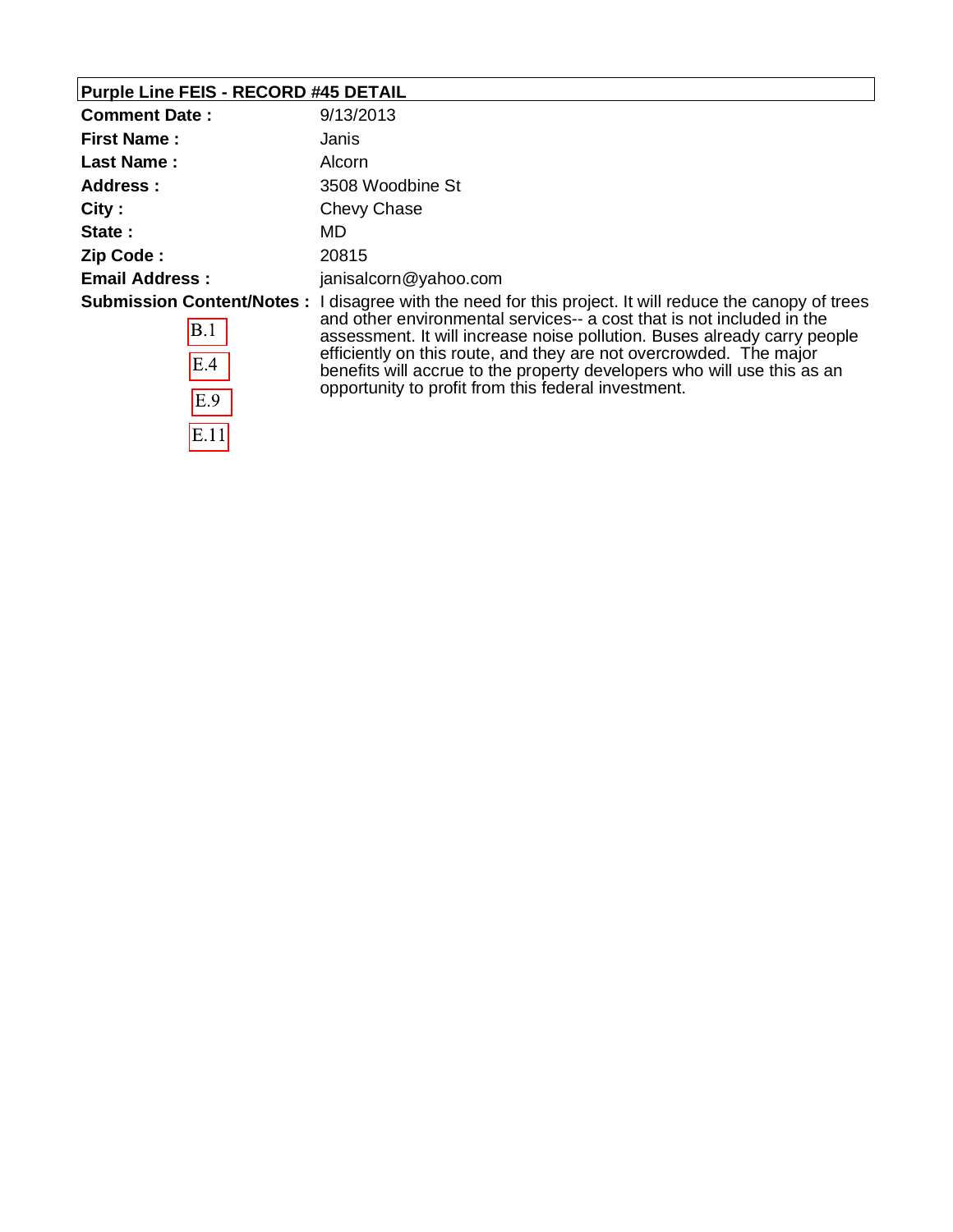### **Purple Line FEIS - RECORD #46 DETAIL**

 $K.5$ 

| <b>Comment Date:</b>      | 9/14/2013                                                                                                                                                                                                                                                                                    |
|---------------------------|----------------------------------------------------------------------------------------------------------------------------------------------------------------------------------------------------------------------------------------------------------------------------------------------|
| <b>First Name:</b>        | Vivian                                                                                                                                                                                                                                                                                       |
| Last Name:                | Ehrlich                                                                                                                                                                                                                                                                                      |
| State:                    | MD.                                                                                                                                                                                                                                                                                          |
| <b>Email Address:</b>     | ehrlichvivian@aol.com                                                                                                                                                                                                                                                                        |
| A.2<br>B.1<br>E.9<br>E.10 | <b>Submission Content/Notes :</b> I vote for the NO BUILD option. Projected ridership is overstated,<br>noise disruption to neighborhoods is HUGE. (warning bells, vibration<br>noises)<br>There are other<br>reasonable alternatives for east-west transport in lower Montgomery<br>County. |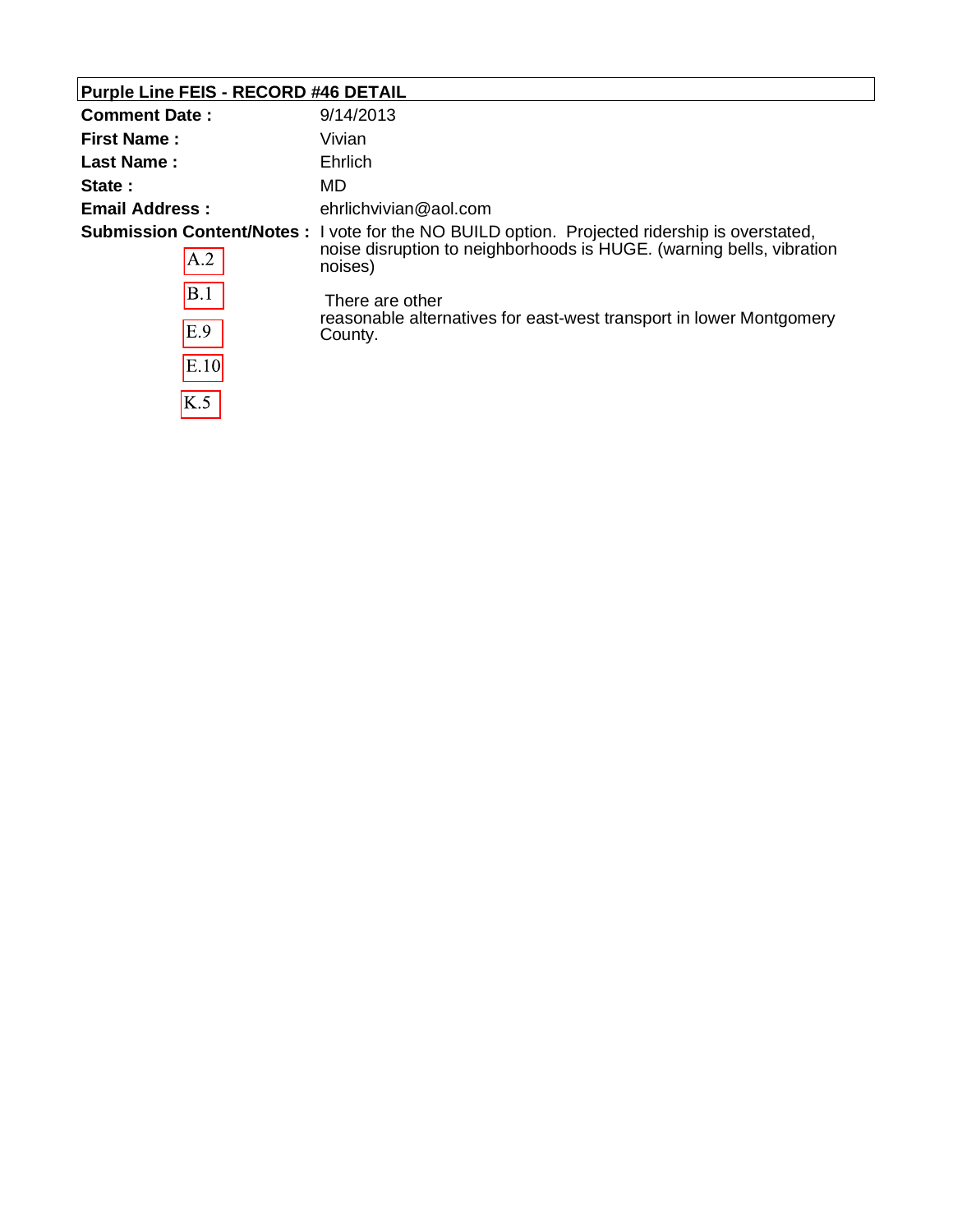# **Purple Line FEIS - RECORD #47 DETAIL**

 $E.2$ 

| <b>Comment Date:</b>   | 9/14/2013                                                                                                                                                                                                                                                                                                                                                                                                                            |
|------------------------|--------------------------------------------------------------------------------------------------------------------------------------------------------------------------------------------------------------------------------------------------------------------------------------------------------------------------------------------------------------------------------------------------------------------------------------|
| <b>First Name:</b>     | Maureen                                                                                                                                                                                                                                                                                                                                                                                                                              |
| Last Name:             | Donnelly                                                                                                                                                                                                                                                                                                                                                                                                                             |
| Address:               | 5225 Pooks Hill Road                                                                                                                                                                                                                                                                                                                                                                                                                 |
| <b>Apt./Suite No.:</b> | Ste 4A                                                                                                                                                                                                                                                                                                                                                                                                                               |
| City:                  | <b>Bethesda</b>                                                                                                                                                                                                                                                                                                                                                                                                                      |
| State:                 | MD.                                                                                                                                                                                                                                                                                                                                                                                                                                  |
| Zip Code:              | 20814                                                                                                                                                                                                                                                                                                                                                                                                                                |
| <b>Email Address:</b>  | Midonnellymd@aol.com                                                                                                                                                                                                                                                                                                                                                                                                                 |
| $\vert$ A.2<br>D.2     | <b>Submission Content/Notes</b> : This line is a terrible idea. It will ruin neighborhoods and lives. It hurts far<br>more people than it will help. I believe that greed is the driving force. As<br>a small child, growing up In a small town, my civic-minded parents would<br>comment on projects such as this one ("Someone is going to get rich on<br>this at the expense of others."; since it was a small town, they usually |

mess that will be created!!!)

knew who.) I'm waiting to see (I'm also waiting in the the traffic of the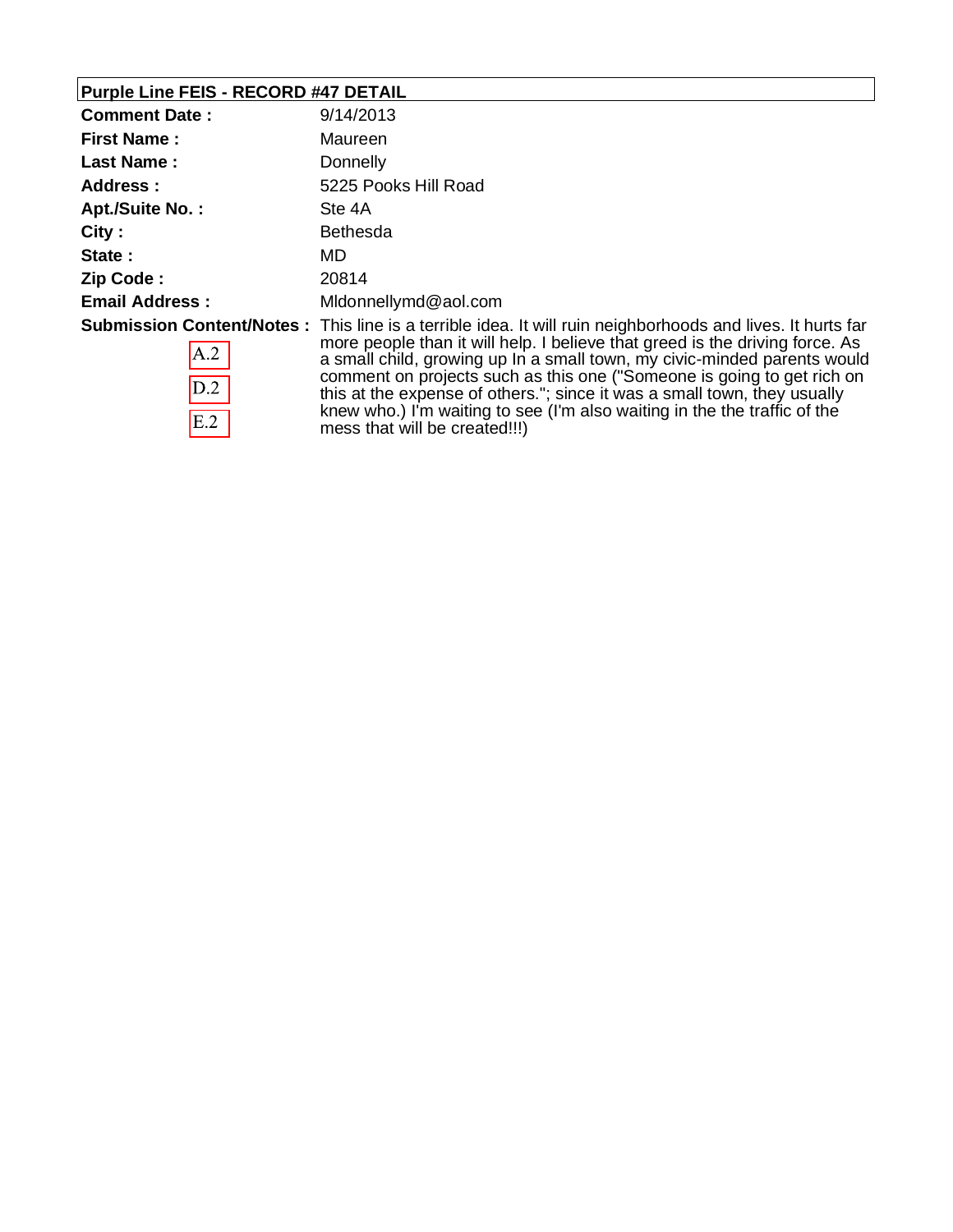# **Purple Line FEIS - RECORD #48 DETAIL**

| <b>Comment Date:</b>  | 9/14/2013                                                                                                                                                                                                                                                                                                                                                                                             |
|-----------------------|-------------------------------------------------------------------------------------------------------------------------------------------------------------------------------------------------------------------------------------------------------------------------------------------------------------------------------------------------------------------------------------------------------|
| <b>First Name:</b>    | Mindy                                                                                                                                                                                                                                                                                                                                                                                                 |
| <b>Last Name:</b>     | Flax                                                                                                                                                                                                                                                                                                                                                                                                  |
| Address:              | 915 Glaizewood Avenue                                                                                                                                                                                                                                                                                                                                                                                 |
| City:                 | Takoma Park                                                                                                                                                                                                                                                                                                                                                                                           |
| State:                | MD                                                                                                                                                                                                                                                                                                                                                                                                    |
| Zip Code:             | 20912                                                                                                                                                                                                                                                                                                                                                                                                 |
| <b>Email Address:</b> | czmichal@yahoo.com                                                                                                                                                                                                                                                                                                                                                                                    |
| D.2<br>F.2            | <b>Submission Content/Notes:</b> I hope I've misunderstood the literature I received today. Are you<br>seriously proposing to NARROW University Blvd from 3 lanes in each<br>direction to 2??? The purple line may be great for people who already<br>ride the metro, but I doubt it will reduce the cars on University Blvd<br>during morning or evening commute. Please tell me I've misunderstood! |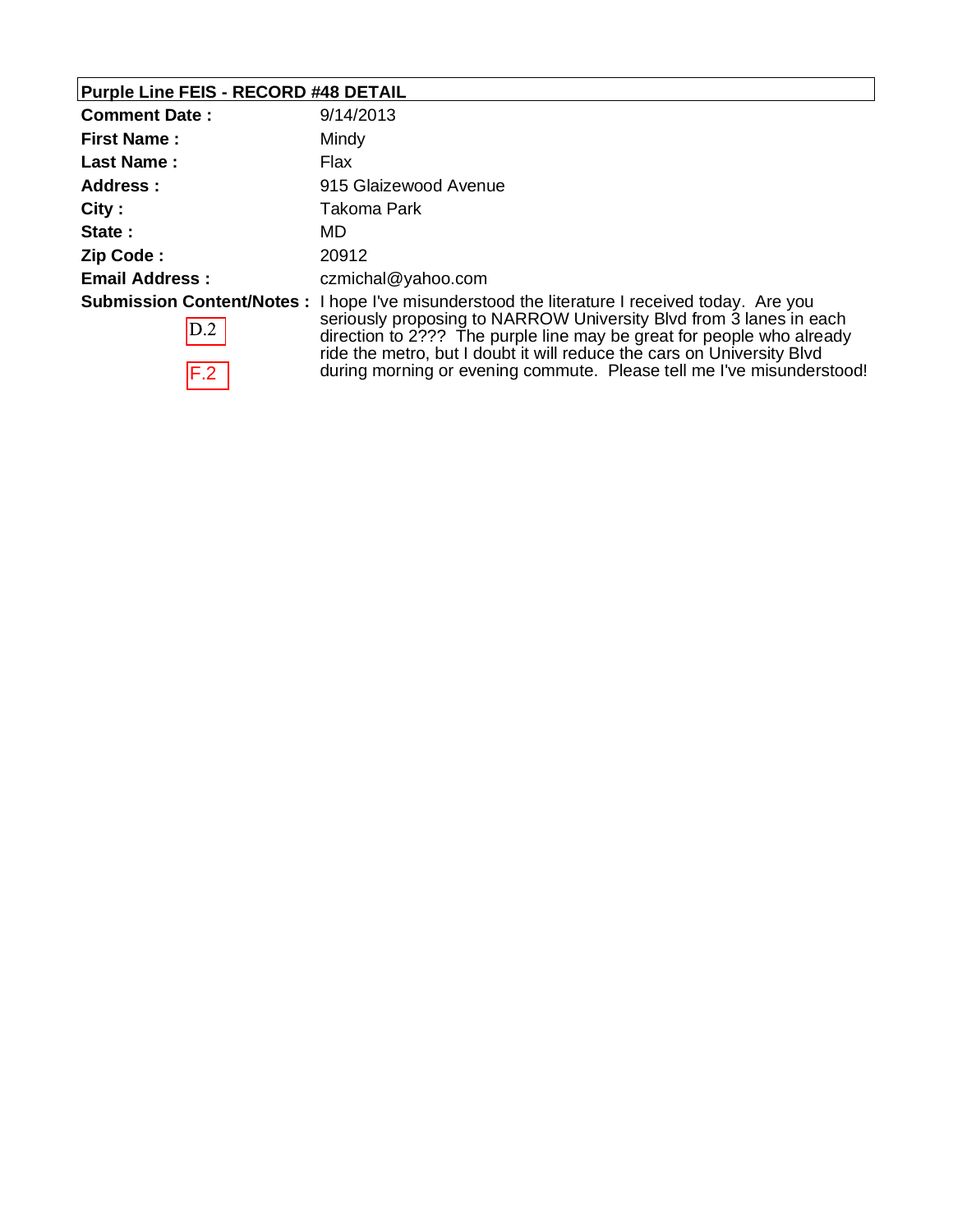# **Purple Line FEIS - RECORD #49 DETAIL**

| <b>Comment Date:</b>  | 9/14/2013                                                                                                                                                                                                                                                                    |
|-----------------------|------------------------------------------------------------------------------------------------------------------------------------------------------------------------------------------------------------------------------------------------------------------------------|
| <b>First Name:</b>    | Ken                                                                                                                                                                                                                                                                          |
| Last Name:            | Woodard                                                                                                                                                                                                                                                                      |
| Address:              | 3018 Ferndale St.                                                                                                                                                                                                                                                            |
| City:                 | Kensington                                                                                                                                                                                                                                                                   |
| State:                | MD.                                                                                                                                                                                                                                                                          |
| Zip Code:             | 20895                                                                                                                                                                                                                                                                        |
| <b>Email Address:</b> | woodard.ken@gmail.com                                                                                                                                                                                                                                                        |
| C.3<br>K.2            | Submission Content/Notes: Destruction of the bike/pedestrian path between Bethesda and Silver<br>Spring plus the absurd cost of construction outweigh whatever benefits<br>this may offer. I oppose this project as a degradation of much needed<br>bicycle and foot routes. |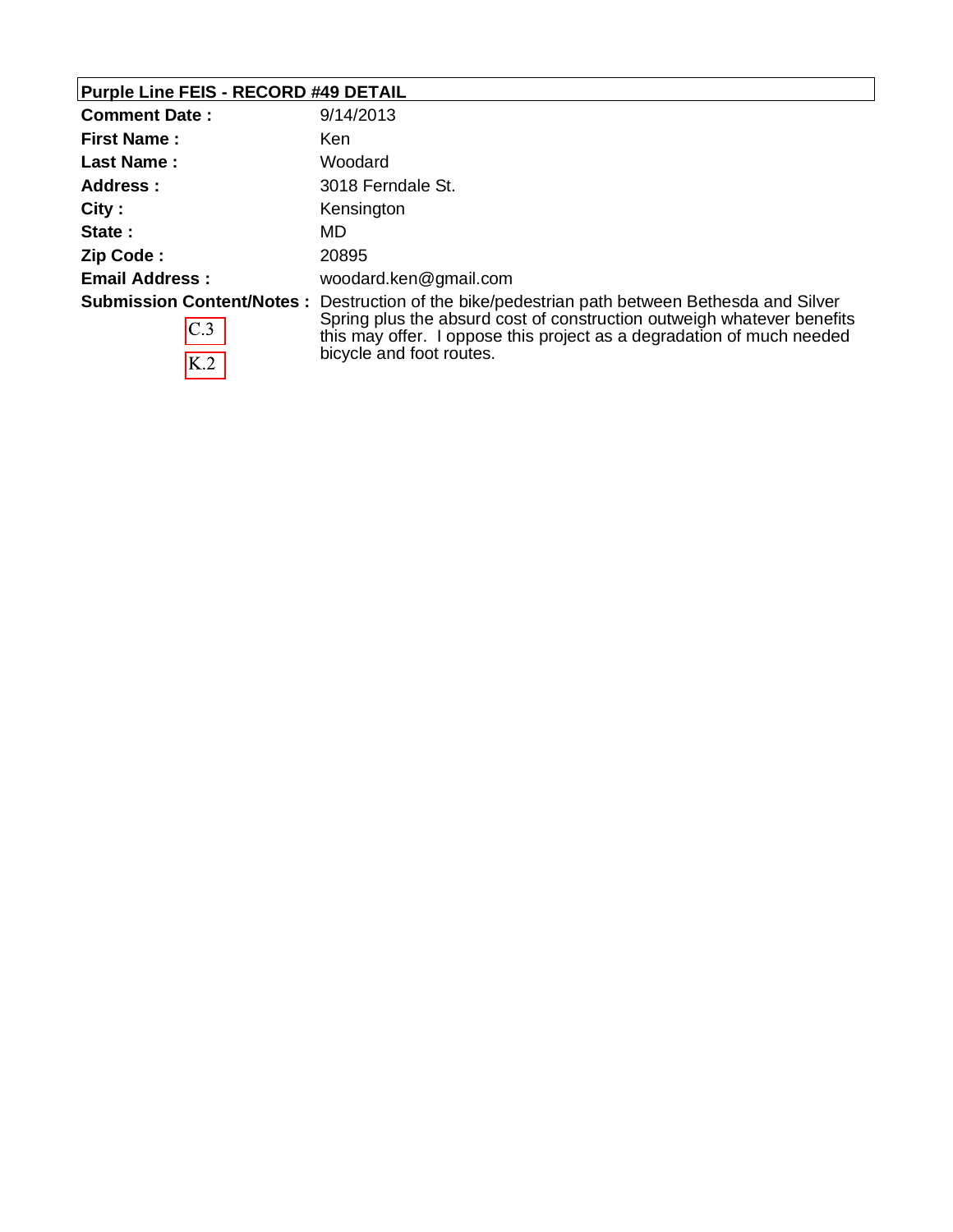# **Purple Line FEIS - RECORD #50 DETAIL**

 $\overline{C.4}$ 

| <b>Comment Date:</b>  | 9/14/2013                                                                                                                                                                                                                             |
|-----------------------|---------------------------------------------------------------------------------------------------------------------------------------------------------------------------------------------------------------------------------------|
| <b>First Name:</b>    | Terri                                                                                                                                                                                                                                 |
| <b>Last Name:</b>     | Woodard                                                                                                                                                                                                                               |
| Address:              | 3018 Ferndale Street                                                                                                                                                                                                                  |
| City:                 | Kensington                                                                                                                                                                                                                            |
| State:                | MD.                                                                                                                                                                                                                                   |
| Zip Code:             | 20895                                                                                                                                                                                                                                 |
| <b>Email Address:</b> | twoodard@norwoodschool.org                                                                                                                                                                                                            |
| C.3                   | <b>Submission Content/Notes:</b> With the destruction of the bike path from Silver Spring to Bethesda and<br>the building of power stations in neighborhoods along the route the<br>proposed plan has too many negative consequences. |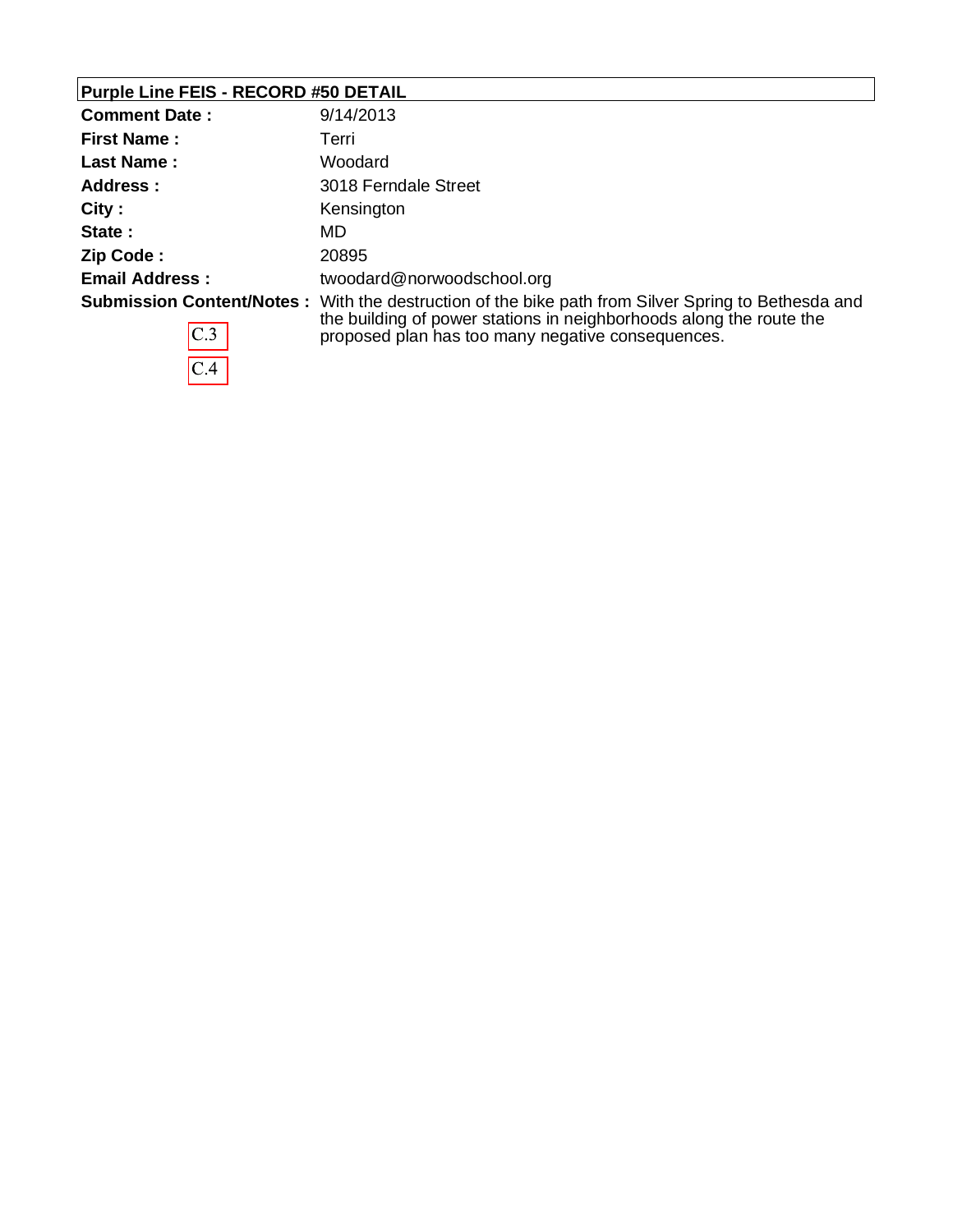### **Purple Line FEIS - RECORD #51 DETAIL**

| <b>Comment Date:</b>  | 9/14/2013                                                                                                                                                                                                                                                                                                                |
|-----------------------|--------------------------------------------------------------------------------------------------------------------------------------------------------------------------------------------------------------------------------------------------------------------------------------------------------------------------|
| <b>First Name:</b>    | Jean                                                                                                                                                                                                                                                                                                                     |
| <b>Last Name:</b>     | Cavanaugh                                                                                                                                                                                                                                                                                                                |
| Address :             | 9207 Worth Avenue                                                                                                                                                                                                                                                                                                        |
| City:                 | <b>Silver Spring</b>                                                                                                                                                                                                                                                                                                     |
| State:                | MD                                                                                                                                                                                                                                                                                                                       |
| Zip Code:             | 20901                                                                                                                                                                                                                                                                                                                    |
| <b>Email Address:</b> | jeancavanaugh@fastmail.fm                                                                                                                                                                                                                                                                                                |
| E.2                   | <b>Submission Content/Notes:</b> Just a quick note on an error: 7.2.6 on Dale Drive Station. This is<br>actually located in the North and West Silver Spring Master Plan. Did<br>staff actually read that plan in relation to the future station?<br>http://www.montgomeryplanning.org/community/plan_areas/silver_sprin |

g\_takoma\_park/master\_plans/nw\_ss/nw\_ss\_toc.shtm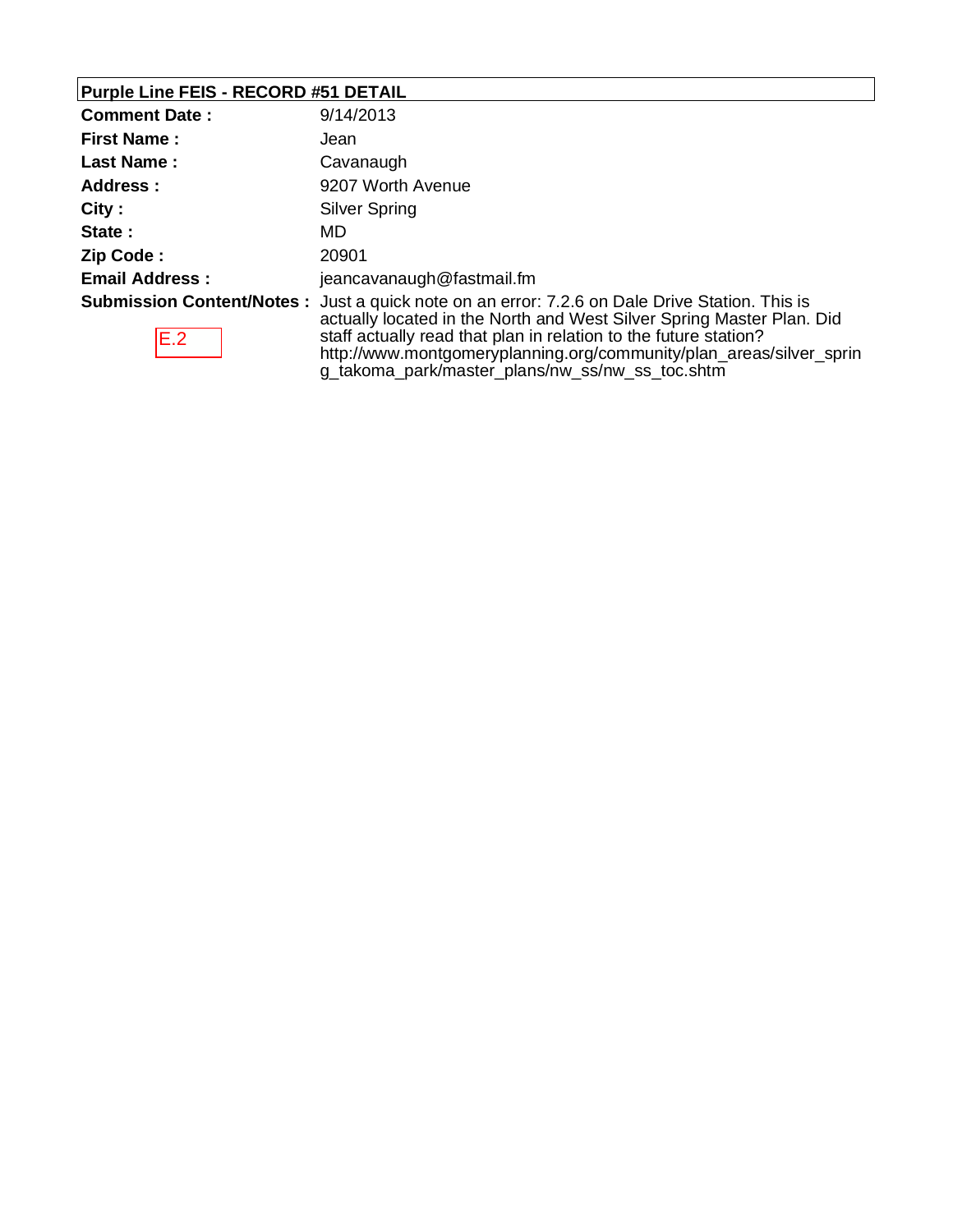# **Purple Line FEIS - RECORD #52 DETAIL**

| <b>Comment Date:</b>             | 9/15/2013                                                                                                                                                                                                                                                                                                                                                                                                                                                                                                                                                                                                                                                                                                                                                                                                                                                                                                                                                                                                                                                                             |
|----------------------------------|---------------------------------------------------------------------------------------------------------------------------------------------------------------------------------------------------------------------------------------------------------------------------------------------------------------------------------------------------------------------------------------------------------------------------------------------------------------------------------------------------------------------------------------------------------------------------------------------------------------------------------------------------------------------------------------------------------------------------------------------------------------------------------------------------------------------------------------------------------------------------------------------------------------------------------------------------------------------------------------------------------------------------------------------------------------------------------------|
| <b>First Name:</b>               | Mario                                                                                                                                                                                                                                                                                                                                                                                                                                                                                                                                                                                                                                                                                                                                                                                                                                                                                                                                                                                                                                                                                 |
| <b>Last Name:</b>                | Pascalev                                                                                                                                                                                                                                                                                                                                                                                                                                                                                                                                                                                                                                                                                                                                                                                                                                                                                                                                                                                                                                                                              |
| State:                           | MD                                                                                                                                                                                                                                                                                                                                                                                                                                                                                                                                                                                                                                                                                                                                                                                                                                                                                                                                                                                                                                                                                    |
| <b>Email Address:</b>            | Mario_Pascalev@yahoo.com                                                                                                                                                                                                                                                                                                                                                                                                                                                                                                                                                                                                                                                                                                                                                                                                                                                                                                                                                                                                                                                              |
| B.2<br>C.1<br>E.4<br>E.9<br>E.11 | <b>Submission Content/Notes:</b> The FEIS revealed the falsehood of the initial claims about the low<br>environmental impact of the Purple Line. It will be a lot noisier, will<br>require the destruction of a lot more homes, businesses and mature<br>trees. Additionally, it will save less time to commuters. Cyclists will need<br>to carry their bikes across Wisconsin Ave and the walkers will need to<br>forget about their beloved trail. The public discussion around FEIS also<br>demonstrates that the communities (Takoma Park, Silver Spring and<br>Bethesda) along the route oppose overwhelmingly the project. The only<br>group that clearly benefits are the developers, who can't wait to build<br>and profit from expensive multi-story condominium buildings around the<br>stations. The politicians should hear the wake-up call of the FEIS and go<br>back to express bus or No build alternatives. The resources that would<br>be saved from hurting the communities and the environment could be<br>used much better to repair the aging Red Line tunnels. |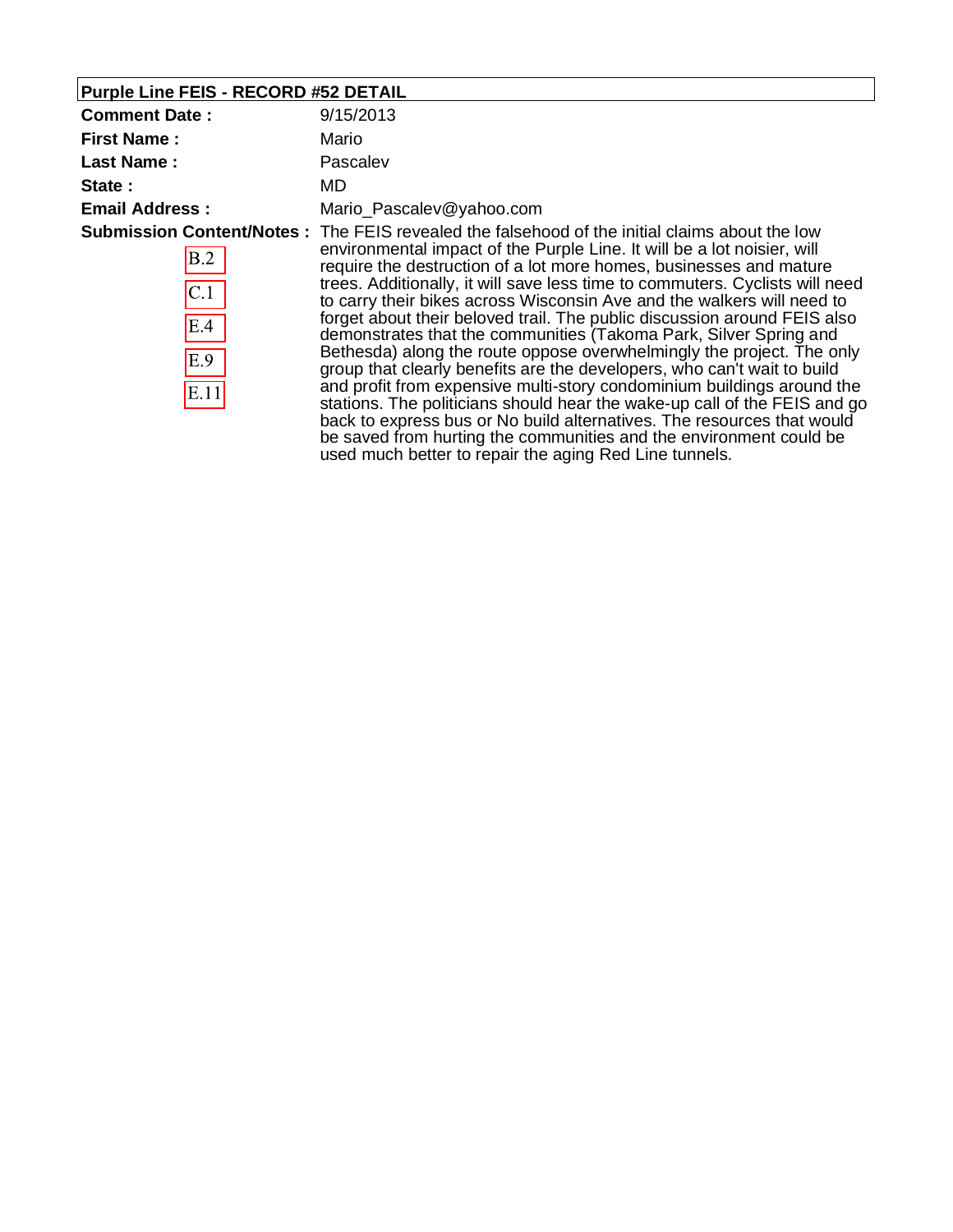### **Purple Line FEIS - RECORD #53 DETAIL**

| <b>Comment Date:</b>  | 9/15/2013                                                                                                                                                                                                                                                                                     |
|-----------------------|-----------------------------------------------------------------------------------------------------------------------------------------------------------------------------------------------------------------------------------------------------------------------------------------------|
| <b>First Name:</b>    | <b>Brian</b>                                                                                                                                                                                                                                                                                  |
| <b>Last Name:</b>     | Stagg                                                                                                                                                                                                                                                                                         |
| City:                 | Silver Spring                                                                                                                                                                                                                                                                                 |
| State:                | MD                                                                                                                                                                                                                                                                                            |
| Zip Code:             | 20910                                                                                                                                                                                                                                                                                         |
| <b>Email Address:</b> | brian.stagg@gmail.com                                                                                                                                                                                                                                                                         |
| A.1                   | <b>Submission Content/Notes</b> : The benefits of the Purple Line greatly outweigh the minimal<br>environmental impacts. The reduction of automobile traffic and the<br>possibility of infill development will improve air quality and make the<br>quality of life in the region much better. |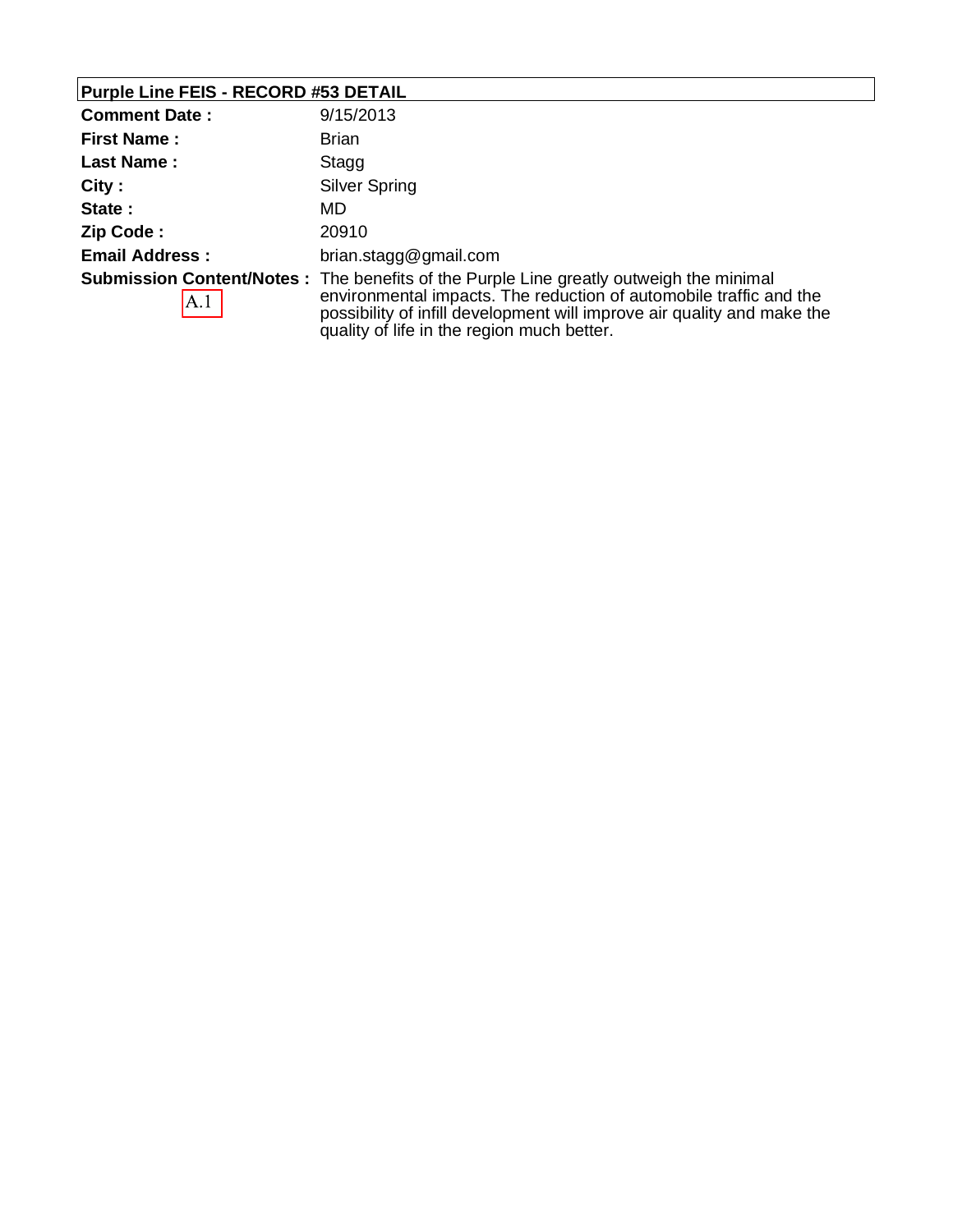#### **Purple Line FEIS - RECORD #54 DETAIL**

| <b>Comment Date:</b>                       | 9/15/2013                                                                                                         |
|--------------------------------------------|-------------------------------------------------------------------------------------------------------------------|
| <b>First Name:</b>                         | Roger                                                                                                             |
| Last Name:                                 | Paden                                                                                                             |
| Address :                                  | 2209 Richland PL                                                                                                  |
| City:                                      | Silver Spring                                                                                                     |
| State:                                     | MD                                                                                                                |
| Zip Code:                                  | 20910                                                                                                             |
| <b>Email Address:</b>                      | Rpaden@verizon.net                                                                                                |
| <b>Contract Contract Contract Contract</b> | <b>Submission Content/Notes</b> : All these comments concern the area around the proposed Lyttonsville<br>Station |

(1) The area south of the Purple Line and west of Albert Stewart Ave. is listed as being acquired during the construction process, but I could not find any information on its ultimate fate. An open green space or a landscaped water retention area would make a nice amenity for the community and trail users.

(2) The Traction Power Station near Kansas Ave. is very close to three houses. Moving it to the other side of the Purple Line tracks would put it at a distance from those residences.

(3) The retaining walls along the south side of the line from Lyttonsville Place to the park could be designed to display art and information about the park. Landscaping should be used to help shield the parking structure/ rail yard from the trail.

(4) If vehicular access to the rail yard were to be changed to the west side the yard from the north side of the Lyttonsville station that area north of the station could be made into a useful public and commercial space.

(5) The trail from Bethesda to downtown Silver Spring needs to be continuous and uninterrupted.

(6) One maps show a new road running to the south of the trail from Albert Stewart Avenue to the present day landscaping supply yard. As there is currently very little traffic to the yard, rather than build that road, allow an at-grade access to that yard or make the road a dirt road (similar to the current access road. If that area is re-zoned for residential structures, the developer could gain access to it with a bridge over the Purple Line at no cost to the public.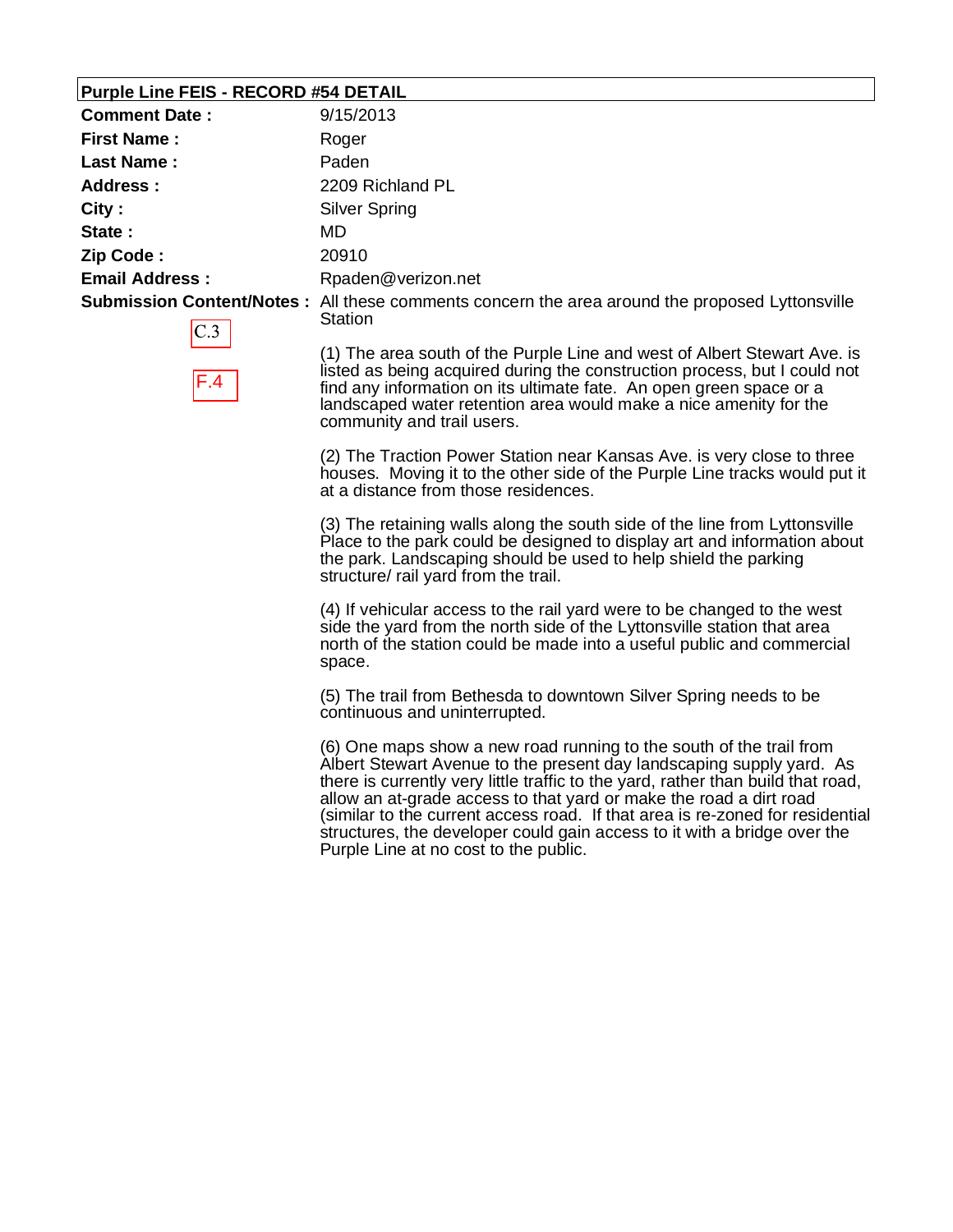#### **Purple Line FEIS - RECORD #55 DETAIL**

| <b>Comment Date:</b>  | 9/15/2013                                                                                                                                                                                                                                                                                                                                                                |
|-----------------------|--------------------------------------------------------------------------------------------------------------------------------------------------------------------------------------------------------------------------------------------------------------------------------------------------------------------------------------------------------------------------|
| <b>First Name:</b>    | Angel                                                                                                                                                                                                                                                                                                                                                                    |
| Last Name:            | Scott                                                                                                                                                                                                                                                                                                                                                                    |
| Address :             | 6025 64th Avenue                                                                                                                                                                                                                                                                                                                                                         |
| City:                 | Riverdale                                                                                                                                                                                                                                                                                                                                                                |
| State:                | MD.                                                                                                                                                                                                                                                                                                                                                                      |
| Zip Code:             | 20737                                                                                                                                                                                                                                                                                                                                                                    |
| <b>Email Address:</b> | arscot08@gmail.com                                                                                                                                                                                                                                                                                                                                                       |
| $\mathbf{A}.1$        | <b>Submission Content/Notes</b> : I think the purple line is great idea. There are two bus stop across from<br>my home. If the bus stops will be displaced then a purple line stop<br>should be added. The bus stops are used by multitudes of people from<br>النمعر امتعارها مالينه العرمون متراقيه معاشره ومتعرضها الرعرف المتعرفات والمتعرف والعربية المام والمتحربية |

my condo/townhome complex and the apartment complex behind my condo/townhome complex. As a member of the Board of Directors of the Riverpark Condo Association, if you need our assistance or would like to provide details to our Condo Association please let me know. I will give you the contact info of our President.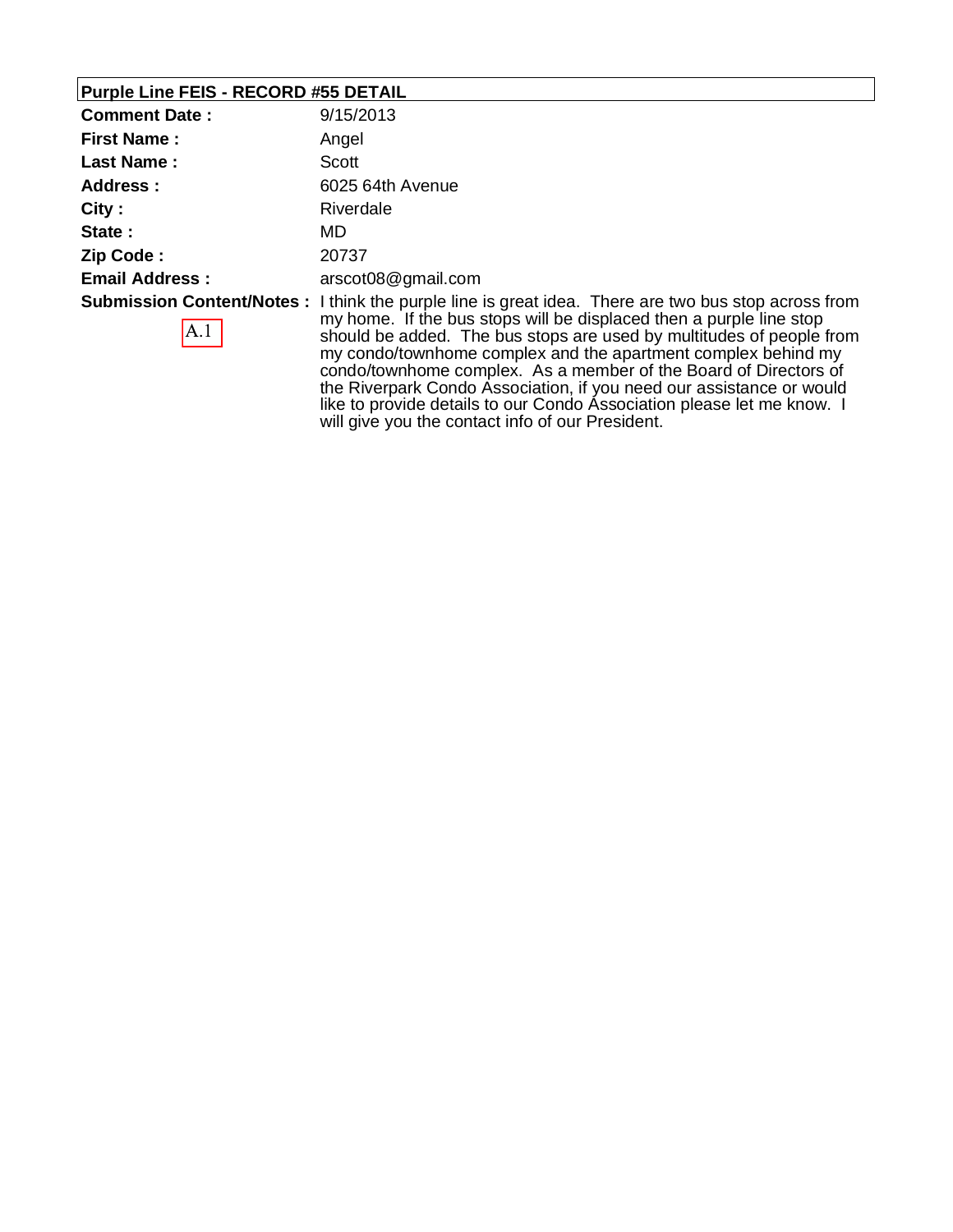### **Purple Line FEIS - RECORD #56 DETAIL**

| <b>Comment Date:</b>  | 9/16/2013                                                                                                                                                                                                                                                                                                                                                                 |
|-----------------------|---------------------------------------------------------------------------------------------------------------------------------------------------------------------------------------------------------------------------------------------------------------------------------------------------------------------------------------------------------------------------|
| <b>First Name:</b>    | Ehrlich                                                                                                                                                                                                                                                                                                                                                                   |
| Last Name:            | Vivian                                                                                                                                                                                                                                                                                                                                                                    |
| State:                | MD.                                                                                                                                                                                                                                                                                                                                                                       |
| <b>Email Address:</b> | ehrlichvivian@aol.com                                                                                                                                                                                                                                                                                                                                                     |
| A.2<br>C.4<br>E.9     | <b>Submission Content/Notes</b> : Please, do not build the Purple Line. We, in Silver Spring, do not want<br>to see electrical substations in our neighborhoods,<br>nor do we want to hear bells, horns and wheel squeaks sounding.<br>What are you all thinking of?<br>There are alternative ways to improve he east-west<br>transporation system in lower Mont. County. |
|                       | But the Purple Line is NOT the way.                                                                                                                                                                                                                                                                                                                                       |

LEAVE SILVER SPRING ALONE!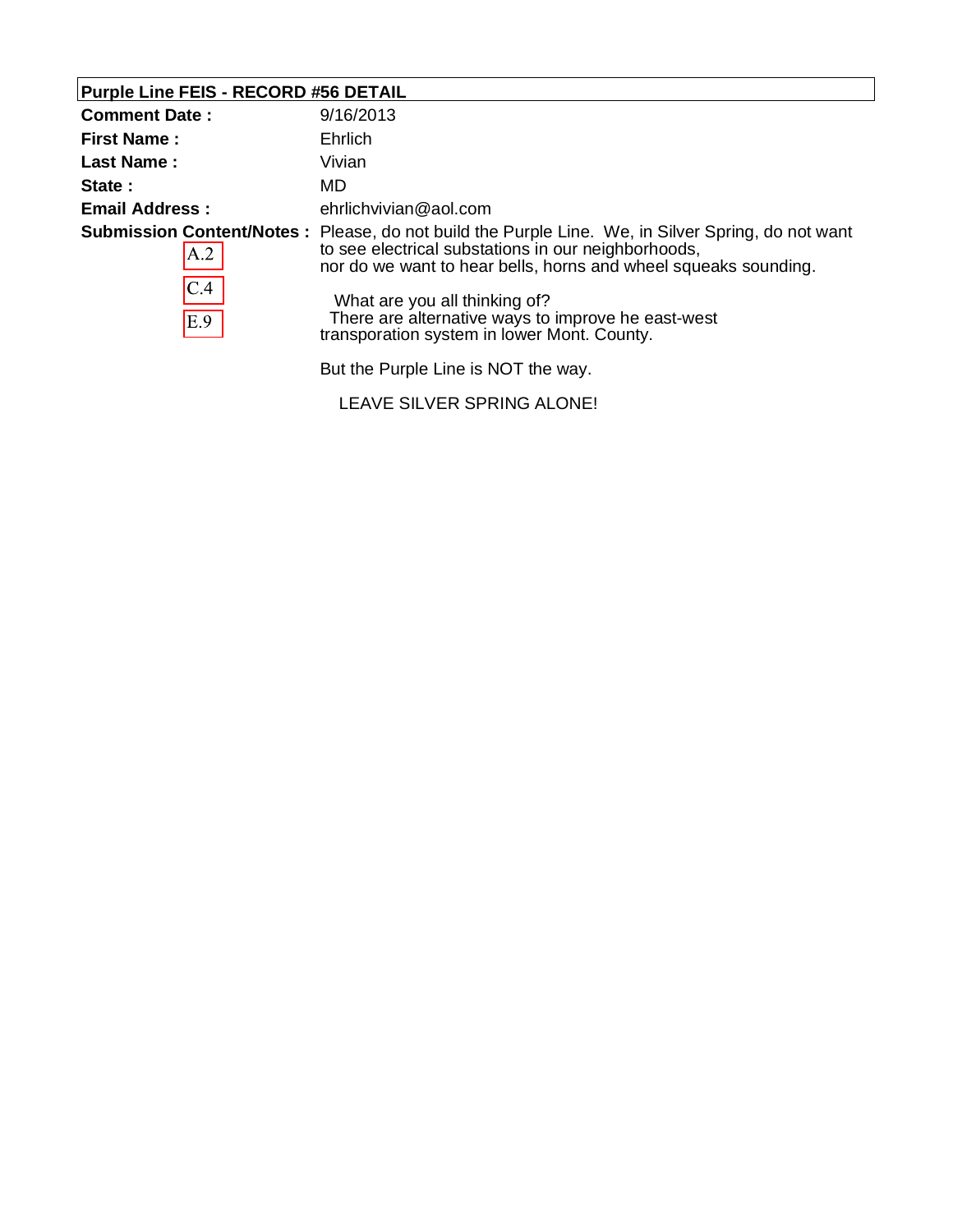#### **Purple Line FEIS - RECORD #57 DETAIL**

| <b>Comment Date:</b>  | 9/16/2013                                                                                                                                                                                                                                                              |
|-----------------------|------------------------------------------------------------------------------------------------------------------------------------------------------------------------------------------------------------------------------------------------------------------------|
| <b>First Name:</b>    | David                                                                                                                                                                                                                                                                  |
| <b>Last Name:</b>     | Saltzman                                                                                                                                                                                                                                                               |
| Address:              | 4414 Maple Avenue                                                                                                                                                                                                                                                      |
| City:                 | <b>Bethesda</b>                                                                                                                                                                                                                                                        |
| State:                | MD.                                                                                                                                                                                                                                                                    |
| Zip Code:             | 20814                                                                                                                                                                                                                                                                  |
| <b>Email Address:</b> | dsaltzman@turklaw.net                                                                                                                                                                                                                                                  |
| C.3<br>K.3            | <b>Submission Content/Notes</b> : I have begun reviewing the FEIS and believe that while the report<br>properly summarizes the support and opposition to the plan in the<br>AA/DEIS section, the FEIS tends to dismiss the opposition and and<br>validate the support. |
| K.4                   | Further, though the FEIS addresses bicycle and pedestrian impacts, the<br>destruction of the existing, tree-lined Capital Crescent Trail GBT<br>extension with a degraded trail hard up against a concrete wall is no                                                  |

trail. I reserve the right to make further comment as I continue to review the DEIS.

substitution at all. Further, there is no funding for even this proposed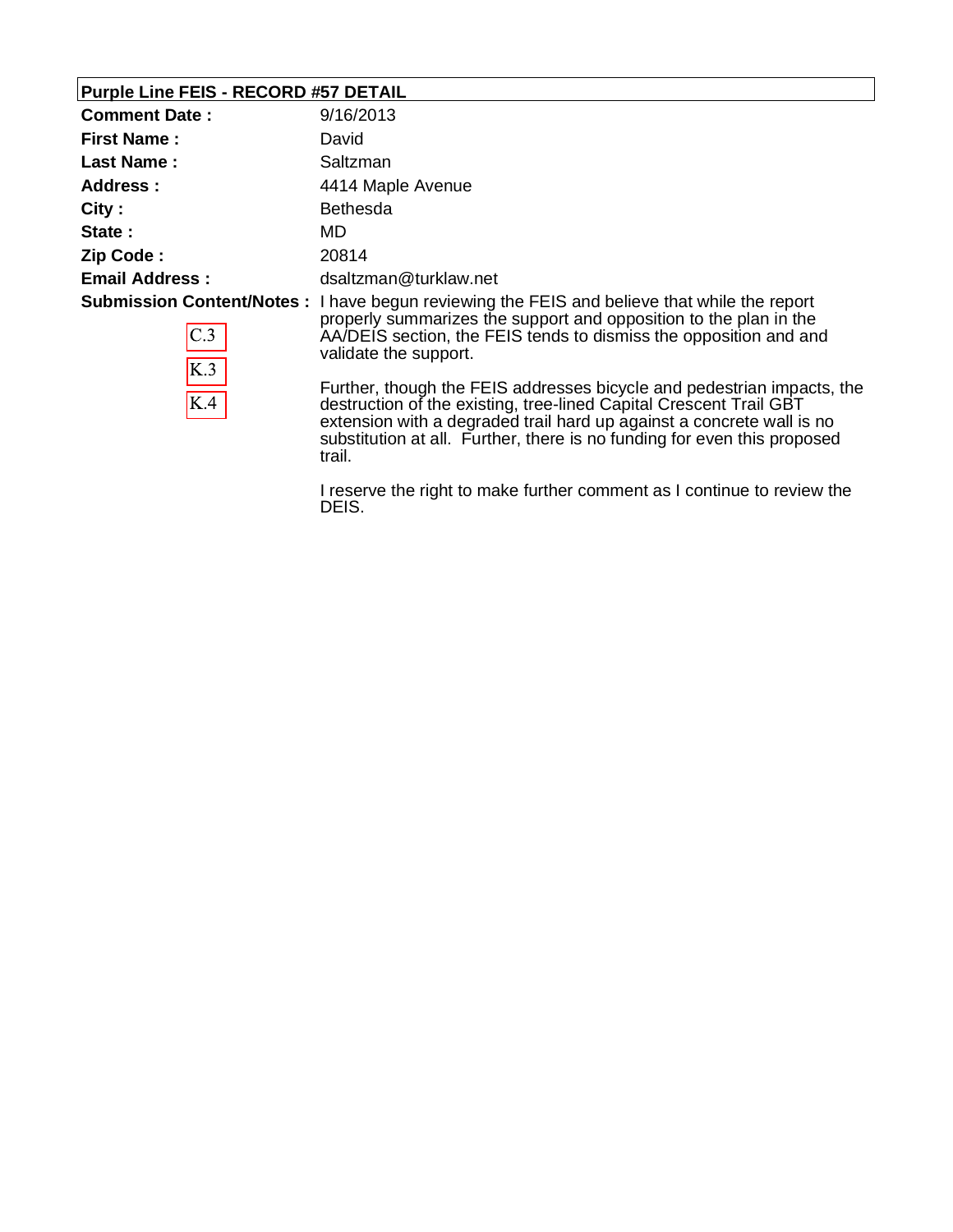## **Purple Line FEIS - RECORD #58 DETAIL**

| <b>Comment Date:</b>  | 9/16/2013                                                                                                                                                                                                                                                                                                                                                                                                                                                                                                                                                                                                                                                                                                                                                                                                                                                                                                                                                                                                                                                                                                                                                                                                                                                                                                                                                                                                                                                                       |
|-----------------------|---------------------------------------------------------------------------------------------------------------------------------------------------------------------------------------------------------------------------------------------------------------------------------------------------------------------------------------------------------------------------------------------------------------------------------------------------------------------------------------------------------------------------------------------------------------------------------------------------------------------------------------------------------------------------------------------------------------------------------------------------------------------------------------------------------------------------------------------------------------------------------------------------------------------------------------------------------------------------------------------------------------------------------------------------------------------------------------------------------------------------------------------------------------------------------------------------------------------------------------------------------------------------------------------------------------------------------------------------------------------------------------------------------------------------------------------------------------------------------|
| <b>First Name:</b>    | Stephen                                                                                                                                                                                                                                                                                                                                                                                                                                                                                                                                                                                                                                                                                                                                                                                                                                                                                                                                                                                                                                                                                                                                                                                                                                                                                                                                                                                                                                                                         |
| <b>Last Name:</b>     | Bergman                                                                                                                                                                                                                                                                                                                                                                                                                                                                                                                                                                                                                                                                                                                                                                                                                                                                                                                                                                                                                                                                                                                                                                                                                                                                                                                                                                                                                                                                         |
| Address:              | 701 Bonifant Street                                                                                                                                                                                                                                                                                                                                                                                                                                                                                                                                                                                                                                                                                                                                                                                                                                                                                                                                                                                                                                                                                                                                                                                                                                                                                                                                                                                                                                                             |
| City:                 | <b>Silver Spring</b>                                                                                                                                                                                                                                                                                                                                                                                                                                                                                                                                                                                                                                                                                                                                                                                                                                                                                                                                                                                                                                                                                                                                                                                                                                                                                                                                                                                                                                                            |
| State:                | MD                                                                                                                                                                                                                                                                                                                                                                                                                                                                                                                                                                                                                                                                                                                                                                                                                                                                                                                                                                                                                                                                                                                                                                                                                                                                                                                                                                                                                                                                              |
| Zip Code:             | 20910                                                                                                                                                                                                                                                                                                                                                                                                                                                                                                                                                                                                                                                                                                                                                                                                                                                                                                                                                                                                                                                                                                                                                                                                                                                                                                                                                                                                                                                                           |
| <b>Email Address:</b> | bluenoterecords@mac.com                                                                                                                                                                                                                                                                                                                                                                                                                                                                                                                                                                                                                                                                                                                                                                                                                                                                                                                                                                                                                                                                                                                                                                                                                                                                                                                                                                                                                                                         |
| C.4<br>J.2            | <b>Submission Content/Notes:</b> I am very concerned about the proposal to put a 60-foot humming<br>electrical power substation on Wayne Avenue right in the middle of a<br>residential neighborhood. Mr. Madden was recently quoted as saying<br>this will have no health effects. That is very easy to say. I have no<br>reason to believe that statement or that Mr. Madden cares one way or<br>another. He wants to get this thing built. Furthermore, there was<br>absolutely no mention of this power substation during any of the<br>"community outreach" meetings where the project managers allegedly<br>took into account concerns from the community. Councilmember Ervin<br>said that she only became aware of the planned power substation in<br>June. It is hard to believe that the planners were not aware of the need<br>for these giant humming boxes when they initially met with us. Yet there<br>was no mention of them. Sure seems like they wanted to get the project<br>rolling, pretend to listen to our concerns and then drop this little bit of<br>news on us once the project was a fait accompli. I am very upset about<br>this. Mr. Madden has not been an honest broker throughout this<br>process. He has never taken community outreach with us seriously. It<br>was a means to an end. It appears to me that he simply wanted to<br>check the community outreach box and move on. I will not forget how<br>this was done. And I always vote. |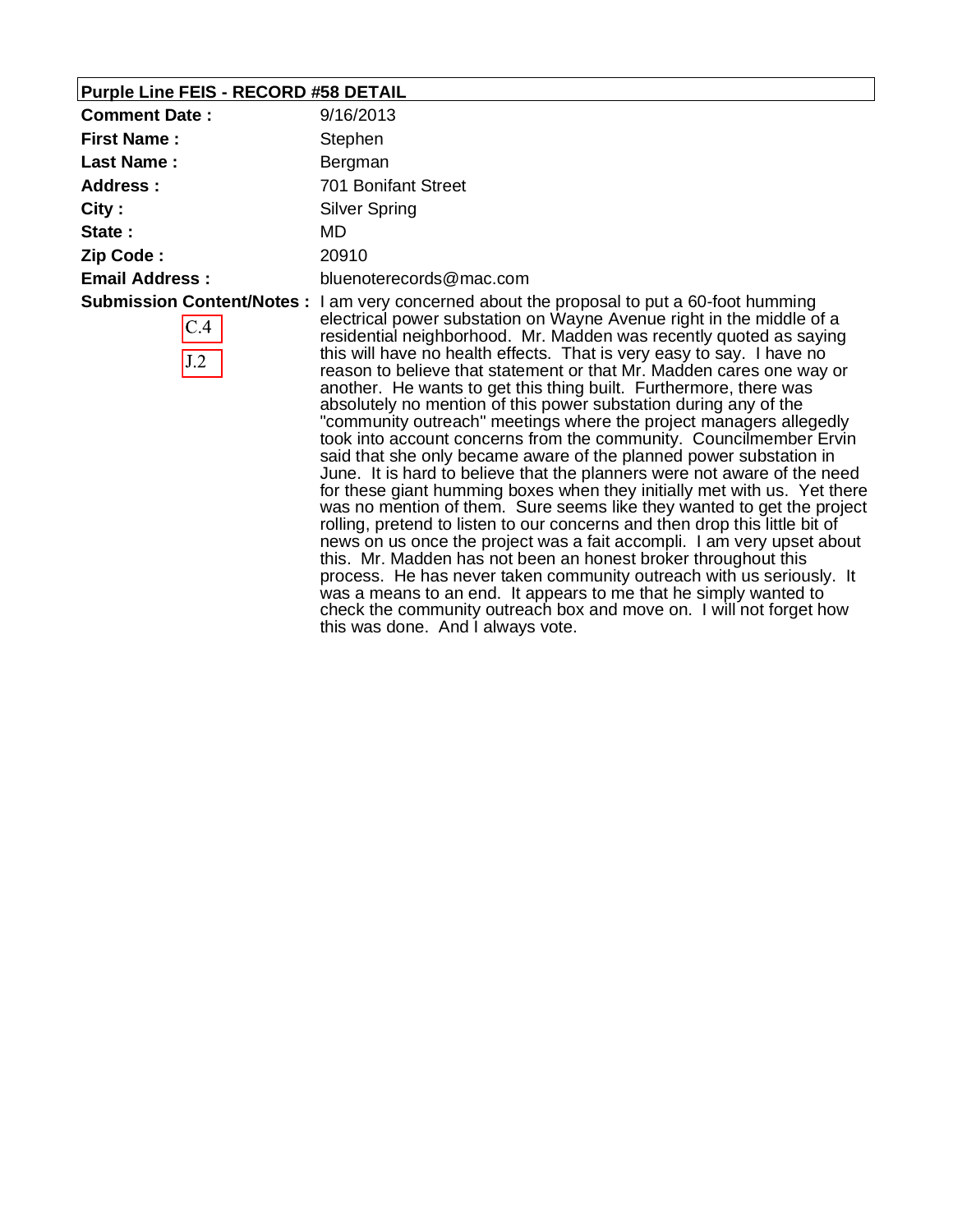# **Purple Line FEIS - RECORD #59 DETAIL**

| <b>Comment Date:</b>                           | 9/16/2013                                                                                                                                                                                                                                                                                                                                     |
|------------------------------------------------|-----------------------------------------------------------------------------------------------------------------------------------------------------------------------------------------------------------------------------------------------------------------------------------------------------------------------------------------------|
| <b>First Name:</b>                             | Adam                                                                                                                                                                                                                                                                                                                                          |
| <b>Last Name:</b>                              | Kuszak                                                                                                                                                                                                                                                                                                                                        |
| Address:                                       | 2208 Washington Ave                                                                                                                                                                                                                                                                                                                           |
| Apt./Suite No.:                                | 301                                                                                                                                                                                                                                                                                                                                           |
| City:                                          | Silver Spring                                                                                                                                                                                                                                                                                                                                 |
| State:                                         | MD                                                                                                                                                                                                                                                                                                                                            |
| Zip Code:                                      | 20910                                                                                                                                                                                                                                                                                                                                         |
| <b>Email Address:</b>                          | akuszak@gmail.com                                                                                                                                                                                                                                                                                                                             |
| <b>Submission Content/Notes:</b><br>C.2<br>C.3 | Although I support the idea of creating the purple line, I cannot support<br>the planned route which will destroy considerable sections of the capital<br>crescent and georgetown trails, displace residents and alter properties,<br>and evict businesses. I will not support the completion of the purple line<br>with the current mapping. |
| E.3                                            |                                                                                                                                                                                                                                                                                                                                               |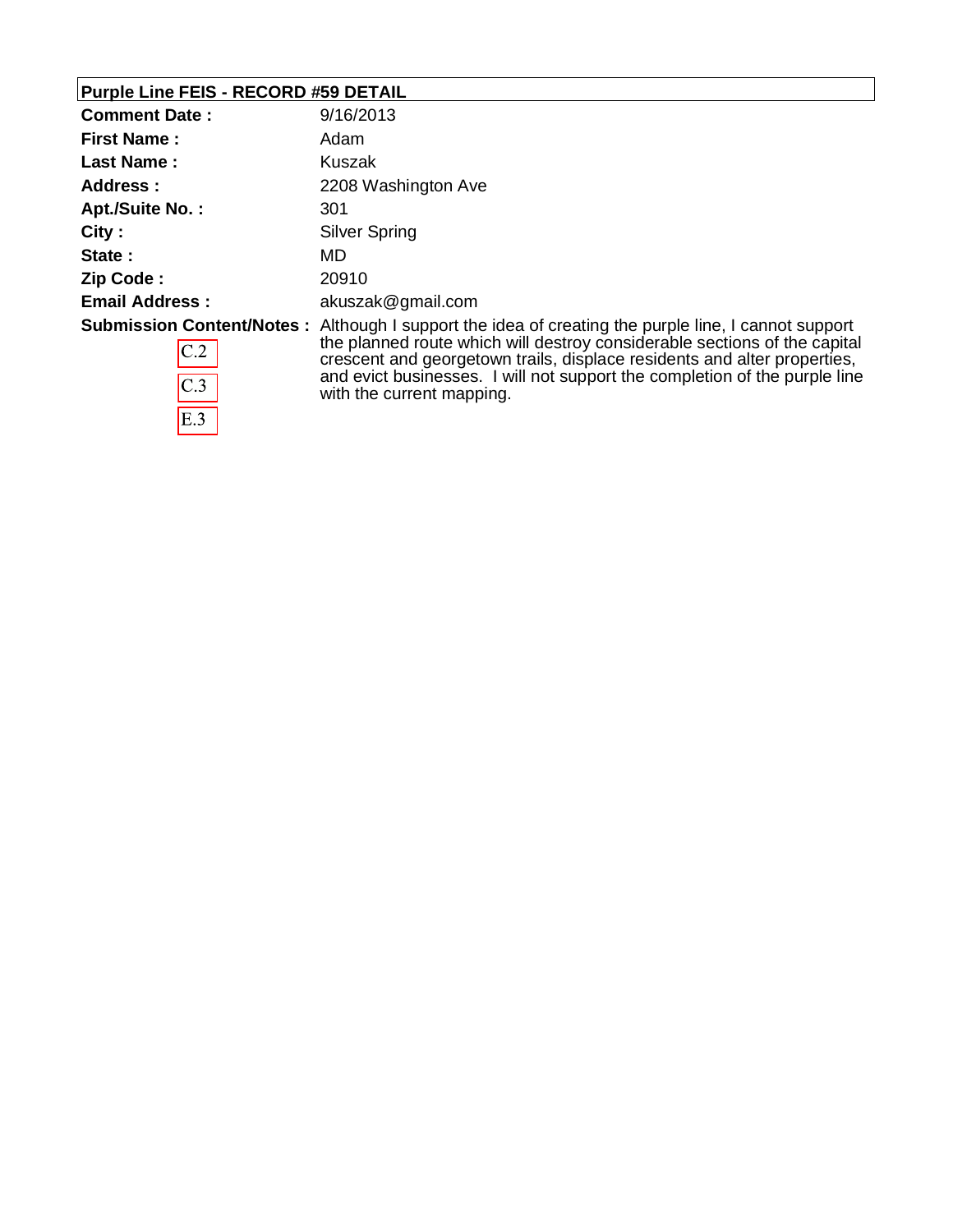# **Purple Line FEIS - RECORD #60 DETAIL**

 $E.9$ 

 $\overline{K.2}$ 

| <b>Comment Date:</b>  | 9/16/2013                                                                                                                                                                                                                                                                                                                                                                                                                                                                                                                             |
|-----------------------|---------------------------------------------------------------------------------------------------------------------------------------------------------------------------------------------------------------------------------------------------------------------------------------------------------------------------------------------------------------------------------------------------------------------------------------------------------------------------------------------------------------------------------------|
| <b>First Name:</b>    | Cynthia                                                                                                                                                                                                                                                                                                                                                                                                                                                                                                                               |
| <b>Last Name:</b>     | Green                                                                                                                                                                                                                                                                                                                                                                                                                                                                                                                                 |
| Address:              | 5512 Westbard Avenue                                                                                                                                                                                                                                                                                                                                                                                                                                                                                                                  |
| City:                 | <b>Bethesda</b>                                                                                                                                                                                                                                                                                                                                                                                                                                                                                                                       |
| State:                | MD                                                                                                                                                                                                                                                                                                                                                                                                                                                                                                                                    |
| Zip Code:             | 20816                                                                                                                                                                                                                                                                                                                                                                                                                                                                                                                                 |
| <b>Email Address:</b> | cpgreen@verizon.net                                                                                                                                                                                                                                                                                                                                                                                                                                                                                                                   |
| C.1<br>C.2<br>C.3     | <b>Submission Content/Notes:</b> I don't understand why the Purple Line is not designed to connect with<br>Jones Bridge Road and to the Medical Center Metro. The Medical<br>Center area has thousands of workers and insufficient parking. It just<br>doesn't make sense to decimate the Capital Crescent Trail for a noisy,<br>slow electric train that does not actually connect with the Bethesda<br>Metro. The environment impact is very serious. And the Purple Line is<br>likely to cost much more than the current estimate. |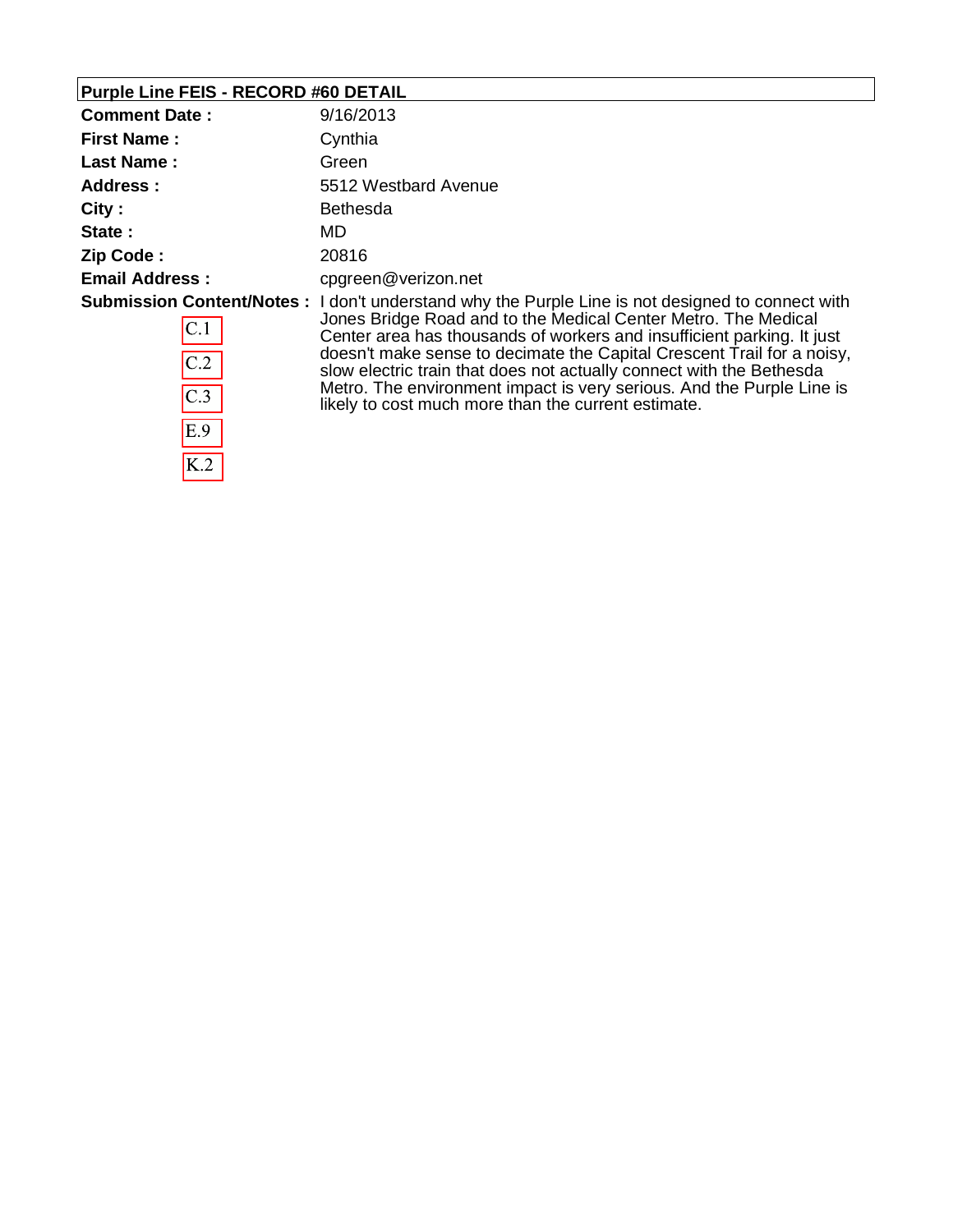#### **Purple Line FEIS - RECORD #61 DETAIL**

| <b>Comment Date:</b>  | 9/16/2013                                                                                            |
|-----------------------|------------------------------------------------------------------------------------------------------|
| <b>First Name:</b>    | Pierre                                                                                               |
| <b>Last Name:</b>     | <b>MICHEL</b>                                                                                        |
| Address :             | 8805 Altimont lane                                                                                   |
| City:                 | Chevy Chase                                                                                          |
| State:                | MD                                                                                                   |
| Zip Code:             | 20815                                                                                                |
| <b>Email Address:</b> | pierre.michel@verizon.net                                                                            |
|                       | <b>Submission Content/Notes</b> : We are concerned about the noise made by the purpleline.           |
| E.9                   | Are they studies evaluating the noise level (dB) at various distances and<br>at different locations. |

What measures will be taken to reduce the noise transmitted (special walls, speed limits in certain zones...)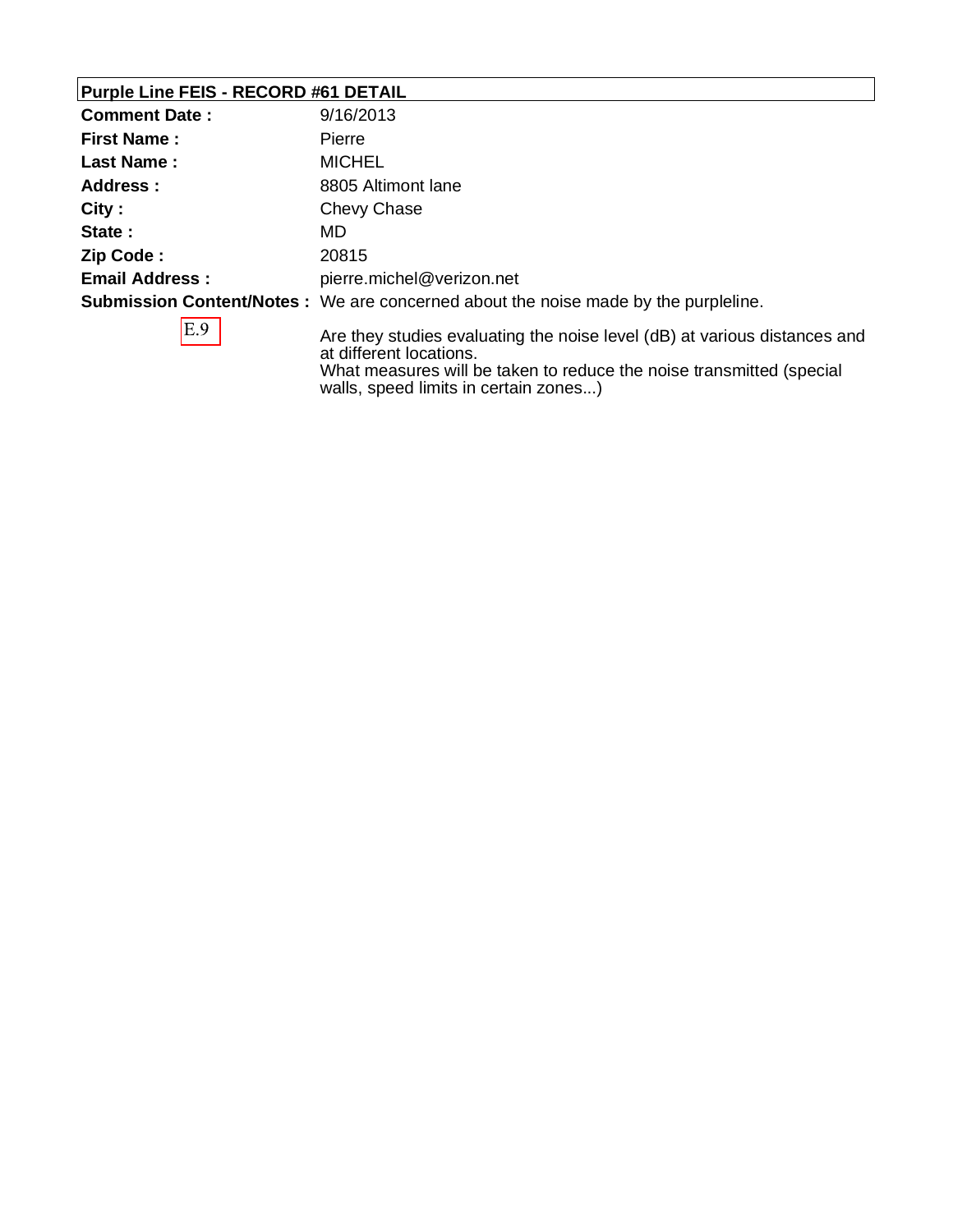# **Purple Line FEIS - RECORD #62 DETAIL**

| <b>Comment Date:</b>                         | 9/16/2013                                                                                                                                                                                                                                                                                                                                                                                                                                                                     |
|----------------------------------------------|-------------------------------------------------------------------------------------------------------------------------------------------------------------------------------------------------------------------------------------------------------------------------------------------------------------------------------------------------------------------------------------------------------------------------------------------------------------------------------|
| <b>First Name:</b>                           | Ethan                                                                                                                                                                                                                                                                                                                                                                                                                                                                         |
| <b>Last Name:</b>                            | Goffman                                                                                                                                                                                                                                                                                                                                                                                                                                                                       |
| <b>Business/Agency/Associati</b><br>on Name: | Sierra Club Montgomery County Group                                                                                                                                                                                                                                                                                                                                                                                                                                           |
| Address:                                     | 523 N Horners Ln                                                                                                                                                                                                                                                                                                                                                                                                                                                              |
| City:                                        | Rockville                                                                                                                                                                                                                                                                                                                                                                                                                                                                     |
| State:                                       | MD                                                                                                                                                                                                                                                                                                                                                                                                                                                                            |
| Zip Code:                                    | 20850                                                                                                                                                                                                                                                                                                                                                                                                                                                                         |
| <b>Email Address:</b>                        | ethan.goffman@maryland.sierraclub.org                                                                                                                                                                                                                                                                                                                                                                                                                                         |
| IA.1                                         | <b>Submission Content/Notes:</b> The Montgomery County Sierra Club Group continues to support the<br>preferred alternative to the Purple Line. We believe it will greatly reduce<br>sprawl, reduce the number of car trips in the area, benefit the local and<br>global environment, and help heal the regional east-west divide. We<br>would particularly like to see development in the Langley Park area,<br>including high quality jobs, to help support balanced growth. |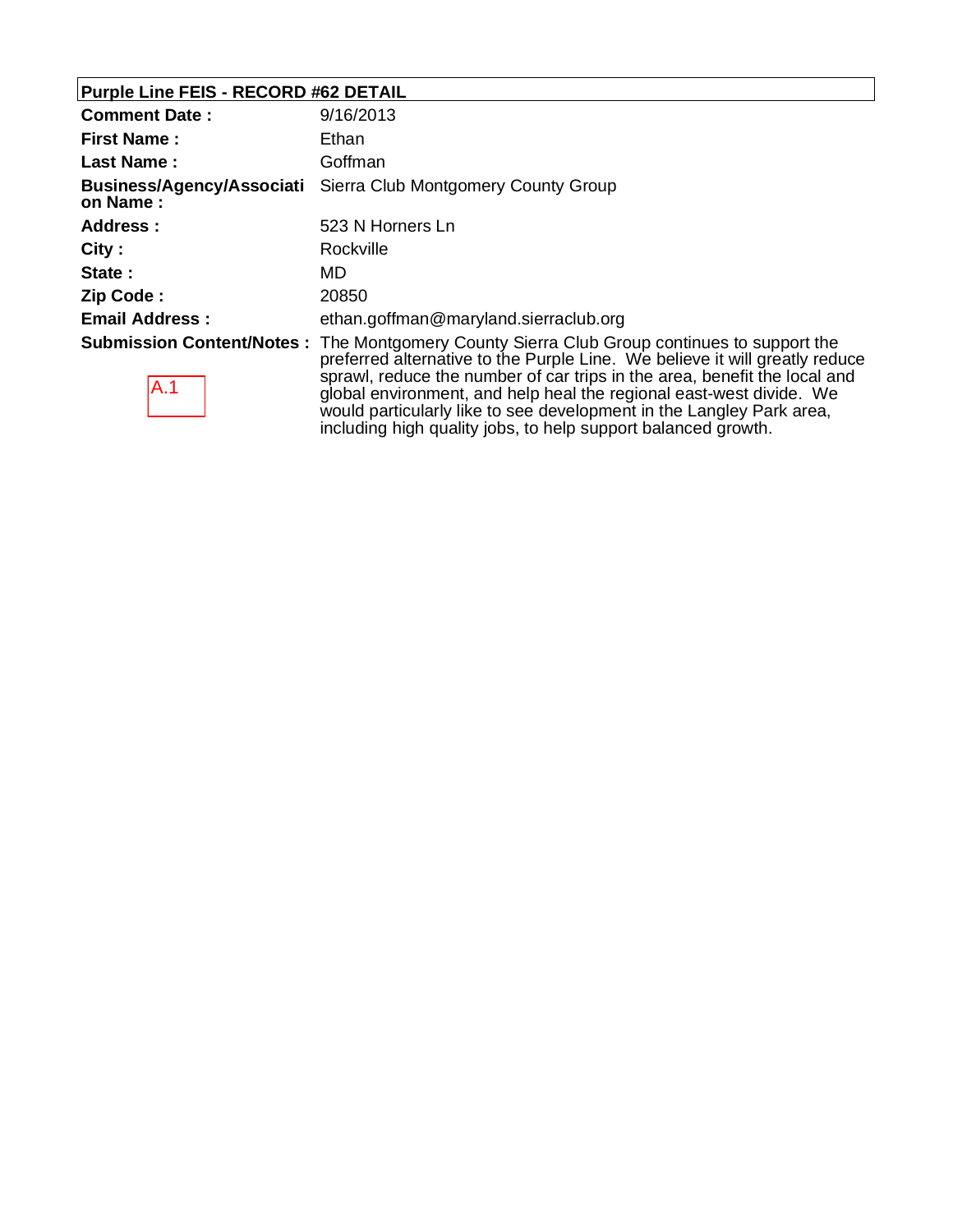# **Purple Line FEIS - RECORD #63 DETAIL**

| <b>Comment Date:</b>  | 9/16/2013                                                                                                                                                                                                   |
|-----------------------|-------------------------------------------------------------------------------------------------------------------------------------------------------------------------------------------------------------|
| <b>First Name:</b>    | Sara                                                                                                                                                                                                        |
| <b>Last Name:</b>     | Mazie                                                                                                                                                                                                       |
| State:                | MD.                                                                                                                                                                                                         |
| <b>Email Address:</b> | saramazie@aol.com                                                                                                                                                                                           |
|                       | <b>Submission Content/Notes</b> : Plant new trees along the new bicycle path from Bethesda east.                                                                                                            |
| E.11                  | basically agree with the Purple Line using the old railroad bed from<br>Bethesda to Lytonville. However, my understanding is that trees will                                                                |
| C.3                   | need to be taken down during construction (seems reasonable) but that<br>there are no plans to plant new ones. That seems wrong and very<br>environmentally unfriendly. . I am already on the mailing list. |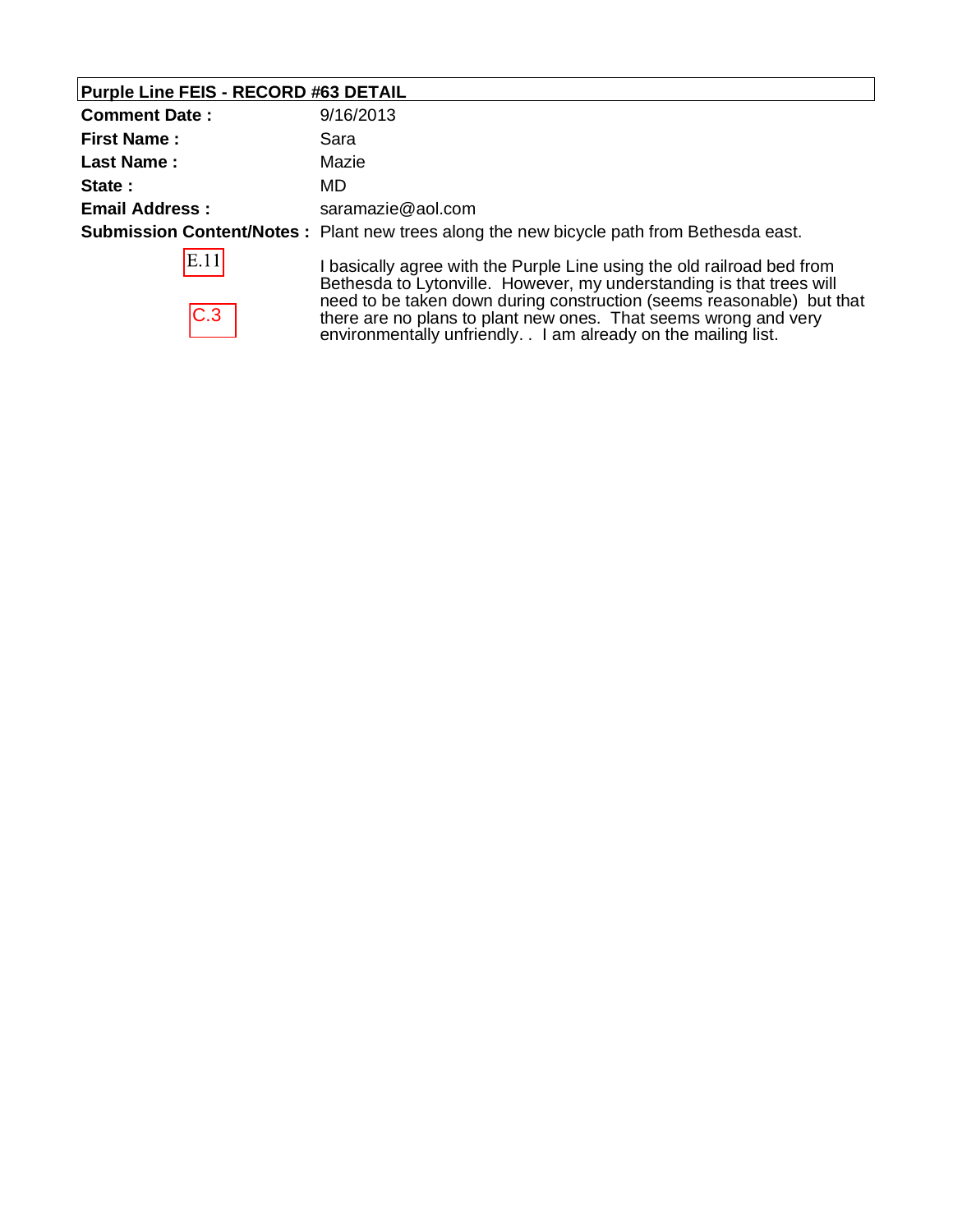| <b>Purple Line FEIS - RECORD #64 DETAIL</b>     |                                                                                                                                                                                                                                                                                                                                                                                                                                                                                                                                                                                                                                                                                                                                                                                                                                                                                                                         |
|-------------------------------------------------|-------------------------------------------------------------------------------------------------------------------------------------------------------------------------------------------------------------------------------------------------------------------------------------------------------------------------------------------------------------------------------------------------------------------------------------------------------------------------------------------------------------------------------------------------------------------------------------------------------------------------------------------------------------------------------------------------------------------------------------------------------------------------------------------------------------------------------------------------------------------------------------------------------------------------|
| <b>Comment Date:</b>                            | 9/17/2013                                                                                                                                                                                                                                                                                                                                                                                                                                                                                                                                                                                                                                                                                                                                                                                                                                                                                                               |
| <b>First Name:</b>                              | Joanne                                                                                                                                                                                                                                                                                                                                                                                                                                                                                                                                                                                                                                                                                                                                                                                                                                                                                                                  |
| <b>Last Name:</b>                               | Wall                                                                                                                                                                                                                                                                                                                                                                                                                                                                                                                                                                                                                                                                                                                                                                                                                                                                                                                    |
| State:                                          | MD.                                                                                                                                                                                                                                                                                                                                                                                                                                                                                                                                                                                                                                                                                                                                                                                                                                                                                                                     |
| <b>Email Address:</b>                           | Joanne.Wall@fcc.gov                                                                                                                                                                                                                                                                                                                                                                                                                                                                                                                                                                                                                                                                                                                                                                                                                                                                                                     |
| C.3<br>D.2<br>D.5<br>E.4<br>E.11<br>E.9<br>E.10 | Submission Content/Notes: I am writing against the Purple Line project particularly with respect to its<br>extension along the Georgetown Branch Trail in Chevy Chase, MD. The<br>project will cause an enormous negative impact on one of the few green<br>areas remaining in the Chevy Chase area. Not only will the Purple Line<br>cause the destruction of trees, introduce noise and vibration (from the<br>movement of the trains), but it will undoubtedly dissuade people from<br>biking and hiking along the trail in that area. Further, the Purple Line is<br>sure to cause injuries to hikers and bikers. Rather than ease<br>congestion, in the long run it is more than certain to create greater<br>congestion. Whenever and wherever a subway station and line has<br>been introduced in the metropolitan area, development and congestion<br>have increased. The people who profit are the developers. |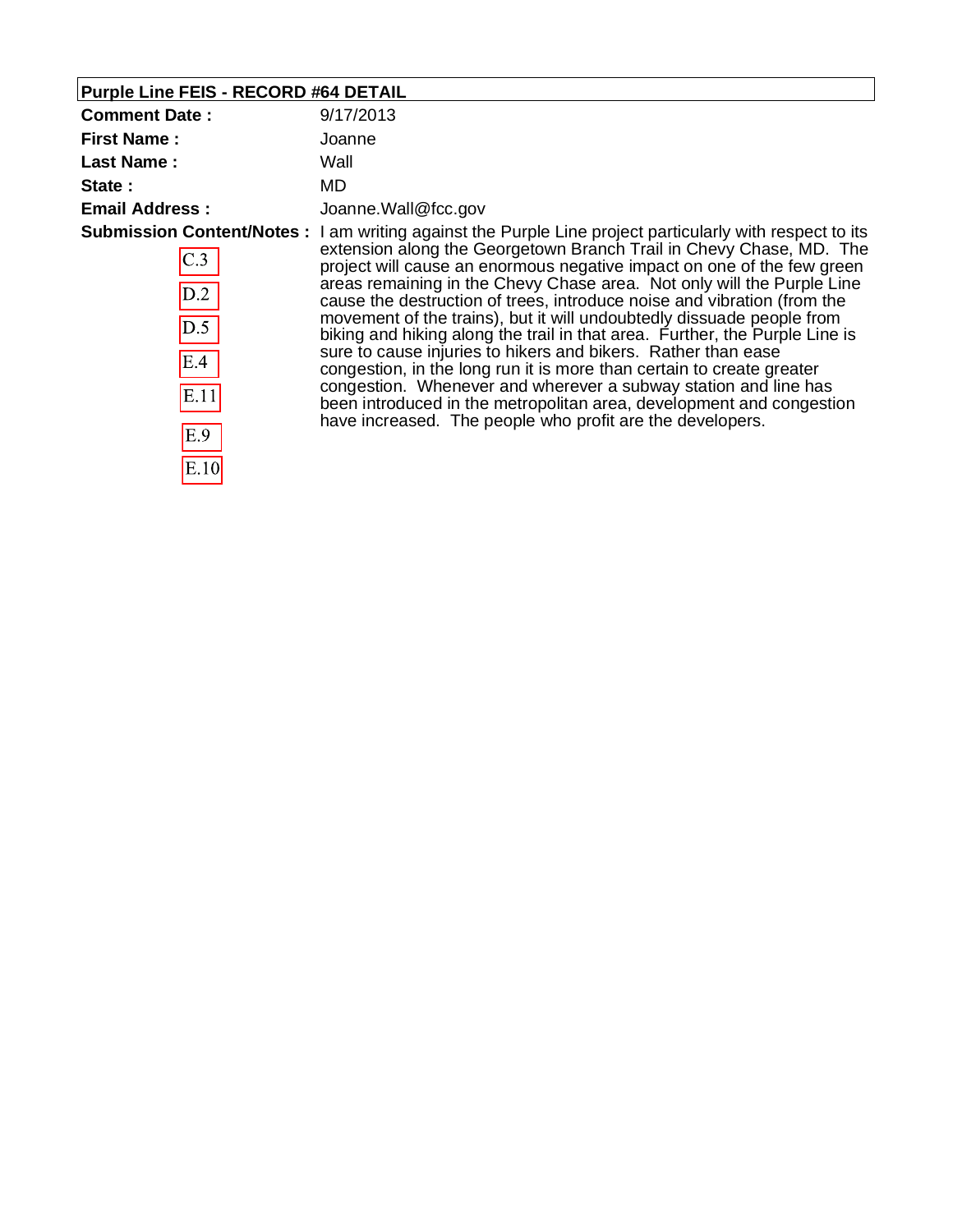#### **Purple Line FEIS - RECORD #65 DETAIL**

| <b>Comment Date:</b>  | 9/17/2013                                                                                                                                                                                                                                                                                                                                                                                                                                                                      |
|-----------------------|--------------------------------------------------------------------------------------------------------------------------------------------------------------------------------------------------------------------------------------------------------------------------------------------------------------------------------------------------------------------------------------------------------------------------------------------------------------------------------|
| <b>First Name:</b>    | Mark                                                                                                                                                                                                                                                                                                                                                                                                                                                                           |
| <b>Last Name:</b>     | <b>Clauss</b>                                                                                                                                                                                                                                                                                                                                                                                                                                                                  |
| Address:              | 7917 Sleaford Place                                                                                                                                                                                                                                                                                                                                                                                                                                                            |
| City:                 | <b>Bethesda</b>                                                                                                                                                                                                                                                                                                                                                                                                                                                                |
| State:                | MD                                                                                                                                                                                                                                                                                                                                                                                                                                                                             |
| Zip Code:             | 20814                                                                                                                                                                                                                                                                                                                                                                                                                                                                          |
| <b>Email Address:</b> | markclauss@yahoo.com                                                                                                                                                                                                                                                                                                                                                                                                                                                           |
|                       | Submission Content/Notes: The public space that is being proposed for the new purple line is better<br>served as green space for the community to enjoy, more and more<br>people are walking or biking as commuters and taking away this safe<br>trail option to put in more mass transit (when we have plenty of buses<br>and other modes of public transit) will only make the problem worse.<br>furthermore, there is so little green space left in Montgomery county, that |
|                       | taking away the hiking trail will be quite detrimental to the quality of life in                                                                                                                                                                                                                                                                                                                                                                                               |

our area.

My son and daughter learned to ride their bikes on the trail that will be destroyed by the purple line, and use the trail to today to ride to school. I use the trail to ride to work 3 days out of 5.

We are firmly opposed to this project and feel that other options should be considered.

Thank you for your consideration. Mark, Sarah, Alexa and Jack Clauss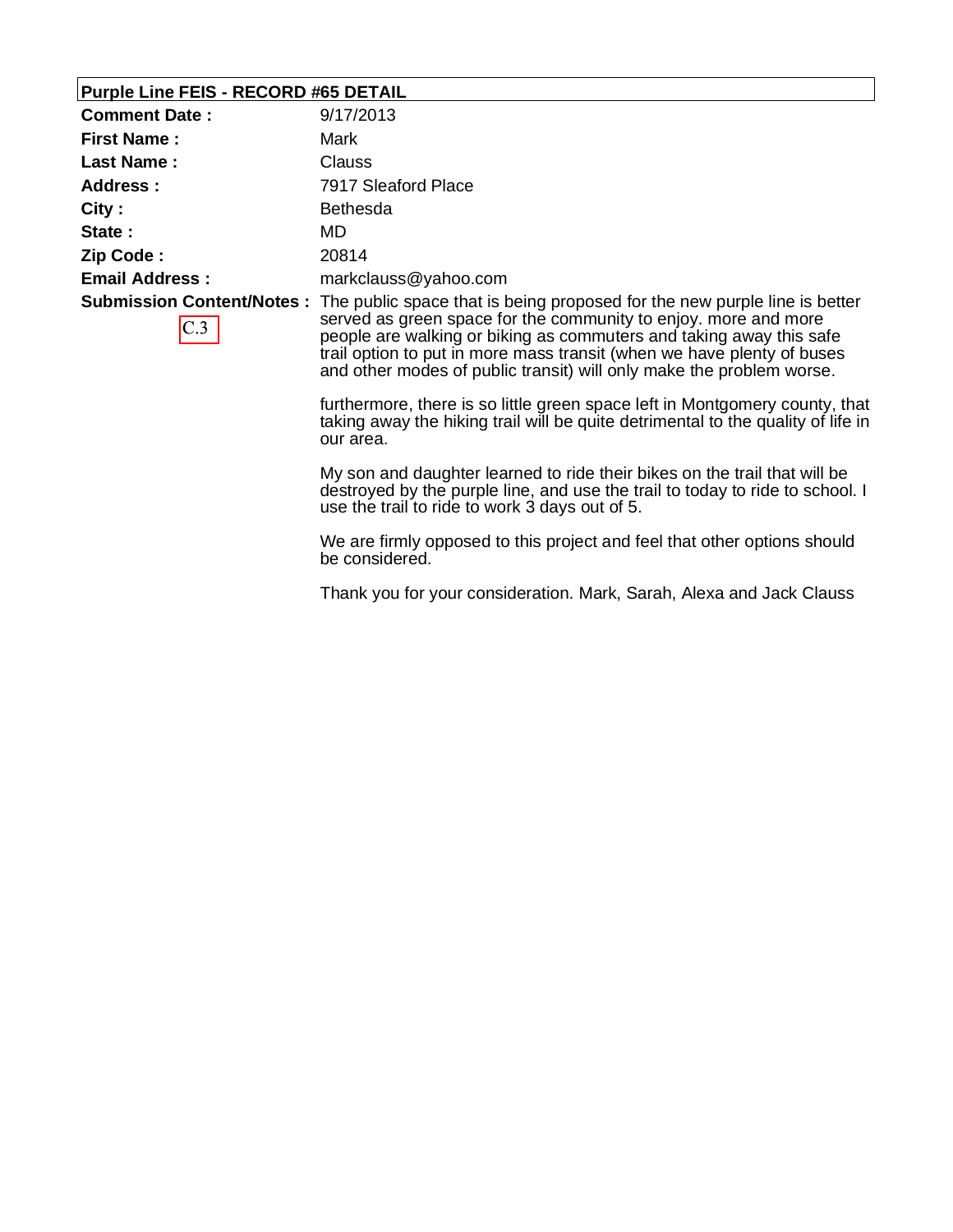# **Purple Line FEIS - RECORD #66 DETAIL**

 $C.3$ 

| <b>Comment Date:</b>  | 9/17/2013                                                                                                                                                                                                                           |
|-----------------------|-------------------------------------------------------------------------------------------------------------------------------------------------------------------------------------------------------------------------------------|
| <b>First Name:</b>    | Ana Maria                                                                                                                                                                                                                           |
| <b>Last Name:</b>     | <b>Balfour</b>                                                                                                                                                                                                                      |
| Address :             | 9802 Hill Street                                                                                                                                                                                                                    |
| City:                 | Kensington                                                                                                                                                                                                                          |
| State:                | MD                                                                                                                                                                                                                                  |
| Zip Code:             | 20895                                                                                                                                                                                                                               |
| <b>Email Address:</b> | abal1550@aol.com                                                                                                                                                                                                                    |
| AA.2                  | <b>Submission Content/Notes</b> : We are extremely concerned with the environmental impact that the<br>Purple Line will create and the loss of the Trail that we use and enjoy so<br>much. We are absolutely against it. Thank you. |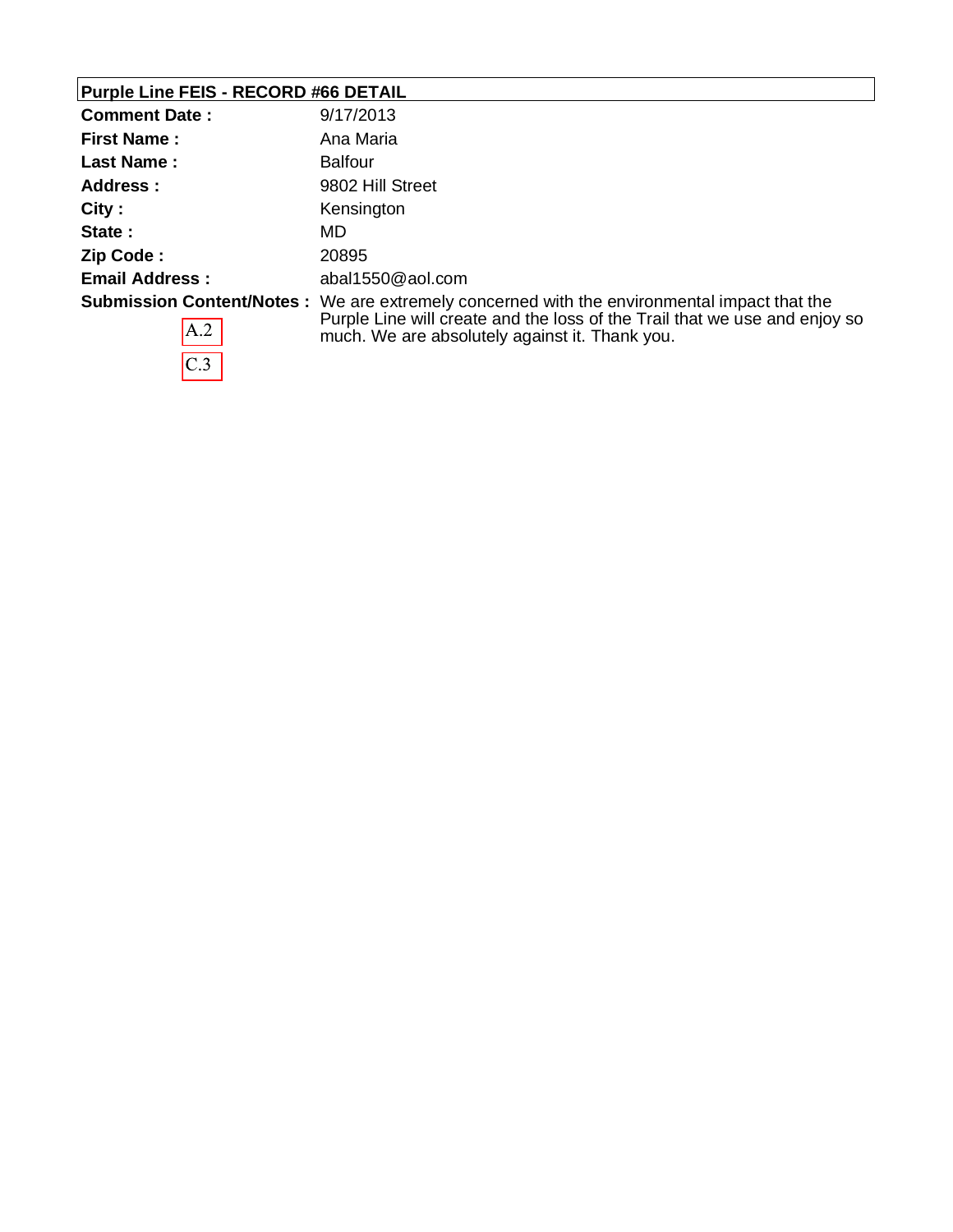### **Purple Line FEIS - RECORD #68 DETAIL**

 $E.4$ 

| <b>Comment Date:</b>  | 9/17/2013                                                                                                                                                         |
|-----------------------|-------------------------------------------------------------------------------------------------------------------------------------------------------------------|
| <b>First Name:</b>    | Thomas                                                                                                                                                            |
| <b>Last Name:</b>     | Flammia                                                                                                                                                           |
| Address :             | 604 Cloverfield Place                                                                                                                                             |
| City:                 | Silver Spring                                                                                                                                                     |
| State:                | MD                                                                                                                                                                |
| Zip Code:             | 20910                                                                                                                                                             |
| <b>Email Address:</b> | tomeboy@gmail.com                                                                                                                                                 |
| IC.4                  | <b>Submission Content/Notes</b> : Either bury the rail line, or bury the substations, preferably both. Don't<br>kill my property value with your ridiculous plan. |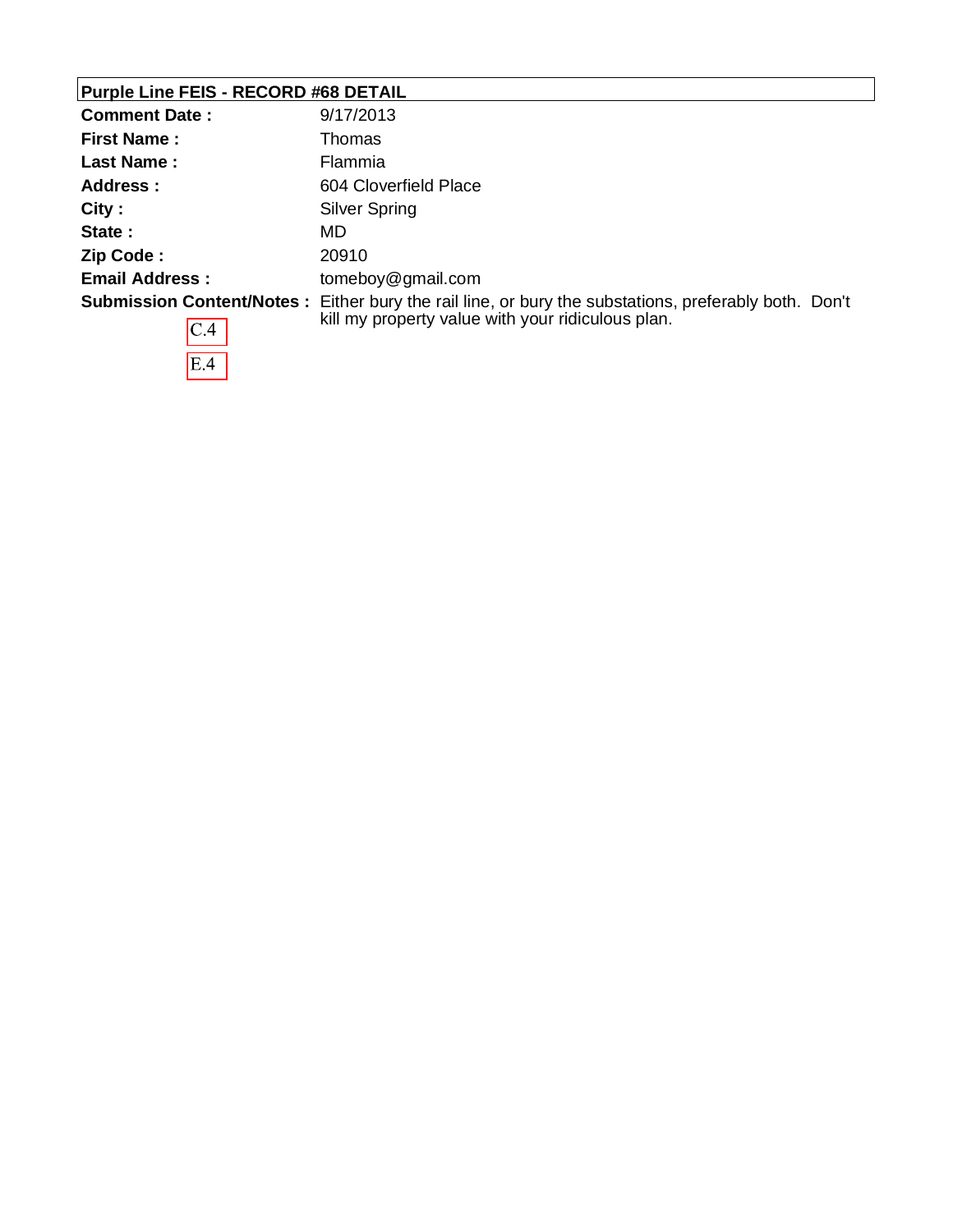### **Purple Line FEIS - RECORD #69 DETAIL**

| <b>Comment Date:</b>  | 9/17/2013                                                                                                                                                                                                                                                                                                                                                                 |
|-----------------------|---------------------------------------------------------------------------------------------------------------------------------------------------------------------------------------------------------------------------------------------------------------------------------------------------------------------------------------------------------------------------|
| <b>First Name:</b>    | Janice                                                                                                                                                                                                                                                                                                                                                                    |
| <b>Last Name:</b>     | <b>Browne</b>                                                                                                                                                                                                                                                                                                                                                             |
| Address:              | 809 Islington Street                                                                                                                                                                                                                                                                                                                                                      |
| City:                 | Silver Spring                                                                                                                                                                                                                                                                                                                                                             |
| State:                | MD                                                                                                                                                                                                                                                                                                                                                                        |
| Zip Code:             | 20910                                                                                                                                                                                                                                                                                                                                                                     |
| <b>Email Address:</b> | janicebro2@comcast.net                                                                                                                                                                                                                                                                                                                                                    |
| A.2<br>K.2            | <b>Submission Content/Notes:</b> I've followed this project from the beginning and consider myself well<br>informed and objective. My conclusion is that the costs simply outweigh<br>the benefits. Costs and benefits in every sense of those words. Let's do<br>the responsible and courageous thing for the citizens of Maryland and<br>abandon it. It's not too late. |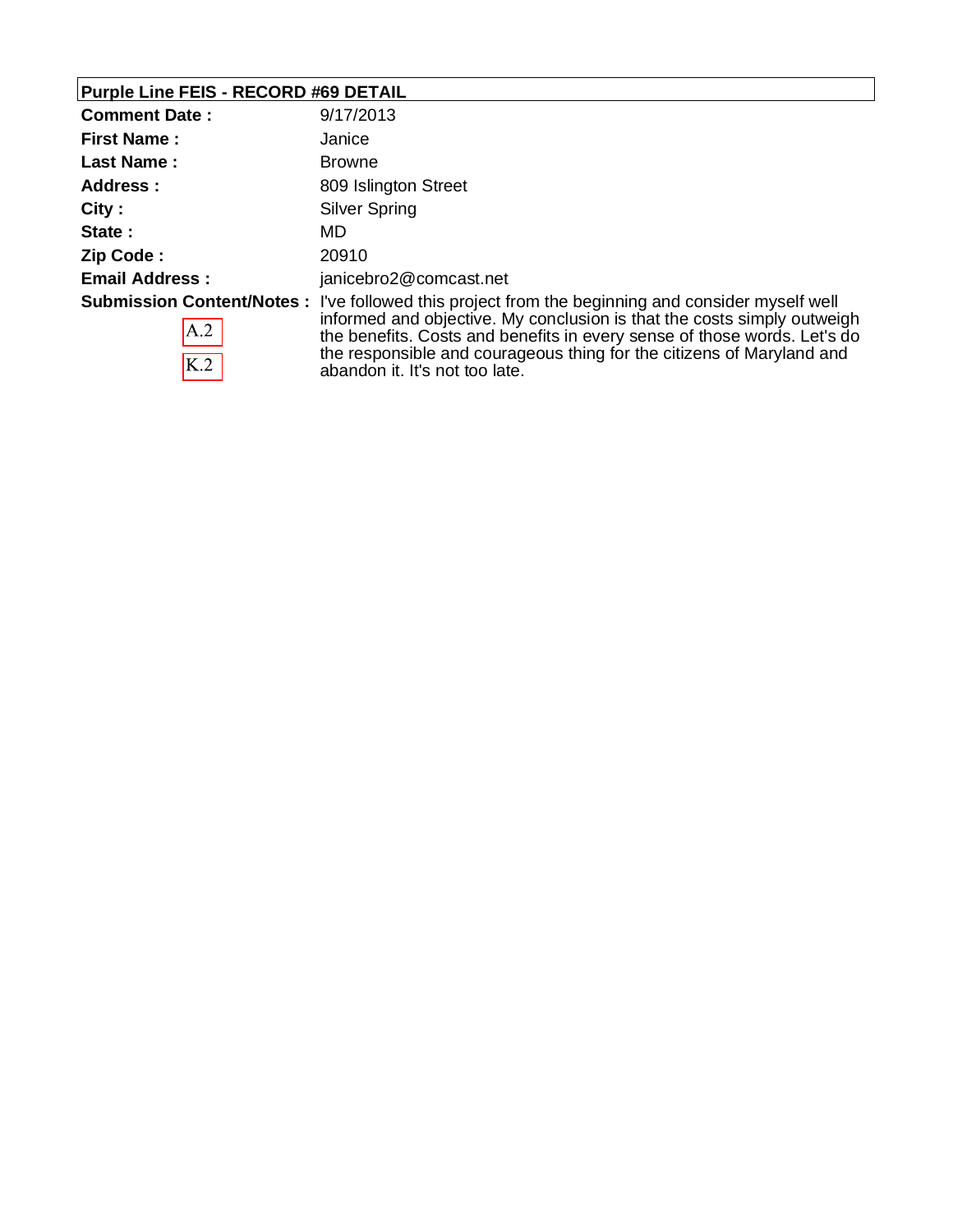# **Purple Line FEIS - RECORD #70 DETAIL**

| <b>First Name:</b><br>Michael R.<br>Last Name:<br>Marsh<br>City:<br><b>Chevy Chase</b><br>MD<br>State:<br><b>Email Address:</b><br>mrmjersey@gmail.com<br><b>Submission Content/Notes:</b><br>My family and I live in the Chevy Chase Hill's neighborhood to the west<br>of Conn. Ave. and Manor Road – we were and are still against the<br>C.1<br>Purple Line being construction on the Capital Crescent Trail.<br>Our rational - not only will the Purple Line construction destroy the<br>$\overline{C.2}$<br>character of our current urban neighborhood (e.g., destroy all mature<br>trees, wild animal sanctuaries, constant noise, potential damage to<br>$\overline{C.3}$<br>home foundations per vibrations, increased traffic and population in an<br>already environmentally saturated and fragile neighborhood etc. ) it<br>E.2<br>will also take away the "only green space" for recreation that we have<br>close to our neighborhood!<br>I was the President of our neighborhood association at the outset of the<br>E.9                                     | <b>Comment Date:</b><br>9/17/2013 |
|-----------------------------------------------------------------------------------------------------------------------------------------------------------------------------------------------------------------------------------------------------------------------------------------------------------------------------------------------------------------------------------------------------------------------------------------------------------------------------------------------------------------------------------------------------------------------------------------------------------------------------------------------------------------------------------------------------------------------------------------------------------------------------------------------------------------------------------------------------------------------------------------------------------------------------------------------------------------------------------------------------------------------------------------------------------------------------|-----------------------------------|
|                                                                                                                                                                                                                                                                                                                                                                                                                                                                                                                                                                                                                                                                                                                                                                                                                                                                                                                                                                                                                                                                             |                                   |
|                                                                                                                                                                                                                                                                                                                                                                                                                                                                                                                                                                                                                                                                                                                                                                                                                                                                                                                                                                                                                                                                             |                                   |
|                                                                                                                                                                                                                                                                                                                                                                                                                                                                                                                                                                                                                                                                                                                                                                                                                                                                                                                                                                                                                                                                             |                                   |
|                                                                                                                                                                                                                                                                                                                                                                                                                                                                                                                                                                                                                                                                                                                                                                                                                                                                                                                                                                                                                                                                             |                                   |
|                                                                                                                                                                                                                                                                                                                                                                                                                                                                                                                                                                                                                                                                                                                                                                                                                                                                                                                                                                                                                                                                             |                                   |
| MTA's Purple Line "community input" stage some 8 years ago. I<br>attended these meeting with great enthusiasm per representing my<br>E.10<br>neighborhood, but soon came to the realization that these meeting were<br>simply for the MTA and Governor to "check a box" before forcing this<br>E.11<br>unwanted project down our neighborhood's main artery.<br>I am very disillusioned by this entire process and lack of concern by the<br>J.2<br>MTA senior representatives and our "elected" politicians. Indeed, I am<br>especially disappointed by the incumbent County Counsel members that<br>voted in favor of the Purple Line construction on the CC Trail (all) and for<br>their overt lack of concern for the quality of life and environmental<br>concerns of our neighborhood - their voters.<br>My neighbors, family and I still wish that the Purple Line not be<br>constructed on the Capital Crescent Trail! Alternatively, we ask you<br>once again to please reconsider MTA's original alternative – by<br>dedicating more buses on the existing roads. |                                   |

Save a neighborhood, the trees and your re-elections!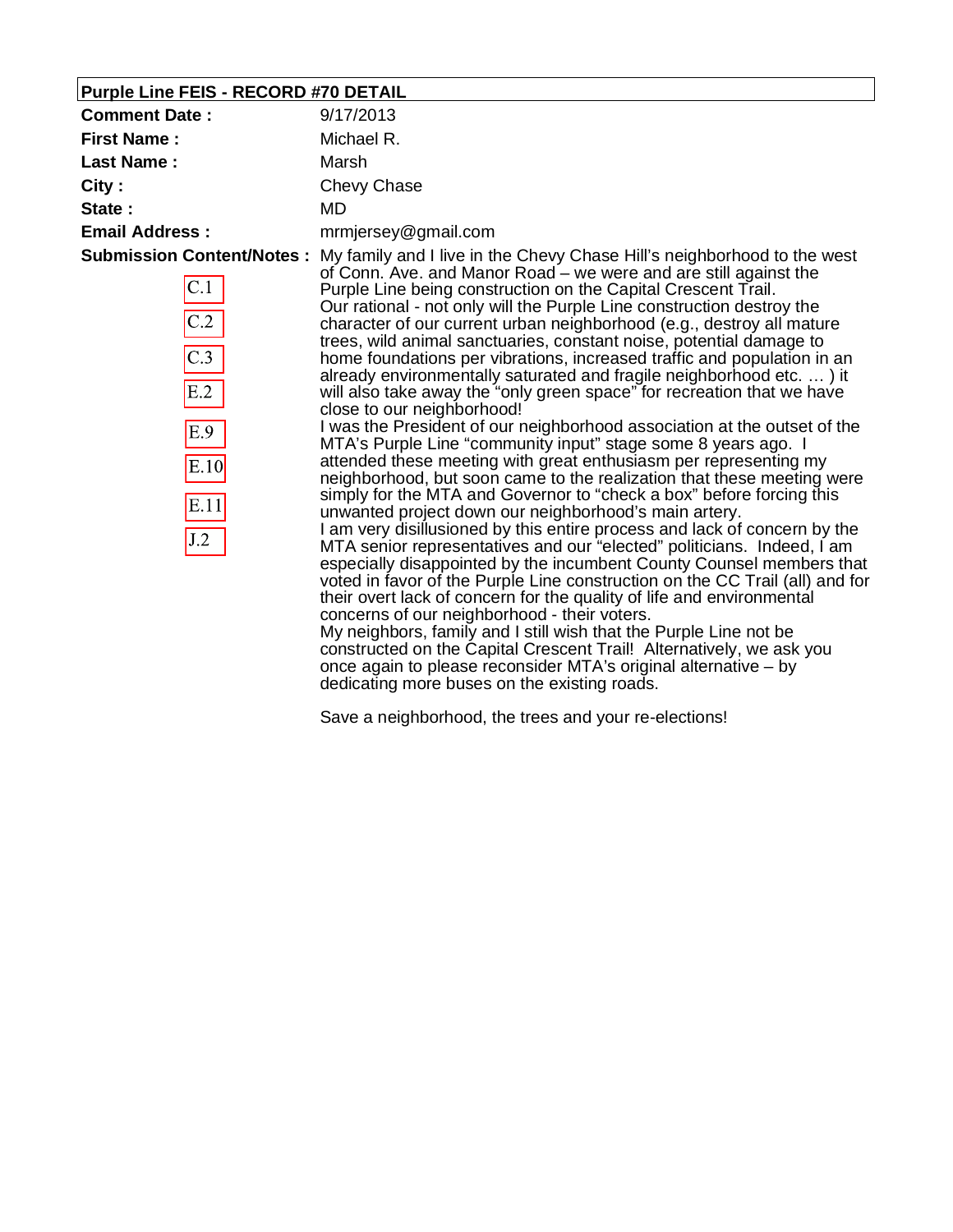# **Purple Line FEIS - RECORD #73 DETAIL**

| <b>Comment Date:</b>  | 9/17/2013                                                                                                                                                                                                                                                                                                   |
|-----------------------|-------------------------------------------------------------------------------------------------------------------------------------------------------------------------------------------------------------------------------------------------------------------------------------------------------------|
| <b>First Name:</b>    | Sarah                                                                                                                                                                                                                                                                                                       |
| <b>Last Name:</b>     | <b>New</b>                                                                                                                                                                                                                                                                                                  |
| State:                | MD.                                                                                                                                                                                                                                                                                                         |
| Zip Code:             | 20814                                                                                                                                                                                                                                                                                                       |
| <b>Email Address:</b> | sarnew34@gmail.com                                                                                                                                                                                                                                                                                          |
| C.3<br>D.3<br>D.5     | <b>Submission Content/Notes:</b> We need the purple line but DO NOT build it through the middle of<br>downtown Bethesda (past the Landmark movie theater) on a portion of<br>the Capitol Crescent Trail. It's dangerous for all pedestrians and will take<br>away a much used and needed walking/bike path. |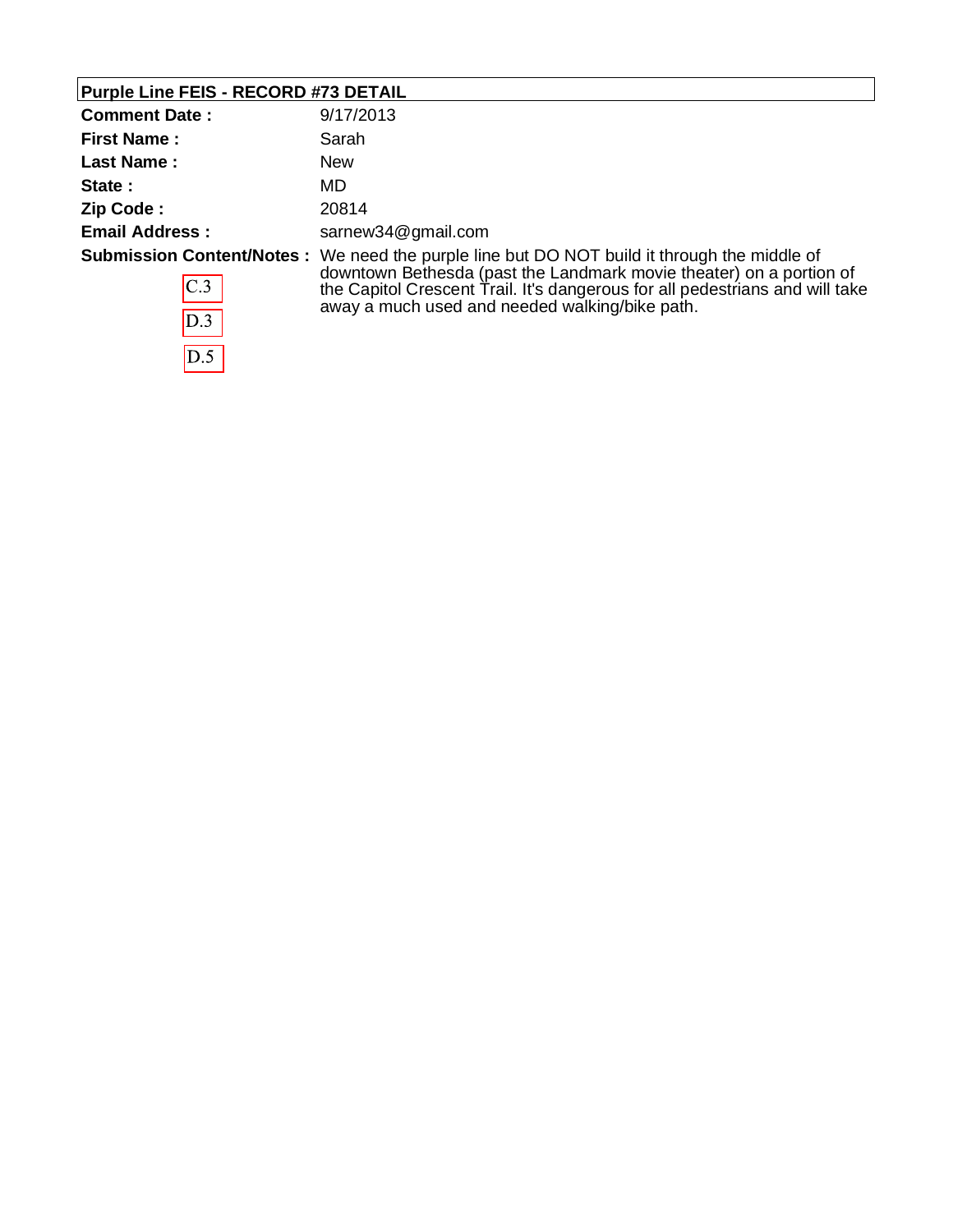| <b>Comment Date:</b>  | 9/17/2013                                                                                                                                                                |
|-----------------------|--------------------------------------------------------------------------------------------------------------------------------------------------------------------------|
| <b>First Name:</b>    | Terri                                                                                                                                                                    |
| Last Name:            | Andersen                                                                                                                                                                 |
| State:                | MD                                                                                                                                                                       |
| <b>Email Address:</b> | terriand2000@yahoo.com                                                                                                                                                   |
| $\mathsf{A.2}$        | <b>Submission Content/Notes</b> : I vote do NOT do it, although my vote does not count and you all will do<br>what you want to do no matter what I or my neighbors want. |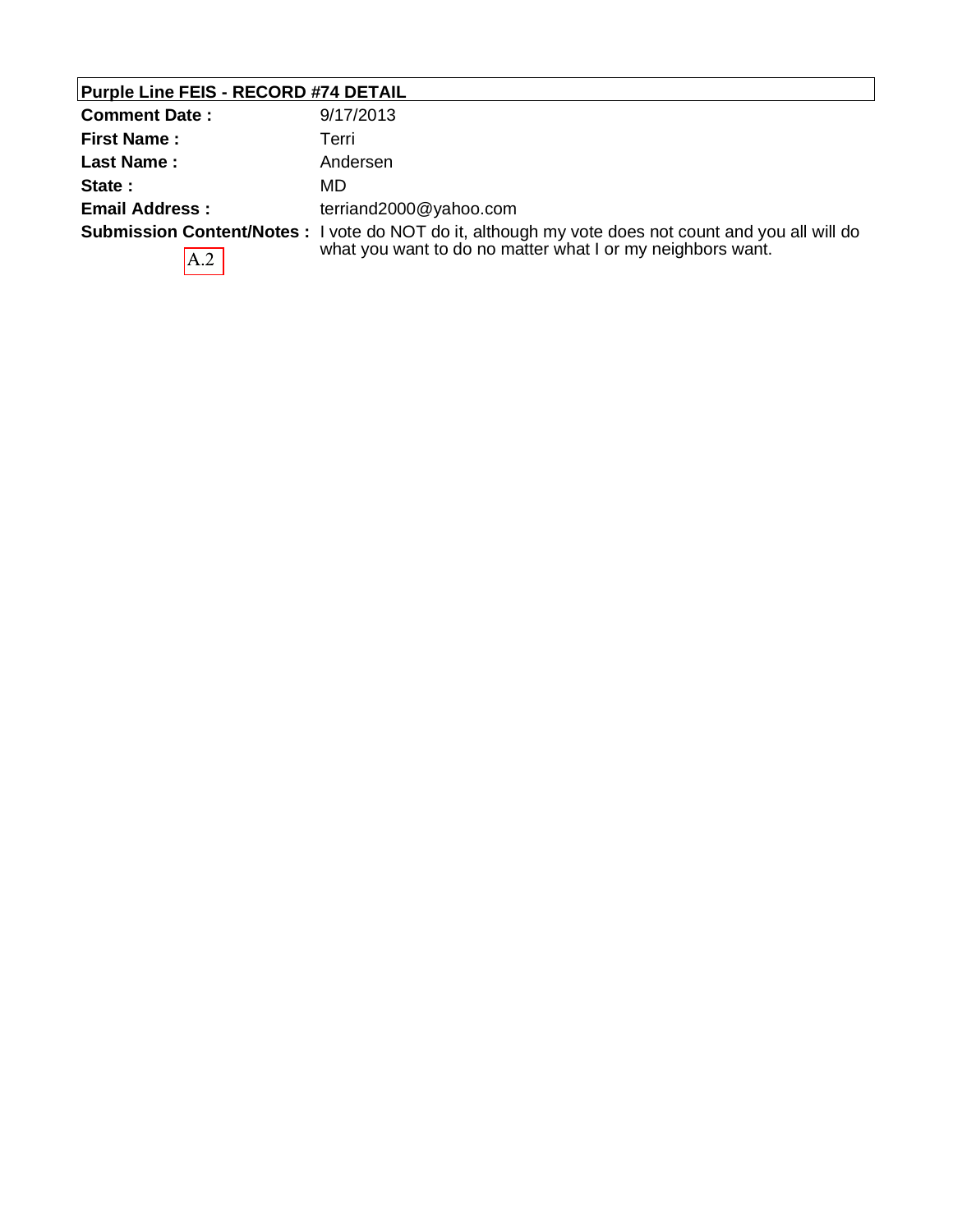| Purple Line FEIS - RECORD #75 DETAIL |                                                                                                                                                                                                                                                                                                                                                                                                      |
|--------------------------------------|------------------------------------------------------------------------------------------------------------------------------------------------------------------------------------------------------------------------------------------------------------------------------------------------------------------------------------------------------------------------------------------------------|
| <b>Comment Date:</b>                 | 9/17/2013                                                                                                                                                                                                                                                                                                                                                                                            |
| <b>First Name:</b>                   | Sandy                                                                                                                                                                                                                                                                                                                                                                                                |
| Last Name:                           | <b>Barsky</b>                                                                                                                                                                                                                                                                                                                                                                                        |
| State:                               | MD.                                                                                                                                                                                                                                                                                                                                                                                                  |
| <b>Email Address:</b>                | Ganibar@hotmail.com                                                                                                                                                                                                                                                                                                                                                                                  |
| A.2<br>E.2                           | <b>Submission Content/Notes:</b> Costs seem to rise to those along all if not most of the by way. It seems<br>the environment will suffer most, both through noise pollution and<br>unseemly structures filling green spaces. Until I took a look at the<br>Baltimore trolley I was not aware of how industrial and bereft of trees the<br>right of way will be left after these lines are in place. |
| E.7<br>E.9<br>K.2                    | We need better mass transportation and realistic routes that help move<br>drivers from cars to buses and trains, neither of which the purple line<br>seems designed to achieve. Therefore given the cost to the many<br>neighborhoods along its designed path I do not see this as a wise choice<br>for how we improve our transportation model. The environmental cost is<br>too great!             |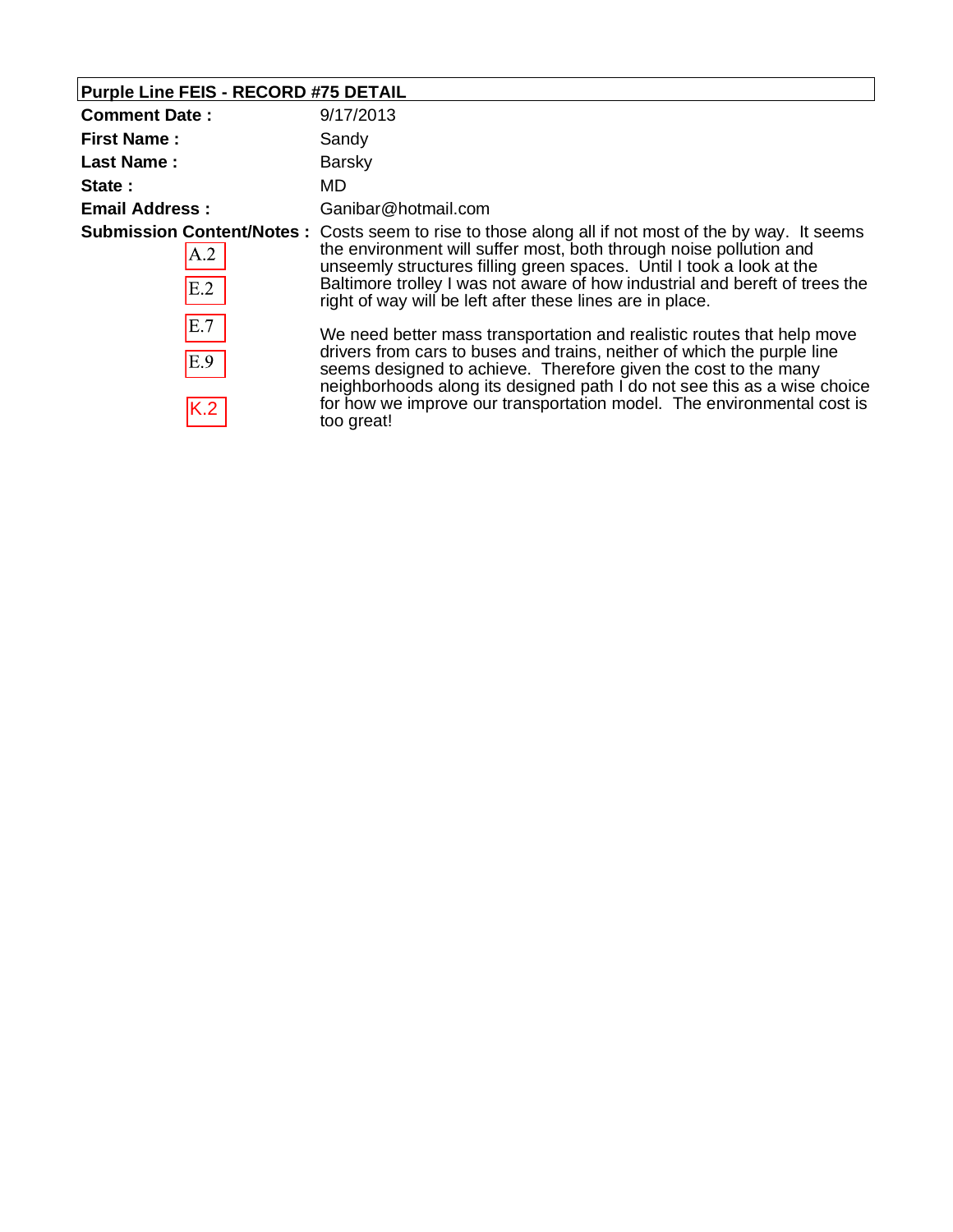# **Purple Line FEIS - RECORD #76 DETAIL**

| <b>Comment Date:</b>             | 9/17/2013                                                            |
|----------------------------------|----------------------------------------------------------------------|
| <b>First Name:</b>               | Donald                                                               |
| Last Name:                       | Tatum                                                                |
| Address:                         | 1206 Clement Place                                                   |
| City:                            | Silver Spring                                                        |
| State:                           | MD                                                                   |
| Zip Code:                        | 20910                                                                |
| <b>Email Address:</b>            | donald.tatum@dc.gov                                                  |
| <b>Submission Content/Notes:</b> | Good work to address legitimate concerns! Not everyone will be happy |
| A.1                              | but that's true of any project of this size.                         |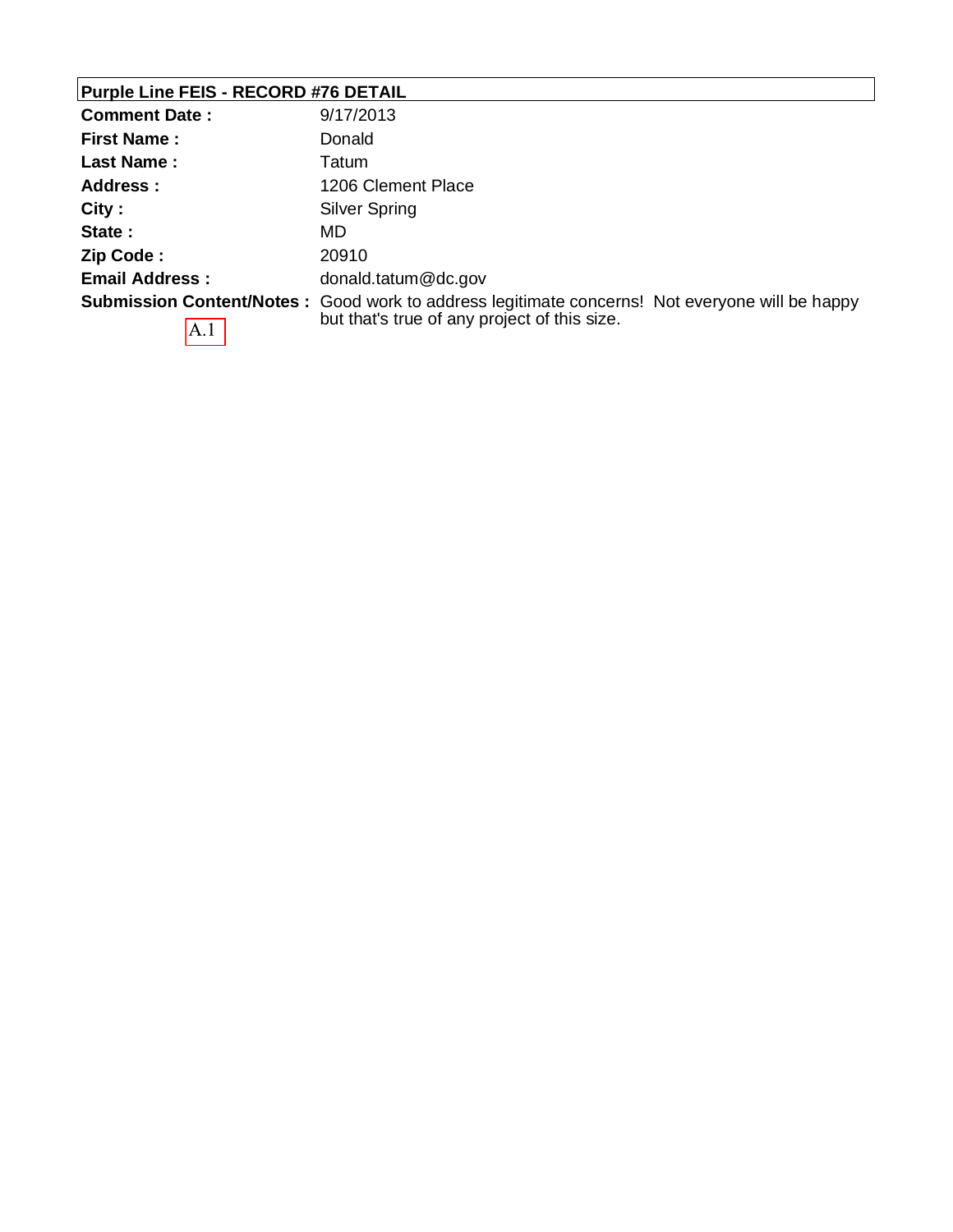#### **Purple Line FEIS - RECORD #78 DETAIL**

| <b>Comment Date:</b>  | 9/17/2013                                                                                                                                                                                                                                                                                                                                                                                         |
|-----------------------|---------------------------------------------------------------------------------------------------------------------------------------------------------------------------------------------------------------------------------------------------------------------------------------------------------------------------------------------------------------------------------------------------|
| <b>First Name:</b>    | Jordi                                                                                                                                                                                                                                                                                                                                                                                             |
| <b>Last Name:</b>     | Yeh                                                                                                                                                                                                                                                                                                                                                                                               |
| Address :             | 5219 BELVOIR DR                                                                                                                                                                                                                                                                                                                                                                                   |
| City:                 | <b>BETHESDA</b>                                                                                                                                                                                                                                                                                                                                                                                   |
| State:                | MD                                                                                                                                                                                                                                                                                                                                                                                                |
| Zip Code:             | 20816                                                                                                                                                                                                                                                                                                                                                                                             |
| <b>Email Address:</b> | jordiyeh@gmail.com                                                                                                                                                                                                                                                                                                                                                                                |
| C.2                   | <b>Submission Content/Notes</b> : I believe that a successful implementation of the purple line needs to link<br>the Bethesda metro (red) line with the purple line at the same level. I<br>believe that building an underground station would provide more density<br>to downtown Bethesda in the long run and more importantly keeping the<br>tunnel open for runners, kids, and bicycle users. |

The concept is simple, keep the section of the purple line underground where the dollar amount per sq/ft could potentially be highest for commercial / residential usage.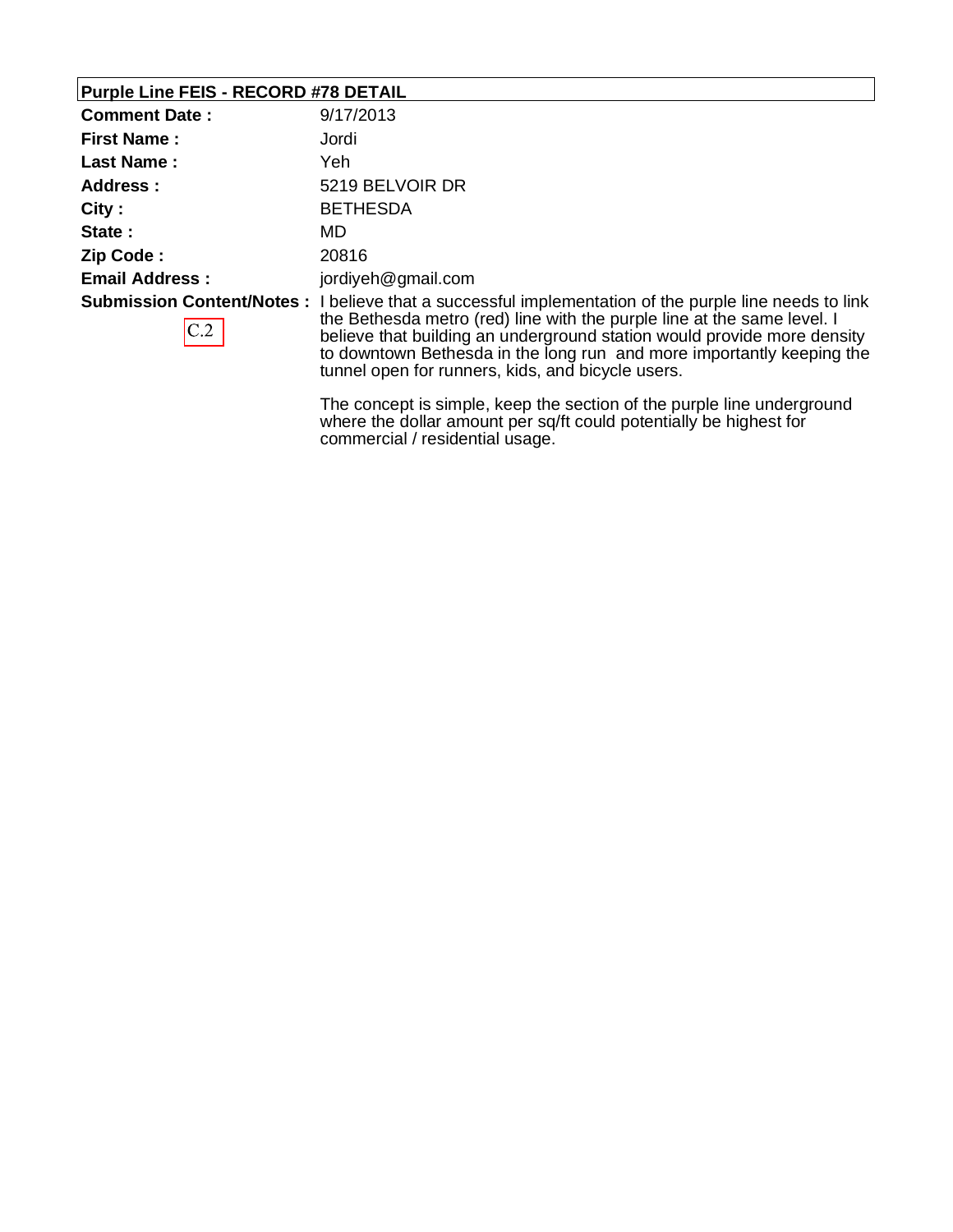# **Purple Line FEIS - RECORD #79 DETAIL**

| <b>Comment Date:</b>  | 9/17/2013                                                                                                                                                                                                                                                                                                                                                                                                                                                                                                                                                                                     |
|-----------------------|-----------------------------------------------------------------------------------------------------------------------------------------------------------------------------------------------------------------------------------------------------------------------------------------------------------------------------------------------------------------------------------------------------------------------------------------------------------------------------------------------------------------------------------------------------------------------------------------------|
| <b>First Name:</b>    | Julia                                                                                                                                                                                                                                                                                                                                                                                                                                                                                                                                                                                         |
| <b>Last Name:</b>     | White                                                                                                                                                                                                                                                                                                                                                                                                                                                                                                                                                                                         |
| <b>Address:</b>       | 7705 Brookville Road                                                                                                                                                                                                                                                                                                                                                                                                                                                                                                                                                                          |
| City:                 | Chevy Chase                                                                                                                                                                                                                                                                                                                                                                                                                                                                                                                                                                                   |
| State:                | MD.                                                                                                                                                                                                                                                                                                                                                                                                                                                                                                                                                                                           |
| Zip Code:             | 20815                                                                                                                                                                                                                                                                                                                                                                                                                                                                                                                                                                                         |
| <b>Email Address:</b> | whitejs10s@gmail.com                                                                                                                                                                                                                                                                                                                                                                                                                                                                                                                                                                          |
| D.2<br>J.2<br>F.3     | <b>Submission Content/Notes</b> : The fact that Connecticut Avenue is not considered a key intersection is<br>ridiculous. You need to take into account development anticipated due to<br>the transit station and resulting traffic. That area is already at capacity.<br>Also, the fact that your marketers had to resort to a child-targeted<br>promotional brochure for the Purple Line is emblematic of how far out of<br>control this project is already. If it were worth doing WMATA would be<br>pushing it, and WMATA wants nothing to do with it. That should tell you<br>something. |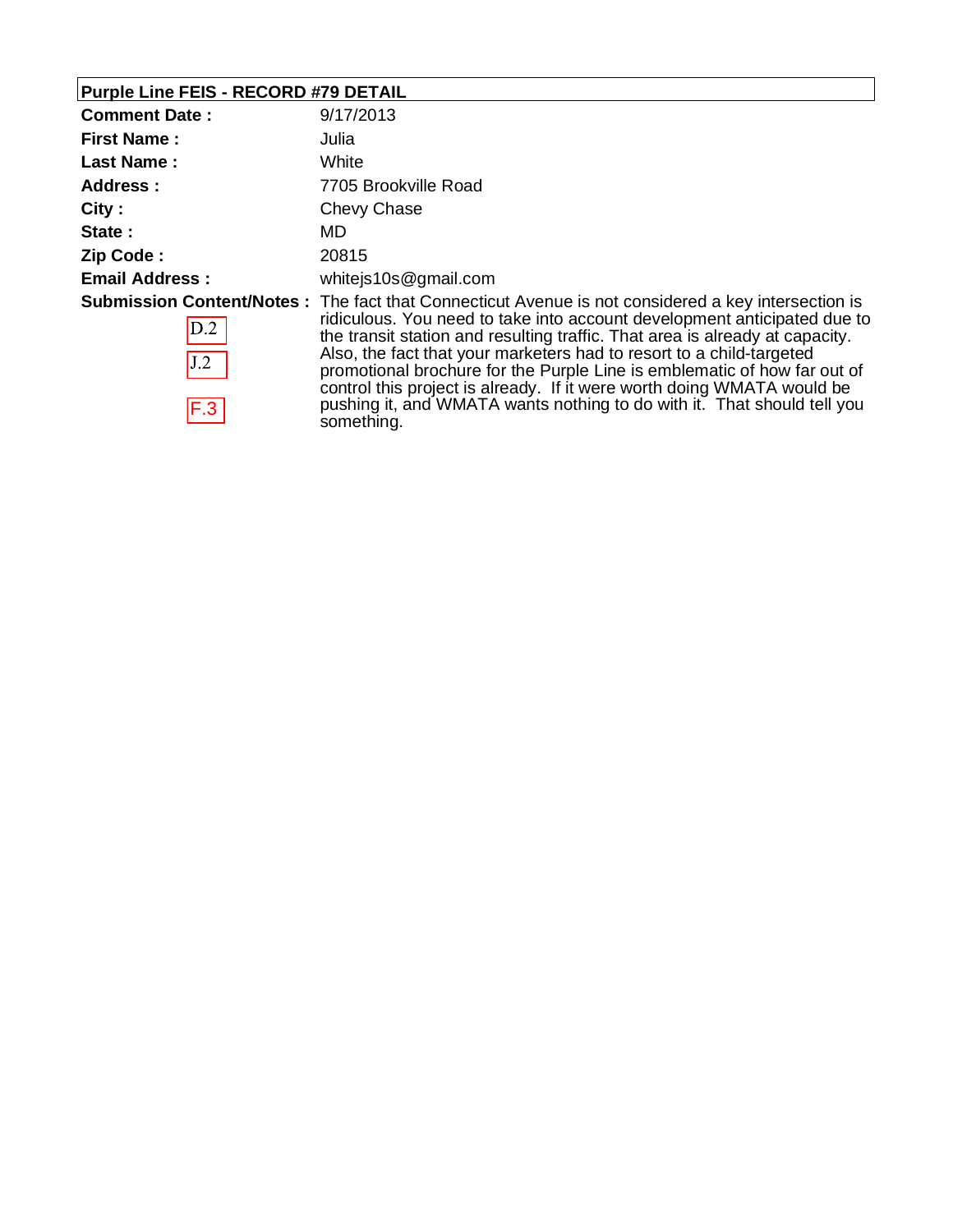### **Purple Line FEIS - RECORD #80 DETAIL**

 $\overline{C.3}$ 

 $E.4$ 

 $K.2$ 

| <b>Comment Date:</b>  | 9/17/2013                                                                                                                                                                                                                                                                                                                                                                         |
|-----------------------|-----------------------------------------------------------------------------------------------------------------------------------------------------------------------------------------------------------------------------------------------------------------------------------------------------------------------------------------------------------------------------------|
| <b>First Name:</b>    | Gregory                                                                                                                                                                                                                                                                                                                                                                           |
| <b>Last Name:</b>     | Grinc                                                                                                                                                                                                                                                                                                                                                                             |
| Address :             | 4117 Dunnel Lane                                                                                                                                                                                                                                                                                                                                                                  |
| City:                 | Kensitonng                                                                                                                                                                                                                                                                                                                                                                        |
| State:                | MD                                                                                                                                                                                                                                                                                                                                                                                |
| Zip Code:             | 20895                                                                                                                                                                                                                                                                                                                                                                             |
| <b>Email Address:</b> | ggrinc@gmail.com                                                                                                                                                                                                                                                                                                                                                                  |
| A.2<br>B.1            | <b>Submission Content/Notes</b> : I believe the Purple Line is wasteful and ill-advised. It will involve<br>massive cost over-runs and ruin beautiful green space currently enjoyed<br>by county residents. The plan to run a light rail line in conjunction with a<br>jogging/biking/walking trail is absurd and a political ploy by O'Malley and<br>his developer contributors. |

his developer contributors.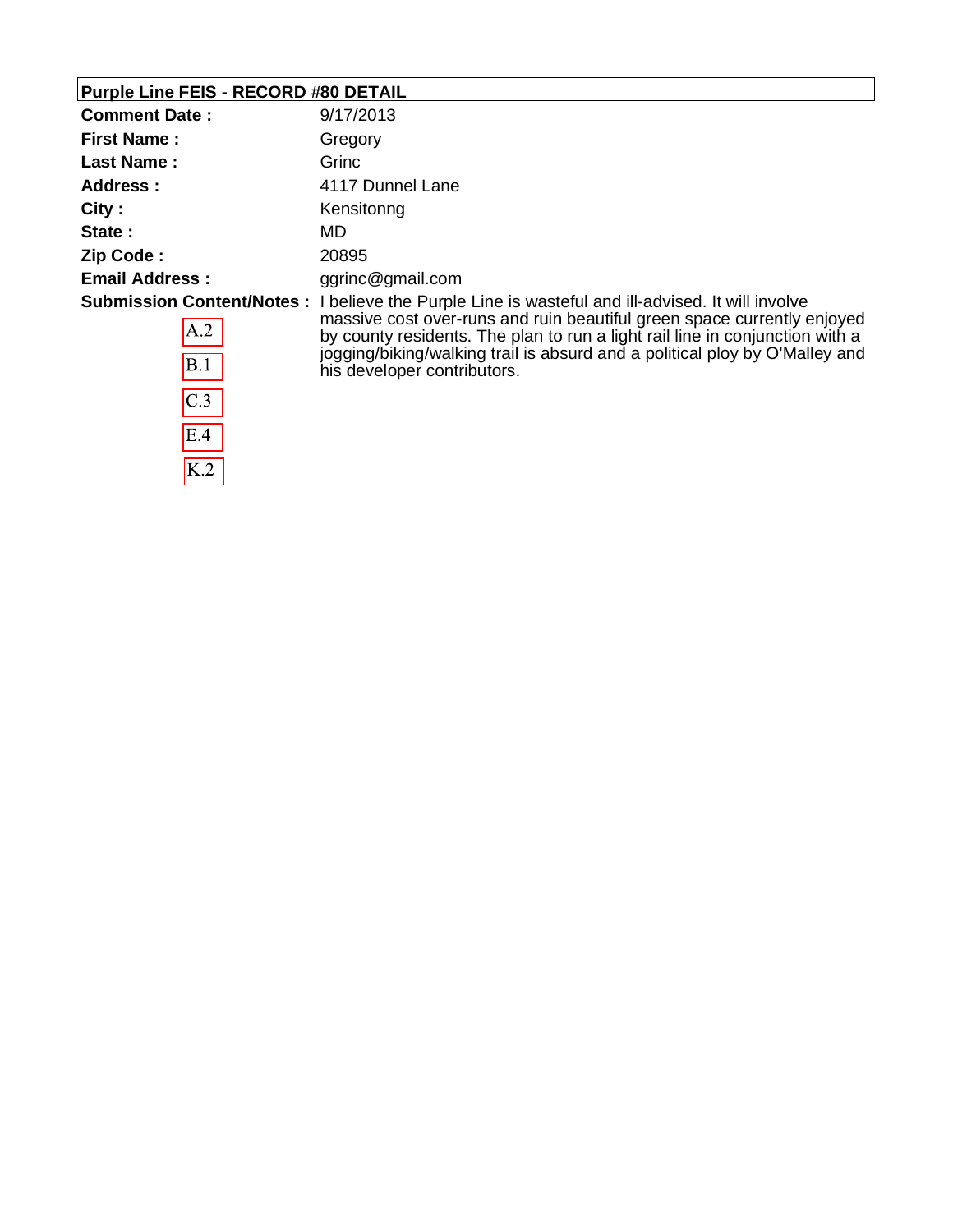# **Purple Line FEIS - RECORD #81 DETAIL**

| <b>Comment Date:</b>   | 9/18/2013                                                                                                                                                                                                                                                                                                                                                              |
|------------------------|------------------------------------------------------------------------------------------------------------------------------------------------------------------------------------------------------------------------------------------------------------------------------------------------------------------------------------------------------------------------|
| <b>First Name:</b>     | Sharon                                                                                                                                                                                                                                                                                                                                                                 |
| <b>Last Name:</b>      | Willig                                                                                                                                                                                                                                                                                                                                                                 |
| Address:               | 4242 East West Hwy.                                                                                                                                                                                                                                                                                                                                                    |
| <b>Apt./Suite No.:</b> | #303                                                                                                                                                                                                                                                                                                                                                                   |
| City:                  | Chevy Chase                                                                                                                                                                                                                                                                                                                                                            |
| State:                 | MD.                                                                                                                                                                                                                                                                                                                                                                    |
| Zip Code:              | 20815                                                                                                                                                                                                                                                                                                                                                                  |
| <b>Email Address:</b>  | swillig2@yahoo.com                                                                                                                                                                                                                                                                                                                                                     |
| C.2<br>C.3             | <b>Submission Content/Notes</b> : I am against the Purple Line using the Crescent Trail as a link between<br>Silver Spring and Bethesda. That trail boasts a green canopy, quiet<br>oasis and recreation outlet for the neighboring communities. It is<br>shameful that Montgomery County plans to sacrifice it. Existing<br>roadways should be used for this project. |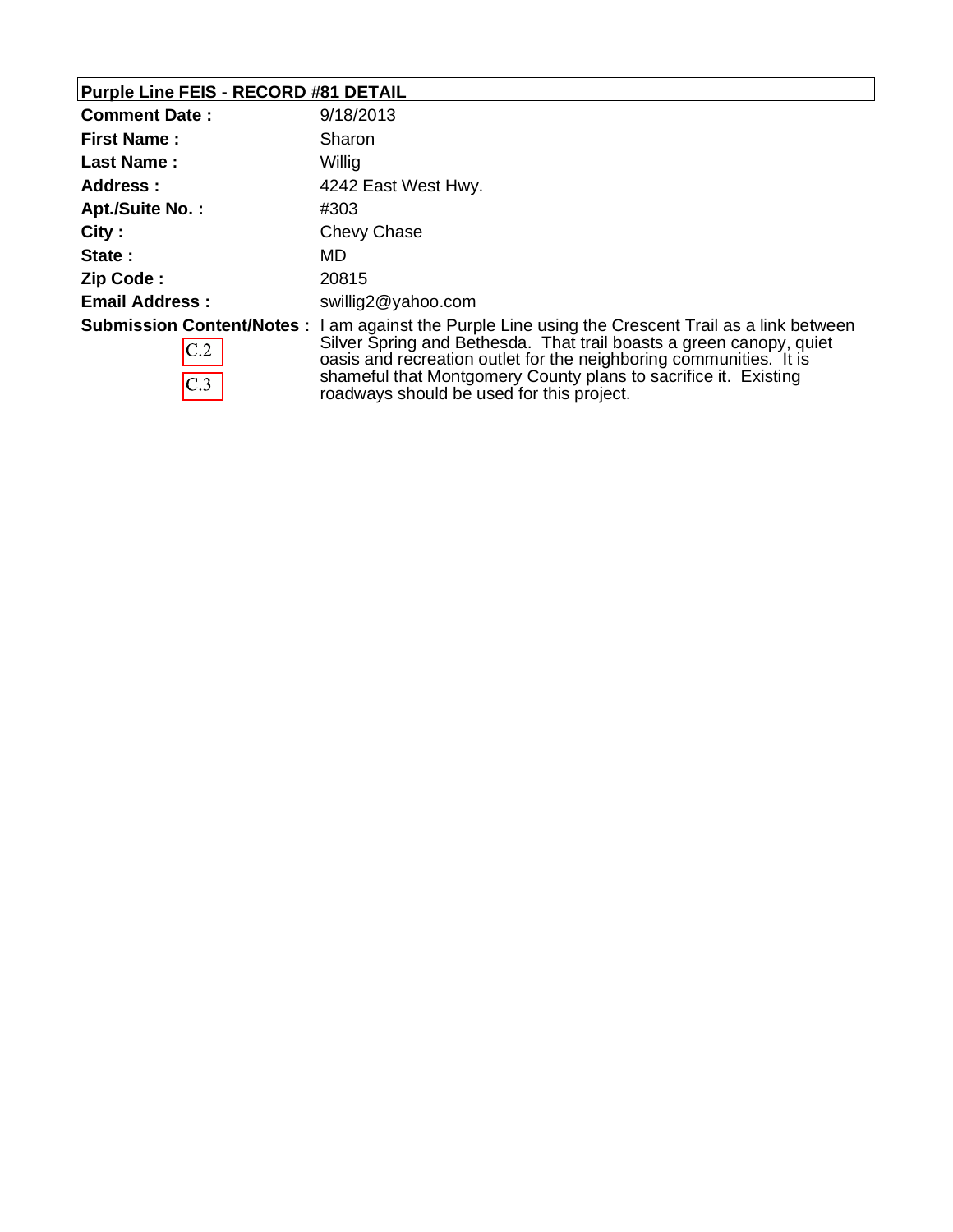# **Purple Line FEIS - RECORD #82 DETAIL**

| <b>Comment Date:</b>  | 9/18/2013                                                                                                                                                                                                                                                   |
|-----------------------|-------------------------------------------------------------------------------------------------------------------------------------------------------------------------------------------------------------------------------------------------------------|
| <b>First Name:</b>    | Casey                                                                                                                                                                                                                                                       |
| <b>Last Name:</b>     | <b>Brennan</b>                                                                                                                                                                                                                                              |
| <b>Address:</b>       | 1118 Lancaster Rd                                                                                                                                                                                                                                           |
| City:                 | Takoma Park                                                                                                                                                                                                                                                 |
| State:                | MD                                                                                                                                                                                                                                                          |
| <b>Email Address:</b> | casey420brennan@yahoo.com                                                                                                                                                                                                                                   |
| A.1                   | <b>Submission Content/Notes</b> : The purple line is a wonderful plan with my full backing. The need for<br>smart development and alternatives to single car based transportation is<br>well documented. I fully support the plan to build the Purple Line! |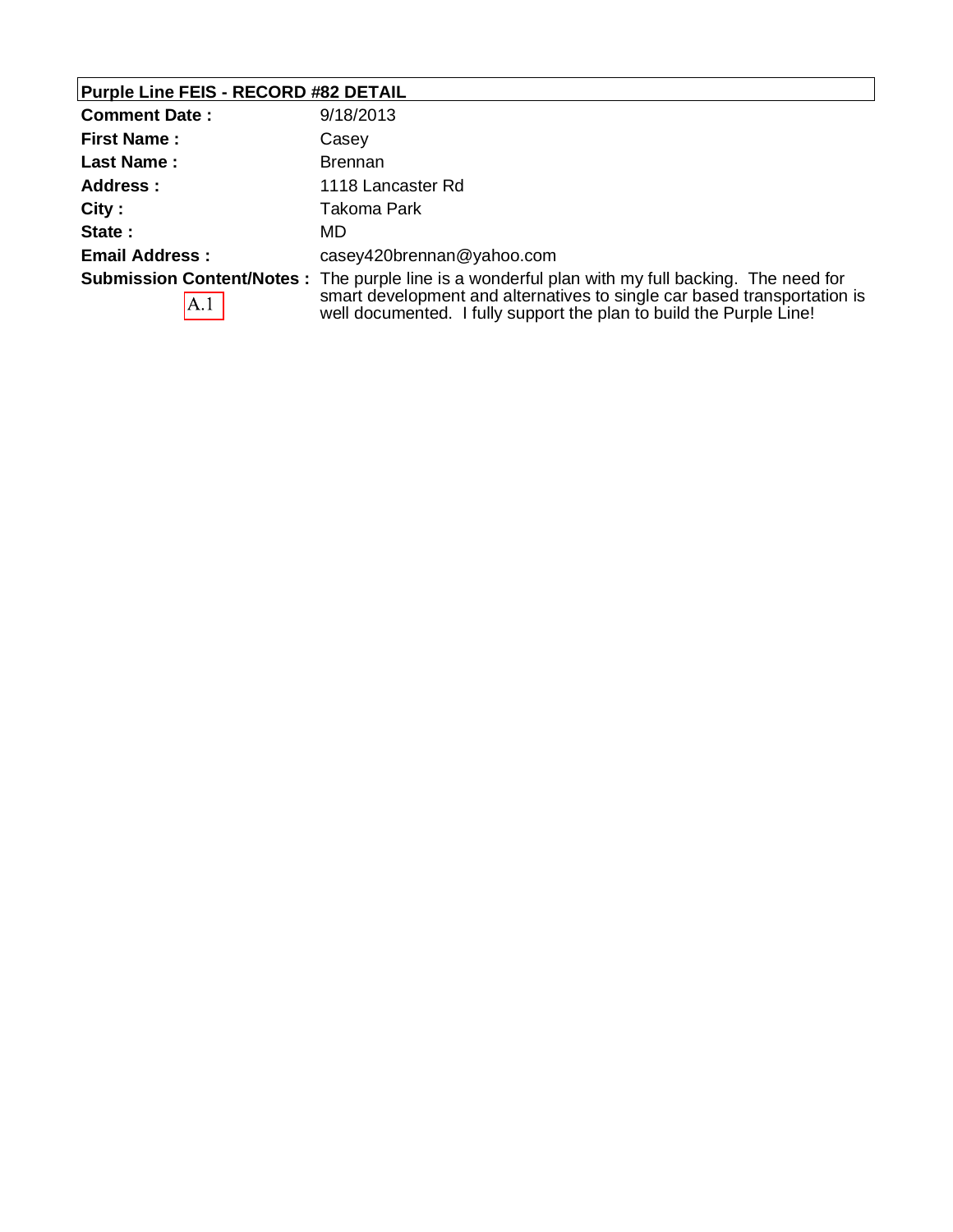| Purple Line FEIS - RECORD #83 DETAIL |                                                                                                                                                                                                                                                                                                                                                                                                                                                                                                                         |
|--------------------------------------|-------------------------------------------------------------------------------------------------------------------------------------------------------------------------------------------------------------------------------------------------------------------------------------------------------------------------------------------------------------------------------------------------------------------------------------------------------------------------------------------------------------------------|
| <b>Comment Date:</b>                 | 9/18/2013                                                                                                                                                                                                                                                                                                                                                                                                                                                                                                               |
| <b>First Name:</b>                   | J                                                                                                                                                                                                                                                                                                                                                                                                                                                                                                                       |
| <b>Last Name:</b>                    | Bergal                                                                                                                                                                                                                                                                                                                                                                                                                                                                                                                  |
| State:                               | MD                                                                                                                                                                                                                                                                                                                                                                                                                                                                                                                      |
| <b>Email Address:</b>                | jbspring1@yahoo.com                                                                                                                                                                                                                                                                                                                                                                                                                                                                                                     |
|                                      | Submission Content/Notes: I live in the Seven Oaks area - only a block from Wayne Avenue. I - and                                                                                                                                                                                                                                                                                                                                                                                                                       |
| C.2                                  | many in my community - am completely opposed to running the trains<br>above ground on Wayne. As you know, our neighborhood associations<br>voted overwhelmingly against an above-ground train down Wayne, to no                                                                                                                                                                                                                                                                                                         |
| C.4                                  | avail. It not only will change the character of our quiet, residential single-                                                                                                                                                                                                                                                                                                                                                                                                                                          |
| D.2                                  | family home neighborhood, but it will create horrendous traffic problems<br>and congestion, as well as continuous noise disturbance from the trains<br>running down the tracks, the on-board announcements, the brakes                                                                                                                                                                                                                                                                                                  |
| E.2                                  | squealing, the rumbling, etc. Can you imagine living in a house right on a<br>street or near a street in which huge trains will be passing by that closely<br>70+ times a day? This is not a commercial area, it's a residential street. I<br>also am totally opposed to putting the transformer station on Wayne -<br>and to creating a stop at Dale Drive, which is totally unnecessary, given<br>the number of people who will use it, and will only create more noise and<br>traffic problems for the neighborhood. |
| E.9                                  |                                                                                                                                                                                                                                                                                                                                                                                                                                                                                                                         |
| E.10                                 |                                                                                                                                                                                                                                                                                                                                                                                                                                                                                                                         |
| F.1                                  |                                                                                                                                                                                                                                                                                                                                                                                                                                                                                                                         |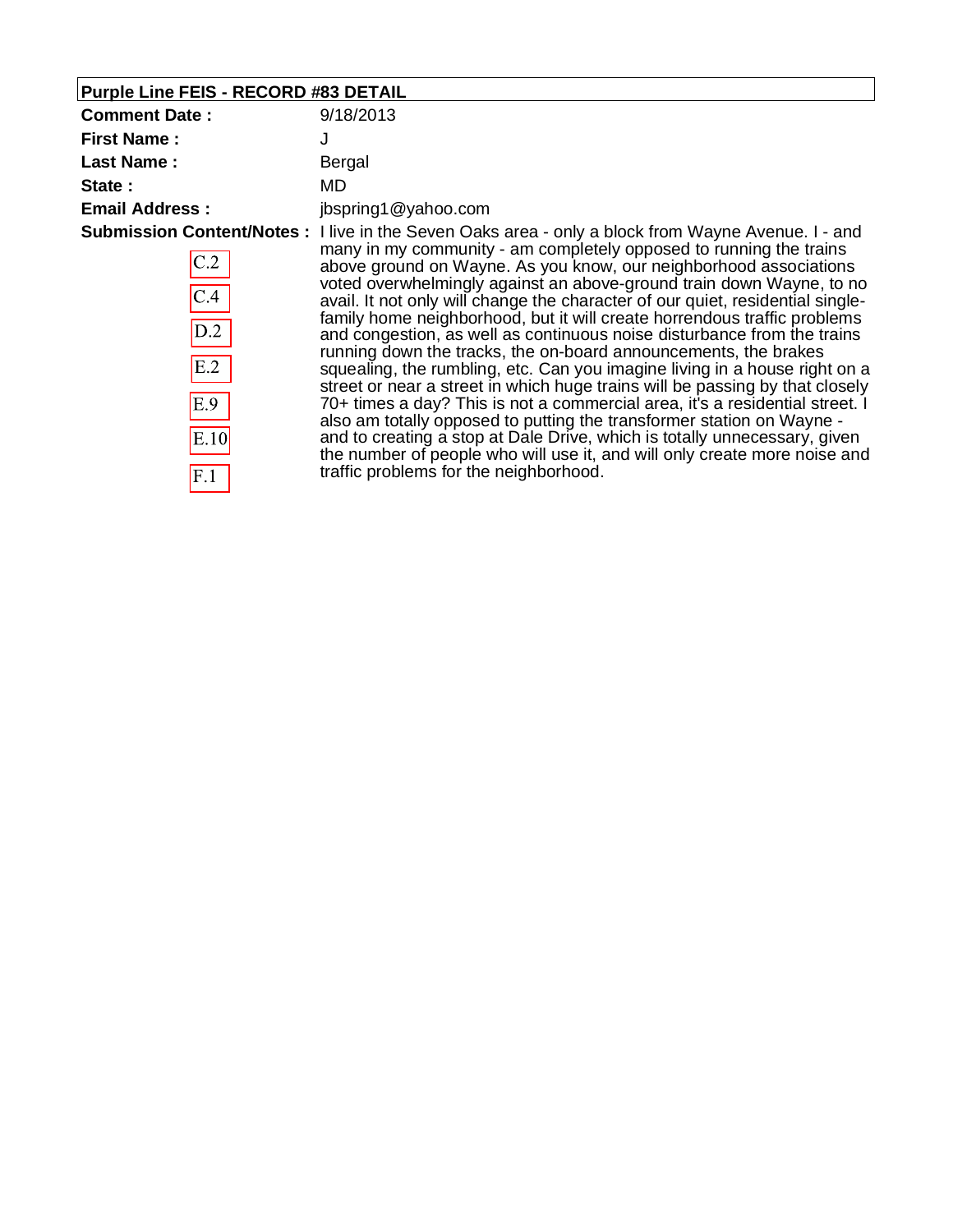# **Purple Line FEIS - RECORD #84 DETAIL**

| <b>Comment Date:</b>  | 9/18/2013                                                                                                                                                                                                                                                                                                                                                                                                                                                                                                                                                                                                                                                                                                                                                                                                                                                                                                                                                                                                                                             |
|-----------------------|-------------------------------------------------------------------------------------------------------------------------------------------------------------------------------------------------------------------------------------------------------------------------------------------------------------------------------------------------------------------------------------------------------------------------------------------------------------------------------------------------------------------------------------------------------------------------------------------------------------------------------------------------------------------------------------------------------------------------------------------------------------------------------------------------------------------------------------------------------------------------------------------------------------------------------------------------------------------------------------------------------------------------------------------------------|
| <b>First Name:</b>    | Karen                                                                                                                                                                                                                                                                                                                                                                                                                                                                                                                                                                                                                                                                                                                                                                                                                                                                                                                                                                                                                                                 |
| <b>Last Name:</b>     | Donahue                                                                                                                                                                                                                                                                                                                                                                                                                                                                                                                                                                                                                                                                                                                                                                                                                                                                                                                                                                                                                                               |
| State:                | MD.                                                                                                                                                                                                                                                                                                                                                                                                                                                                                                                                                                                                                                                                                                                                                                                                                                                                                                                                                                                                                                                   |
| Zip Code:             | 20901                                                                                                                                                                                                                                                                                                                                                                                                                                                                                                                                                                                                                                                                                                                                                                                                                                                                                                                                                                                                                                                 |
| <b>Email Address:</b> | willsyandme@gmail.com                                                                                                                                                                                                                                                                                                                                                                                                                                                                                                                                                                                                                                                                                                                                                                                                                                                                                                                                                                                                                                 |
| A.2<br>E.2<br>E.11    | Submission Content/Notes: Quality of life in Montgomery County has been steadily deteriorating in<br>the 23 years my family and I have lived here. Farmland and forests have<br>been dicimated in order to build more and more housing/housing<br>complexes until the county is ready to explode with a population it can<br>not handle. The state and county solution has consistently been to<br>decimate more farmland and forest to build more roads or enlarge roads,<br>which has not improved the situation much at all. The latest fiasco is the<br>ICC which paved over 17 more miles of forest but has done nothing to<br>relieve congestion, mainly because few people use it. Now the state and<br>county want to destroy the one part of the county noted for its mature<br>trees and bucolic neighborhoods, as if the devastation Pepco left behind<br>wasn't enough. The Purple Line is just one more futile attempt to fix an<br>unfixable problem. It won't work, so don't pave paradise to put up<br>another pointless parking lot. |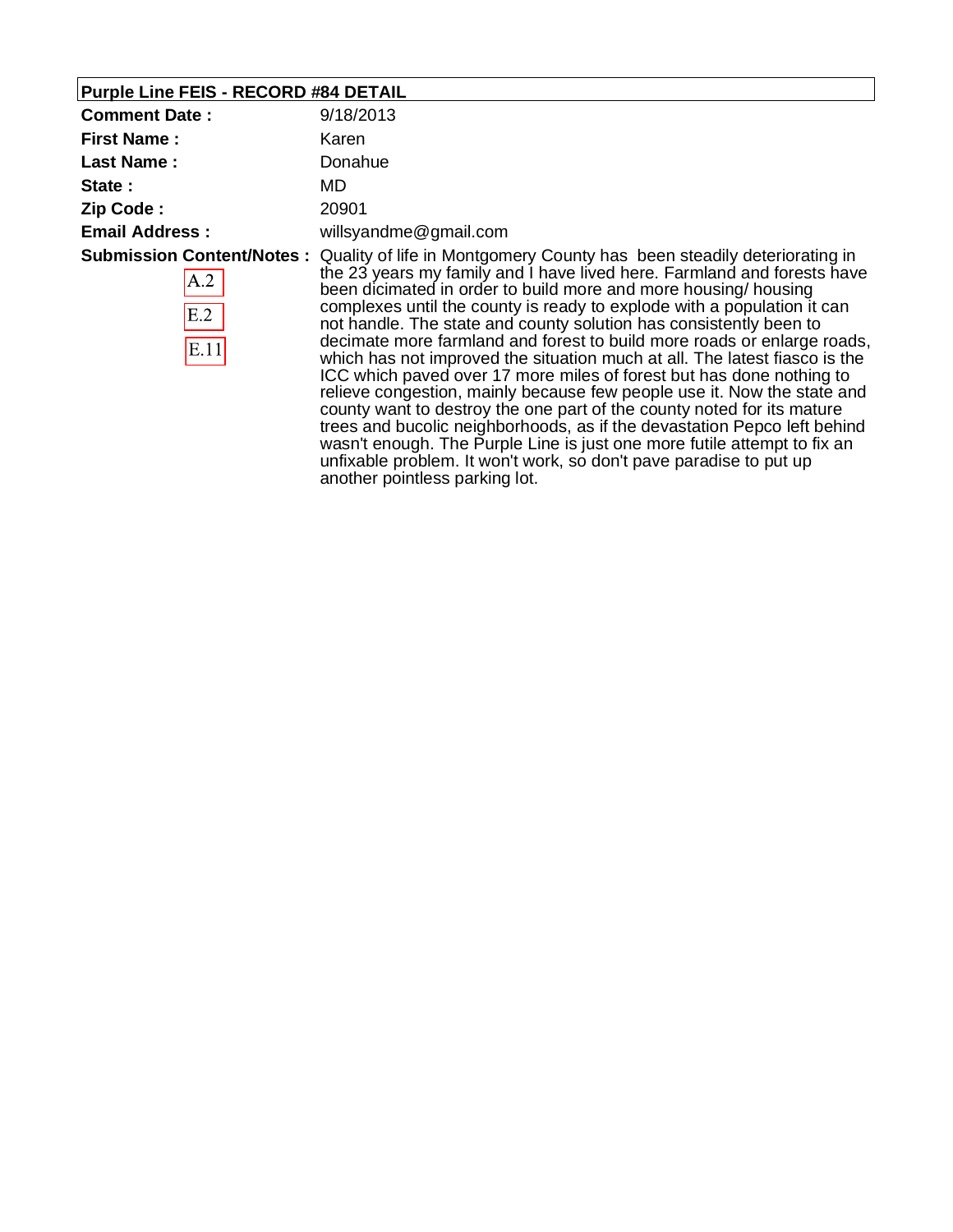| <b>Purple Line FEIS - RECORD #85 DETAIL</b> |                                                                                                                                                                                      |  |
|---------------------------------------------|--------------------------------------------------------------------------------------------------------------------------------------------------------------------------------------|--|
| <b>Comment Date:</b>                        | 9/18/2013                                                                                                                                                                            |  |
| <b>First Name:</b>                          | Margaret                                                                                                                                                                             |  |
| <b>Last Name:</b>                           | Wang                                                                                                                                                                                 |  |
| State:                                      | MD.                                                                                                                                                                                  |  |
| <b>Email Address:</b>                       | margwang@aol.com                                                                                                                                                                     |  |
| A.1                                         | <b>Submission Content/Notes:</b> I would like to express general support for much-needed development of<br>the Purple Line. It just makes so much sense for the future of this area. |  |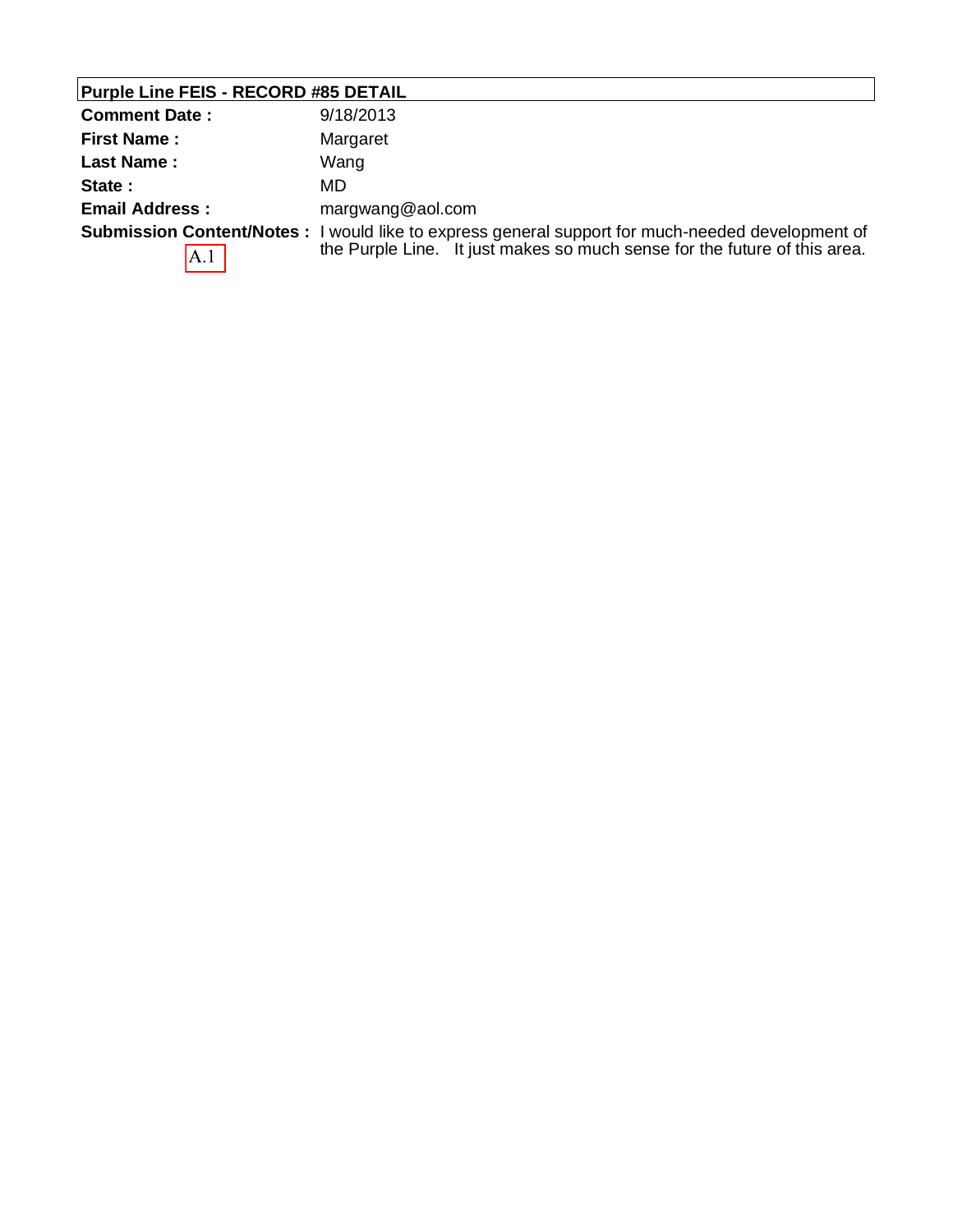# **Purple Line FEIS - RECORD #86 DETAIL**

| <b>Comment Date:</b>                  | 9/18/2013                                                                                                                                                                                                                                                                                                                                                                                                                                                                                                                                                                                                                                                                                                                                                                                                                                                                                                                                                                                                                                                                                                                                                                                                                                                                                                                                                                                                                                       |  |
|---------------------------------------|-------------------------------------------------------------------------------------------------------------------------------------------------------------------------------------------------------------------------------------------------------------------------------------------------------------------------------------------------------------------------------------------------------------------------------------------------------------------------------------------------------------------------------------------------------------------------------------------------------------------------------------------------------------------------------------------------------------------------------------------------------------------------------------------------------------------------------------------------------------------------------------------------------------------------------------------------------------------------------------------------------------------------------------------------------------------------------------------------------------------------------------------------------------------------------------------------------------------------------------------------------------------------------------------------------------------------------------------------------------------------------------------------------------------------------------------------|--|
| <b>First Name:</b>                    | Dario                                                                                                                                                                                                                                                                                                                                                                                                                                                                                                                                                                                                                                                                                                                                                                                                                                                                                                                                                                                                                                                                                                                                                                                                                                                                                                                                                                                                                                           |  |
| <b>Last Name:</b>                     | Orellana                                                                                                                                                                                                                                                                                                                                                                                                                                                                                                                                                                                                                                                                                                                                                                                                                                                                                                                                                                                                                                                                                                                                                                                                                                                                                                                                                                                                                                        |  |
| Business/Agency/Associati<br>on Name: | El Aguila Restaurant                                                                                                                                                                                                                                                                                                                                                                                                                                                                                                                                                                                                                                                                                                                                                                                                                                                                                                                                                                                                                                                                                                                                                                                                                                                                                                                                                                                                                            |  |
| Address:                              | 8649 16th Street                                                                                                                                                                                                                                                                                                                                                                                                                                                                                                                                                                                                                                                                                                                                                                                                                                                                                                                                                                                                                                                                                                                                                                                                                                                                                                                                                                                                                                |  |
| City :                                | <b>Silver Spring</b>                                                                                                                                                                                                                                                                                                                                                                                                                                                                                                                                                                                                                                                                                                                                                                                                                                                                                                                                                                                                                                                                                                                                                                                                                                                                                                                                                                                                                            |  |
| State:                                | MD                                                                                                                                                                                                                                                                                                                                                                                                                                                                                                                                                                                                                                                                                                                                                                                                                                                                                                                                                                                                                                                                                                                                                                                                                                                                                                                                                                                                                                              |  |
| Zip Code :                            | 20910                                                                                                                                                                                                                                                                                                                                                                                                                                                                                                                                                                                                                                                                                                                                                                                                                                                                                                                                                                                                                                                                                                                                                                                                                                                                                                                                                                                                                                           |  |
| <b>Email Address:</b>                 | darioorellana@aol.com                                                                                                                                                                                                                                                                                                                                                                                                                                                                                                                                                                                                                                                                                                                                                                                                                                                                                                                                                                                                                                                                                                                                                                                                                                                                                                                                                                                                                           |  |
| B.1<br>E.3<br>E.14                    | Submission Content/Notes: I remain very concerned about the disruption the Purple Line will be<br>causing to me personally, and to my business. I own a Salvadorian and<br>tex-mex restaurant located in the Silver Spring Center which has been<br>serving families in the community for over 14 years. I am convinced the<br>construction of the Purple Line will permanently cause significant<br>damage to my ability to stay in business. I would have to close my<br>restaurant after 14 years of operations, my only source of income, and<br>potentially relocate somewhere, and basically start over again. This will<br>not be easy in this difficult economy. Not to mention my employees. I<br>am not certain my employees would be able to follow me to a potential<br>new location. I am not sure if my long-time customers would follow me<br>to my new location. I am very concerned about the job losses in the<br>shopping center as a whole, where there are 30 businesses, which are<br>in the majority minority owned businesses that will be affected, resulting<br>in a significant job loss, which will impact the employees and their<br>families. To this day, I have not been told what the benefit of this<br>project is for our community. For these reasons, I remain opposed to<br>this project, and I remain opposed to the taking and closing of this large<br>number of successful minority-owned businesses. |  |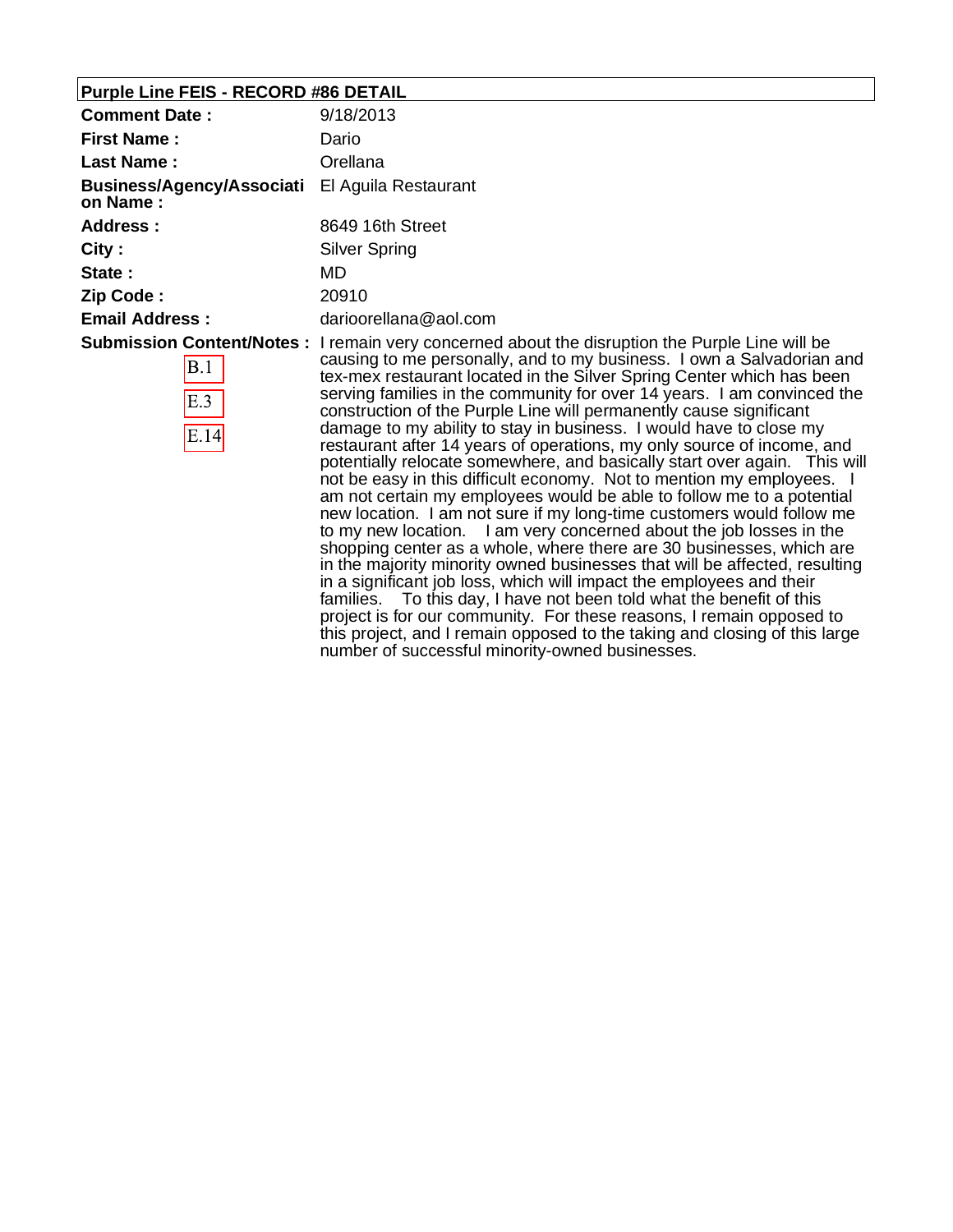# **Purple Line FEIS - RECORD #87 DETAIL**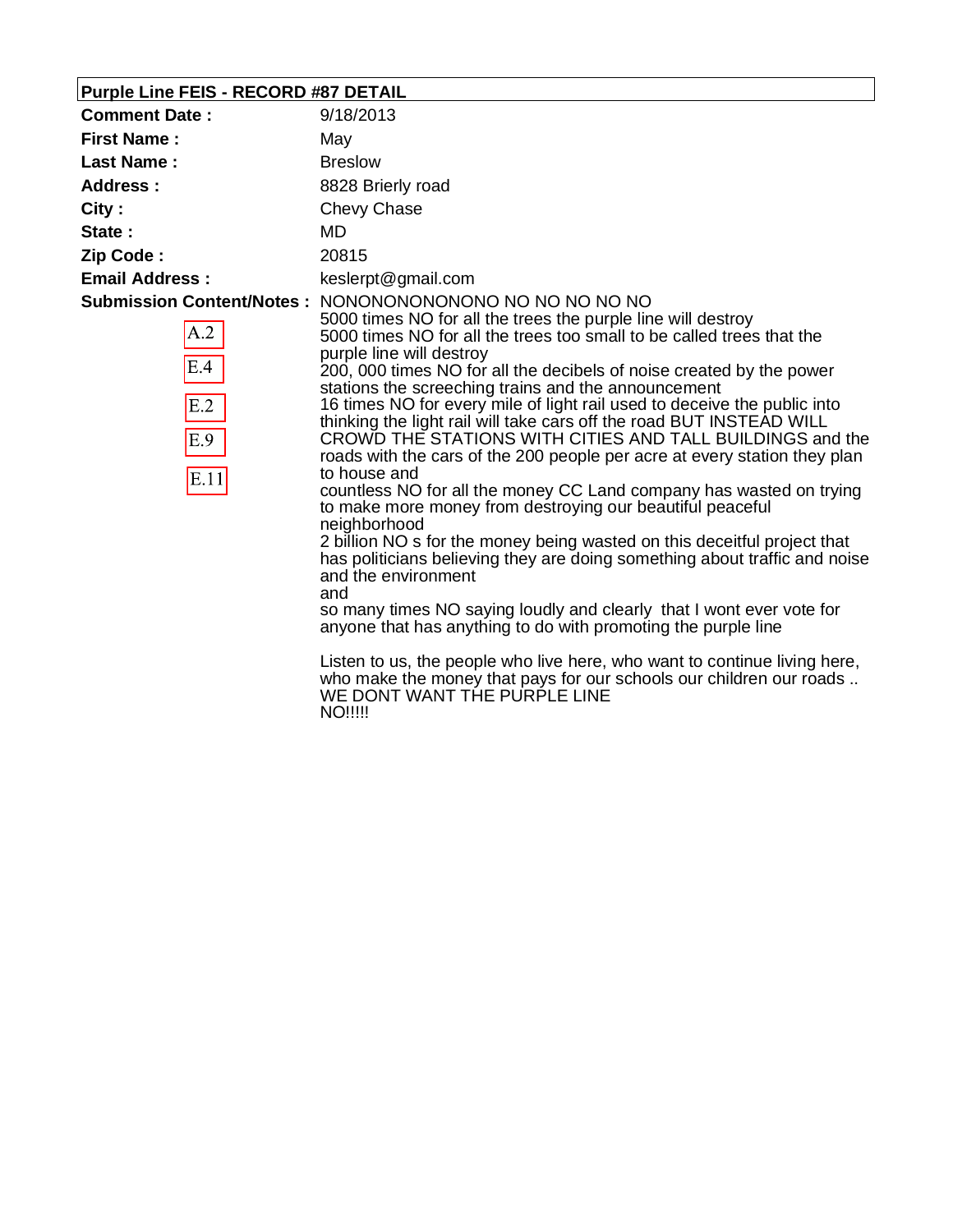### **Purple Line FEIS - RECORD #88 DETAIL**

| <b>Comment Date:</b>  | 9/19/2013                                                                                                                              |
|-----------------------|----------------------------------------------------------------------------------------------------------------------------------------|
| <b>First Name:</b>    | Leonard                                                                                                                                |
| Last Name:            | <b>Breslow</b>                                                                                                                         |
| Address :             | 8828 Brierly Rd.                                                                                                                       |
| City:                 | Chevy Chase                                                                                                                            |
| State:                | MD.                                                                                                                                    |
| Zip Code:             | 20815                                                                                                                                  |
| <b>Email Address:</b> | breslow@starpower.net                                                                                                                  |
| A.2                   | <b>Submission Content/Notes:</b> Don't build the Purple Line. It will destroy the community, cause<br>congestion, destroy 5,000 trees. |

| A.Z  |
|------|
| D.2  |
| E.2  |
| E.11 |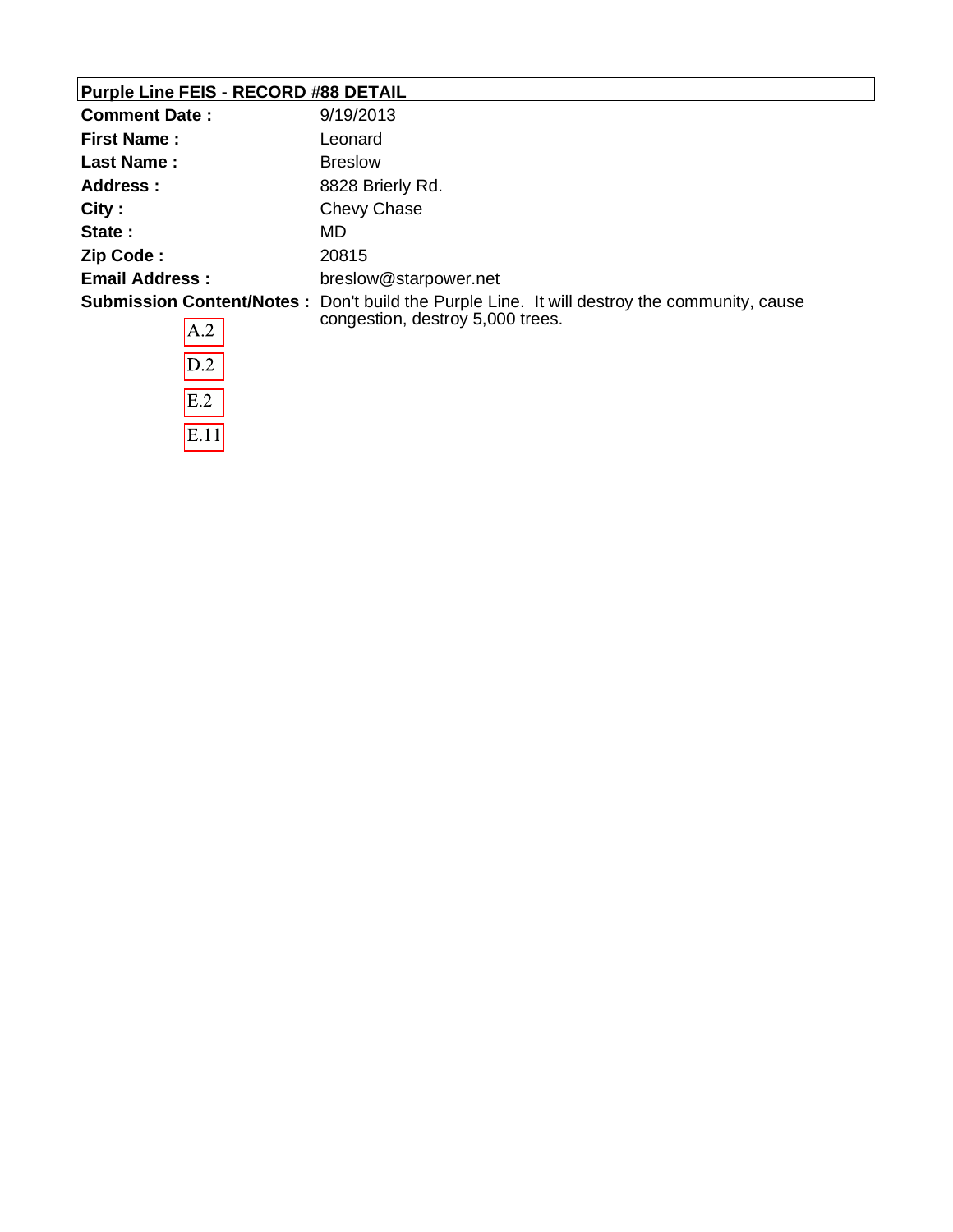### **Purple Line FEIS - RECORD #89 DETAIL**

| <b>Comment Date:</b>                           | 9/19/2013                                                                                                                                                                                                                                                                                                                                                                                                                                                     |
|------------------------------------------------|---------------------------------------------------------------------------------------------------------------------------------------------------------------------------------------------------------------------------------------------------------------------------------------------------------------------------------------------------------------------------------------------------------------------------------------------------------------|
| <b>First Name:</b>                             | Peter                                                                                                                                                                                                                                                                                                                                                                                                                                                         |
| <b>Last Name:</b>                              | Fendrick                                                                                                                                                                                                                                                                                                                                                                                                                                                      |
| State:                                         | MD.                                                                                                                                                                                                                                                                                                                                                                                                                                                           |
| <b>Email Address:</b>                          | p.sf@verizon.net                                                                                                                                                                                                                                                                                                                                                                                                                                              |
| <b>Submission Content/Notes:</b><br>C.2<br>C.3 | In densely settled urban and suburban areas, with streets, buildings, and<br>cars packed together, the most valuable use of land is that given over to<br>nature. Currently the trail stretching east from Bethesda toward Silver<br>Spring has such a use. Here you can walk on the earth without looked<br>left or right for oncoming traffic. You can hear the wind pulling at the<br>trees above. You can enjoy the birds swooping from branch to branch. |

As a concept, the Purple Line is a good idea. But it should be built properly. Either spend the money to bury the Line under the trail. Or

reroute the Line so it doesn't interfere with the trail.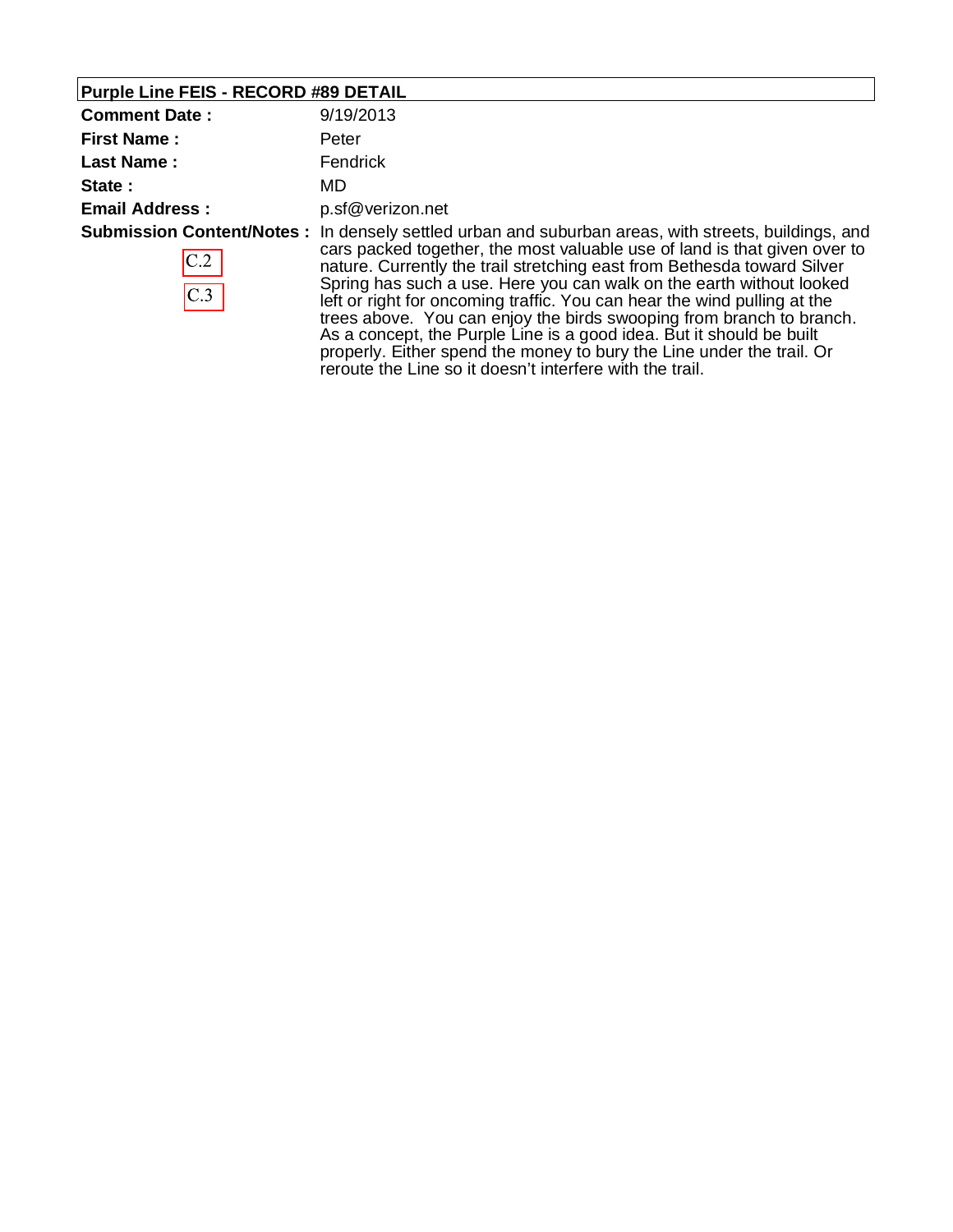### **Purple Line FEIS - RECORD #90 DETAIL**

 $\overline{E.4}$ 

| <b>Comment Date:</b>  | 9/19/2013                                                                                                                                              |
|-----------------------|--------------------------------------------------------------------------------------------------------------------------------------------------------|
| <b>First Name:</b>    | margaret                                                                                                                                               |
| <b>Last Name:</b>     | scarff                                                                                                                                                 |
| State:                | MD                                                                                                                                                     |
| <b>Email Address:</b> | mrscarff1@aol.com                                                                                                                                      |
|                       | <b>Submission Content/Notes:</b> I have lived in Bethesda for over 70 year's. This will not solve any                                                  |
| B.1                   | problems. we need north/south, not east/west. that is were are traffic<br>is. This will not help look into who is making money off this project. ch ch |
| E.2                   | land co. It will ruin the houses along Lynn Dr.as a realtor I am already<br>seeing what is to come.                                                    |
| E.3                   |                                                                                                                                                        |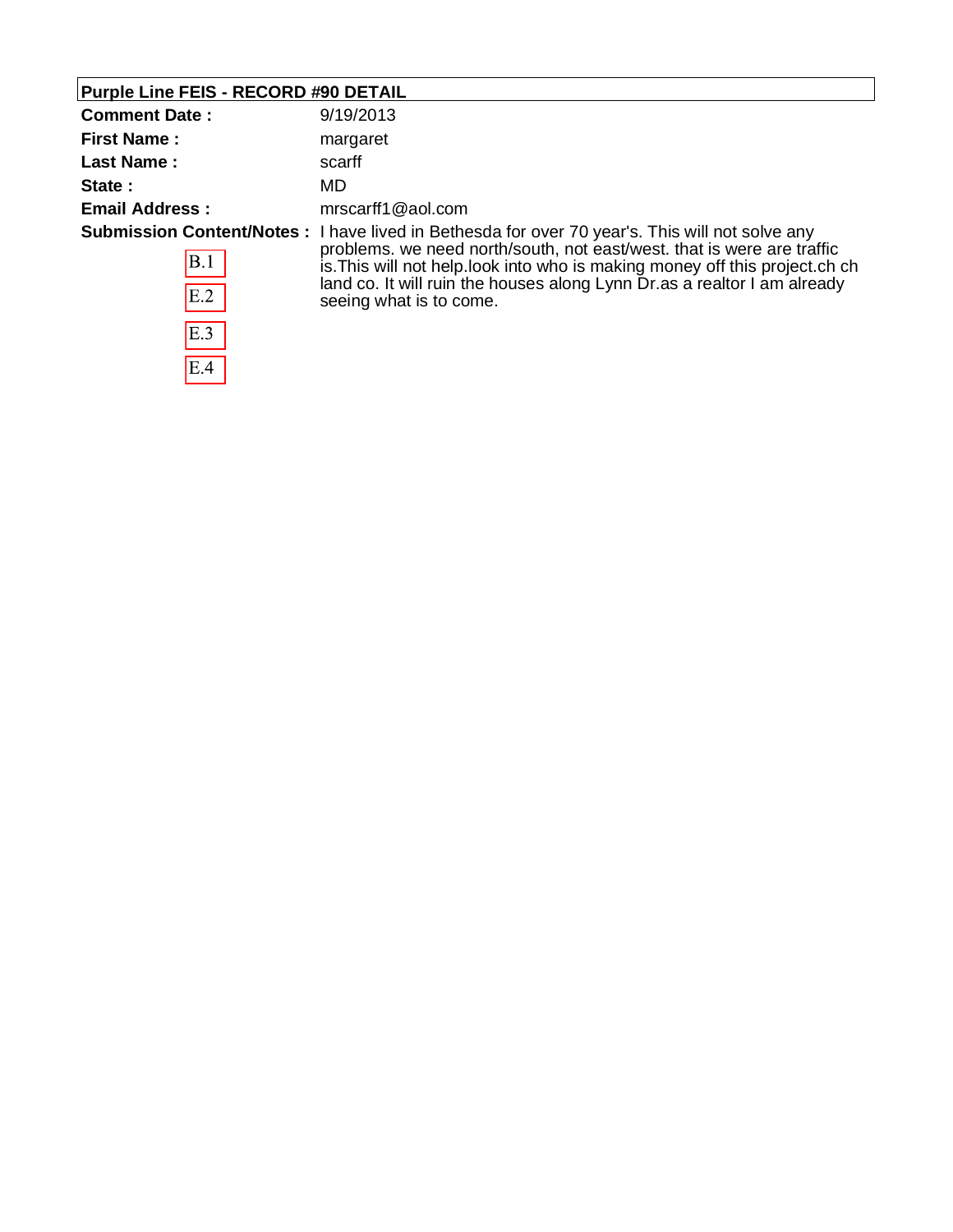# **Purple Line FEIS - RECORD #91 DETAIL**

| <b>Comment Date:</b>  | 9/21/2013                                                                                                                                                                              |
|-----------------------|----------------------------------------------------------------------------------------------------------------------------------------------------------------------------------------|
| <b>First Name:</b>    | Sasha                                                                                                                                                                                  |
| <b>Last Name:</b>     | <b>Wyrick</b>                                                                                                                                                                          |
| Address:              | 9003 Linton street                                                                                                                                                                     |
| City:                 | Silver Spring                                                                                                                                                                          |
| State:                | MD.                                                                                                                                                                                    |
| Zip Code:             | 20901                                                                                                                                                                                  |
| <b>Email Address:</b> | Sashawyrick@yahoo.com                                                                                                                                                                  |
| A.1                   | <b>Submission Content/Notes</b> : This is an idea that will greatly benefit our entire metro area. Its good for<br>people and it is good fornthe environment. Please make this happen. |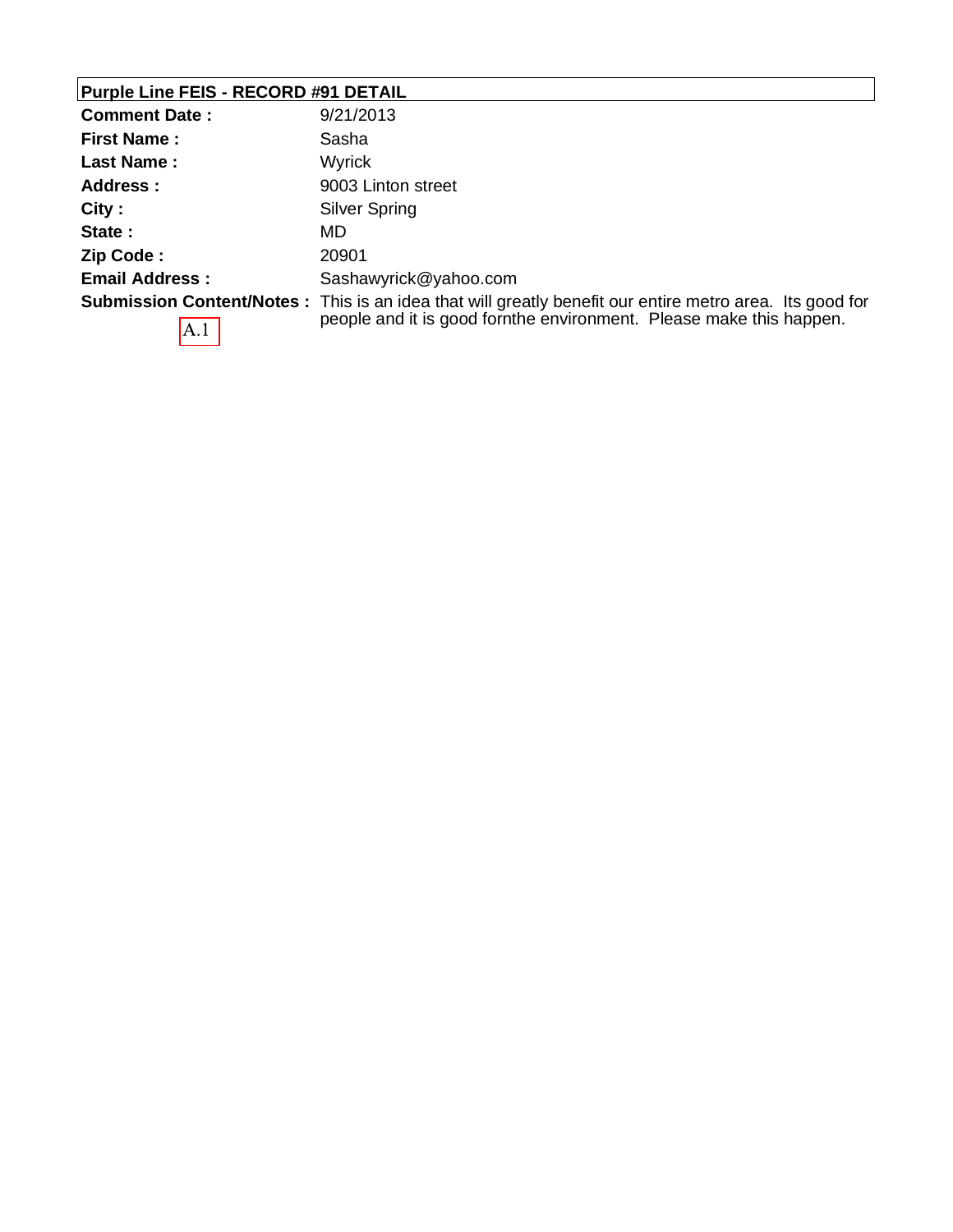### **Purple Line FEIS - RECORD #92 DETAIL**

| <b>Comment Date:</b>  | 9/21/2013                                                                                                                                                                                                                                                                                                                                                                                                                                                                                             |
|-----------------------|-------------------------------------------------------------------------------------------------------------------------------------------------------------------------------------------------------------------------------------------------------------------------------------------------------------------------------------------------------------------------------------------------------------------------------------------------------------------------------------------------------|
| <b>First Name:</b>    | James                                                                                                                                                                                                                                                                                                                                                                                                                                                                                                 |
| <b>Last Name:</b>     | Werner                                                                                                                                                                                                                                                                                                                                                                                                                                                                                                |
| <b>Address:</b>       | 1316 Leegate Road, NW                                                                                                                                                                                                                                                                                                                                                                                                                                                                                 |
| City:                 | Washington                                                                                                                                                                                                                                                                                                                                                                                                                                                                                            |
| State:                | DC                                                                                                                                                                                                                                                                                                                                                                                                                                                                                                    |
| Zip Code:             | 20012                                                                                                                                                                                                                                                                                                                                                                                                                                                                                                 |
| <b>Email Address:</b> | jim@wernerbird.com                                                                                                                                                                                                                                                                                                                                                                                                                                                                                    |
| $\mathbf{A}.1$<br>D.3 | <b>Submission Content/Notes</b> : This is an important project to complete, and will pose many challenges<br>despite all of the efforts, hard work and challenges already addressed.<br>Please continue to work through the details so it get built. My particular<br>issue is the integration of bike trails (especially the MBT - Metropolitan<br>branch Trail) along the purple line so one does not preempt the other. I<br>can see you have already done a lot of good troubleshooting to try to |

minimize impacts and have addressed the significant issues. Keep up the good work so this gets done despite local NIMBY opposition.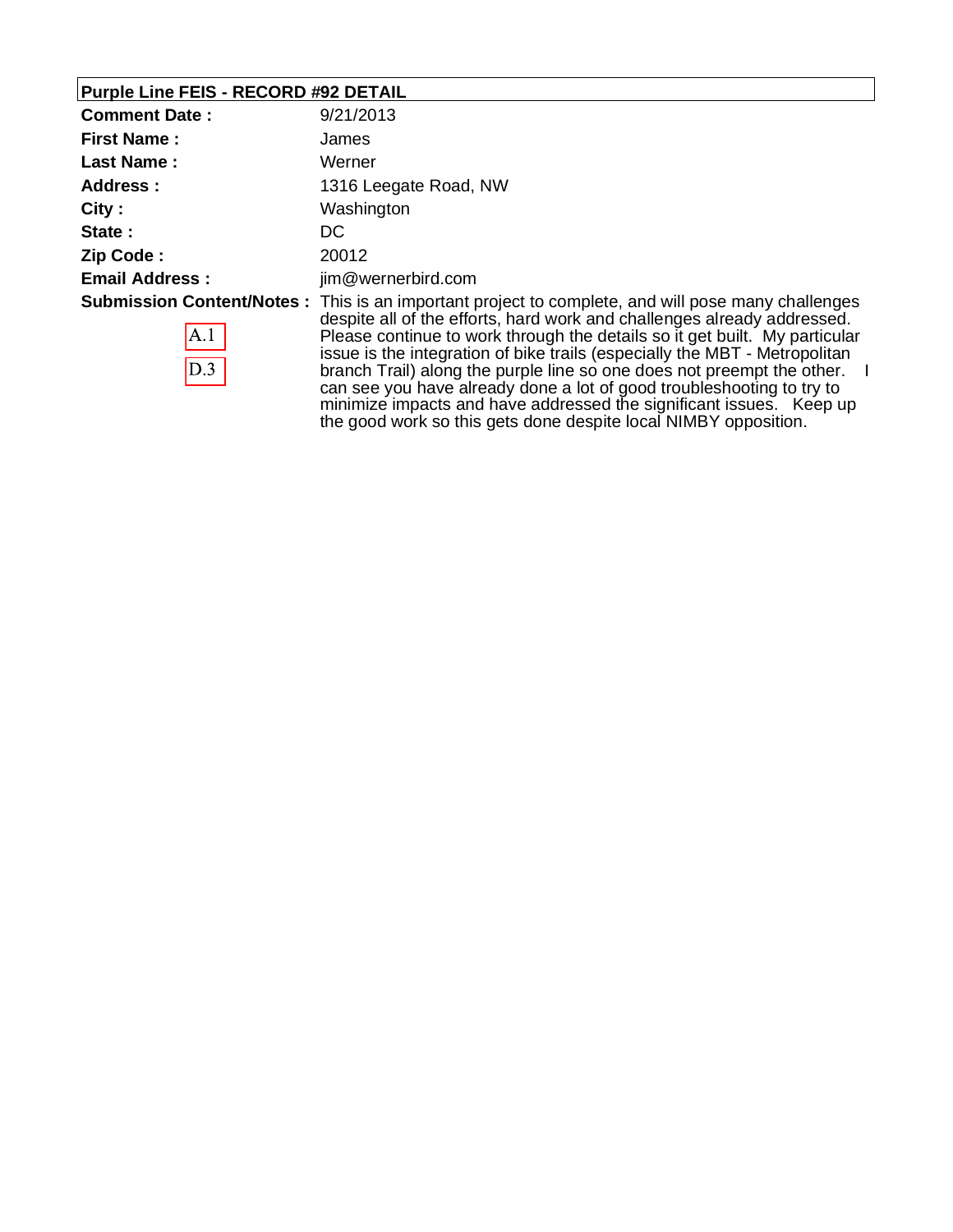| <b>Purple Line FEIS - RECORD #93 DETAIL</b> |               |  |
|---------------------------------------------|---------------|--|
| <b>Comment Date:</b>                        | 9/23/2013     |  |
| <b>First Name:</b>                          | Helen         |  |
| <b>Last Name:</b>                           | <b>DuPont</b> |  |
| State:                                      | MD.           |  |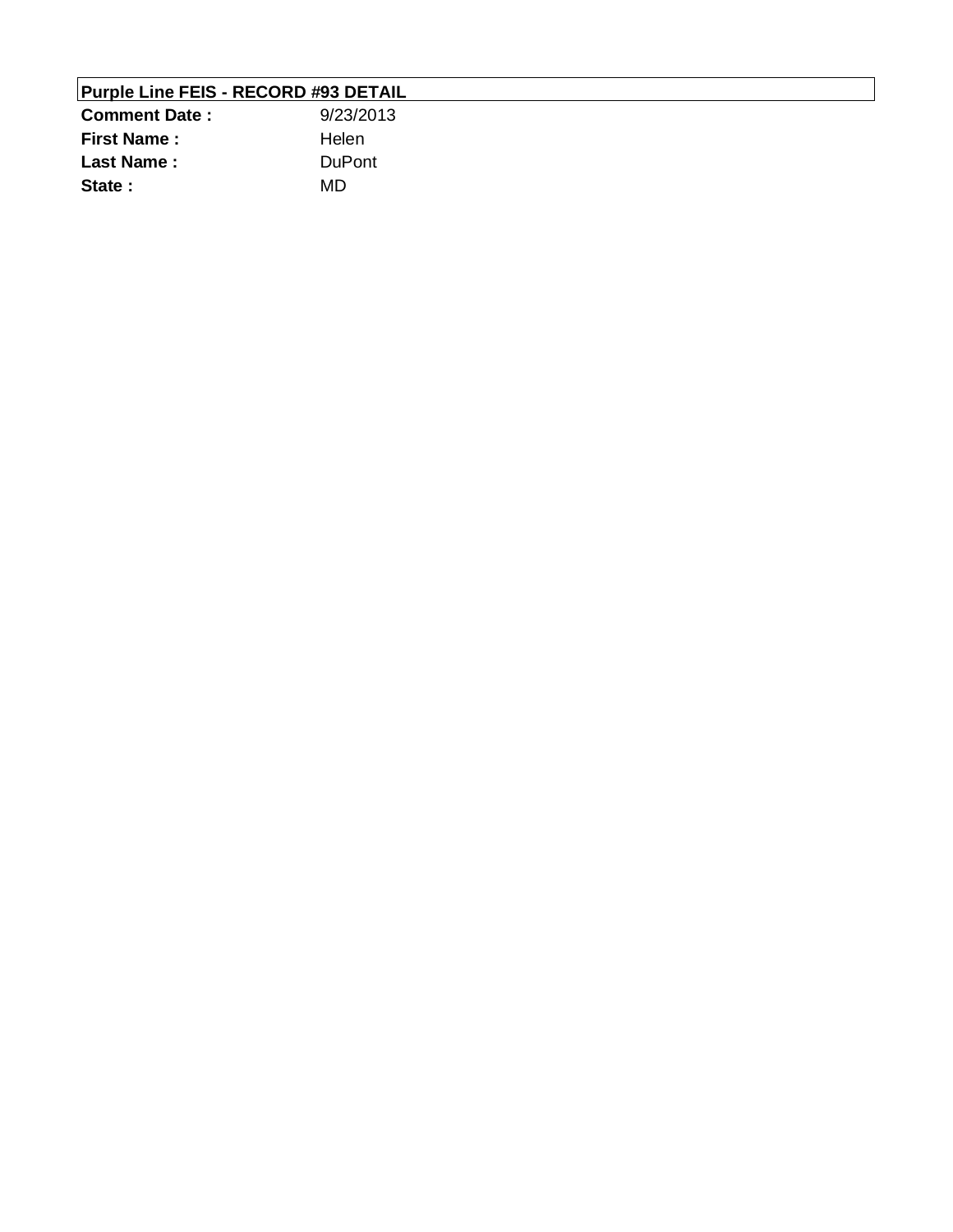#### **Submission Content/Notes :** September 17, 2013

A.2

 $C.3$ 

Mr. Daniel Koenig Federal Transit Administration 1990 K Street, NW, Suite 510 Washington, DC 20006-1178

Dear Mr. Koenig:

I am writing to you with regard to the impact on my community of the proposed Purple Line in Maryland. My husband and I moved to Susanna Lane in Chevy Chase in 1969. If you look at a map you will see it is a very short street of tract homes built in the 50's that dead ends into Rock Creek Park. What you may not see is that it is a vibrant, close multigenerational and multicultural community of supportive, engaged neighbors and

friends. The street serves as the connector between the Capital Crescent and Rock Creek

hiker biker trails, and this contributes to its being a particularly busy, lively and interactive place. The quality of life and sense of community on the street is very high and yet at night it remains a quiet place. When our windows are open we hear the chirp of insects, the bark of an occasional fox or the hoot of an owl.

Because the proposed Purple Line so obviously will affect my immediate neighborhood and neighbors, I have made a considerable effort to read both the environmental impact statement and the materials in the two books available at the library that contain the engineering drawings and plans for the entire project. I am not an engineer, environn1ental planner or construction manager and going through them and trying to cross reference the information from these three documents presented a huge challenge for me. I believe that the documents are not consistent in many details, but it is not my intention to comment on that. I now have a perspective on the whole project that the many neighborhood meetings I attended did not give me. I can see that the magnitude of disruption over the course of five, six or more years could be overwhelming all along the Line. However I spent most of my study time looking at the impact in my specific home area which is the location near Jones Mill Road. I believe the impact on this small area will be extraordinary.



G.1

Jones Mill Road already is a fragile traffic artery that backs up at rush hour and other times. The intersection with Jones Bridge Road involving the Capital Crescent Trail Susanna Lane and East and West Coquelin Terrace is the site of many accidents and near misses with heavy use by vehicles, commuter and recreational bikers and pedestrians. As a north south commuter alternative to Connecticut Avenue, when one road is congested the congestion increases on the other. Jones Mill also bears the burden of traffic resulting from east-west back ups on Jones Bridge Road. That has markedly increased since the relocation of Walter Reed to the Naval Medical Center under BRAC. The Jones Mill Road intersections will be directly impacted by the tunneling of the Purple line tracks. The grade and configuration adjustments to the intersections in that area could last as

long as 5-6 years. Not only will the impact of the construction of the underpass affect

Jones Mill Road, but so will the significant reduction in height of the large berm that

carries the trail across Rock Creek Park, the removal of the current large trestle and then the rebuilding of the berm and new construction of the bridge or bridges to carry the Purple Line trains and the trail across it.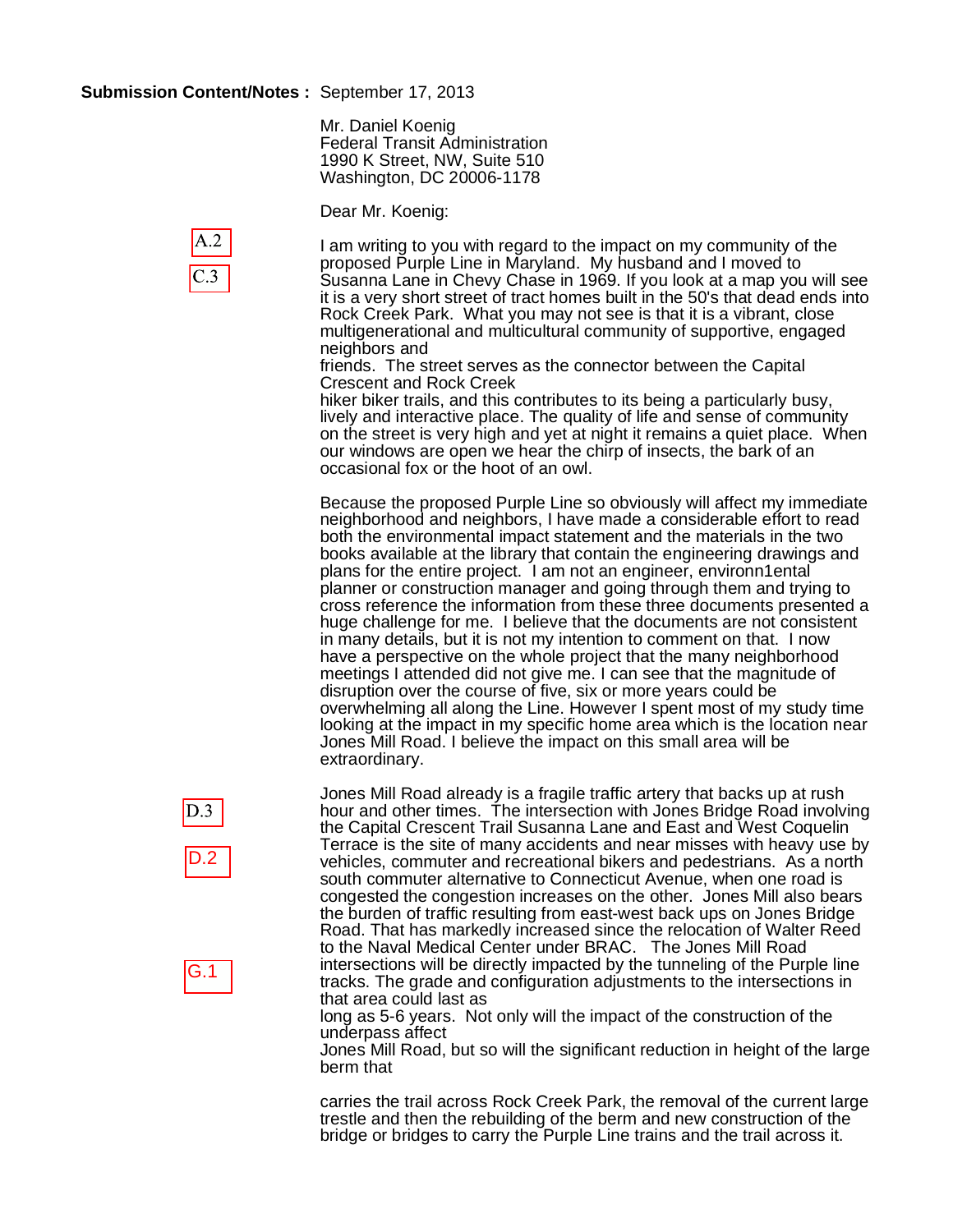That is a lot of construction over a long time.

A staging area for heavy equipment activities is planned just to the east of Jones Mill Road that also will increase the burden on that stretch of roadway. Beyond the impact of travel on Jones Mill Road, I shutter to think of the impact on the homes that border on the Purple Line during the construction process. There is mention of cranes, bulldozers, pile drivers, dump trucks and associated equipment that will be working 24/7 or 15/6 depending on what paragraph I read. There is no discussion of how the extreme dust, noise, and disruption of that activity will be mitigated for a period of many years. One can assume, however, that the quality of life in and the value ofthe adjacent properties will be very low during that time. This will extend not only to those properties that are directly contiguous, but also to those that are quite some distance away. The adjacent properties then will be left with raw land and perhaps an unsightly retaining wall. I do

not find mention of any fmallandscaping to correct this problem.

With regard to the Capital Crescent Trail, I do not understand where the trail will be located or if it will exist at all during the construction process. I could not find any mention of the fate of that wonderful community resource during this time. I also have questions about its proposed design. There are discrepancies in the various documents regarding the access ramp at Jones Bridge Road. What is its design expected to be and how much private land will it require? Who is it for? The impact of this ramp on three adjacent homes will be considerable. I understand that locating it in Rock Creek Park has been considered and rejected because of environmental considerations, but I would argue that there also are considerations of the impact on the human environment with the current proposed location that should be considered. Is the MTA responsible only for the

recommended design and the County responsible for its actual construction as Mr. Madden affirmed at one meeting I attended? Will Susanna Lane continue to be the connector between the Rock Creek and Capital Crescent Trails? Will the trail descend with the train under Jones Mill Road? What would such a configuration actually be like? Would it be safe? Unpleasant? I don't see those questions addressed in the documents.

Once the Purple Line finally is completed, I have further concerns. There is a persistent question of noise from the metal wheels on the metal tracks. At one community meeting Mr. Madden suggested that the noise might be heard easily and at an unpleasant level up to four blocks away. This would occur whenever the trains are ascending or descending from grade level, and whenever they go around a curve. At the Jones Mill Road crossing the trains will be ascending and descending from grade level on a very frequent basis. Just how bad will that noise be? Will outdoor living be unpleasant in the homes adjacent to or near the Purple Line? What about the noise level for those using the trail? There is mention of a train skirt that would mitigate this noise but little discussion of how much it would help. The trains are projected to run frequently; I would assume in some locations the noise would be particularly intrusive in what are now quiet residential settings.

I do not find any discussion of light pollution in these documents, though I recall some discussion about that subject during one of the community meetings. Will there be lights along the Capital Crescent Trail? On the Jones Mill Road access ramp to the trail? If so how bright will they be and how intrusive? What are the safety implications of a trail that is lighted or not? Will lights from the Purple line train be intrusive? I also do not find specific discussion of storm water amelioration at the Jones Mill Intersection or related to the new berm and trail. There has



C.3



### C.3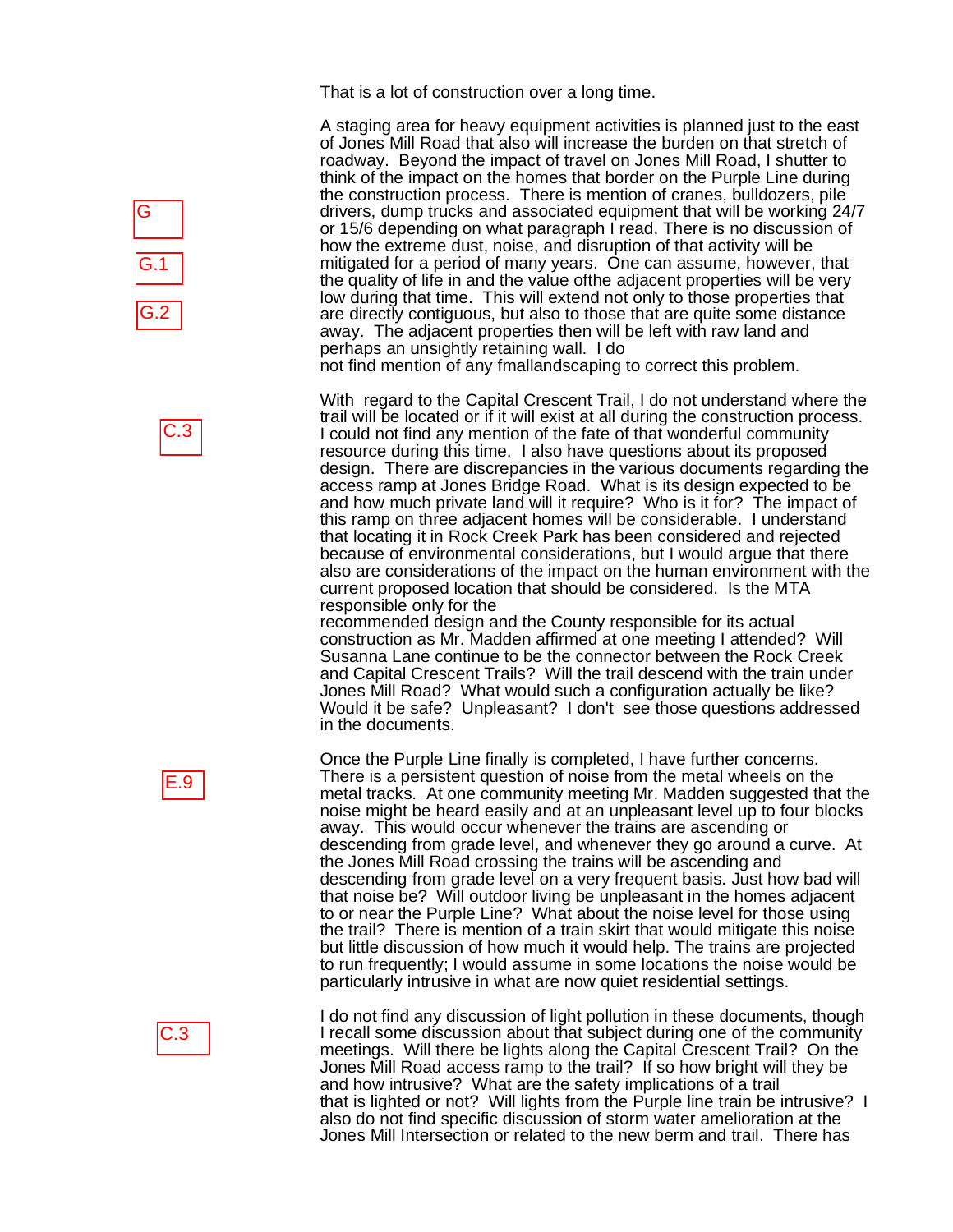been considerable run off behind the houses adjacent to the existing berm in the past that has been corrected to a large extent, but it its likely to recur with new construction.

With regard to the county's desire to become more pedestrian and bike friendly, with less dependence on the automobile with an increasingly younger population, the last has not happened yet. We still have an aging population, and older people are not as able to walk or bike to a destination that may be reached easily by younger people, nor are they as able to carry groceries, dry cleaning or other retail items home from the stores that no longer will have convenient, inexpensive parking. The catchment area for walkers around the stations and associated shopping with limited parking does not seem reasonable in a neighborhood such as ours which remains largely residential.

And fmally in the discussion of this project, there is no consideration of the current massive water problems on the Metro Red Line extending from Naval Medical to Bethesda requiring a projected major disruption of service for an extended period of time. Undoubtedly this will impact not only on traffic congestion, but also perhaps on the construction timeline of the Purple Line itself. Between the aging, failing, underfunded Metro, the questionable value of the Silver Line, the vastly underutilized and costly Intercounty Connector, and the mess at the Silver Spring Transit Center, one does not

have much faith in the plans and projections related to yet another large and expensive

transportation project in this region.

In conclusion, I do not think that the project benefits and the extraordinary cost of the Purple Line justify in any way the tremendous and potentially permanent disruption to the quality of life in my neighborhood and extrapolating from that, in locations all along the Purple Line, either during construction or after the project is complete. There is a great potential for urban blight to occur all along the line as residents and small

businesses that are unwilling to endure the years of noise and chaos choose instead to flee. Alternative routes to this plan were suggested at the beginning of this process, but never received serious consideration. At the time it was said this was because the alternatives did not meet the needs of the developers who would so clearly profit from the project.

Thank you for reading this very long letter and for your consideration of the concerns that I have raised.

Sincerely, Helen DuPont Attachments : Helen DuPont.pdf (2 mb)

D.3





E.2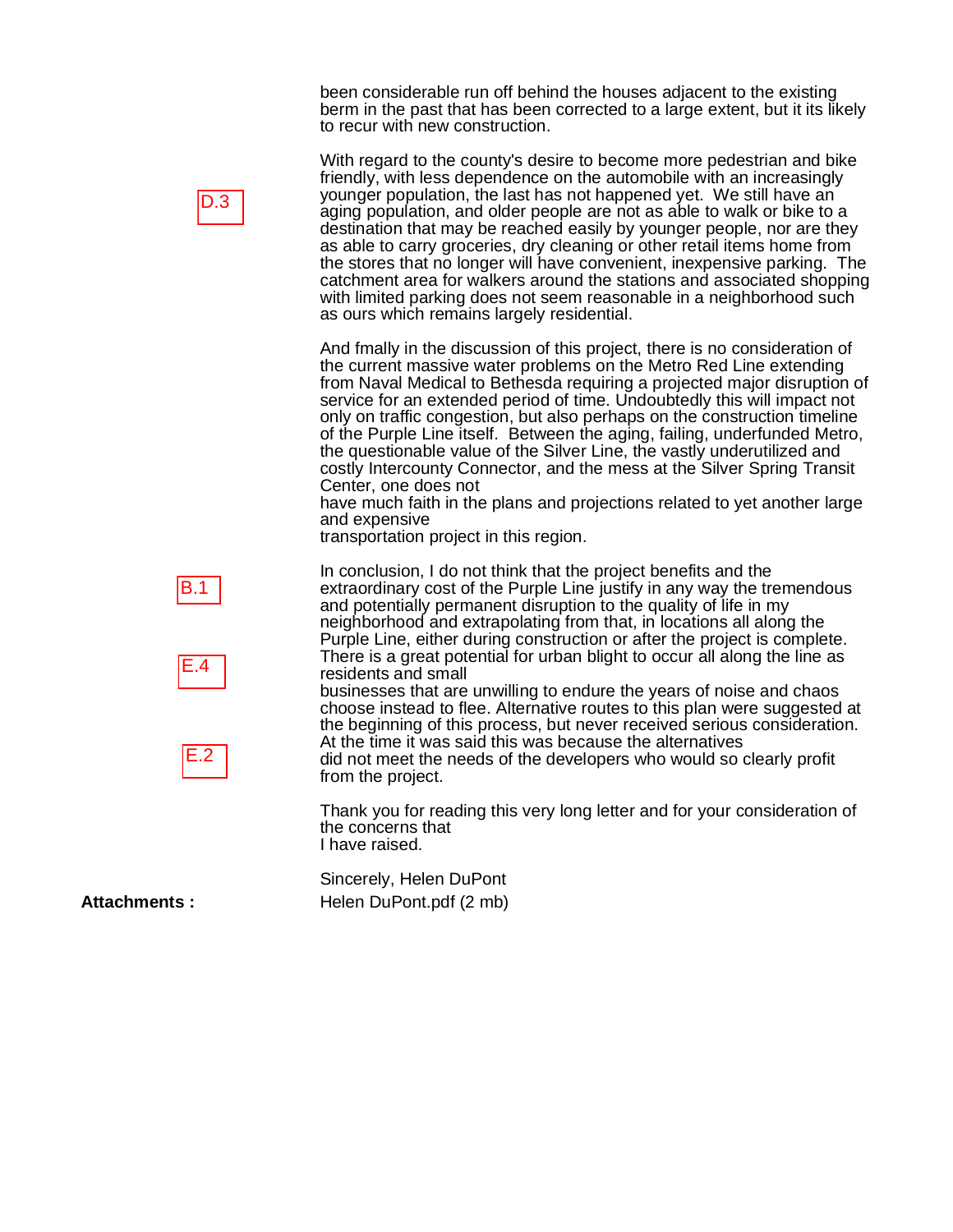| Purple Line FEIS - RECORD #94 DETAIL |  |
|--------------------------------------|--|
|--------------------------------------|--|

| <b>Comment Date:</b>                                         | 9/23/2013                                                                                                                                                                                                                                                                                                                                                                                                                                                                                                                                                 |  |
|--------------------------------------------------------------|-----------------------------------------------------------------------------------------------------------------------------------------------------------------------------------------------------------------------------------------------------------------------------------------------------------------------------------------------------------------------------------------------------------------------------------------------------------------------------------------------------------------------------------------------------------|--|
| <b>First Name:</b>                                           | Stephen                                                                                                                                                                                                                                                                                                                                                                                                                                                                                                                                                   |  |
| Last Name:                                                   | <b>Potts</b>                                                                                                                                                                                                                                                                                                                                                                                                                                                                                                                                              |  |
| <b>Address:</b>                                              | 8501 Gavin Manor Court                                                                                                                                                                                                                                                                                                                                                                                                                                                                                                                                    |  |
| City:                                                        | Chevy Chase                                                                                                                                                                                                                                                                                                                                                                                                                                                                                                                                               |  |
| State:                                                       | MD.                                                                                                                                                                                                                                                                                                                                                                                                                                                                                                                                                       |  |
| Zip Code:                                                    | 20815                                                                                                                                                                                                                                                                                                                                                                                                                                                                                                                                                     |  |
| <b>Submission Content/Notes:</b><br>A.2<br>B.1<br>C.1<br>E.2 | Our entire neighborhood is totally opposed to the Purple Line. We live in<br>Chevy Chase Mews. Twelve townhouses in a development on Manor<br>Rd. - the traffic on Conn. Ave is already terrible! Our nice small<br>shopping center will be ruined - we all enjoy walking and bike riding on<br>the path. We need quiet, peace and shade in our neighborhood. I<br>believe an article in the paper recently proved we don't need a Purple<br>Line - a cross town bus could achieve the same traffic without damage<br>and expense. Please don't build it. |  |
|                                                              | Mr. & Mrs. Stephen D. Potts                                                                                                                                                                                                                                                                                                                                                                                                                                                                                                                               |  |
| Attachments:                                                 | Stephen Potts.pdf (55 kb)                                                                                                                                                                                                                                                                                                                                                                                                                                                                                                                                 |  |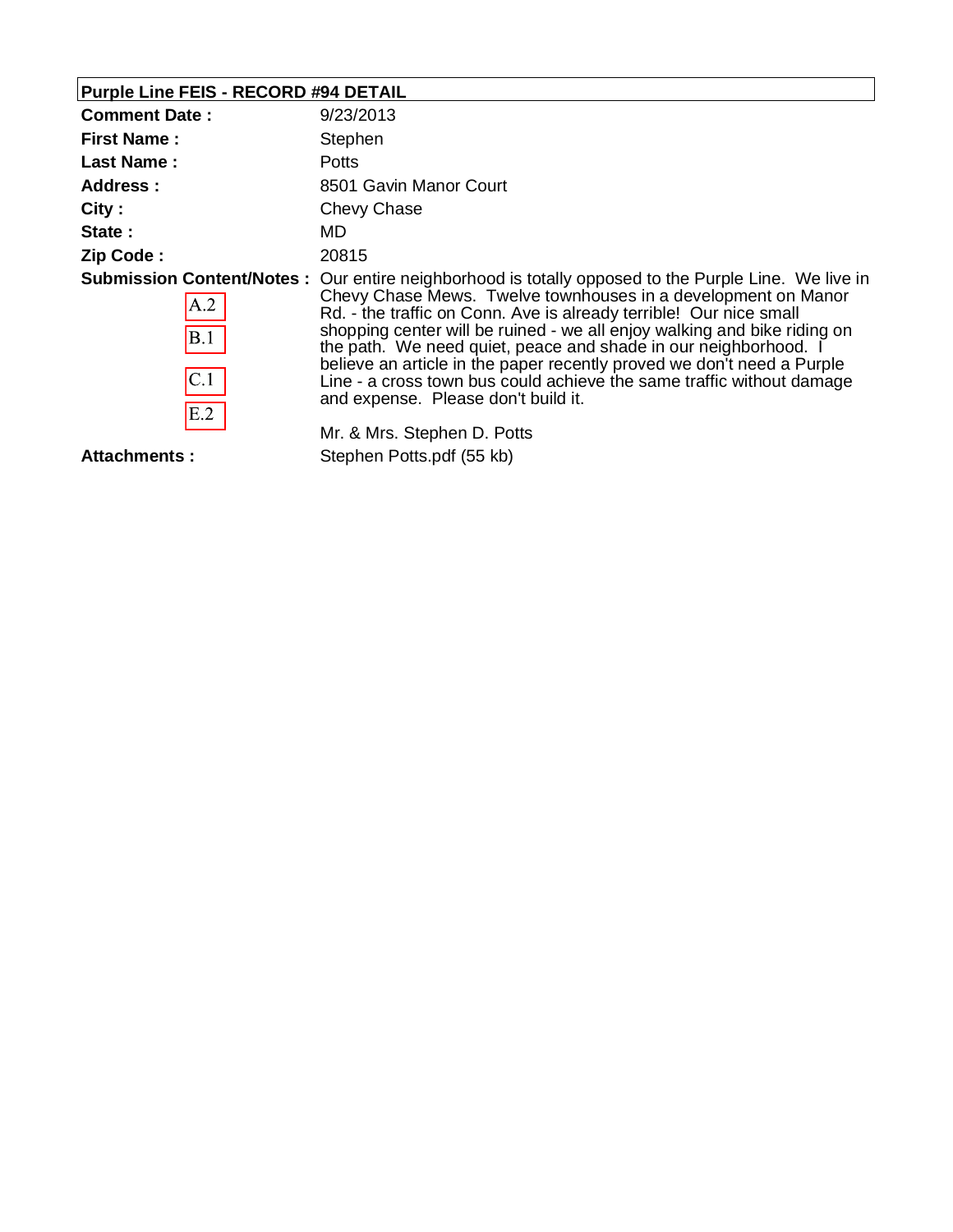8501 Gavin Manor Court Cherry Chase. Margard 20815

 $\label{eq:2.1} \frac{1}{2\pi}\frac{\partial}{\partial t} \frac{\partial}{\partial t} = 0 \quad .$ 

 $\mathcal{O}(\mathcal{O}_\mathcal{O})$  . The set of  $\mathcal{O}(\mathcal{O}_\mathcal{O})$  is a set of  $\mathcal{O}(\mathcal{O}_\mathcal{O})$ 

第四章 第四章 大夫事件 出生于四年十月

.<br>Maria de la constitución de la constitución de la constitución de la constitución de la constitución de la con  $\label{eq:4} \mathcal{L}=\frac{1}{\sqrt{2\pi\hbar^2}}\frac{\partial\mathcal{L}^2}{\partial\mathcal{L}^2}\frac{\partial}{\partial\mathcal{L}^2}\frac{\partial}{\partial\mathcal{L}^2}\frac{\partial}{\partial\mathcal{L}^2}\frac{\partial}{\partial\mathcal{L}^2}\frac{\partial}{\partial\mathcal{L}^2}\frac{\partial}{\partial\mathcal{L}^2}\frac{\partial}{\partial\mathcal{L}^2}\frac{\partial}{\partial\mathcal{L}^2}\frac{\partial}{\partial\mathcal{L}^2}\frac{\partial}{\partial\mathcal{L}^2}\frac{\partial}{\partial\mathcal{L}^2}\frac$ 

 $\mathcal{L}^{\mathcal{L}}(\mathcal{L}^{\mathcal{L}})$  and  $\mathcal{L}^{\mathcal{L}}(\mathcal{L}^{\mathcal{L}})$  and  $\mathcal{L}^{\mathcal{L}}(\mathcal{L}^{\mathcal{L}})$  and  $\mathcal{L}^{\mathcal{L}}(\mathcal{L}^{\mathcal{L}})$ 

Sept Kip Our entire reighborhood is totally opposed to the Purple Line. he line in Cherry Chase Mens-12 tourhauses in a decelopement on trange Rd. - the healthe on Cours. ave is already terrible! durnice Small Shoppery center will be ruined - he all enjoy walking & Bike tiding on the paker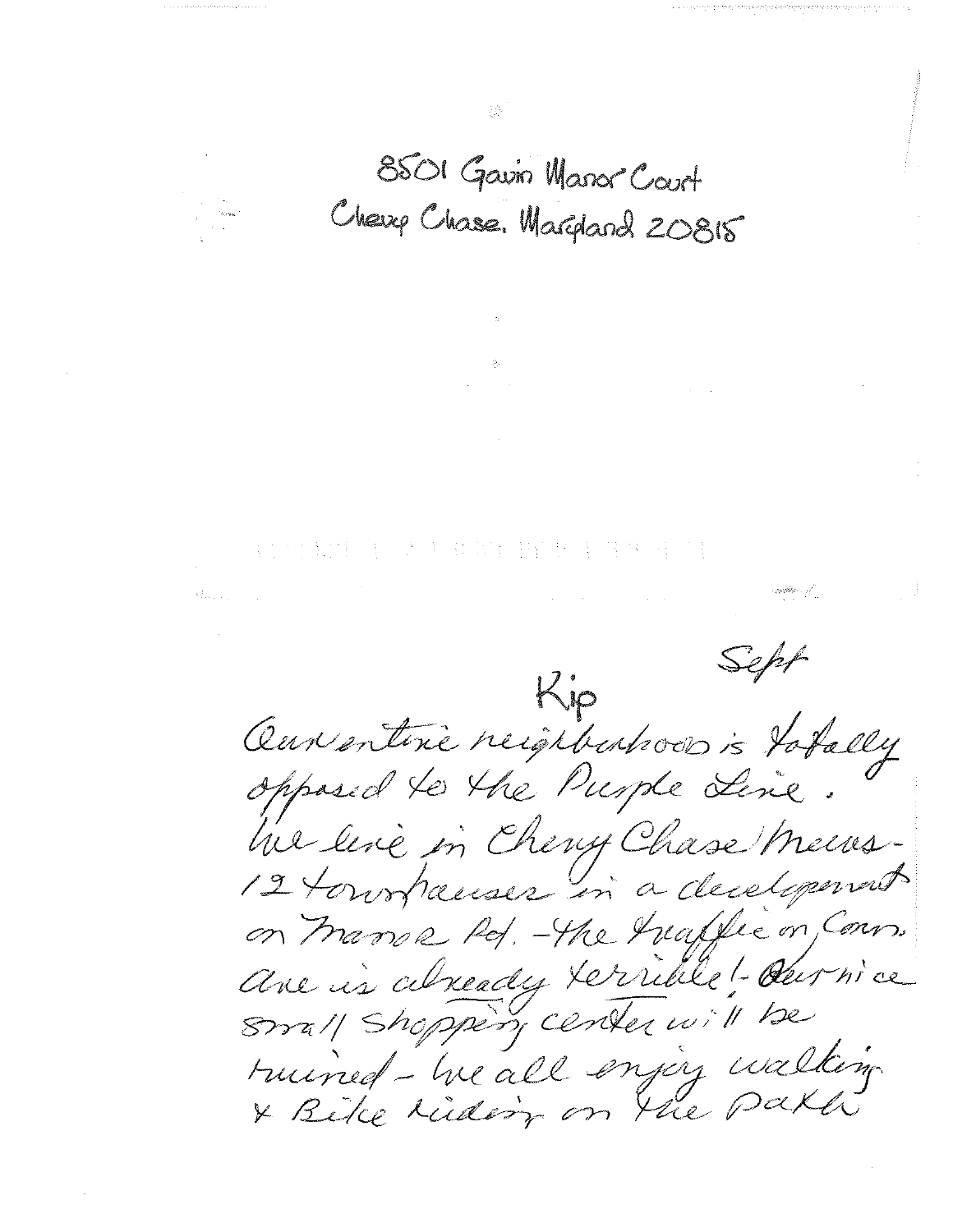he hed quiet, peace and Shade in aux neighborhers I believe an article in the paper recently prened medent Bus center a chiene the same Inapper avi Thoust damage & iet - MB, & Mas. Stephen D. Totts

 $\mathcal{L}_{\text{max}}$  and  $\mathcal{L}_{\text{max}}$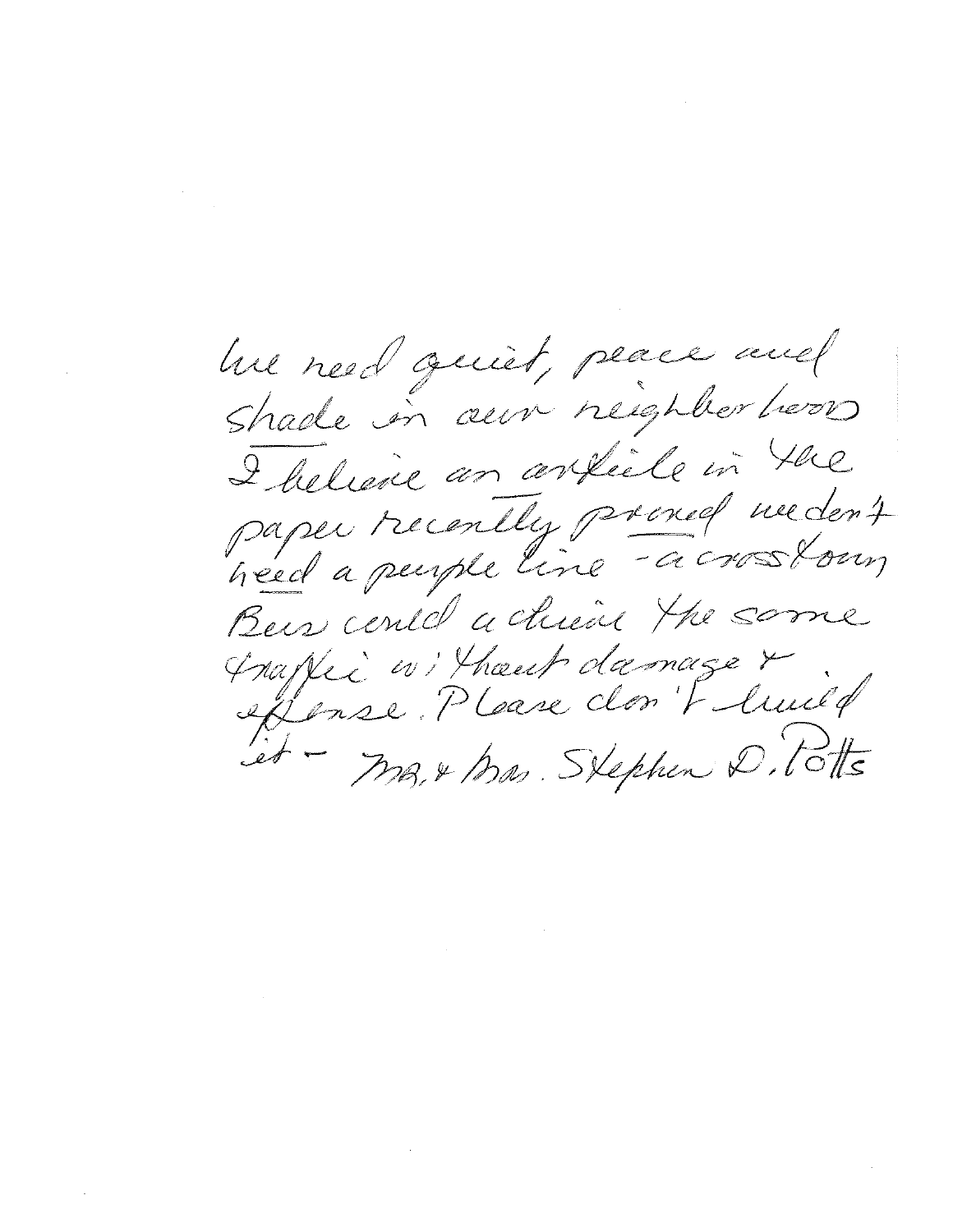# **Purple Line FEIS - RECORD #95 DETAIL**

| <b>Comment Date:</b>      | 9/24/2013                                                                                                                                                                                                                                                                                                                                                                                                                                                                                                                                                                                                                                                                                                                                                                                                                                                                                                                                                                                                                                                                                      |  |
|---------------------------|------------------------------------------------------------------------------------------------------------------------------------------------------------------------------------------------------------------------------------------------------------------------------------------------------------------------------------------------------------------------------------------------------------------------------------------------------------------------------------------------------------------------------------------------------------------------------------------------------------------------------------------------------------------------------------------------------------------------------------------------------------------------------------------------------------------------------------------------------------------------------------------------------------------------------------------------------------------------------------------------------------------------------------------------------------------------------------------------|--|
| <b>First Name:</b>        | Sandra                                                                                                                                                                                                                                                                                                                                                                                                                                                                                                                                                                                                                                                                                                                                                                                                                                                                                                                                                                                                                                                                                         |  |
| <b>Last Name:</b>         | Fair                                                                                                                                                                                                                                                                                                                                                                                                                                                                                                                                                                                                                                                                                                                                                                                                                                                                                                                                                                                                                                                                                           |  |
| <b>Address:</b>           | 411 Schuyler Road                                                                                                                                                                                                                                                                                                                                                                                                                                                                                                                                                                                                                                                                                                                                                                                                                                                                                                                                                                                                                                                                              |  |
| City:                     | <b>Silver Spring</b>                                                                                                                                                                                                                                                                                                                                                                                                                                                                                                                                                                                                                                                                                                                                                                                                                                                                                                                                                                                                                                                                           |  |
| State:                    | MD.                                                                                                                                                                                                                                                                                                                                                                                                                                                                                                                                                                                                                                                                                                                                                                                                                                                                                                                                                                                                                                                                                            |  |
| Zip Code:                 | 20910                                                                                                                                                                                                                                                                                                                                                                                                                                                                                                                                                                                                                                                                                                                                                                                                                                                                                                                                                                                                                                                                                          |  |
| <b>Email Address:</b>     | sandrarosefair@gmail.com                                                                                                                                                                                                                                                                                                                                                                                                                                                                                                                                                                                                                                                                                                                                                                                                                                                                                                                                                                                                                                                                       |  |
| C.2<br>E.2<br>E.9<br>E.12 | <b>Submission Content/Notes:</b> While I understand the need for the connectivity and increased public<br>transportation options in our community, I feel strongly that there is no<br>good way to put light rail through a residential neighborhood on a small<br>road like Wayne Ave. In live a block away from Wayne and Dale, very<br>near the downtown Silver Spring. In my opinion, the high cost, both<br>financial and environmental, far outweigh the benefits for this route as<br>planned. In cities to which I have travelled that have light rail, it runs<br>down busy, wide main roads that are otherwise noisy and surrounded by<br>commercial development. I would totally support light rail in my<br>neighborhood on a main road, but cannot support turning Wayne Ave<br>into a main road because of the impact to the otherwise quiet, residential<br>neighborhood and to Sligo Creek. I know that a lot of time and money<br>has been spent on this by MTA and I appreciate those efforts. I will<br>need to move if this project goes forward on Wayne Ave as presently |  |

planned, because of the noise and long term impact to Sligo Creek.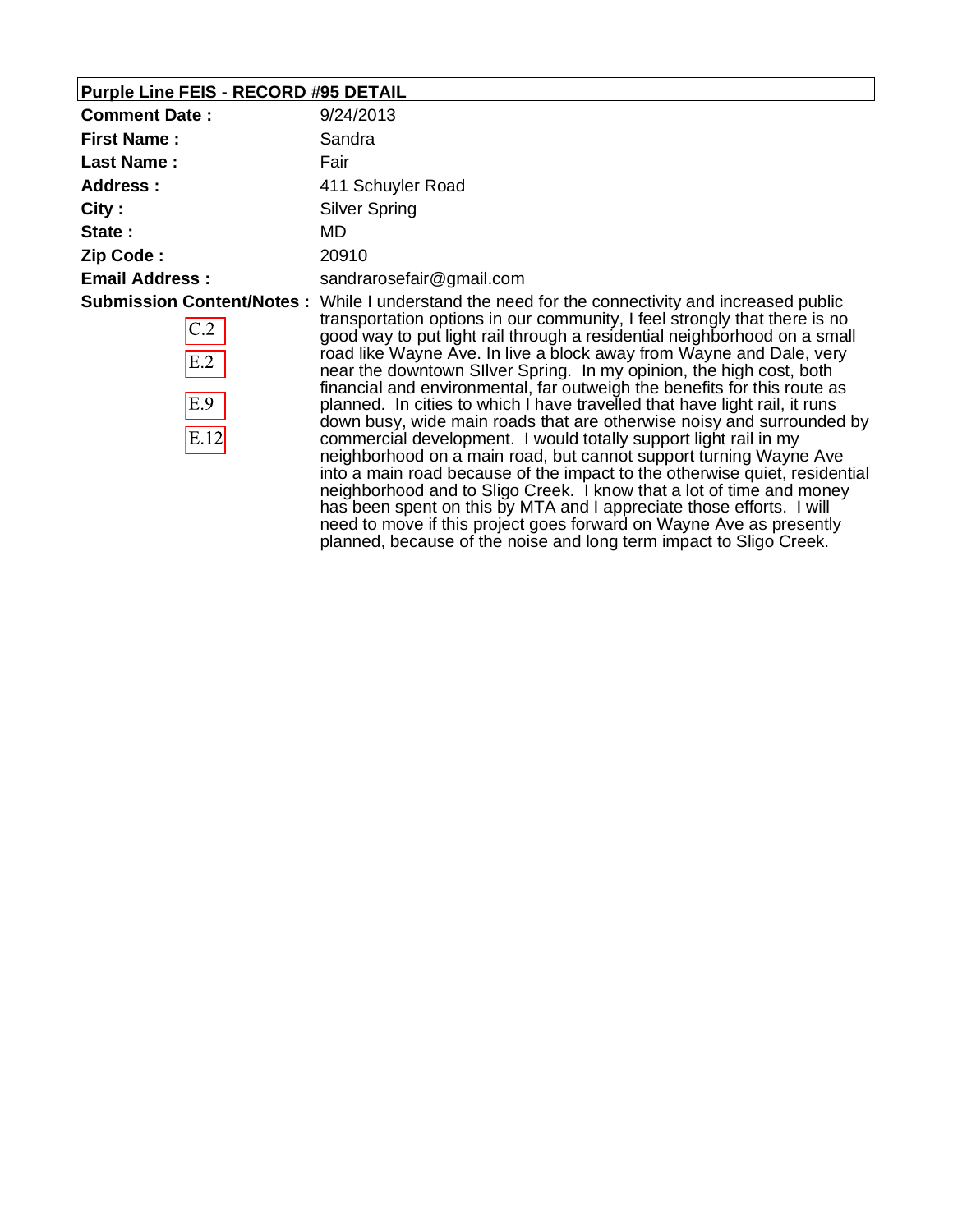# **Purple Line FEIS - RECORD #96 DETAIL**

| <b>Comment Date:</b>            | 9/26/2013                                                                                                                                                                                                                                                                                                                                                                                                                                                                                                                                                                                                                                                                                                                                                                                                                                                                                                                                                                                                                                                                   |  |
|---------------------------------|-----------------------------------------------------------------------------------------------------------------------------------------------------------------------------------------------------------------------------------------------------------------------------------------------------------------------------------------------------------------------------------------------------------------------------------------------------------------------------------------------------------------------------------------------------------------------------------------------------------------------------------------------------------------------------------------------------------------------------------------------------------------------------------------------------------------------------------------------------------------------------------------------------------------------------------------------------------------------------------------------------------------------------------------------------------------------------|--|
| <b>First Name:</b>              | karen                                                                                                                                                                                                                                                                                                                                                                                                                                                                                                                                                                                                                                                                                                                                                                                                                                                                                                                                                                                                                                                                       |  |
| <b>Last Name:</b>               | mathura<br>Maple Ave.                                                                                                                                                                                                                                                                                                                                                                                                                                                                                                                                                                                                                                                                                                                                                                                                                                                                                                                                                                                                                                                       |  |
| <b>Address:</b>                 |                                                                                                                                                                                                                                                                                                                                                                                                                                                                                                                                                                                                                                                                                                                                                                                                                                                                                                                                                                                                                                                                             |  |
| City:                           | <b>Bethesda</b>                                                                                                                                                                                                                                                                                                                                                                                                                                                                                                                                                                                                                                                                                                                                                                                                                                                                                                                                                                                                                                                             |  |
| State:                          | MD.                                                                                                                                                                                                                                                                                                                                                                                                                                                                                                                                                                                                                                                                                                                                                                                                                                                                                                                                                                                                                                                                         |  |
| Zip Code:                       | 20814                                                                                                                                                                                                                                                                                                                                                                                                                                                                                                                                                                                                                                                                                                                                                                                                                                                                                                                                                                                                                                                                       |  |
| <b>Email Address:</b>           | kbyank@gmail.com                                                                                                                                                                                                                                                                                                                                                                                                                                                                                                                                                                                                                                                                                                                                                                                                                                                                                                                                                                                                                                                            |  |
| C.2<br>$\overline{C.3}$<br>E.11 | <b>Submission Content/Notes:</b> As a mother of 3 young kids (2, 5 & 7 years), we are on the Capital<br>Crescent Trial EVERY DAY! We frequently ride our bikes or walk and<br>explore the nature (we actually saw 2 young deer right behind the<br>Bethesda Sport & Health Racket Club last week) that we come across.<br>Although I support the vision of the connection b/t Montgomery & PG<br>counties, I am vigorously opposed to running the Purple Line down the<br>Capital Crescent Trail! This is a highly populated, nature-dense<br>"sanctuary" that is truly cherished by my family and many others like me.<br>I cringe at the thought of the deer, rabbits, squirrels and birds being "run<br>out" and am terribly saddened by the devastation that the Purple Line<br>will cause to the mature canopy of gorgeous, old trees and bushes.<br>PLEASE reconsider demolishing this absolutely gorgeous sanctuary! I<br>propose rapid metro transit along Jones Bridge or other route. PLEASE<br>SAVE THE TRAIL and say NO to the PURPLE LINE.<br>Highest regards, |  |

Karen Byank Mathura, RN, JD, CPHRM (& a proud mother of 3!!)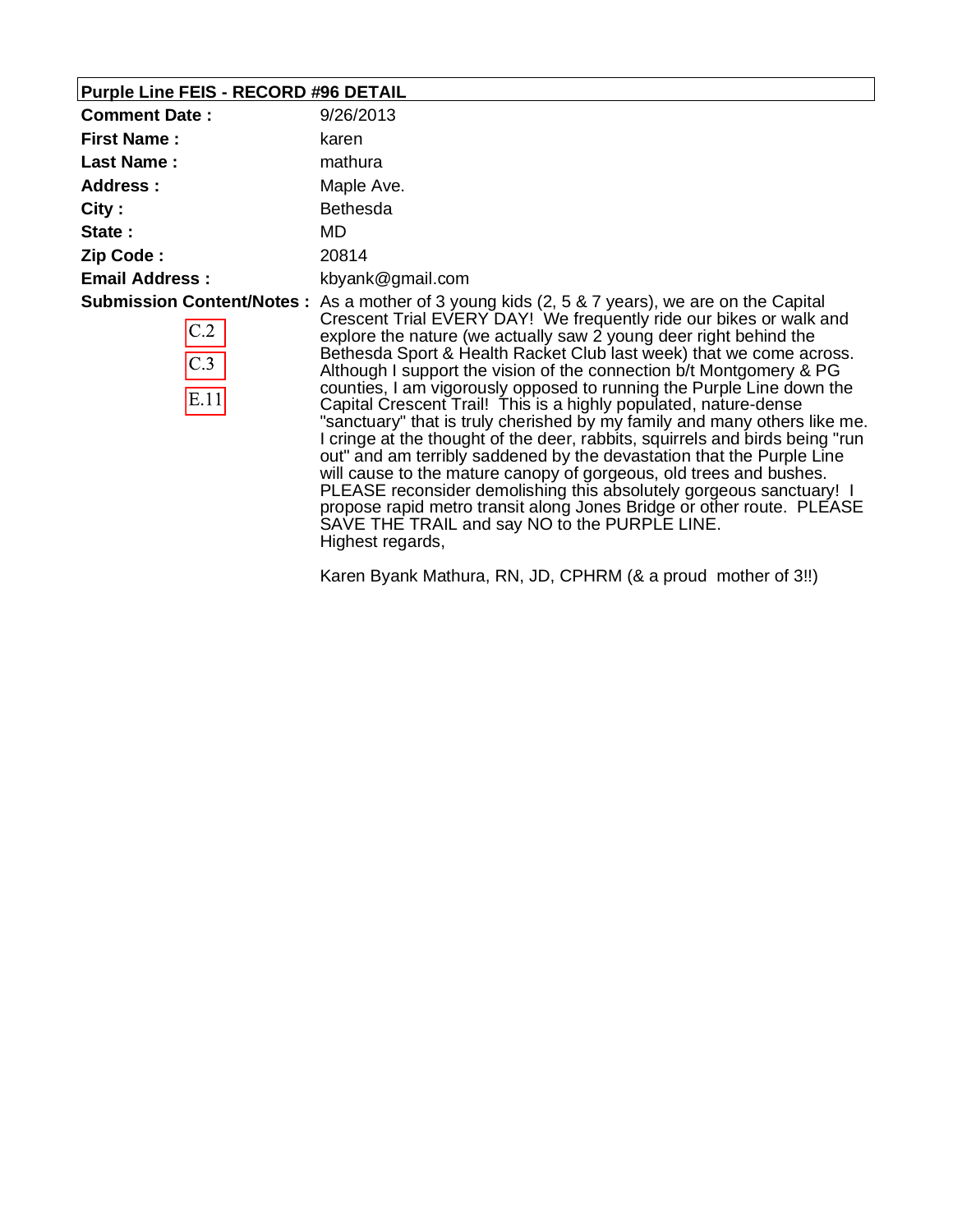### **Purple Line FEIS - RECORD #97 DETAIL**

| <b>Comment Date:</b>             | 9/26/2013                                                                                                                                         |
|----------------------------------|---------------------------------------------------------------------------------------------------------------------------------------------------|
| <b>First Name:</b>               | Dottie                                                                                                                                            |
| <b>Last Name:</b>                | Faust                                                                                                                                             |
| Address:                         | 7700 Old Georgetown Rd.,                                                                                                                          |
| <b>Apt./Suite No.:</b>           | 120                                                                                                                                               |
| City:                            | <b>Bethesda</b>                                                                                                                                   |
| State:                           | MD.                                                                                                                                               |
| Zip Code:                        | 20814                                                                                                                                             |
| <b>Email Address:</b>            | dottie.faust@longandfoster.com                                                                                                                    |
| <b>Submission Content/Notes:</b> | We need the Purple Line, but not as planned. It should be delayed until a                                                                         |
| C.2                              | budget to build it underground as once proposed can be done. The<br>noise and visual impact this will have is nothing short of ridiculous. This   |
| C.1                              | will cut through some densely populated neighborhoods and divide them<br>in ways that make no sense. I would ask that the state review its budget |
| E.2                              | priorities and make it a priority to make this an underground line. Thank<br>you.                                                                 |
| E.7                              |                                                                                                                                                   |
| E.9                              |                                                                                                                                                   |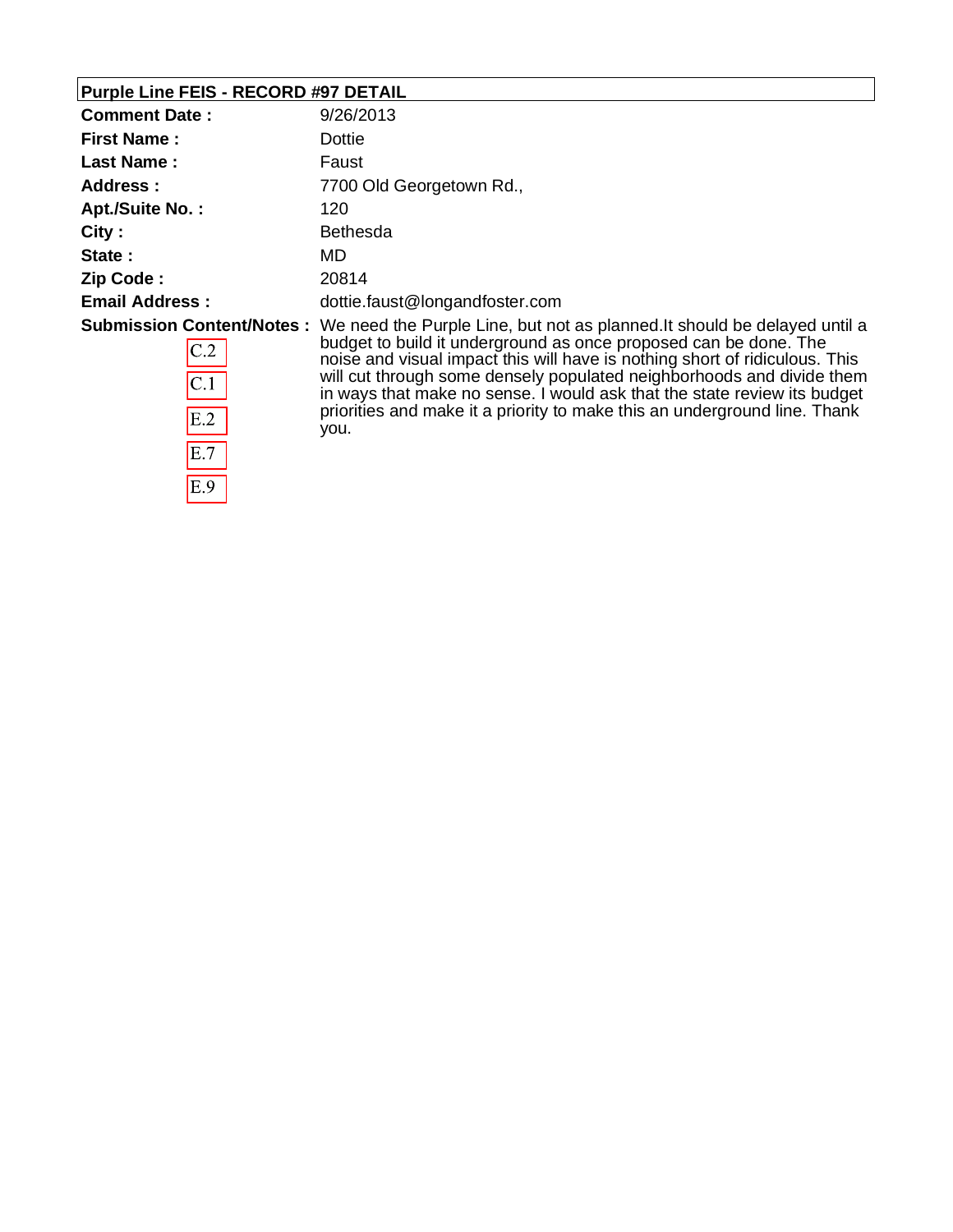# **Purple Line FEIS - RECORD #98 DETAIL**

 $\overline{C.3}$ 

| <b>Comment Date:</b>  | 9/26/2013                                                                                                                                                                                                                                                                                                |  |
|-----------------------|----------------------------------------------------------------------------------------------------------------------------------------------------------------------------------------------------------------------------------------------------------------------------------------------------------|--|
| <b>First Name:</b>    | Sharon                                                                                                                                                                                                                                                                                                   |  |
| <b>Last Name:</b>     | Putterman                                                                                                                                                                                                                                                                                                |  |
| Address :             | 6603 Glenbrook Rd.                                                                                                                                                                                                                                                                                       |  |
| City:                 | Chevy Chase                                                                                                                                                                                                                                                                                              |  |
| State:                | MD.                                                                                                                                                                                                                                                                                                      |  |
| Zip Code:             | 20815                                                                                                                                                                                                                                                                                                    |  |
| <b>Email Address:</b> | sputterman@comcast.net                                                                                                                                                                                                                                                                                   |  |
| A.2<br>B.1            | <b>Submission Content/Notes</b> : This purple line saddens me, to take the trail and pave it and raise it and<br>re route it all for a system that will take an hour to get to New Carrolton,<br>it is faster to drive on the beltway to the Amtrak, I wish there was some<br>possible way to STOP THIS! |  |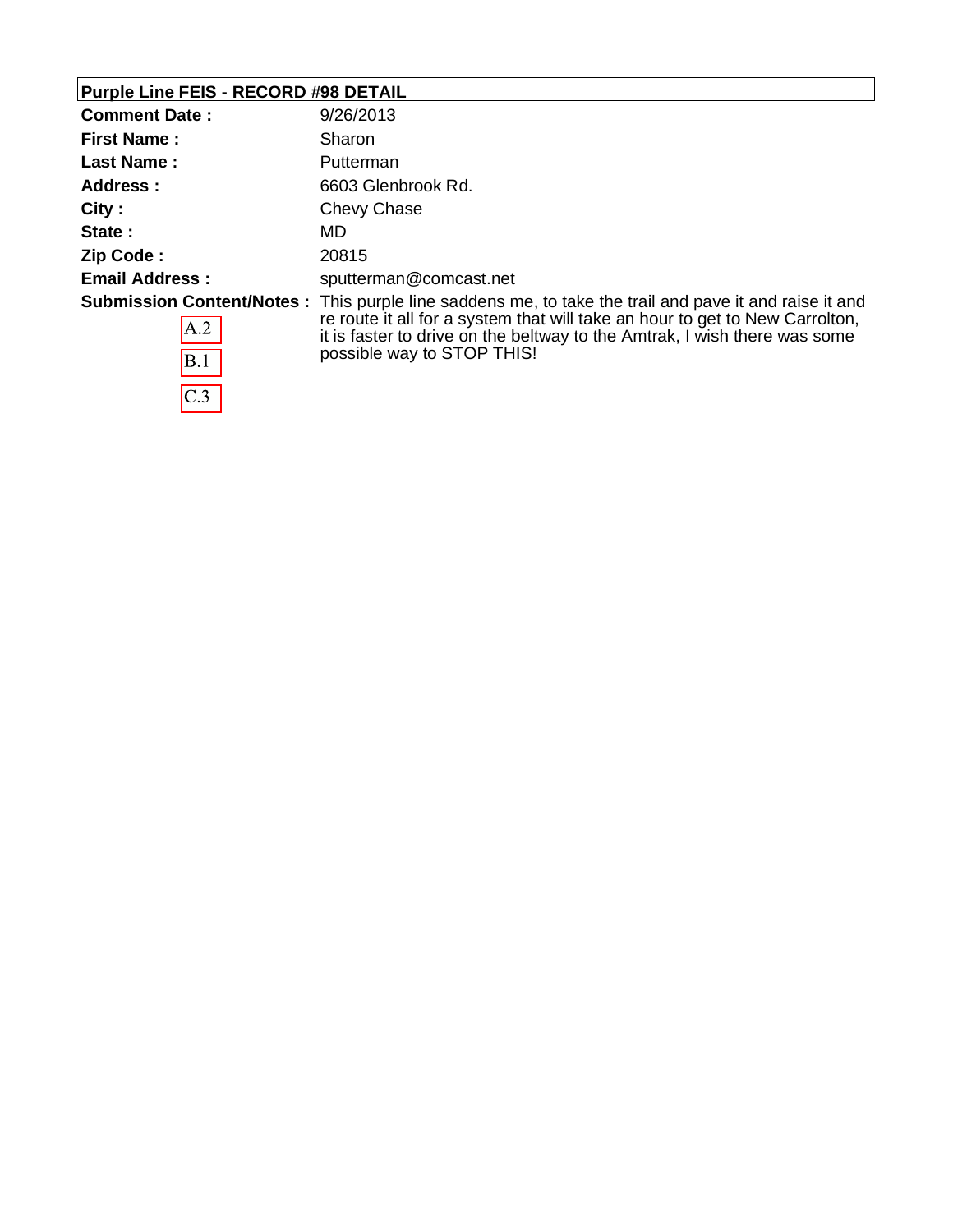# **Purple Line FEIS - RECORD #99 DETAIL**

| <b>Comment Date:</b>  | 9/26/2013                                                                                                                                                                                                                                                                                                             |
|-----------------------|-----------------------------------------------------------------------------------------------------------------------------------------------------------------------------------------------------------------------------------------------------------------------------------------------------------------------|
| <b>First Name :</b>   | Jason                                                                                                                                                                                                                                                                                                                 |
| <b>Last Name:</b>     | Luttrell                                                                                                                                                                                                                                                                                                              |
| City :                | Rockville                                                                                                                                                                                                                                                                                                             |
| State:                | MD                                                                                                                                                                                                                                                                                                                    |
| Zip Code :            | 20850                                                                                                                                                                                                                                                                                                                 |
| <b>Email Address:</b> | jasonluttrell@yahoo.com                                                                                                                                                                                                                                                                                               |
| $\mathop{\rm C}.1$    | <b>Submission Content/Notes:</b> I'm not completely opposed to the Purple Line, I just strongly disagree<br>with the plans.                                                                                                                                                                                           |
| E.7                   | Maryland is on the "fast track" to becoming one of the ugliest states in<br>the U.S. Just take a look around. There are cobwebs of wires hanging<br>over every road, few of which are getting buried. Now, Maryland wants<br>to create a large light rail system that adds more miles of overhead<br>wires???         |
| D.1                   | Not to mention it will mean that the Purple Line is incompatible with the<br>rest of the Metrorail system. Who's idea was that???                                                                                                                                                                                     |
| E.3                   | And why take away hundreds of homes when you could just go<br>underground, as it happens to run in DC? That way, you don't section off<br>portions of towns or inhibit travel further? Why not just build onto the<br>success of the Metro system instead?                                                            |
| J.2                   | It's just another example of how the people in power no longer represent<br>the citizens of this state. In the end, you'll end up doing what you and the<br>corporations you represent wanted to do all along, and this whole<br>"citizen input" is merely a facade. God bless the United Corporations of<br>America. |

Jason Luttrell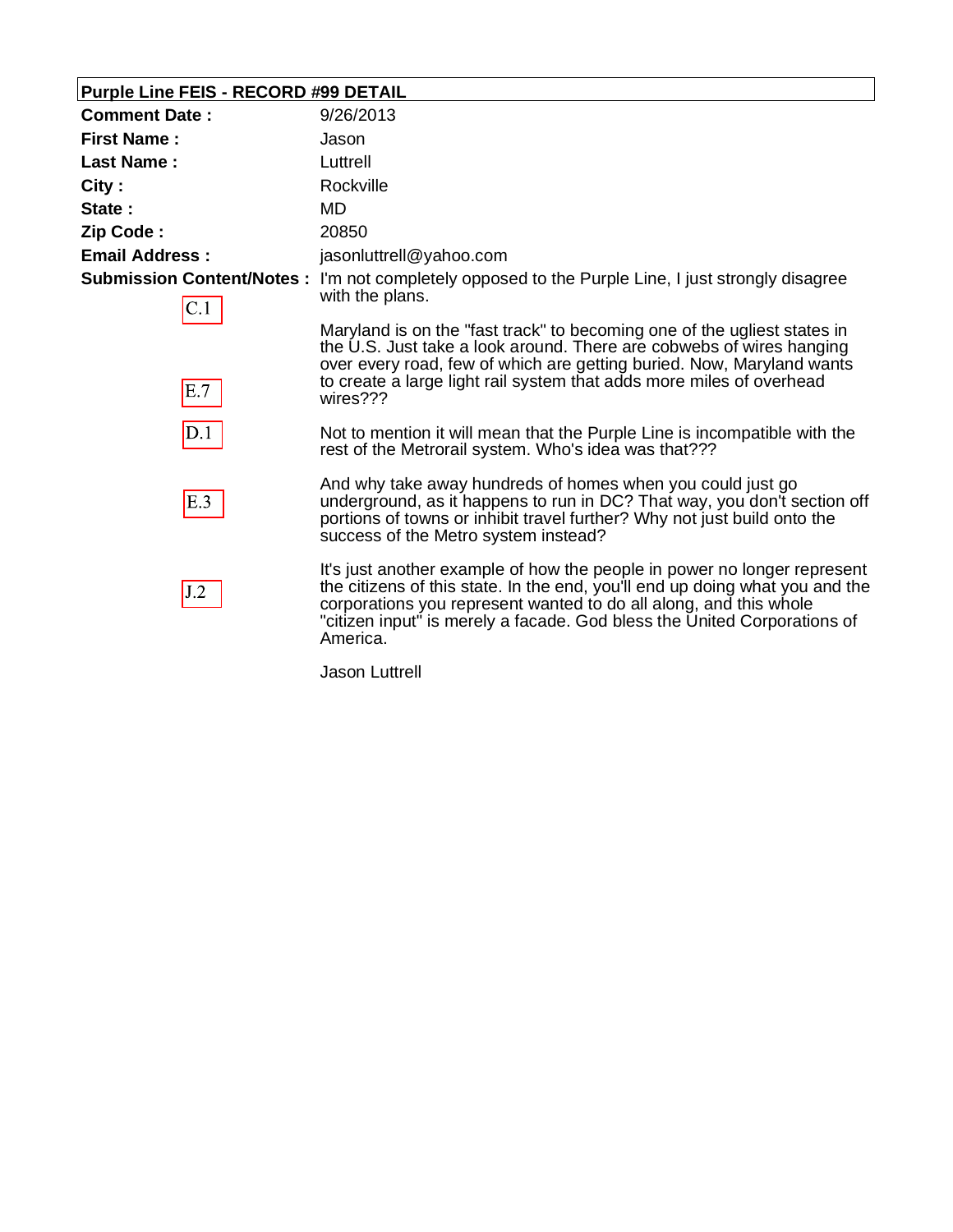### **Purple Line FEIS - RECORD #100 DETAIL**

| <b>Comment Date:</b>  | 9/27/2013            |
|-----------------------|----------------------|
| <b>First Name:</b>    | Michael              |
| <b>Last Name:</b>     | Figueroa             |
| Address :             | 2010 Hanover St.     |
| City:                 | <b>Silver Spring</b> |
| State:                | MD                   |
| Zip Code:             | 20910                |
| <b>Email Address:</b> | duneshack@gmail.com  |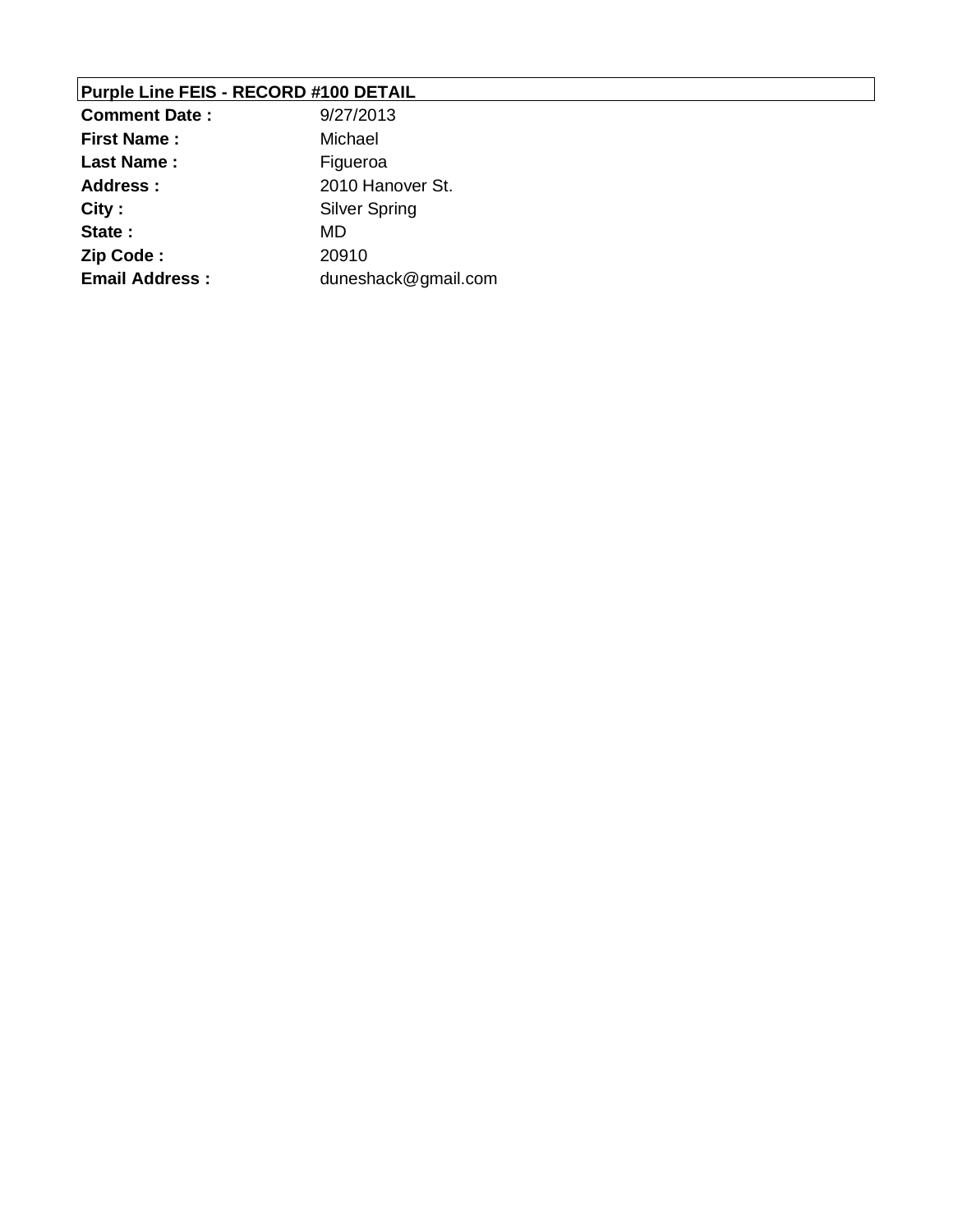**Submission Content/Notes :** The Purple Line has been marketed to the public as an extension of

 $B.2$ 

 $C.1$ 



K.2



 $E.4$ 

MetroRail. This has been a greatly misleading marketing ploy which obscures the fact that riders will need to pay separate fares when connecting to and from MetroRail and the Purple Line. In addition most people who use public transportation are probably not aware that the Purple Line stations will not even physically connect to the Red, Blue or Orange Lines at any point, that it is not a part of MetroRail and will not be funded in any way, now or in the future, by the tri-state area's funding allocation for the Metro system. Another point is that development of the Purple Line concept has largely been driven by commercial development interests, not rational mass transit planning priorities. The large-scale commercial and residential developments which are being planned to cluster around Purple Line stations will result in more car traffic on already seriously congested roads, resulting in tens of thousands of additional cars accessing malls, offices and residences inside the Beltway. In addition, 80% of riders on the Purple Line are expected to be drawn from existing mass transit -- how does this fact justify the initial estimated price tag of \$2 billion, which is just that -- an initial estimate based on early designs, that will certainly balloon enormously as realistic project costs start to be factored in. This does not even consider the massive added costs of operation, maintenance, repairs, and possible added projects for noise abatement which affected communities certainly will push for. It is not at all clear from the FEIS that bus rapid transit (BRT) was given serious consideration as a much more flexible and cost-effective alternative. The FEIS even mentions that BRT offers much more flexibility than light rail, for example in maneuvering around unforeseen obstacles. BRT has been developed in a number of American and European cities with great success and minimal impact on the environment. It can offer all of the ease of use, comfort and even amenities such as wi-fi that will probably be more common in future public transit planning. With regard to environmental impact, the huge cost of destroying a long-standing urban forest (Georgetown Branch Trail) which is actually an extension of Rock Creek Park, has obviously not been calculated in to the impact assessment. The clear-cutting of over 5,000 mature trees over 20 acres would be an appalling environmental travesty for the DC area. The adverse impacts would include pollution of Rock Creek and the Chesapeake Bay due to erosion and the loss of stormwater runoff capture now provided by these trees, which also capture greenhouse gases; increased noise and air pollution (light rail runs on electricity which is generated by burning coal), and the loss of a hugely popular urban park which is also one of the country's busiest urban bicycle commuter routes and recreational areas. This urban park and hiker-biker trail which runs into the District of Columbia would be lost forever, a real tragedy in this age of ever-growing urban sprawl.

Please do not fund this boondoggle brainchild of commercial and real estate interests, masquerading as a viable mass transit solution. It is not a solution to getting more cars off the road, improving environmental quality, nor providing the mass-transit-using public with a cost-effective mode of transportation. Far better for the FTA to fund the Silver Line Project in Virginia, which is in fact a real part of the MetroRail system and which will result in less congestion over time along the presently traffic-choked I-66 corridor, and optimizes use of the existing road system. The MTA should go back to the drawing board and figure out how to rationally incorporate environmentally-friendly BRT into their mass transit plans instead of allowing the undue influence of commercial real estate developers to dictate Mongtomery and Prince George's Counties' mass-transit priorities. Modernizing our MetroRail and MetroBus systems with increased funding support and oversight, extending Metro's operating hours for both buses and trains, and seriously committing to bus rapid transit solutions using hybrid and natural gas-powered vehicles is a much smarter, greener, time-saving